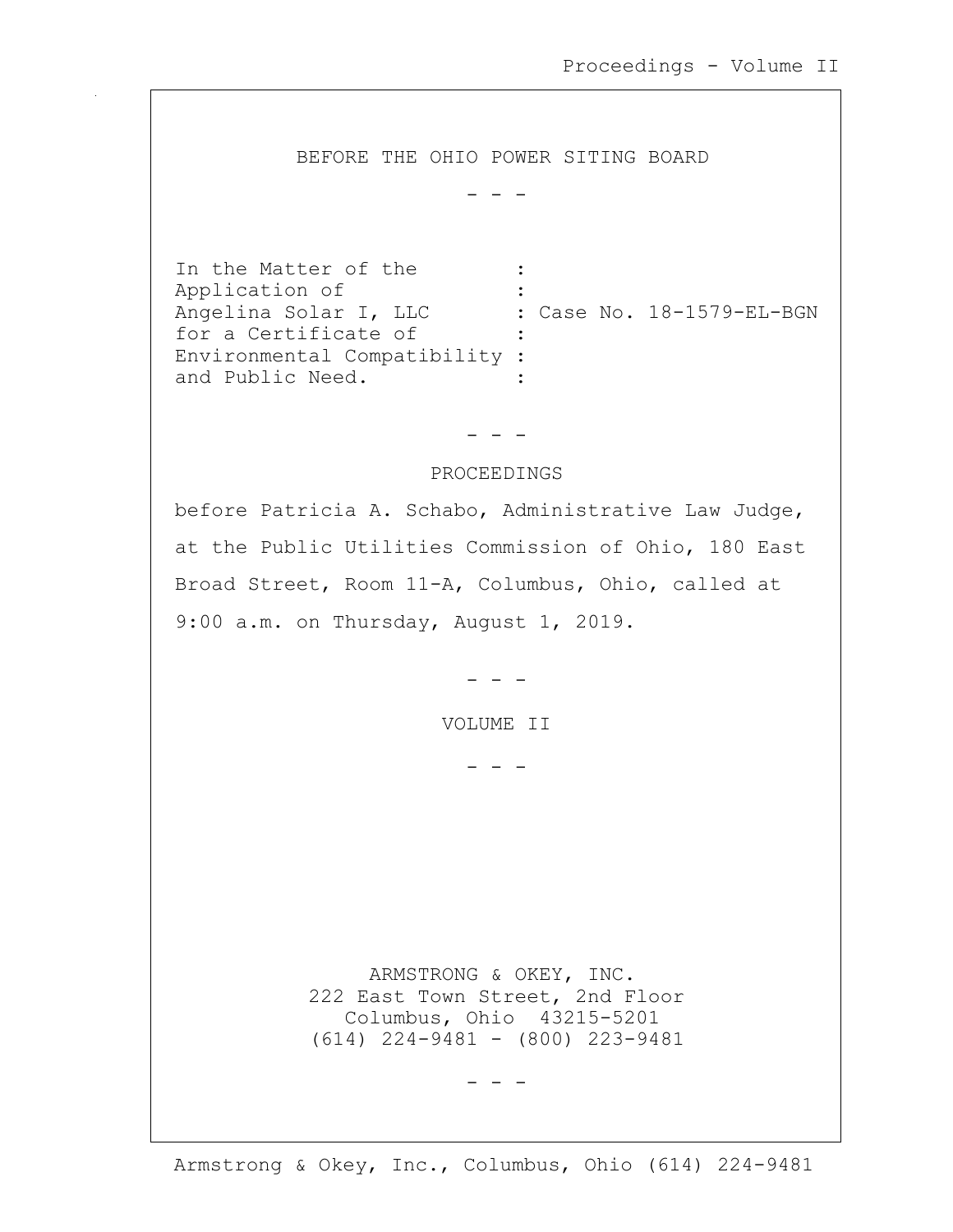172 1 APPEARANCES: 2 Vorys, Sater, Seymour & Pease, LLP By Mr. Michael J. Settineri 3 and Mr. MacDonald W. Taylor 52 East Gay Street 4 Columbus, Ohio 43215 5 On behalf of Angelina Solar I, LLC. 6 Dave Yost, Ohio Attorney General John H. Jones, Section Chief 7 By Ms. Jodi J. Bair Senior Assistant Attorney General, 8 Public Utilities Section 30 East Broad Street, 16th Floor 9 Columbus, Ohio 43215 10 On behalf of the Staff of the Ohio Power Siting Board. 11 Van Kley & Walker, LLC 12 By Mr. Jack A. Van Kley 132 Northwoods Boulevard, Suite C-1 13 Columbus, Ohio 43235 14 On behalf of the Concerned Citizens of Preble County, LLC. 15 Ohio Farm Bureau Federation 16 By Ms. Amy M. Milam 280 North High Street, 6th Floor 17 Columbus, Ohio 43215 18 On behalf of the Ohio Farm Bureau Federation. 19 Bricker & Eckler, LLP 20 By Mr. Dylan F. Borchers 100 South Third Street 21 Columbus, Ohio 43215 22 | Con behalf of the Preble County Commissioners. 23 24 25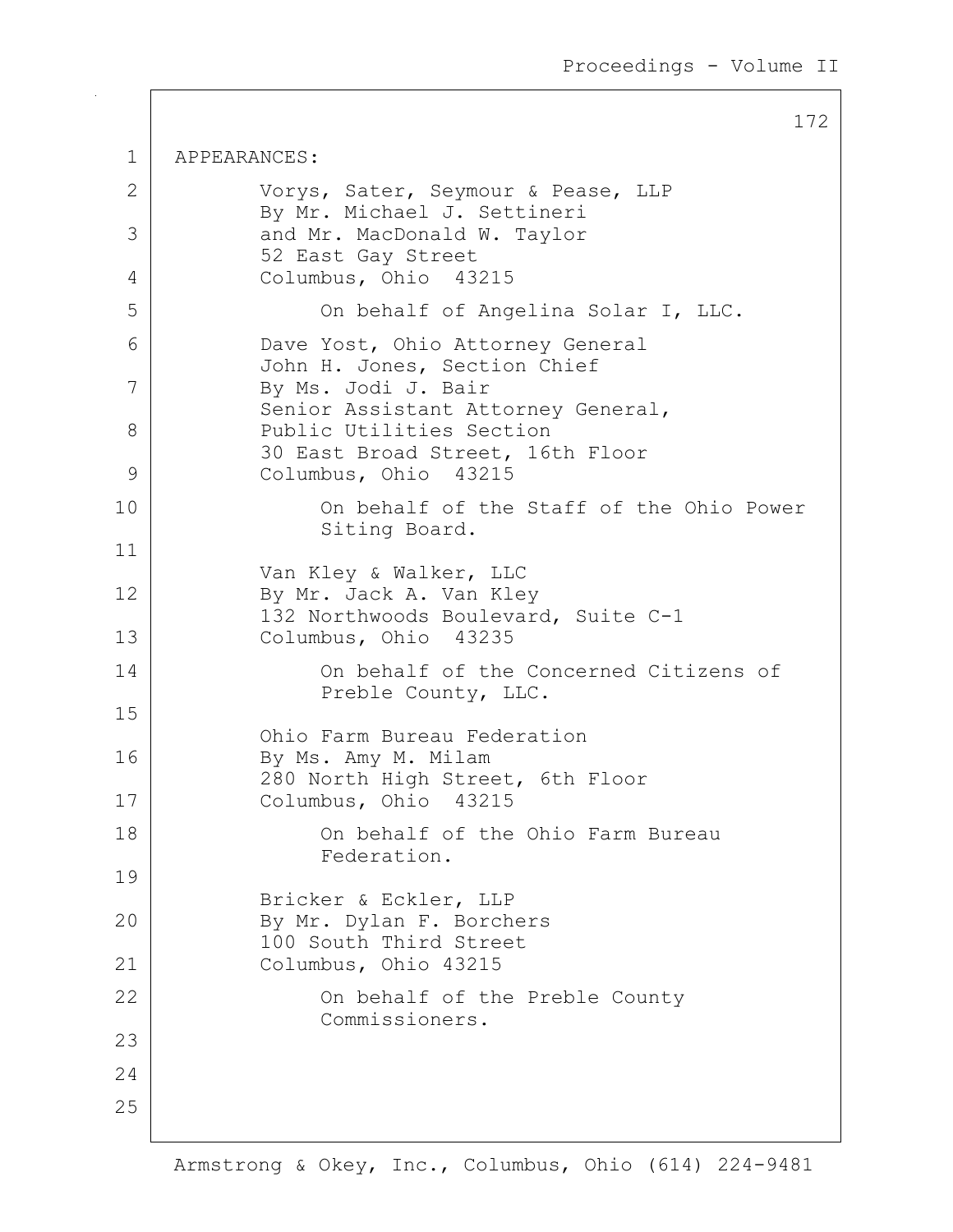1 APPEARANCES: (Continued) 2 Preble County Prosecutor's Office By Mr. Martin Patrick Votel 3 Prosecuting Attorney, and Ms. Kathyrn M. West 4 | Assistant Prosecuting Attorney 101 East Main Street 5 Eaton, Ohio 45320 6 | Con behalf of the Preble County Engineer, Preble County Planning Commission, Preble 7 County Soil and Water Conservation District, the Board of Trustees of Israel 8 Township, and the Board of Trustees of Dixon Township, and the Preble County 9 Commissioners.  $10$  - - -11 12 13 14 15 16 17 18 19 20 21 22 23 24 25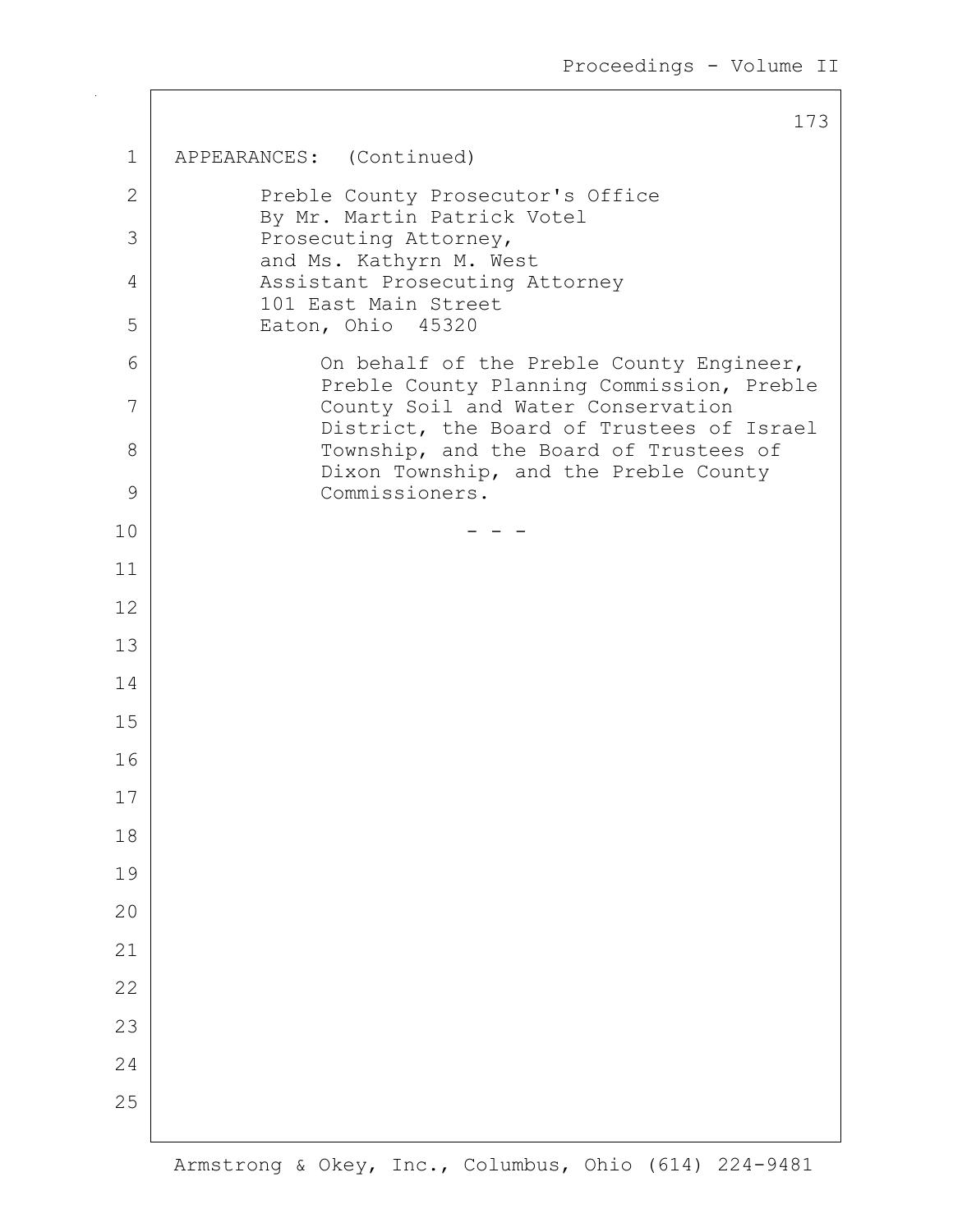Proceedings - Volume II

|                |                                                                           | 174        |
|----------------|---------------------------------------------------------------------------|------------|
| $\mathbf 1$    | INDEX                                                                     |            |
| $\overline{2}$ |                                                                           |            |
| 3              | WITNESSES                                                                 | PAGE       |
|                | Matthew Robinson                                                          |            |
| 4              | Direct Examination by Mr. Taylor<br>Cross-Examination by Mr. Van Kley     | 178<br>180 |
| 5              | Redirect Examination by Mr. Taylor                                        | 203<br>207 |
| 6              | Recross-Examination by Mr. Van Kley                                       |            |
| 7              | Ryan Rupprecht<br>Direct Examination by Mr. Taylor                        | 209        |
|                | Cross-Examination by Mr. Van Kley                                         | 211        |
| 8              | Redirect Examination by Mr. Taylor<br>Recross-Examination by Mr. Van Kley | 232<br>234 |
| 9              |                                                                           |            |
| 10             | David Hessler<br>Direct Examination by Mr. Settineri                      | 236        |
|                | Cross-Examination by Mr. Van Kley                                         | 238        |
| 11             | Cross-Examination by Ms. Bair<br>Redirect Examination by Mr. Settineri    | 261<br>263 |
| 12             | Recross-Examination by Mr. Van Kley                                       | 267        |
| 13             | Further Redirect Examination by Mr. Settineri                             | 271        |
|                | Andrew Lines                                                              |            |
| 14             | Direct Examination by Mr. Settineri<br>Cross-Examination by Mr. Van Kley  | 274<br>275 |
| 15             | Redirect Examination by Mr. Settineri                                     | 281        |
| 16             | Matthew Butler                                                            | 284        |
| 17             | Direct Examination by Ms. Bair<br>Cross-Examination by Mr. Van Kley       | 285        |
| 18             | Robert Holderbaum                                                         |            |
| 19             | Direct Examination by Ms. Bair<br>Cross-Examination by Mr. Van Kley       | 297<br>298 |
| 20             | Jon C. Pawley                                                             |            |
|                | Direct Examination by Ms. Bair                                            | 302        |
| 21<br>22       | Cross-Examination by Mr. Van Kley<br>Mark Bellamy                         | 303        |
|                | Direct Examination by Ms. Bair                                            | 306        |
| 23             | Cross-Examination by Mr. Van Kley                                         | 308        |
| 24             |                                                                           |            |
| 25             |                                                                           |            |
|                |                                                                           |            |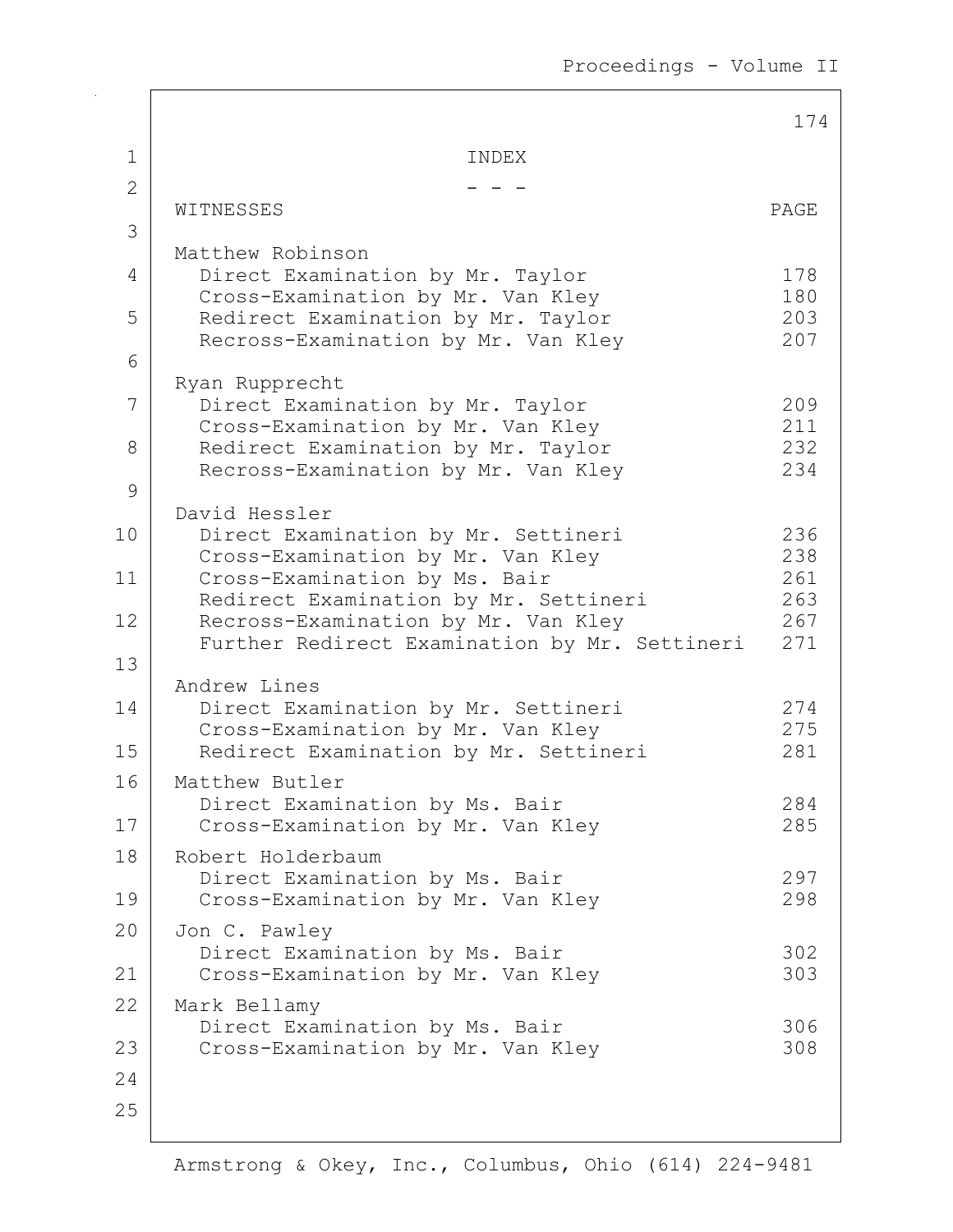Proceedings - Volume II

|                |                                                            | 175                 |
|----------------|------------------------------------------------------------|---------------------|
| 1              | INDEX (Continued)                                          |                     |
| $\overline{2}$ |                                                            |                     |
| 3              | WITNESSES                                                  | PAGE                |
| 4              | Andrew Conway<br>Direct Examination by Ms. Bair            | 318                 |
| 5              | Cross-Examination by Mr. Van Kley                          | 320                 |
| 6              |                                                            |                     |
| 7              | COMPANY EXHIBITS                                           | IDENTIFIED ADMITTED |
| 8              | 12 - Direct Testimony of<br>178<br>Matthew Robinson        | 208                 |
| 9              |                                                            |                     |
| 10             | 209<br>13 - Direct Testimony of<br>Ryan Rupprecht          | 235                 |
| 11             | 14 - Direct Testimony of<br>236                            | 272                 |
| 12             | David Hessler                                              |                     |
| 13             | 15 - Direct Testimony of<br>273<br>Andrew Lines            | 282                 |
| 14             | 178<br>16 - Supplemental Direct                            | 208                 |
| 15             | Testimony of<br>Matthew Robinson                           |                     |
| 16             |                                                            |                     |
| 17             | CCPC EXHIBIT                                               | IDENTIFIED ADMITTED |
| 18             | 247<br>1 - "Study of Acoustic and EMF<br>Levels from Solar |                     |
| 19             | Photovoltaic Projects"                                     |                     |
| 20             |                                                            |                     |
| 21             | STAFF EXHIBITS                                             | IDENTIFIED ADMITTED |
| 22             | 1 - Staff Report of Investigation<br>284                   |                     |
| 23             | 2 - Prefiled Testimony of<br>283                           | 283                 |
| 24             | Tyler Conklin                                              |                     |
| 25             | 3 - Prefiled Testimony of<br>283<br>Derek F. Collins       | 283                 |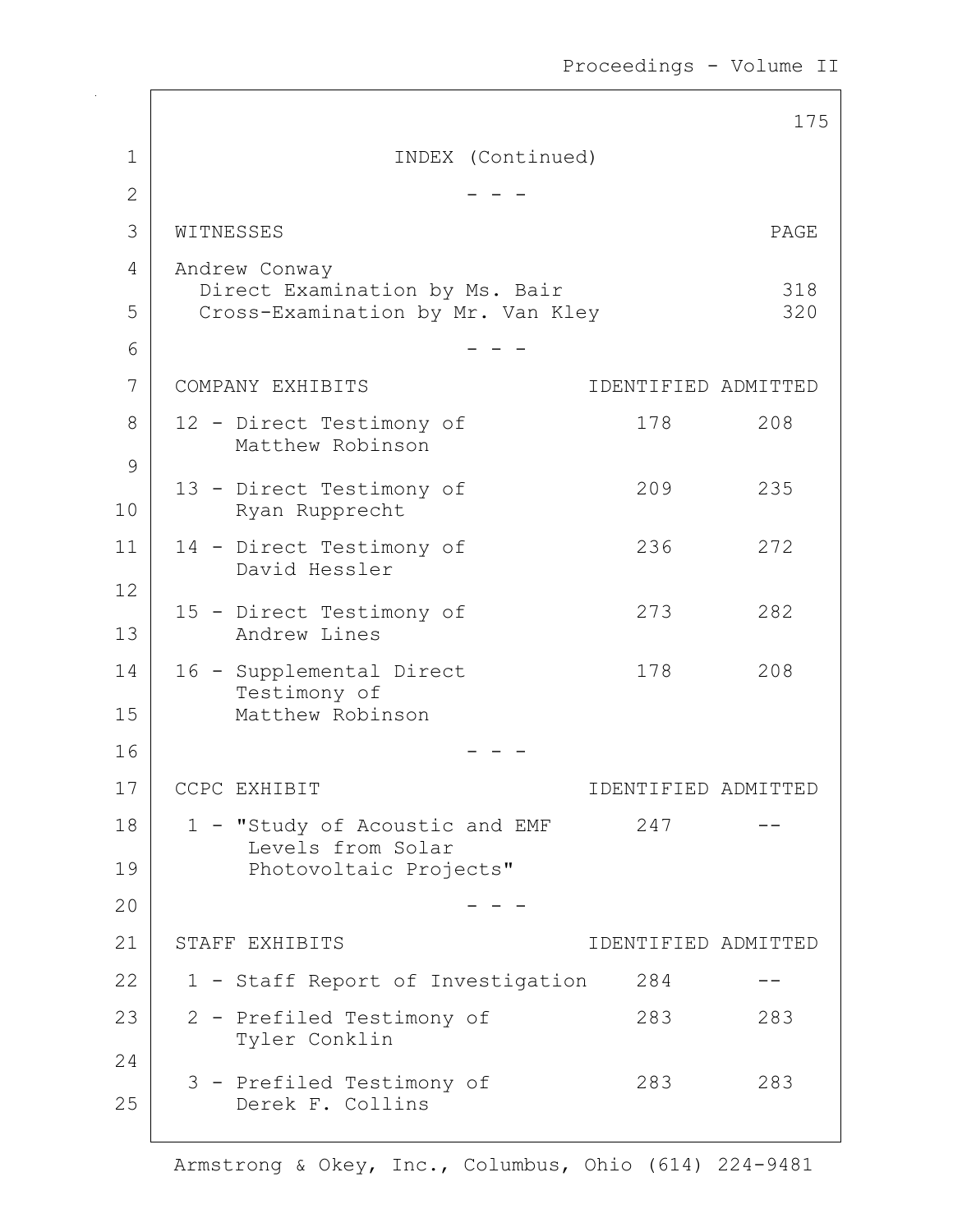|                    |                                                |                   |                     | 176 |
|--------------------|------------------------------------------------|-------------------|---------------------|-----|
| $\mathbf 1$        |                                                | INDEX (Continued) |                     |     |
| $\overline{2}$     |                                                |                   |                     |     |
| 3                  | STAFF EXHIBITS                                 |                   | IDENTIFIED ADMITTED |     |
| 4                  | 4 - Prefiled Testimony of<br>Jason Cross       |                   | 283                 | 283 |
| 5<br>6             | 5 - Prefiled Testimony of<br>Matthew Butler    |                   | 284                 | 296 |
| 7                  | 6 - Prefiled Testimony of<br>Robert Holderbaum |                   | 297                 | 301 |
| 8<br>$\mathcal{G}$ | 7 - Prefiled Testimony of<br>Jon C. Pawley     |                   | 302                 | 305 |
| 10                 | 9 - Prefiled Testimony of<br>Mark Bellamy      |                   | 306                 | 317 |
| 11                 | 10 - Prefiled Supplemental                     |                   | 306                 | 317 |
| 12                 | Testimony of<br>Mark Bellamy                   |                   |                     |     |
| 13<br>14           | 11 - Prefiled Testimony of<br>Andrew Conway    |                   | 318                 | 322 |
| 15                 | 12 - Prefiled Supplemental<br>Testimony of     |                   | 318                 | 322 |
| 16                 | Andrew Conway                                  |                   |                     |     |
| $17$               |                                                |                   |                     |     |
| 18<br>19           |                                                |                   |                     |     |
| 20                 |                                                |                   |                     |     |
|                    |                                                |                   |                     |     |
| 21                 |                                                |                   |                     |     |
| 22<br>23           |                                                |                   |                     |     |
| 24                 |                                                |                   |                     |     |
| 25                 |                                                |                   |                     |     |
|                    |                                                |                   |                     |     |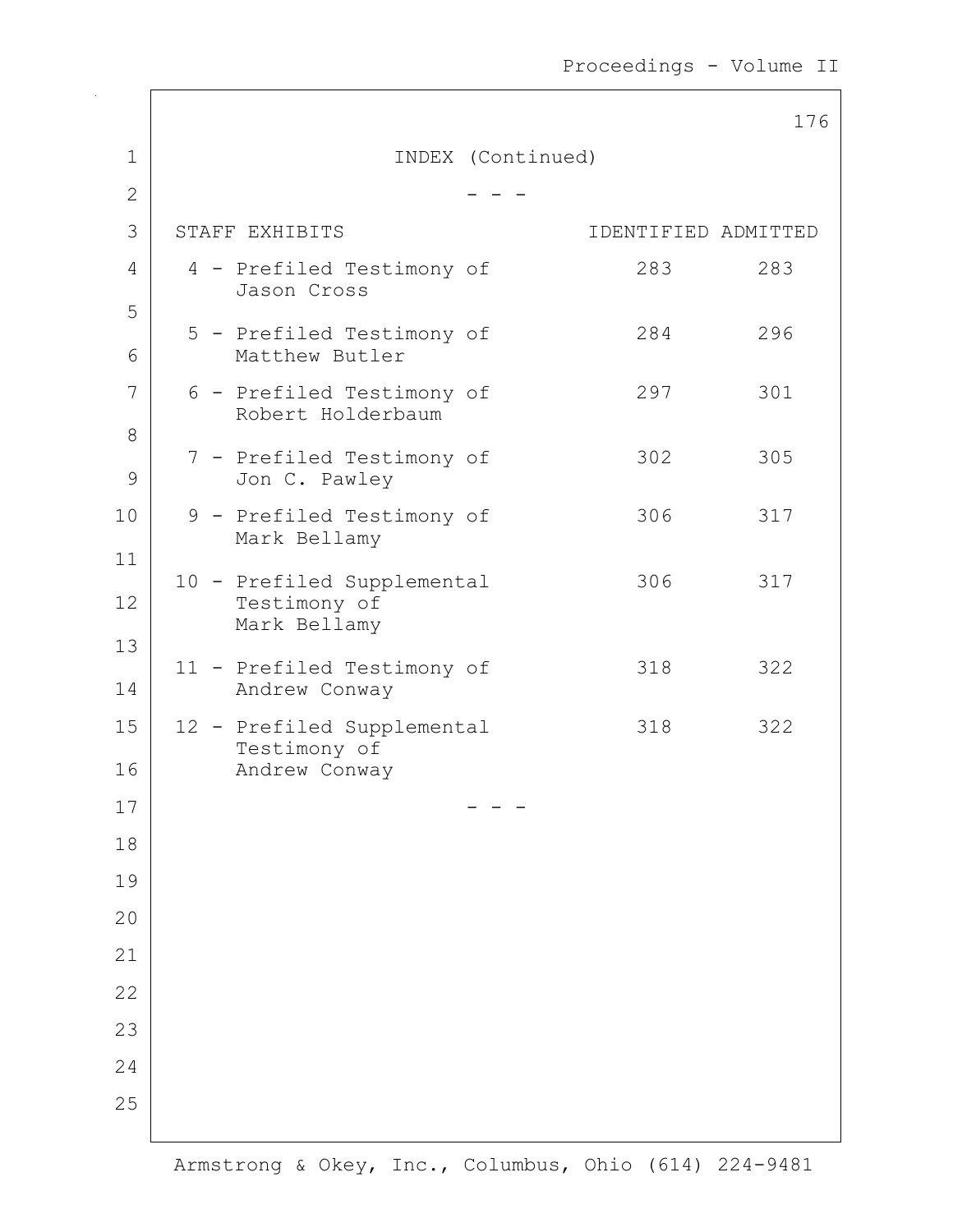177 1 | Thursday Morning Session, 2 | Rugust 1, 2019.  $3 \mid - - -$ 4 ALJ SCHABO: The Ohio Power Siting Board  $5$  has assigned for hearing, at this time and place, 6 Case No. 18-1579-EL-BGN, being In the Matter of the 7 Application of Angelina Solar I, LLC for a 8 Certificate of Environmental Compatibility and Public 9 Need. 10 My name is Patricia Schabo. I'm the 11 Administrative Law Judge assigned by the Board to 12 hear the case. 13 We will skip appearances, as it is Day 2 14 of our hearing, and go straight with witness 15 presentation. 16 Mr. Taylor. 17 MR. TAYLOR: Thank you, Your Honor. The 18 | Applicant would like to call Mr. Matthew Robinson. 19 | ALJ SCHABO: Let's go off the record for 20 a minute. 21 (Off the record.) 22 (Witness sworn.) 23 | ALJ SCHABO: Have a seat. If you could 24 state your name and business address for the record, 25 please.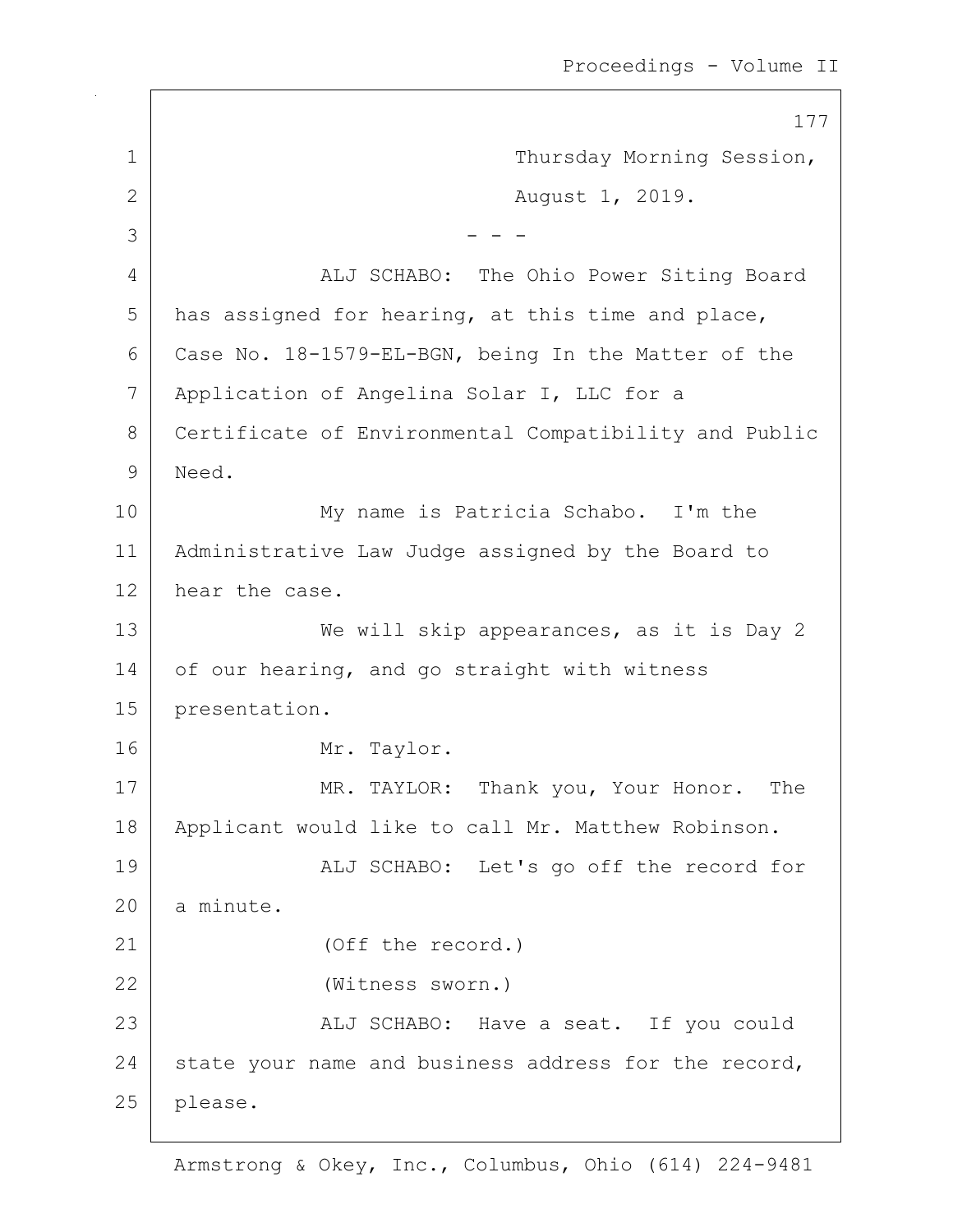1 THE WITNESS: My name is Matthew 2 Robinson. My business address is 217 Montgomery 3 Street, Syracuse, New York. 4 MR. TAYLOR: Your Honor, I'd like to 5 begin by marking a pair of exhibits this morning. 6 ALJ SCHABO: Let's do that. 7 MR. TAYLOR: Company Exhibit 12 is the 8 Direct Testimony of Mr. Robinson, and Company 9 | Exhibit 16 is the Supplemental Direct Testimony of 10 Mr. Robinson. 11 | ALJ SCHABO: All right. So marked. 12 (EXHIBITS MARKED FOR IDENTIFICATION.)  $13$  - - -14 MATTHEW ROBINSON 15 | being first duly sworn, as prescribed by law, was 16 examined and testified as follows: 17 DIRECT EXAMINATION 18 By Mr. Taylor: 19 | Q. Good morning, Mr. Robinson. 20 A. Good morning. 21 | Q. Could you please identify what's been 22 marked as Company Exhibit 12, please. 23 A. That is my Direct Testimony. 24 Q. And was this prepared by you or at your 25 direction?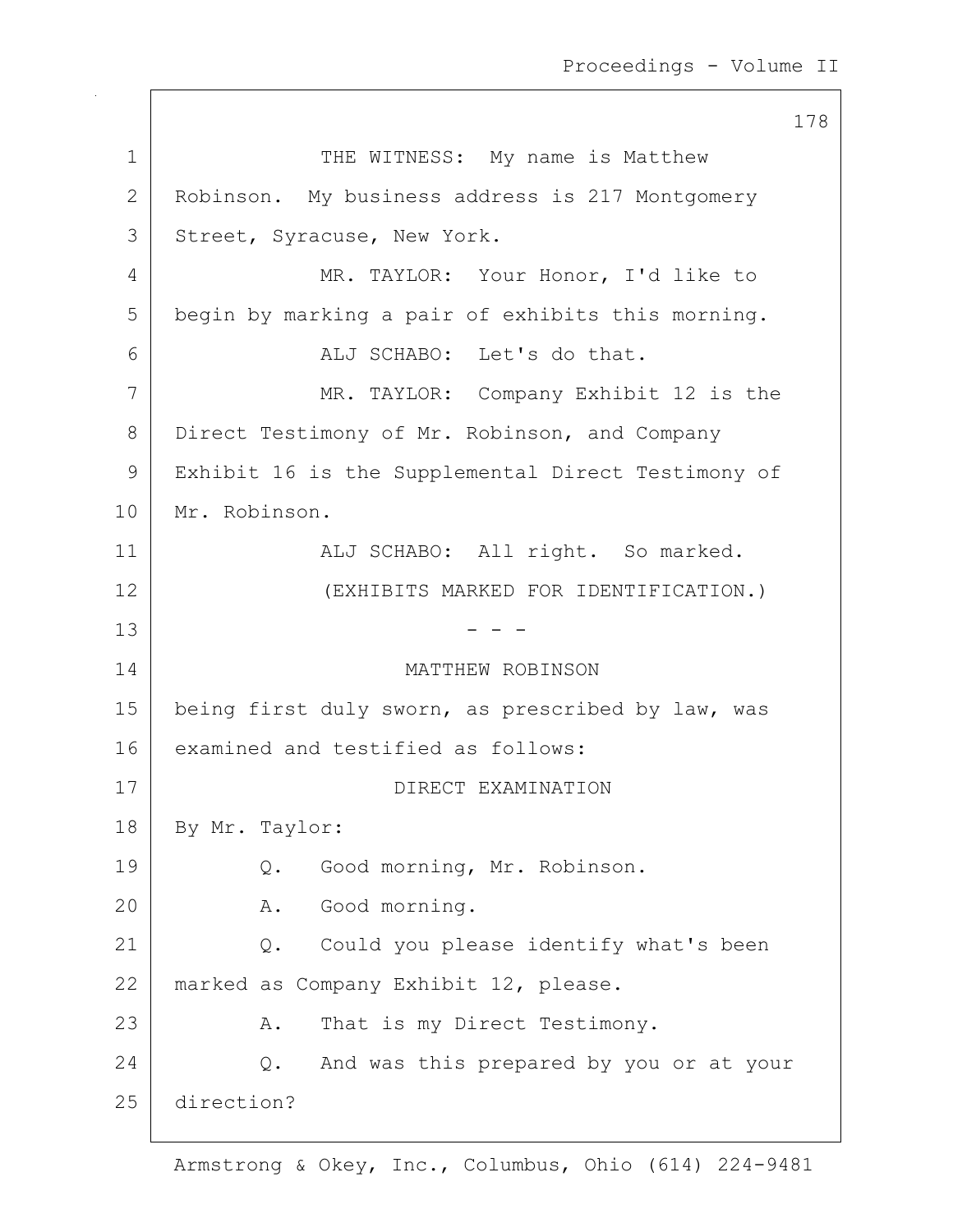|              | 179                                                  |
|--------------|------------------------------------------------------|
| 1            | Α.<br>Yes.                                           |
| $\mathbf{2}$ | And could you please identify what's been<br>Q.      |
| 3            | marked as Company Exhibit 16, please.                |
| 4            | That is my Supplemental Direct Testimony.<br>Α.      |
| 5            | And was that prepared by you or at your<br>Q.        |
| 6            | direction?                                           |
| 7            | A. Yes.                                              |
| 8            | Do you have any corrections or revisions<br>Q.       |
| 9            | to either of those testimonies at this time?         |
| 10           | I do.<br>A.                                          |
| 11           | Q. Okay.                                             |
| 12           | The Direct Testimony, Company Exhibit 12,<br>A.      |
| 13           | on page 3, line 11, we have said that there are six  |
| 14           | viewpoints that the visual simulations were produced |
| 15           | from, and that should actually be four.              |
| 16           | Okay. And do you have any other<br>Q.                |
| 17           | corrections or clarifications?                       |
| 18           | A. Yes. In the report, Exhibit I, I                  |
| 19           | believe.                                             |
| 20           | And just to clarify that's Exhibit I to<br>Q.        |
| 21           | the Application?                                     |
| 22           | The Application, sorry, yes. On pages 6,<br>Α.       |
| 23           | 21, 24, and 37, we have mentioned that the panel     |
| 24           | arrays will be 14 feet in height. For our analysis,  |
| 25           | as stated on Figure 7, we actually used a 15-foot    |

 $\mathsf{I}$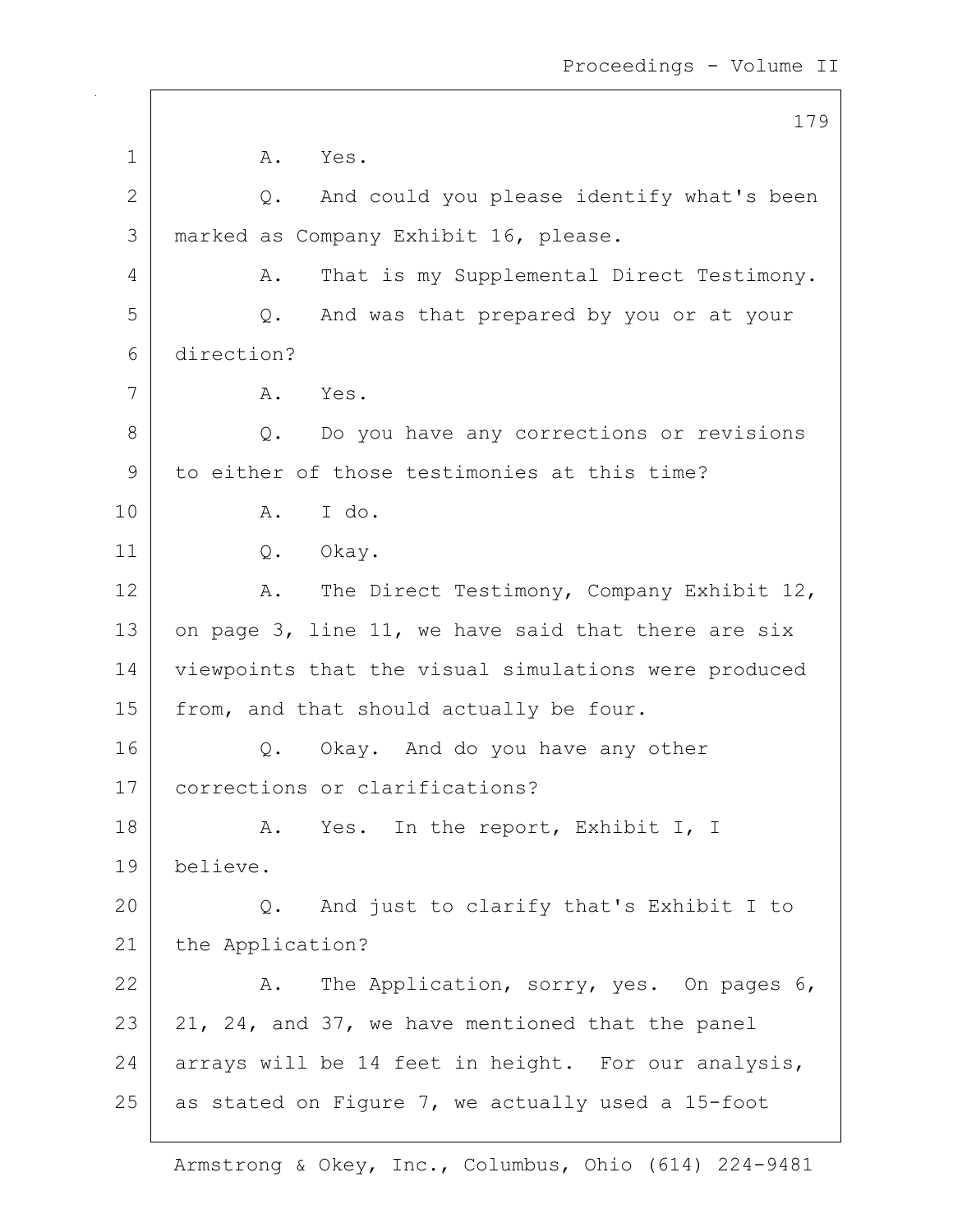180 1 | height for this analysis to be even more conservative 2 because of the land form; so I just wanted to set 3 | that straight. 4 Q. Do you have any other corrections or 5 revisions?  $6$  A. No, that is it. 7 | MR. TAYLOR: Your Honor -- or, excuse me. 8 Q. Mr. Robinson, if I asked you -- subject 9 to that correction, if I asked you the same questions 10 | in Company Exhibit 12 and Company Exhibit 16 today, 11 would your answers be the same? 12 A. Yes. 13 MR. TAYLOR: Your Honor, the witness is 14 available for cross-examination. 15 | REALU SCHABO: All right. 16 Mr. Van Kley. 17 MR. VAN KLEY: Thank you, Your Honor.  $18$  - - -19 CROSS-EXAMINATION 20 By Mr. Van Kley: 21 Q. Good morning, Mr. Robinson. 22 A. Good morning. 23 Q. Let's go to Exhibit I of the Application. 24 This is your report on the Visual Resource Assessment 25 | prepared for the Application, correct?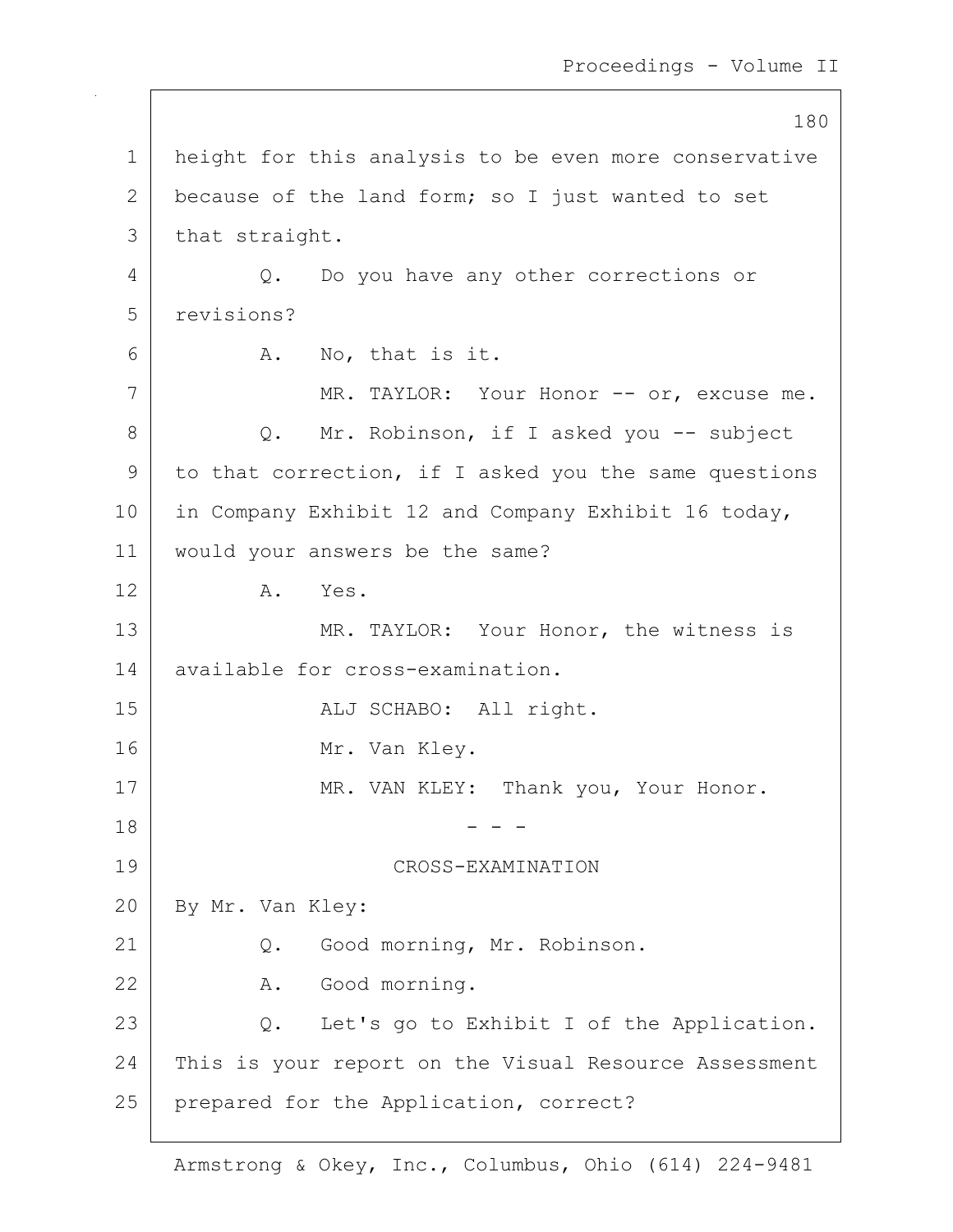|              | 181                                                   |
|--------------|-------------------------------------------------------|
| $\mathbf 1$  | A. Correct.                                           |
| $\mathbf{2}$ | Let me just follow up on the corrections<br>Q.        |
| 3            | you made just a moment ago with respect to the visual |
| 4            | analysis that you performed. If I'm understanding     |
| 5            | your changes to the report in Exhibit I that you made |
| 6            | this morning, you assumed that the panels were        |
| 7            | 15-feet tall for purposes of analyzing visibility; is |
| 8            | that correct?                                         |
| 9            | For the purposes of the viewshed<br>Α.                |
| 10           | analysis.                                             |
| 11           | The viewshed analysis, okay. And what is<br>Q.        |
| 12           | the viewshed analysis?                                |
| 13           | The viewshed analysis provides us with a<br>Α.        |
| 14           | preliminary idea of where the Project potentially may |
| 15           | be visible from.                                      |
| 16           | Q. Okay. Now, did you do any other analysis           |
| 17           | that required you to make any assumptions about the   |
| 18           | height of the solar panels?                           |
| 19           | Yes, we did. We also make assumptions<br>Α.           |
| 20           | for the height of the solar panels for the visual     |
| 21           | simulations that we produce.                          |
| 22           | Okay. And just for the record, where do<br>Q.         |
| 23           | you find those visual simulations in Exhibit I?       |
| 24           | I believe they are Figure 11.<br>Α.                   |
| 25           | And tell me, again, what was the height<br>Q.         |
|              |                                                       |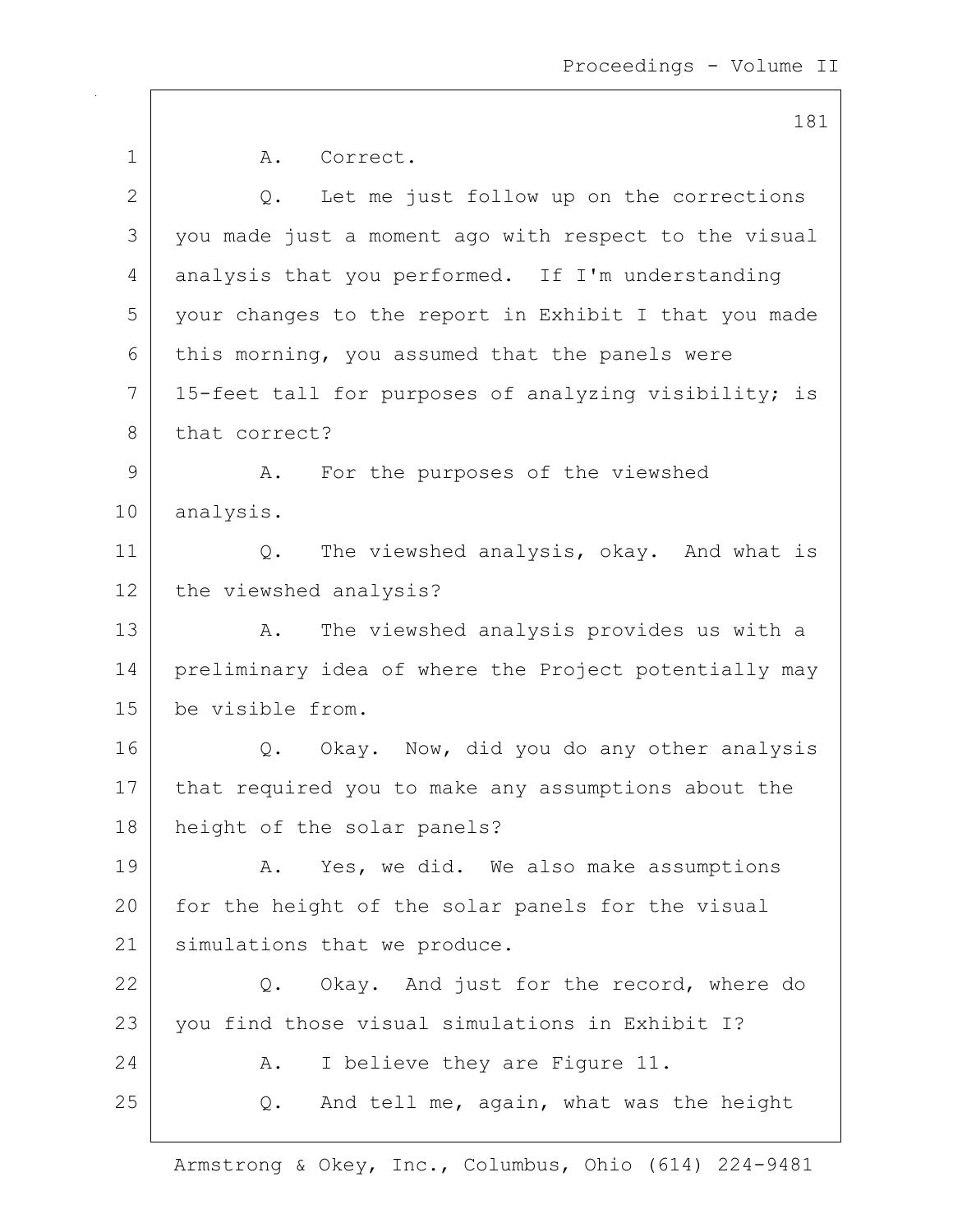182 1 of the panels that you assumed for that purpose? 2 A. We used 8-foot panels for the purposes of 3 the visual simulations. That was the -- as we moved 4 further along in the Project we got a better 5 understanding of what the potential panel may be and 6 the technology at the time and we try to use the most 7 up-to-date technology that's going to be represented  $8$  in our simulations that could possibly be used; so, 9 at that time, it was thought that an 8-foot 10 single-axis tracker panel would be what probably 11 | would be used, so that is what we put into the 12 simulations. 13 | The viewshed analysis we like to 14 provide a conservative analysis for our field crews 15 and for people in the field. This site was extremely 16 flat so we actually added a foot onto what we 17 | normally do for our viewsheds of 14 feet, to 15 feet,  $18$  to just really make sure that we were capturing any

19 potential areas of visibility that we could go and 20 see in the field and verify.

21 | Q. Now, you're aware that Angelina Solar has 22 not yet chosen the panels that it's going to install 23 in this Project?

24 A. Correct.

25 Q. And there are panels that are 15-foot in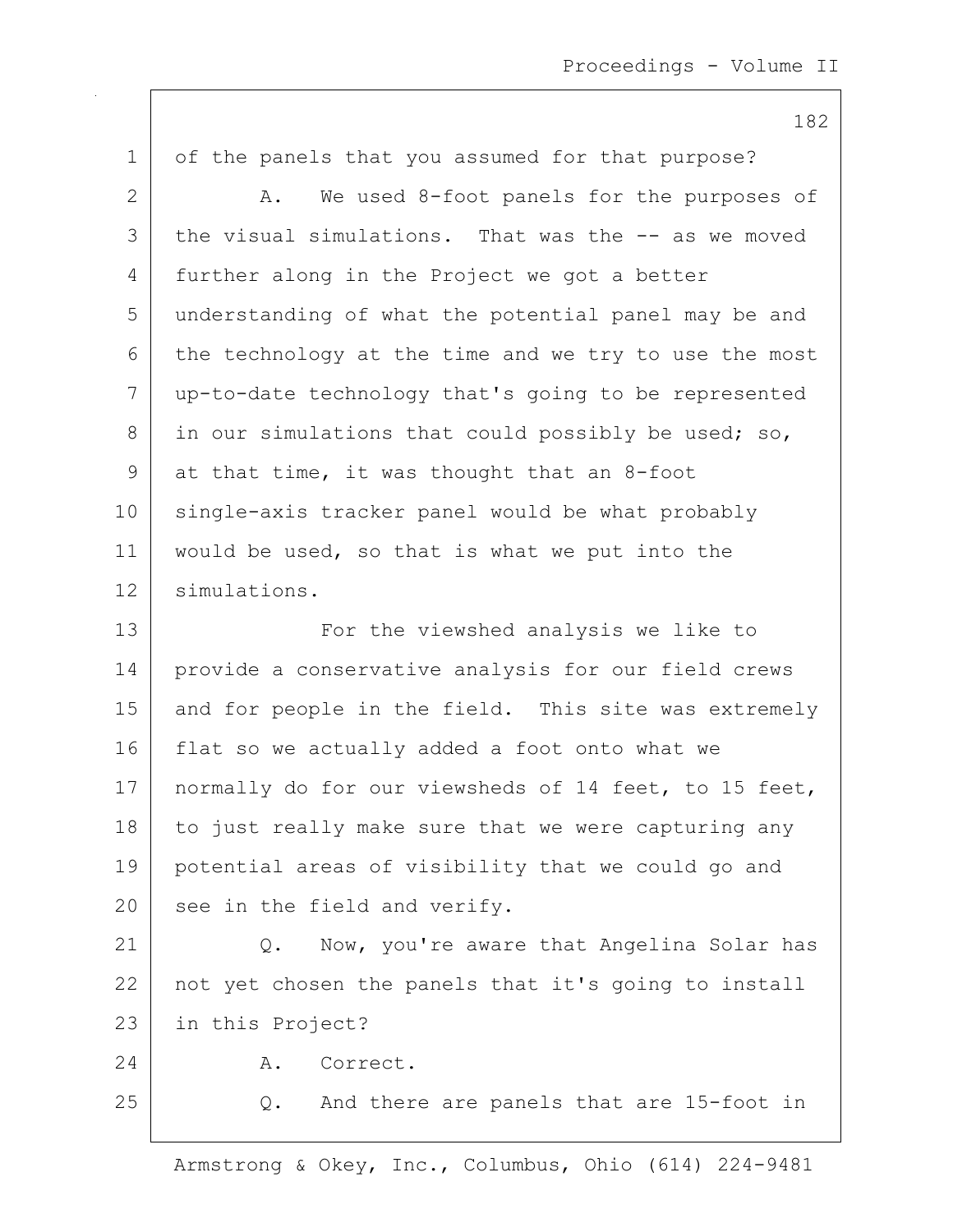183 1 | height on the market, correct? 2 A. Correct. 3 Q. Okay. And, at this point in time, it's 4 your understanding that Angelina Solar still has the 5 option to select panels that are 15-foot tall for its 6 Project? 7 | A. Correct. 8 Q. Turn to page 23 of Exhibit I. First, I'd 9 like to ask you some questions about Table 1 on that 10 page. Table 1 is entitled as "Solar Panel Viewshed 11 | Analysis Results Summary, " correct? 12 A. Yes. 13 Q. And this table contains results of your 14 | viewshed analysis? 15 A. That is correct. 16 Q. And that's an analysis that assumed the 17 panels would be 15-foot tall? 18 A. Yes. 19 Q. So tell me if I'm interpreting this table 20 correctly. I'm looking at the column for -- the 21 columns for "Distance from Project Area" in the 22 | middle of that table. Do you see that? 23 A. Yes. 24 | C. And under the heading "Distance from 25 Project Area" there are four distance intervals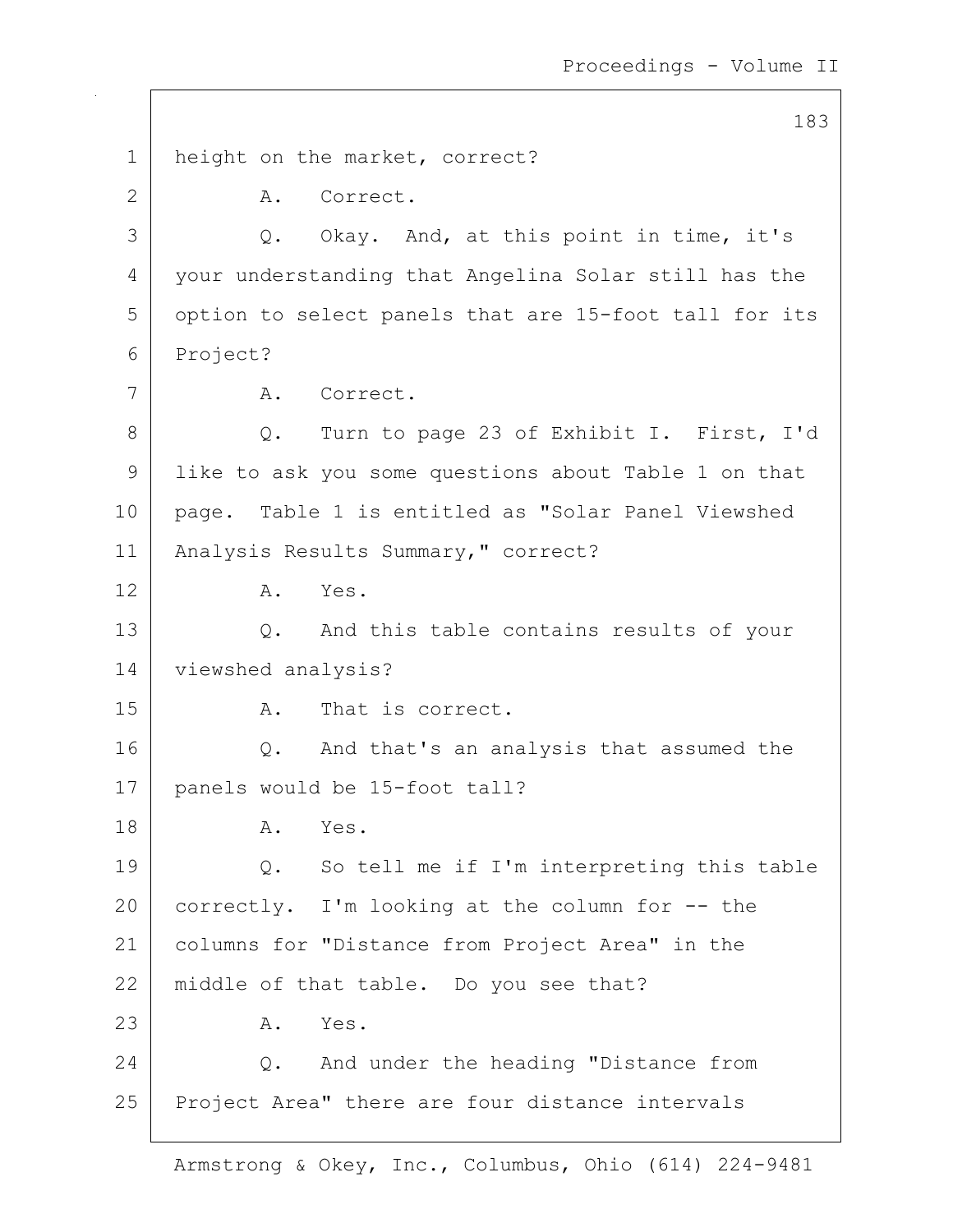184 1 listed, correct? 2 A. Correct. 3 0. The first interval that is listed is from 4 0 to .5-mile away from the Project Area, correct? 5 A. Correct.  $6$  Q. And is this  $-$  let's see. The figures 7 you have under that for "DSM Viewshed Visibility," 8 there you stated it's based on topography, 9 structures, and vegetation, correct? 10 A. Correct. 11 | Q. Explain what that means. 12 A. In order to do this we use what's called 13 LiDAR. It's light-emitting detection of distance 14 | that is flown by helicopters or drones even these 15 days. It shoots millions of points of laser down to 16 the ground and it's able to detect the different 17 types of surfaces and it bounces back up to the LiDAR 18 | machine that then reads that distance; so we are 19 given a surface that we're able to use in our program 20 that is very accurate and provides all of what 21 structures and vegetation would be on the ground at 22 that point in time. 23 Q. Okay. So the row that's labeled "DSM 24 Viewshed Visibility (Based on Topography, Structures, 25 and Vegetation)" shows the percentage of the area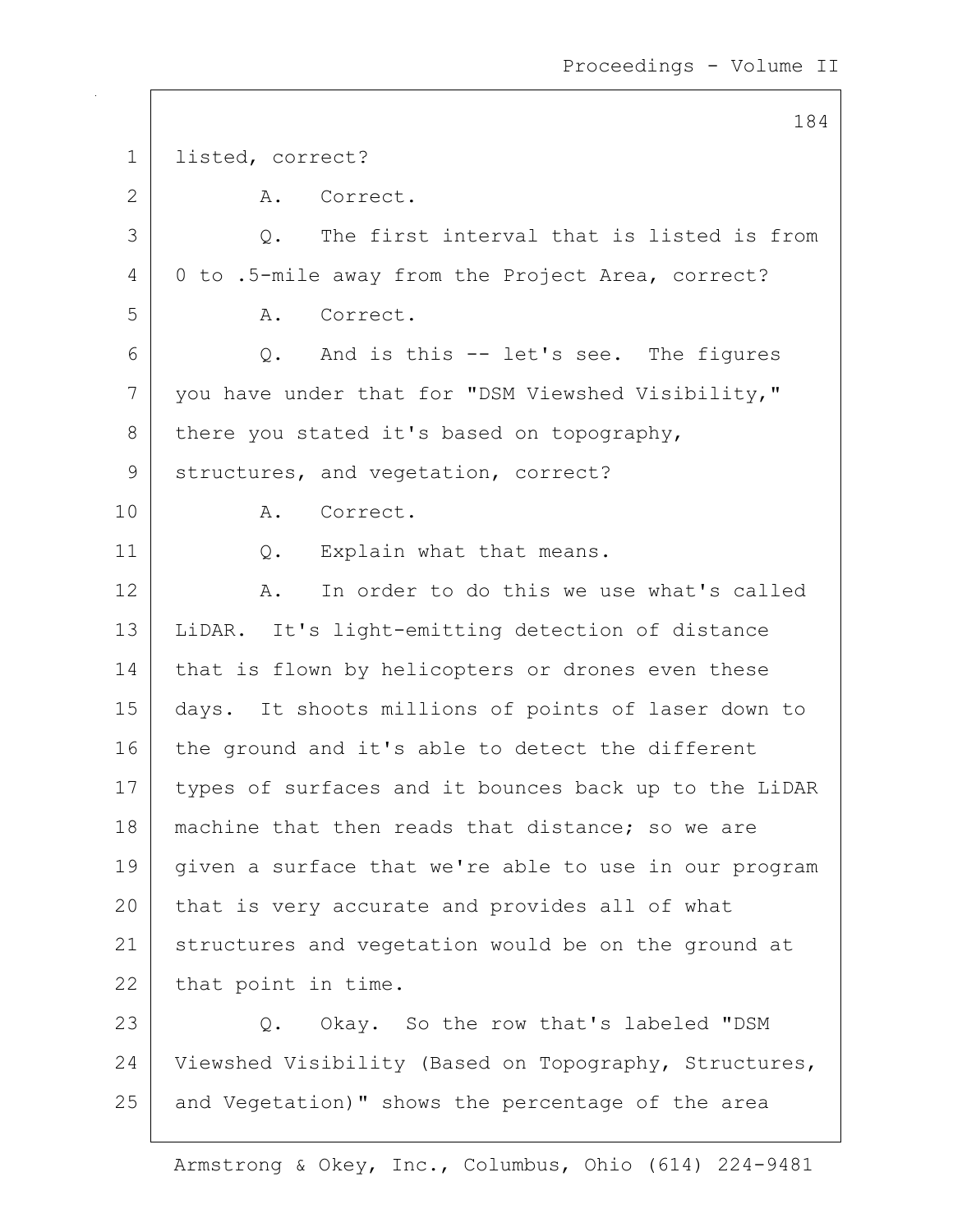185 1 | that is visible from which the Project equipment, the 2 solar equipment, would be visible given the 3 topography and the existing structures and vegetation 4 in the area: is that accurate? 5 A. Where it could potentially be; a portion 6 of the Project could potentially be visible, yes. 7 Q. Okay. All right. So for the distance of  $8 \mid 0$  to .5-mile, a portion of the Project equipment 9 would be visible from 82.26 percent of that area 10 between 0 and 0.5-mile. 11 a. That is correct. 12 O. And then from a distance of 1 to 2 miles 13 away from the Project Area, the Project's equipment 14 would be visible from 30.78 percent of that area. 15 A. That is correct. 16 Q. And then between 2 and 5 miles away from 17 the Project Area, the Project's equipment would be 18 visible to 7.52 percent of the area. 19 A. That is correct. 20 Q. I'd like to direct your attention to the 21 last paragraph on page 23 of Exhibit I. Counting 22 from the bottom, I'd like to look at the sentence 23 | that starts five lines from the bottom which reads: 24 "Exceptions occur north of the Project site where 25 multiple adjoining agricultural fields align with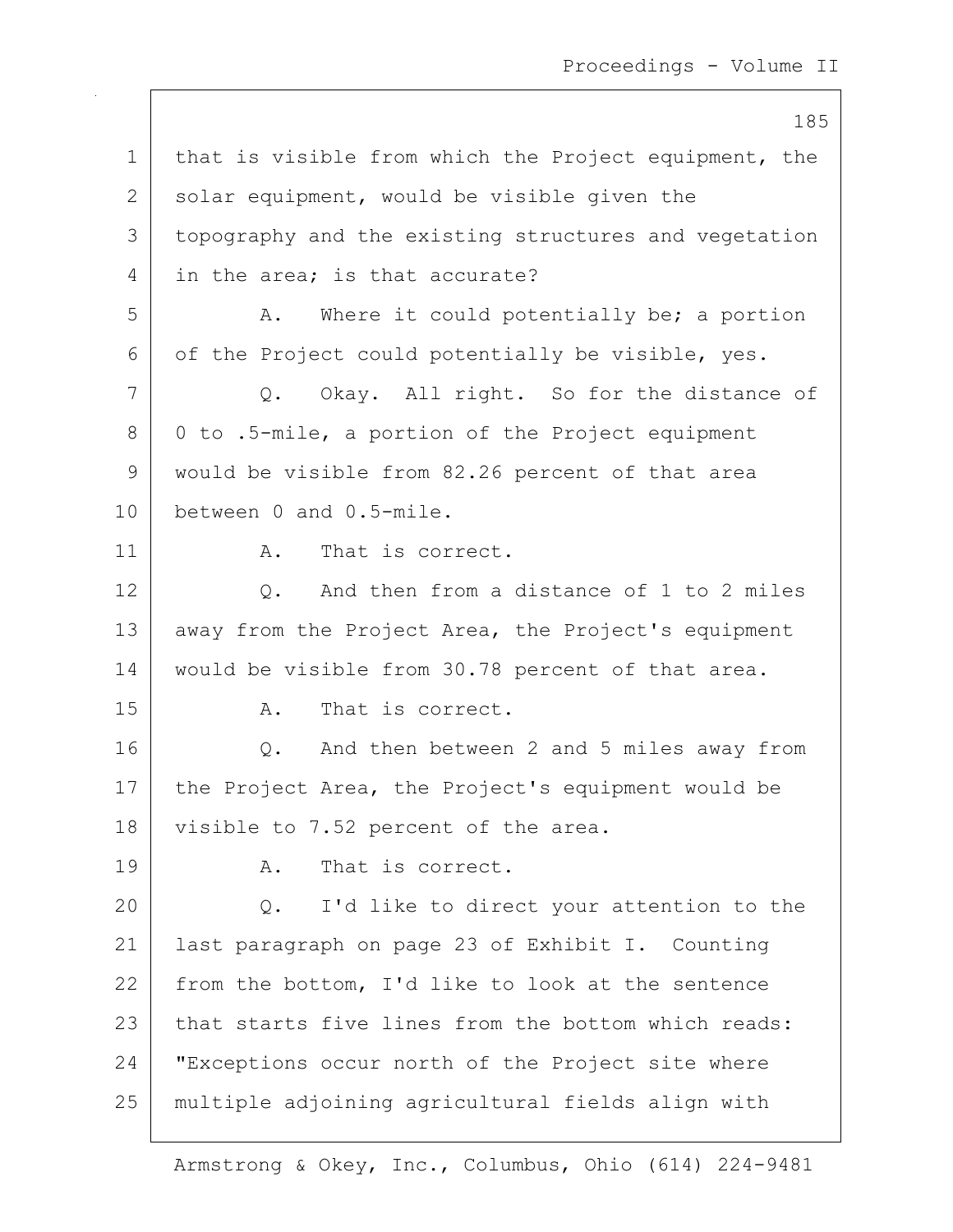1 minimal intervening vegetation and structures." Do 2 vou see that sentence? 3 A. Yes. 4 Q. Okay. Would you explain the meaning of 5 that sentence to me, please? 6 A. Right above that we talk about how the 7 visibility of solar panels drops off drastically as 8 you move away from them in distance as with the 9 | numbers that we just looked at. 10 What we're trying to explain in that 11 | sentence, if we look at Figure 7, Sheet 2, you can  $12$  see that most of the green area, which is 13 representing the potential visibility, is within that 14 2-mile black dotted study area but to the north there 15 are some lines that shoot out to the 5-mile. 16 And during field review, when we were out 17 | there, because this site is so flat, the viewshed 18 works simply by drawing a line of sight from the 19 point that the viewer is at, or any point along here 20 is what it's representing but it could be where a 21 viewer is at, and draws it to the Project. 22 So, in this instance, the topography and 23 structures and vegetation from that northern part 24 does show that you can see potential Project 25 equipment. However, field review and our experience

Armstrong & Okey, Inc., Columbus, Ohio (614) 224-9481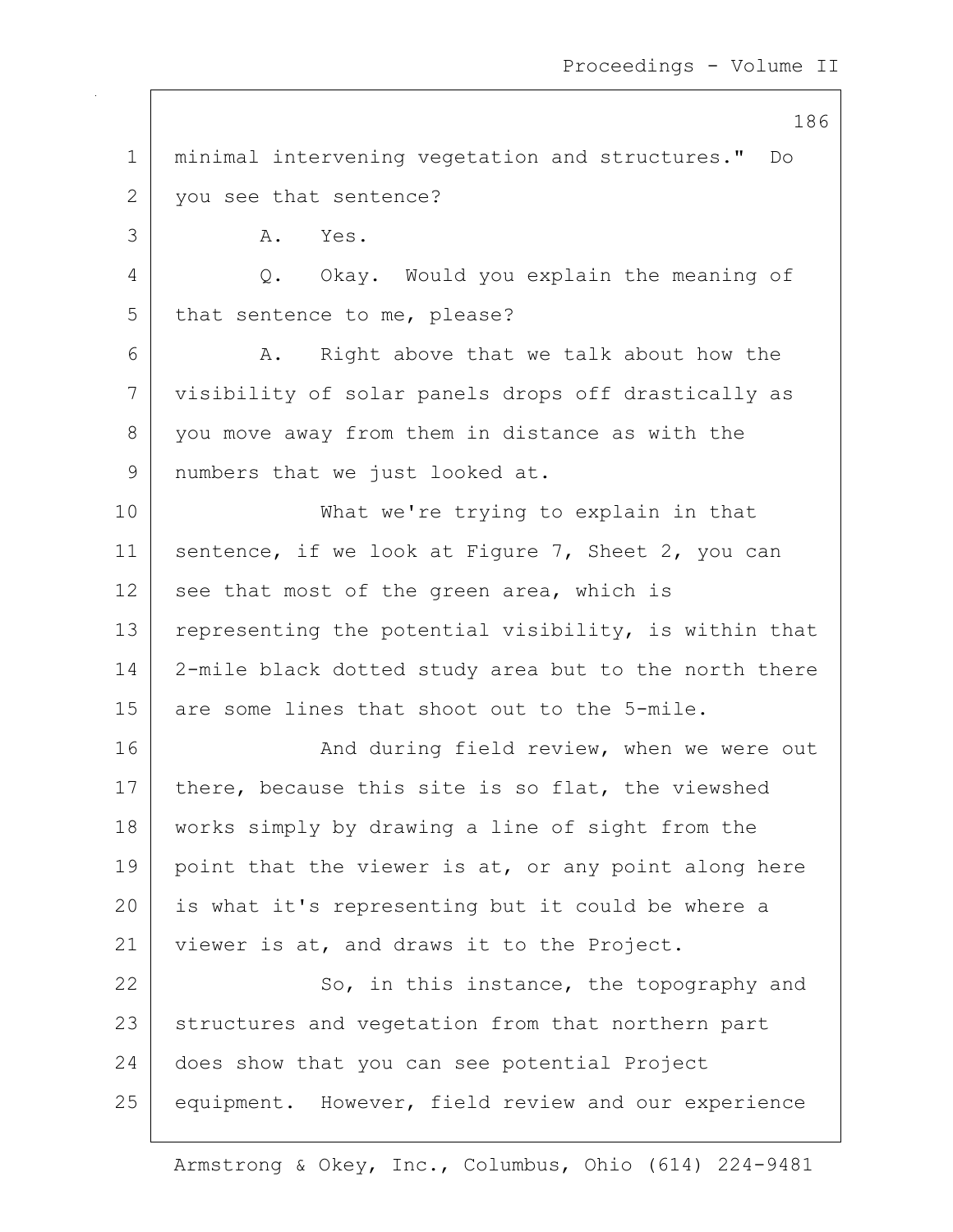|             | 187                                                   |
|-------------|-------------------------------------------------------|
| $\mathbf 1$ | shows that, beyond those distances, when you get out  |
| 2           | that far it's very hard to discern any type of        |
| 3           | Project equipment or what you're really seeing, but   |
| 4           | technically, according to the viewshed, which is very |
| 5           | accurate to where the data that goes into it but it   |
| 6           | can't take into account an actual human being in the  |
| 7           | field.                                                |
| 8           | So at what mile distance is it your<br>Q.             |
| 9           | opinion that the viewer would not be able to discern  |
| 10          | the solar equipment?                                  |
| 11          | For the Angelina Project, based on our<br>Α.          |
| 12          | field review and the conditions of the existing       |
| 13          | landscape, I believe we put down up to 2.5 miles and  |
| 14          | then, past that, it's going to be very challenging to |
| 15          | discern any type of Project equipment.                |
| 16          | Since we're on Figure 7, Sheet 2 anyway,<br>$Q$ .     |
| 17          | let me ask you some more questions about that sheet.  |
| 18          | The green color in this figure shows where the        |
| 19          | panels, the solar panels, are visible from; is that   |
| 20          | correct?                                              |
| 21          | It shows potential visibility, yes.<br>Α.             |
| 22          | And Figure 7, Sheet 2 is based on<br>Q.               |
| 23          | topography and existing vegetation and structures,    |
| 24          | correct?                                              |
| 25          | Correct.<br>Α.                                        |
|             |                                                       |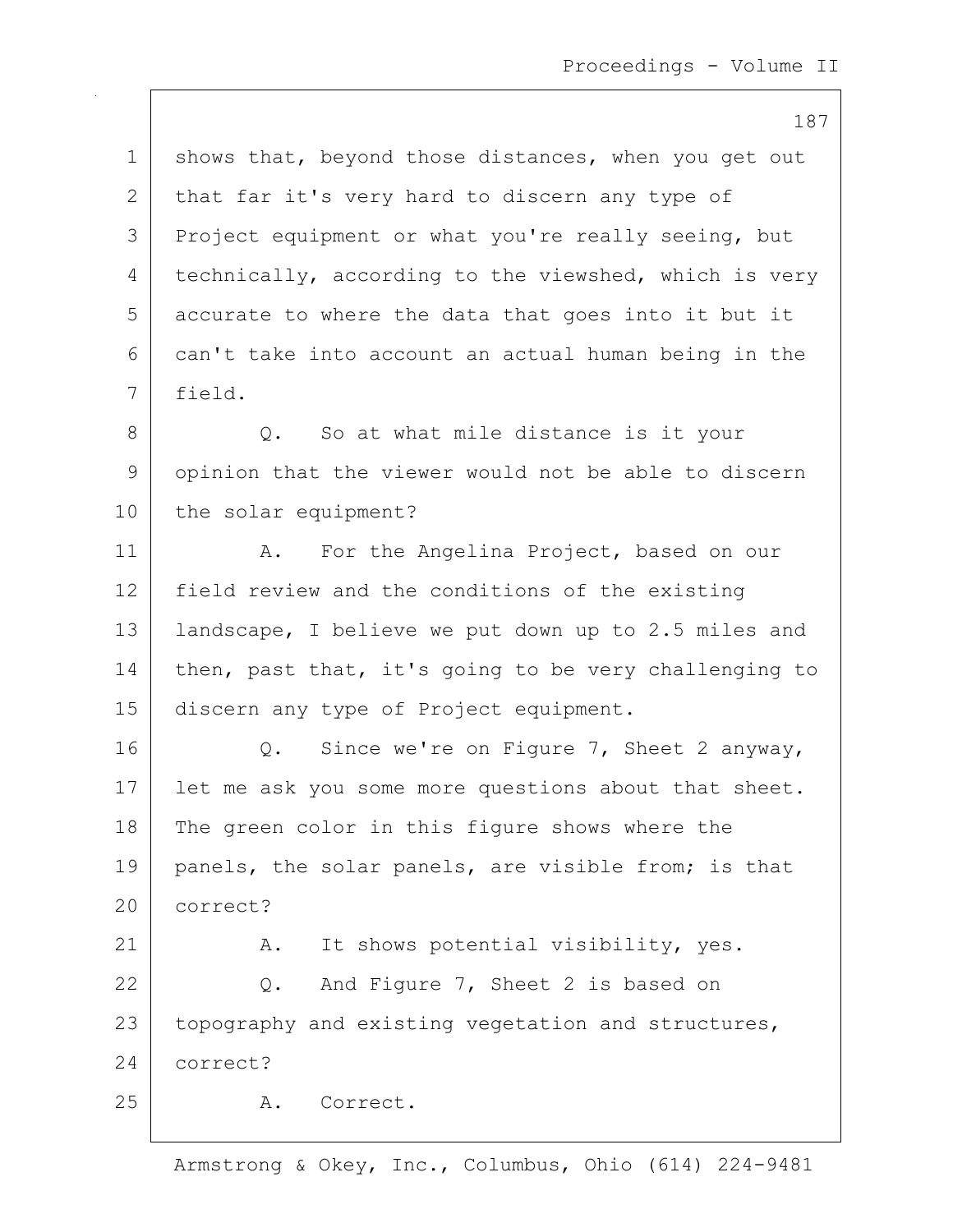188 1 1 O. Now, with regard to the vegetation, that 2 vegetation would take the form of bushes and trees? 3 A. Yes. 4 Q. And for purposes of the information you 5 included in this sheet, you assumed that deciduous 6 trees and bushes would block the viewer's view; is 7 that correct? 8 A. For a certain portion of them when 9 they're wide enough. We do an offset for roads to 10 take care of small hedgerows that may only be one 11 deciduous-tree thick. 12 Again, the LiDAR data we use can be so 13 accurate that it can pick up distribution lines along 14 the side of roads and drop a line directly down to 15 the ground and show that it would be blocking it; so 16 we offset roads in order to capture those 17 distribution lines and, like I said, the small 18 hedgerows. 19 | Hedgerows that are larger than that that 20 are deciduous are mostly mixed and we find when 21 | they're thicker than one tree trunk that they will 22 provide some screening. 23 Q. But not complete screening during the 24 wintertime when the leaves have dropped off. 25 A. No.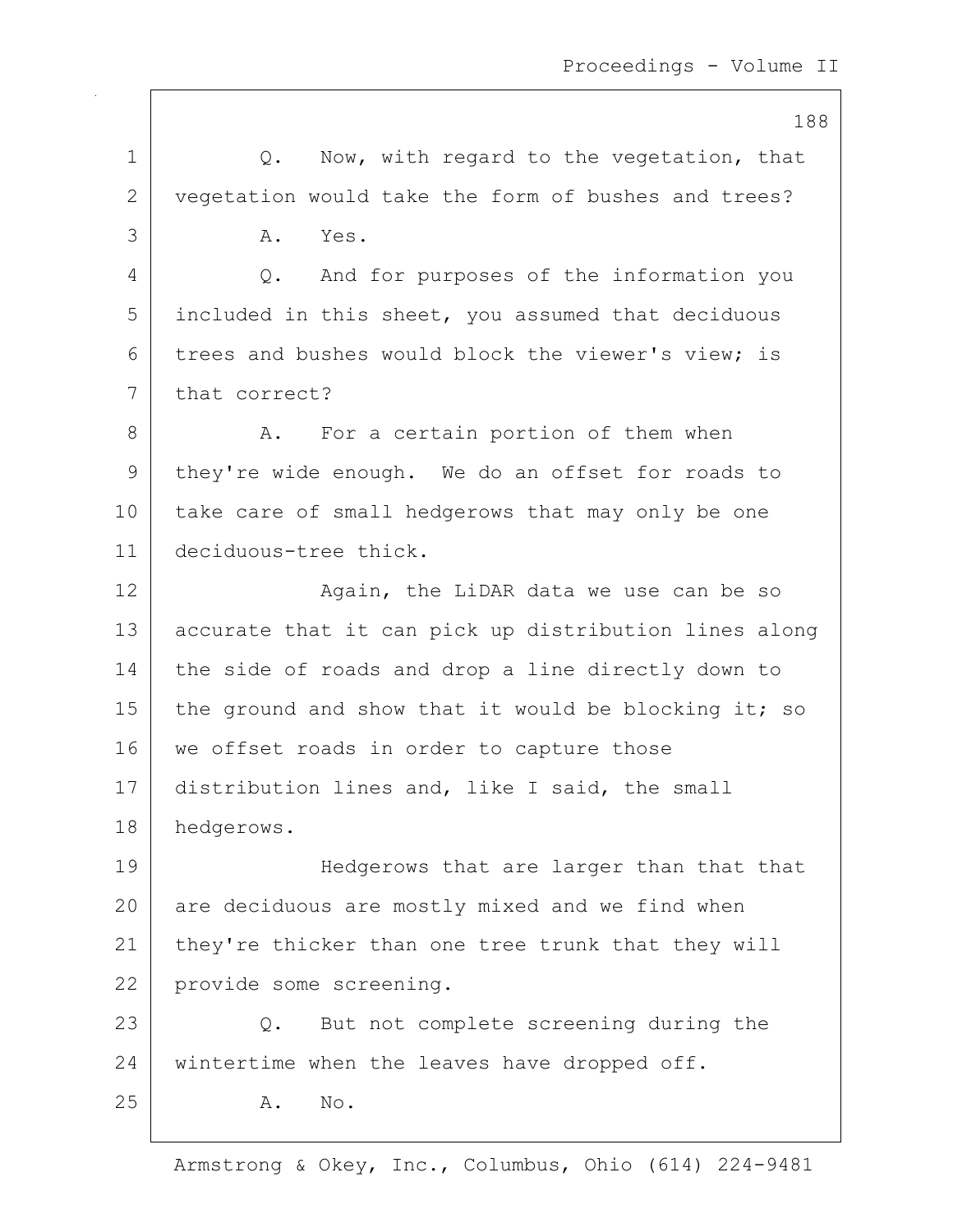189 1 | Q. And for purposes of this analysis, you 2 assumed that any tree that was 6 feet in height or 3 taller would block the viewer's view of the Project? 4 A. I'd like to check just to make sure what 5 height we used. 6 Yes, 6 feet.  $7$  Q. Okay. And the panels could be as tall as 8 15 feet, correct? 9 A. Correct. 10 | Q. Let's turn back one page to Figure 7, 11 Sheet 1. The information on this sheet is based on 12 visibility taking into account only topography and 13 | not vegetation or structures, correct? 14 A. Correct. 15 Q. I have a question about the notes on the 16 bottom of the page. If you look at Note 4, it says 17 "Potential solar panel viewshed visibility is based 18 on the screening effects of topography, vegetation, 19 and man-made structures as represented in the OGRIP 20 State of Ohio 2007 lidar dataset (resampled to 5-foot 21 | resolution)." Do you see that note? 22 A. Yes, I do. 23 Q. Okay. Is that inconsistent with your 24 testimony that this sheet is based only on 25 topography?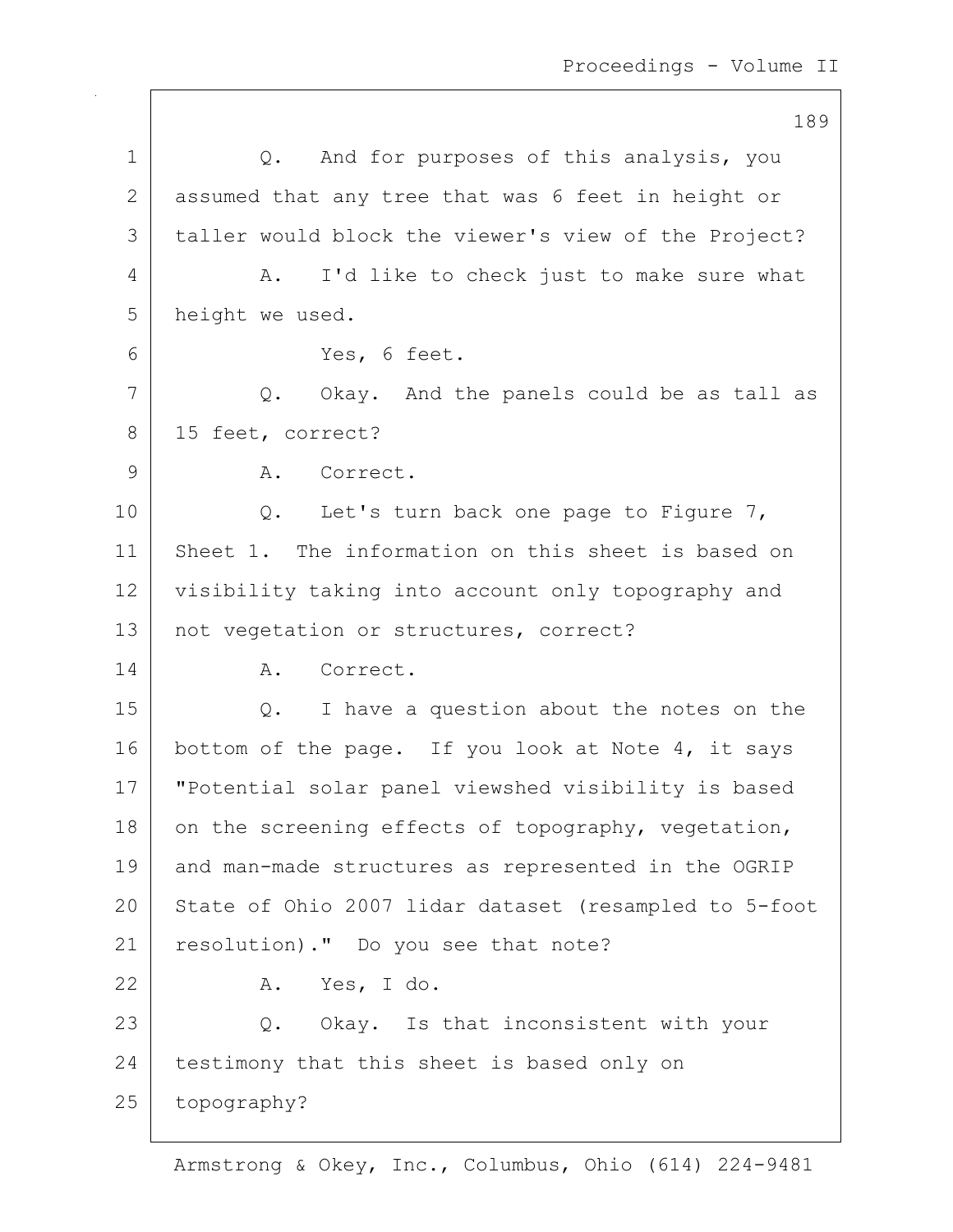190 1 | A. The note is correct as in what it's 2 saying, but it should not be on this sheet, that is 3 correct. 4 Q. Let's go to Figure 7, Sheet 3. I see 5 that there's a dotted line towards the middle of that 6 figure; do you see that? 7 A. Yes. 8 Q. And that dotted line represents an area 9 of 2-miles around the Project Area? 10 | A. Yes. Well, for Sheet 3, it's the 11 substation. 12 Q. Oh, okay. 13 A. Just to clarify. 14 | O. Okay. You have another sheet that shows 15 | the distance around the Project Area, right? 16 A. 1 and 2 use the Project Area. Sheets 3 17 and 4 use the substation. 18 | Q. Oh, okay. So we also have that dotted 19 line -- 20 A. On 1 and 2 as well. 21 Q. -- within 2 miles of the Project Area on  $22$  | 1 and 2, correct? 23 A. Correct. 24 Q. Okay. Now, can you tell me whether the 25 2-mile area around the Project Area includes portions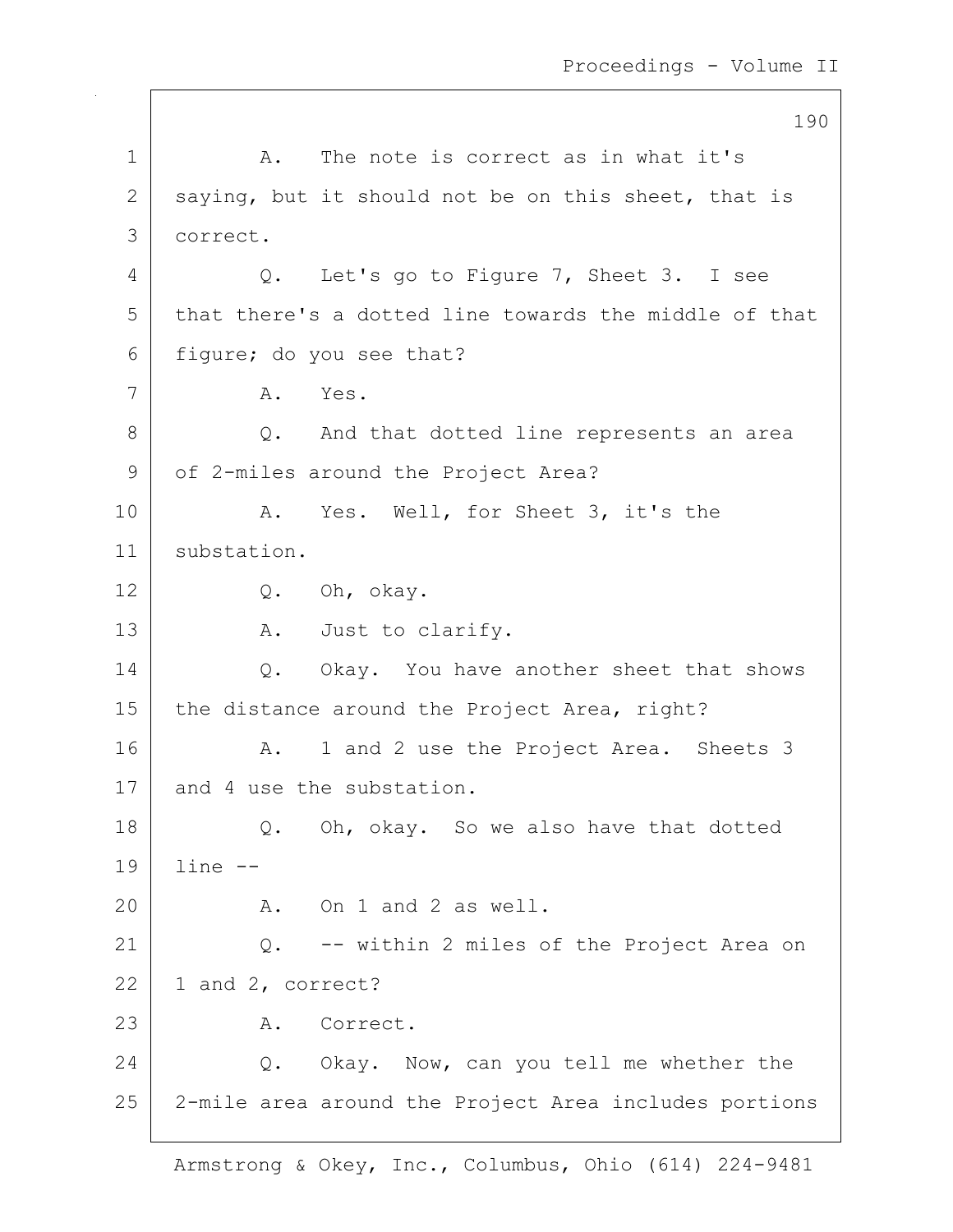191 1 of the City of Eaton? 2 A. It does not. 3 Q. Okay. Would you turn to Figure 5 of the 4 | Application. Not Figure 5 of Exhibit I, but Figure 5 5 of the Application. 6 | ALJ SCHABO: It's in the same group of 7 maps that all you can see is Figure 4. 8 A. Five. 9 Q. All right. Did you find it? 10 A. Yes. 11 | Q. Okay. Great. Are there any urban areas 12 that are depicted within 2 miles of the Project area? 13 A. On Figure 5? 14 | Q. As shown on Figure 5, yes. 15 | A. Figure 5 is a "Map of Ohio Solar 16 Resources"; is that correct? 17 Q. Yup. 18 | A. So I'm not really sure what would be 19 depicting an area of -- I forgot the term you just 20 used, but where people live. 21  $\vert$  Q. Do you see -- you've visited the area,  $22$  right? 23 A. Yes, I have. 24 Q. And you drove around the Project Area? 25 A. Yes.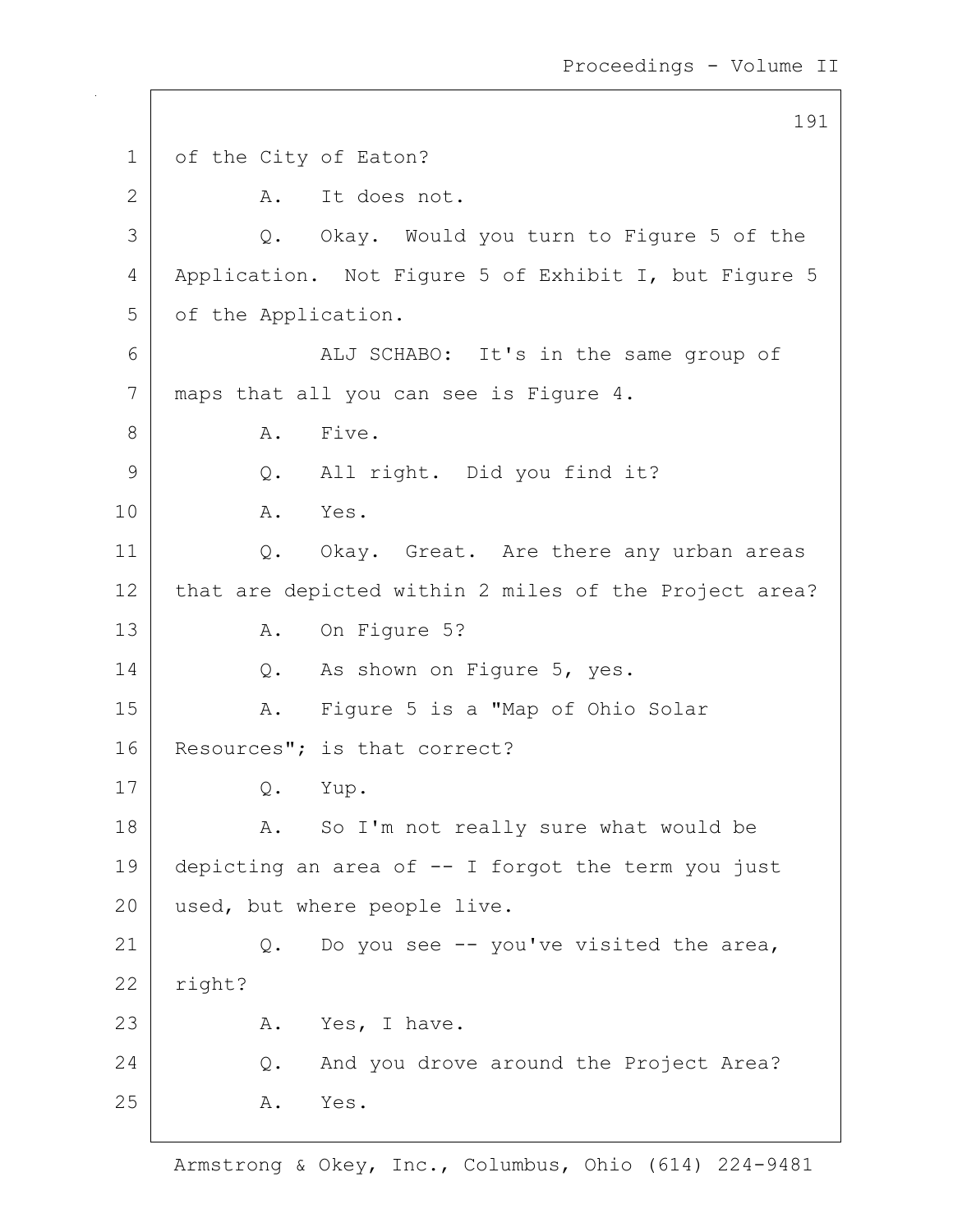192 1 | Q. All right. Did you see that there was an 2 urban development, named Lakengren, to the west of 3 the Project Area? 4 MR. TAYLOR: Objection. There's no 5 | foundation to these. 6 MR. VAN KLEY: Say again. 7 MR. TAYLOR: There's no foundation 8 there's any urban development near this Project. 9 A. Correct. Just west of the Project --10 ALJ SCHABO: Hold on. 11 | MR. VAN KLEY: I just asked him whether 12 he saw an urban area, called Lakengren, within 13 2 miles of the Project. 14 | ALJ SCHABO: Is your objection to the 15 word "urban"? 16 MR. TAYLOR: Correct. There's no 17 | foundation that it's "urban." 18 | The CHABO: Can you back up a couple 19 questions? 20 MR. VAN KLEY: Sure. 21 ALJ SCHABO: Thank you. 22 MR. VAN KLEY: Sure. 23 | Q. (By Mr. Van Kley) When you drove around 24 the Project Area, did you notice an area that is 25 referred to as Lakengren?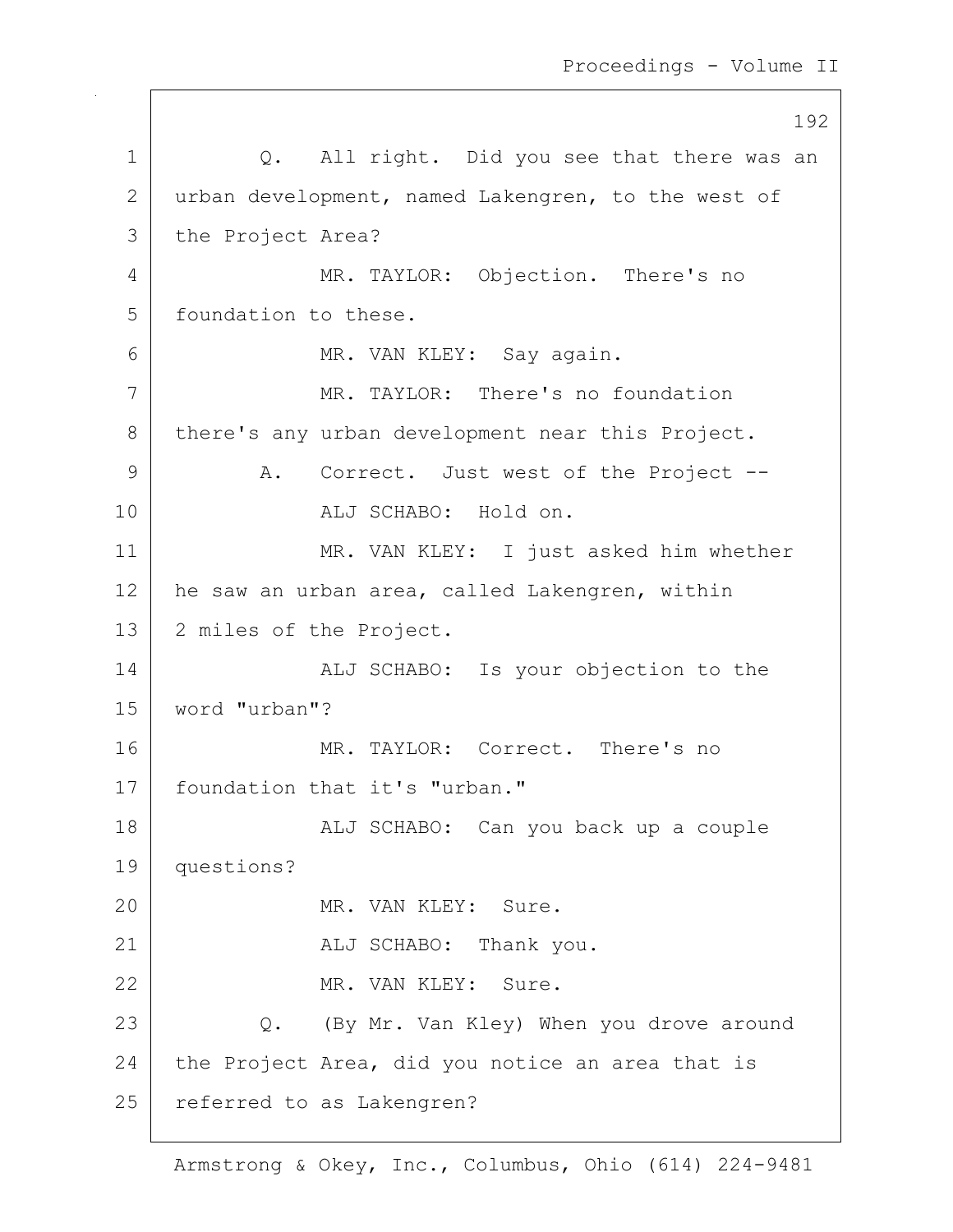1 | A. I did not notice that area when I was 2 driving around the Alamo -- I mean the Angelina 3 Project, no. 4 There's a small community called Fairview  $5$  that I noticed that I drove through, and a community 6 that is part in Indiana and part in Ohio and it was 7 kind of confusing but College Corner, I believe it's 8 known as or so. Those are the two small urban areas, 9 that could be considered urban in some way, that were 10 | located within the Project Area. 11 Q. Okay. Let's go to page 38 of your report 12 which is Exhibit I. I would like to refer you to the 13 discussion on that page about visual screening which 14 | you'll find on the bottom half of that page. Are you 15 there? 16 A. Yes. 17 | Q. All right. Now, tell me what types of 18 | screening, if any, are planned for the Angelina Solar 19 Project. 20 A. We are currently in the development of 21 | three different modules, as we call them, which are 22 | conceptual planting designs. 23 | Che of the modules is based off of what 24 we call roadside enhancement where we use 25 pollinator-friendly grasses to soften the fence.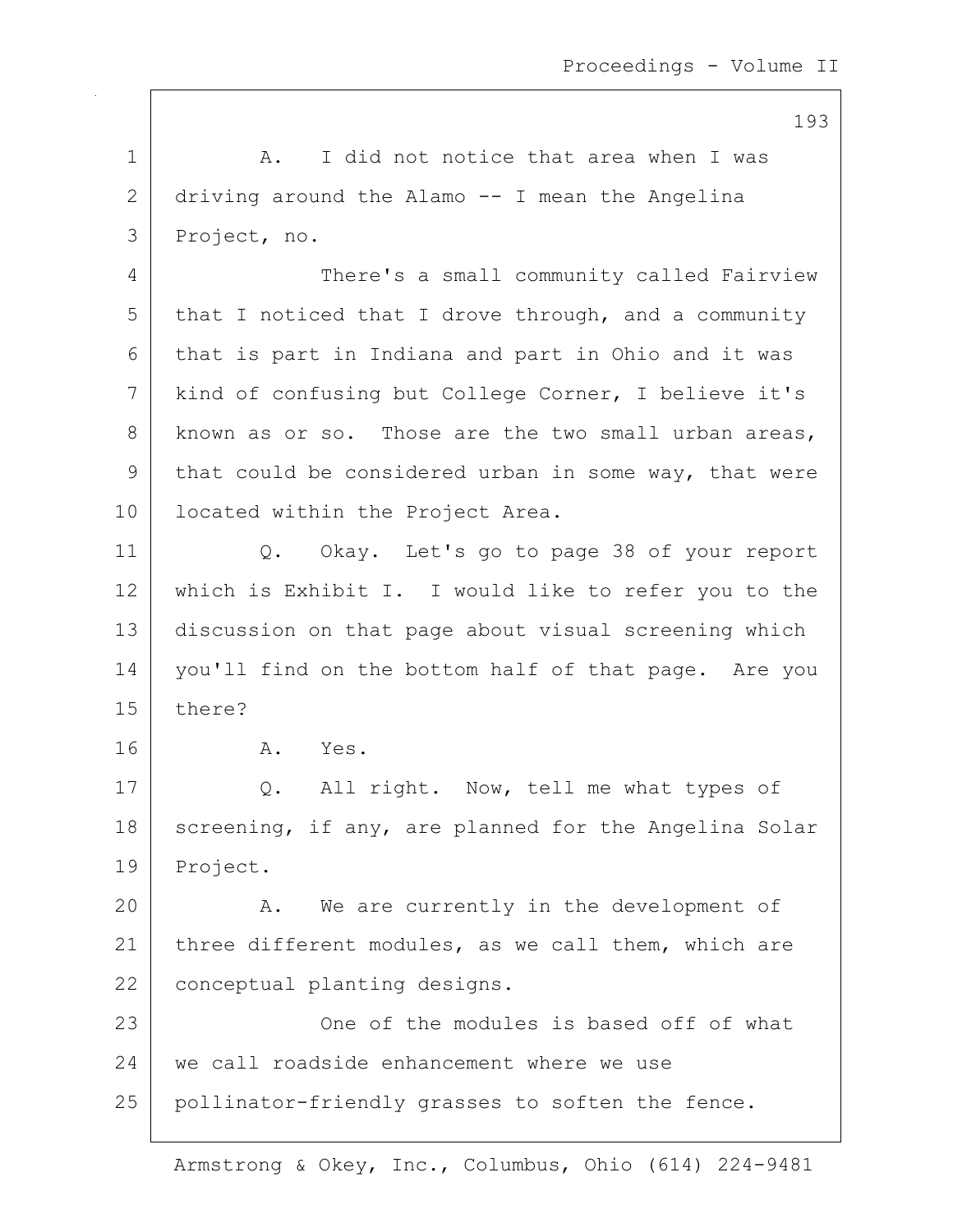1 The second module is based off of 2 hedgerow infill and also small native shrubs. This  $3$  is for further distances, used in areas where it may 4 not be directly adjacent to the roadside. 5 And then we have a third module that we 6 call our adjacent resource or residence module and 7 that one includes the most amount of screening and is 8 placed around residences and, as I said, adjacent 9 | resources that are identified in the Project Area. 10 | O. All right. Let's break down each of 11 | these three types of modules for screening to get a 12 better description as to what they entail. Let me 13 refer you to Figure 13, Simulation 1, Viewpoint 3, 14 and I'll repeat this in a moment as everybody gets 15 there. This is in Exhibit I. 16 Okay. So again, it's Figure 13 --17 A. I'm there. 18 Q. -- Simulation 1, Viewpoint 3, Sheet 2 of 19 4. 20 A. I'm there. 21 | Q. All right, great. Now, this is one of 22 the visual simulations you talked about, right? 23 A. Correct. 24 Q. And this visual simulation is based on  $25$  the assumption that the panels are 8-foot tall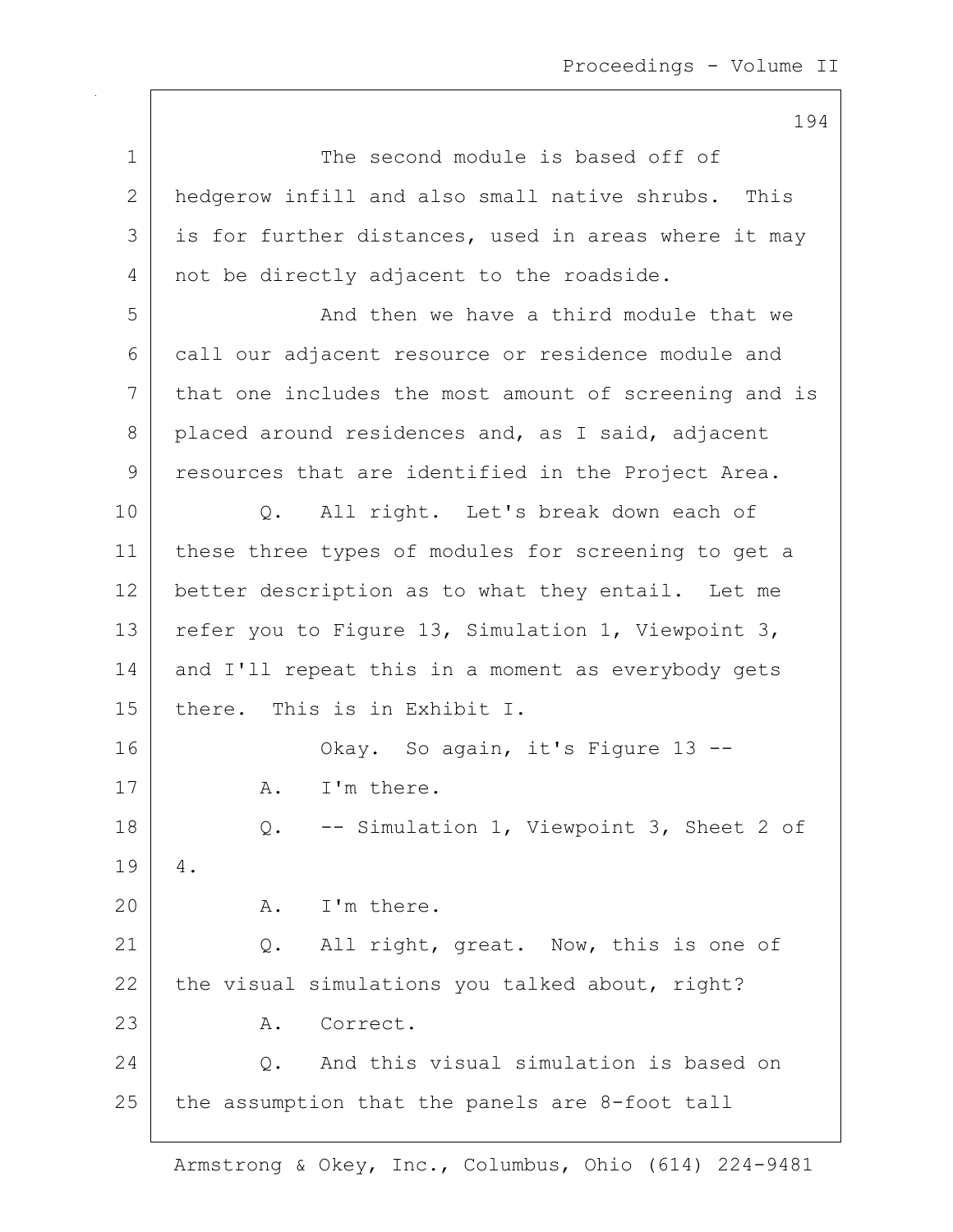195 1 instead of 15-feet tall? 2 A. Correct.  $3$  Q. So if the panels are 15-foot tall, they 4 would be depicted as being higher in this simulation, 5 correct? 6 A. Correct. 7 | Q. Just as a matter of curiosity, I guess, I 8 was wondering about the fence that's shown in this 9 | simulation. It appears to be a solid fence; is that 10 right? 11 | A. It's a chain-link. 12 | C. It's a chain-link fence? 13 A. Yup. 14 | Q. Now, with a chain-link fence, you can see 15 | the solar panels through the fence, right? 16 A. Correct. 17 | Q. But it doesn't look like the solar panels 18 are depicted as being visible through the fence in 19 | your simulation. 20 A. Yeah, I'm not sure what you mean by that 21 question. 22 | Q. Well, I guess I'm looking at the 23 | simulation. I don't see the panels behind the fence. 24 Do you see them? 25 A. Yes. All the blue. It's -- everything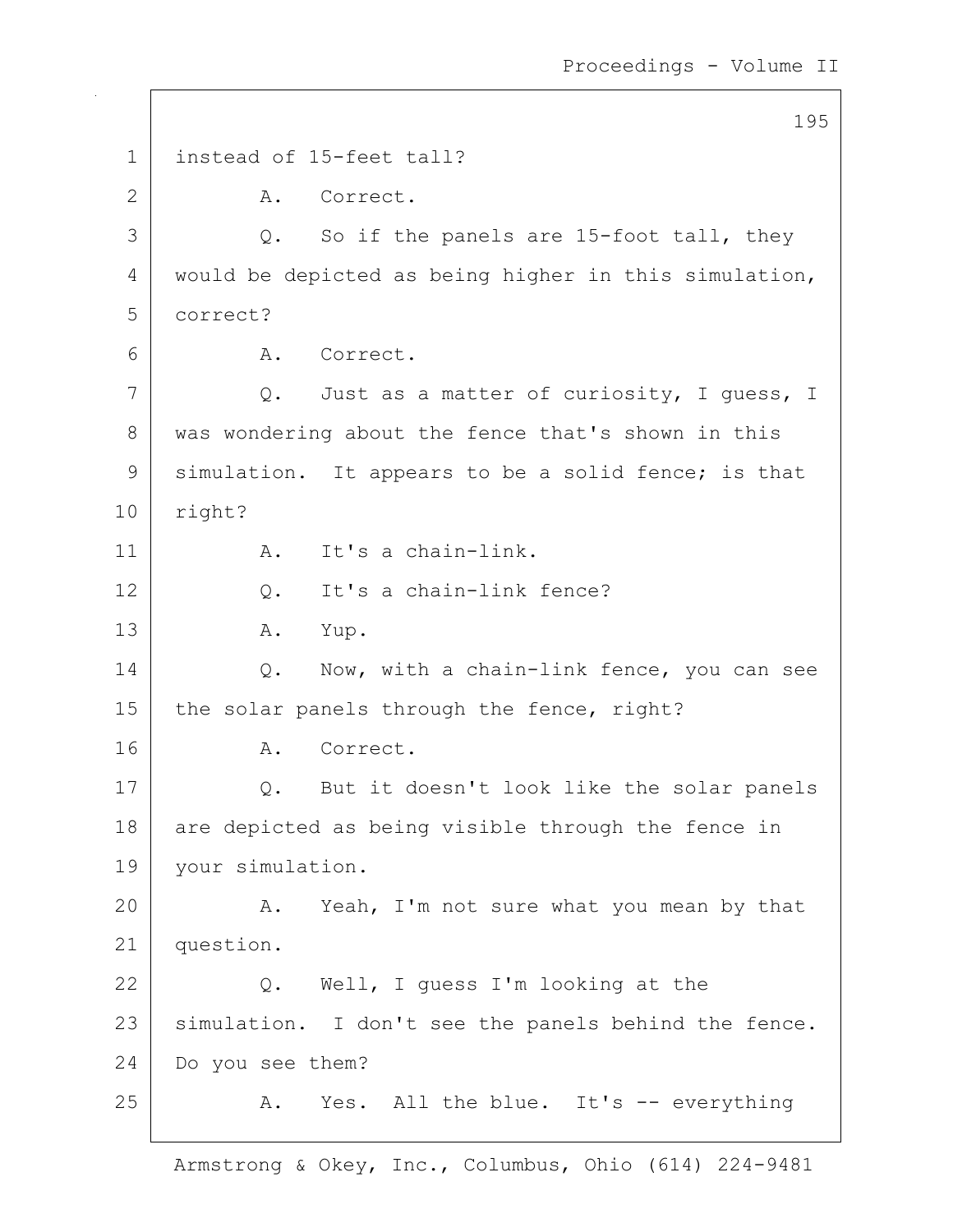1 | that I think you're looking at, that you might think 2 is the fence, is the panels. 3 Q. Okay. All right. Let me ask you about 4 the vegetation that's in front of the panels. Is 5 this meant to depict one of your types of screening? 6 A. At the time it was produced it was meant 7 to depict pollinator habitat, which is a large 8 portion of Module 1 that we are producing.  $9$  Q. All right. So how tall do the plants, 10 included in Module 1 for roadside enhancement, get? 11 | A. The mix that we were looking at, at this 12 point in time the Company said there was potential 13 | for some of the material to be 4 to 6 feet in height 14 in one season. 15 Q. And how tall would the vegetation be at 16 full maturity? 17 | A. That is one season of growth is full 18 maturity. Wildflowers will die each year and then 19 | grow back. 20 Q. So the vegetation, used in your roadside 21 enhancement module, do not hide the fence or the 22 | solar panels, correct? 23 A. "Hide" is not the term I would use, no. 24 They soften the edge of it. 25 | Q. What do you mean by "soften the edge"?

Armstrong & Okey, Inc., Columbus, Ohio (614) 224-9481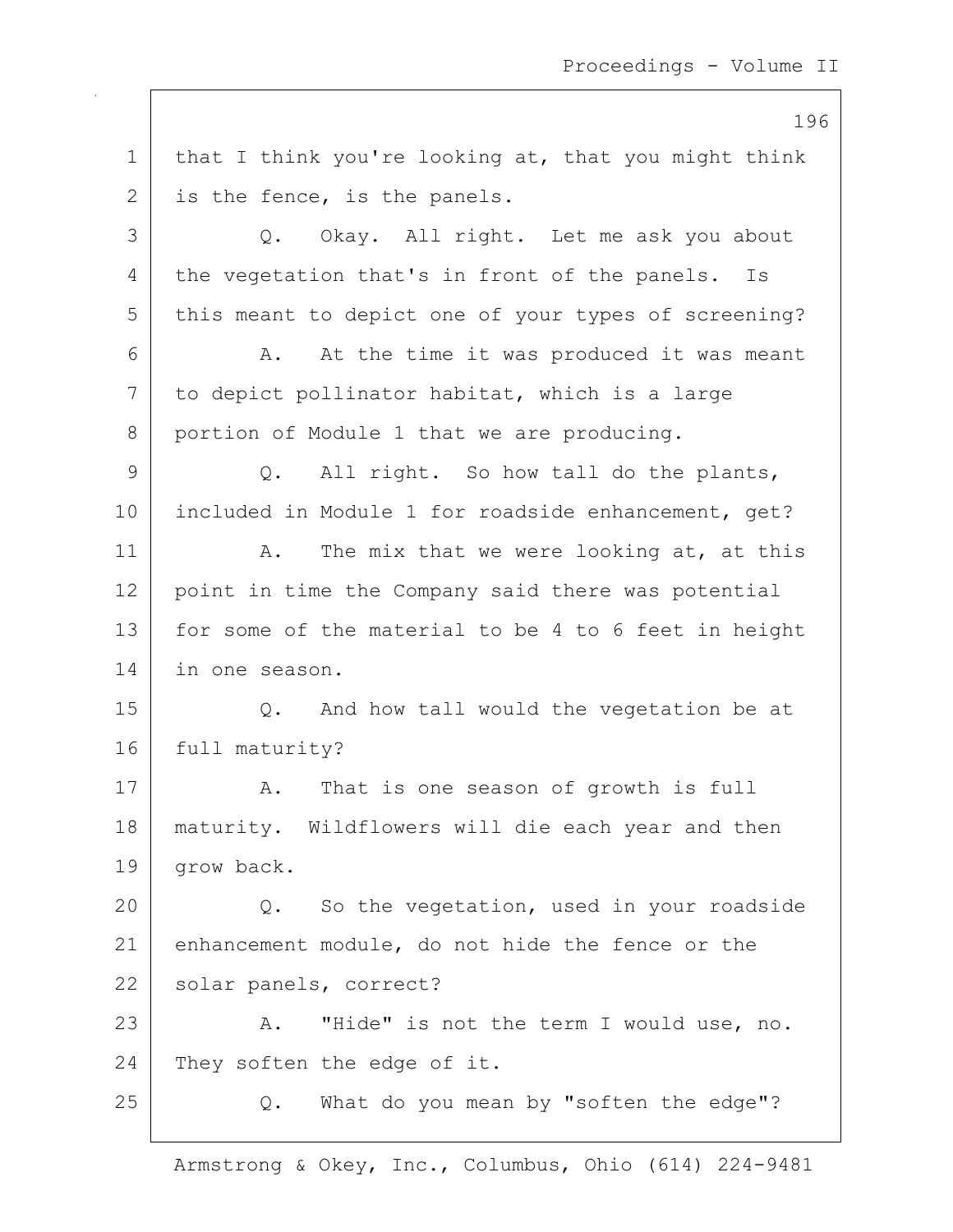| エンノ                                                   |
|-------------------------------------------------------|
| The introduction of the fence and the<br>Α.           |
| panels creates a vertical line into the landscape and |
| that type of vegetation is a way of breaking that     |
| vertical line and softens that edge. So when I say    |
| "soften the edge," I mean we've got material that is  |
| breaking a vertical line.                             |
| Let's talk a little bit more about<br>Q.              |
| Module 2 for mitigation which I think you refer to as |
| the hedgerow module, right?                           |
| Really it's based off of using native and<br>Α.       |
| local shrubs to create or infill areas.               |
| And in which type of area would you<br>$Q$ .          |
| envision the hedgerow mitigation to be used?          |
| It can be used -- Module 2 can be used<br>Α.          |
| along different types of roadsides in different areas |
| where the setback might be different. If the          |
| property has not been signed up that's adjacent to    |
| the road and the panels are further back from the     |
| road or there's more space because of some type of    |
| wetland that may be there or something, there's       |
| different -- that would be a module we would use      |
| that's a little further away from the road normally.  |
| And how tall does the vegetation used in<br>Q.        |
| this module get at full maturity?                     |
| Depending on placement, we do have --<br>Α.           |
|                                                       |

Armstrong & Okey, Inc., Columbus, Ohio (614) 224-9481

 $\overline{\phantom{a}}$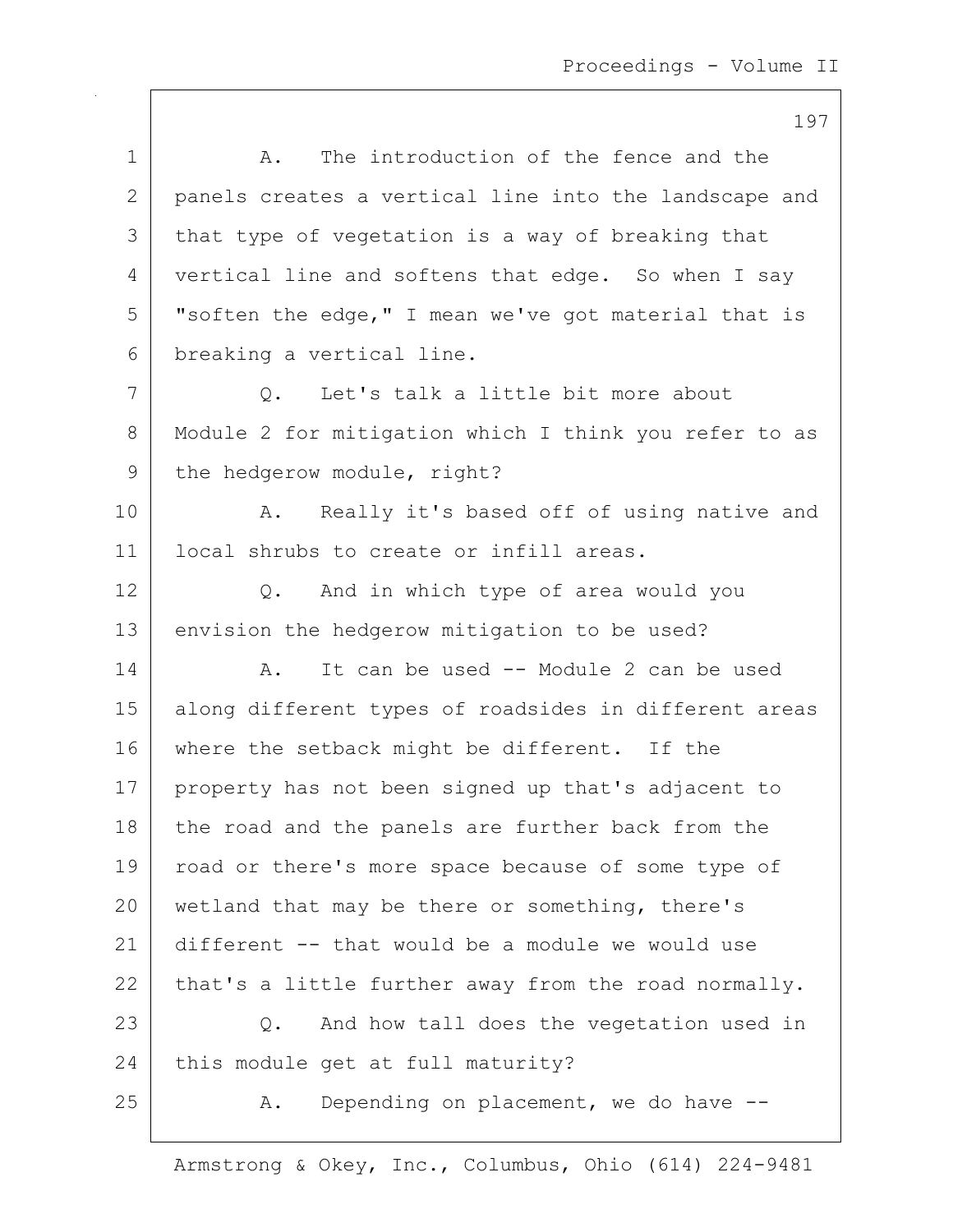1 sometimes EDR will put full-size trees in that module  $2$  so they could grow to 45 feet. We're not  $-$ - EDR does 3 | not use trees, like pine, that's going to grow to 4 80 feet. The choice is more of local deciduous trees 5 that end up being around 45. 6 The shrubs that are chosen end up being 7 in the 15 to 20-foot range at full maturity. And 8 then there's also trees that are smaller trees that  $9$  can be used as well, the same kind of idea, and those 10 grow to about 25 feet in height. 11 | Q. All right. With regard to your third 12 module for mitigation which entails placing 13 vegetation near residences and other sensitive 14 | receptors, describe what kind of vegetation is 15 planned for those areas. 16 | A. Module 3 incorporates more evergreen 17 material so that the screening is longer-lasting into 18 the winter and it really beefs up Module 2 with that 19 evergreen material. It also has tighter spacing in 20 the planting to screen more of the Project. 21 | Module 3 is based on, as we say, a 22 resource residence where somebody is most likely not 23 moving, a viewer is in a stationary position, so 24 we've tightened the spacing.. 25 When a viewer -- Module 2 is more for

Armstrong & Okey, Inc., Columbus, Ohio (614) 224-9481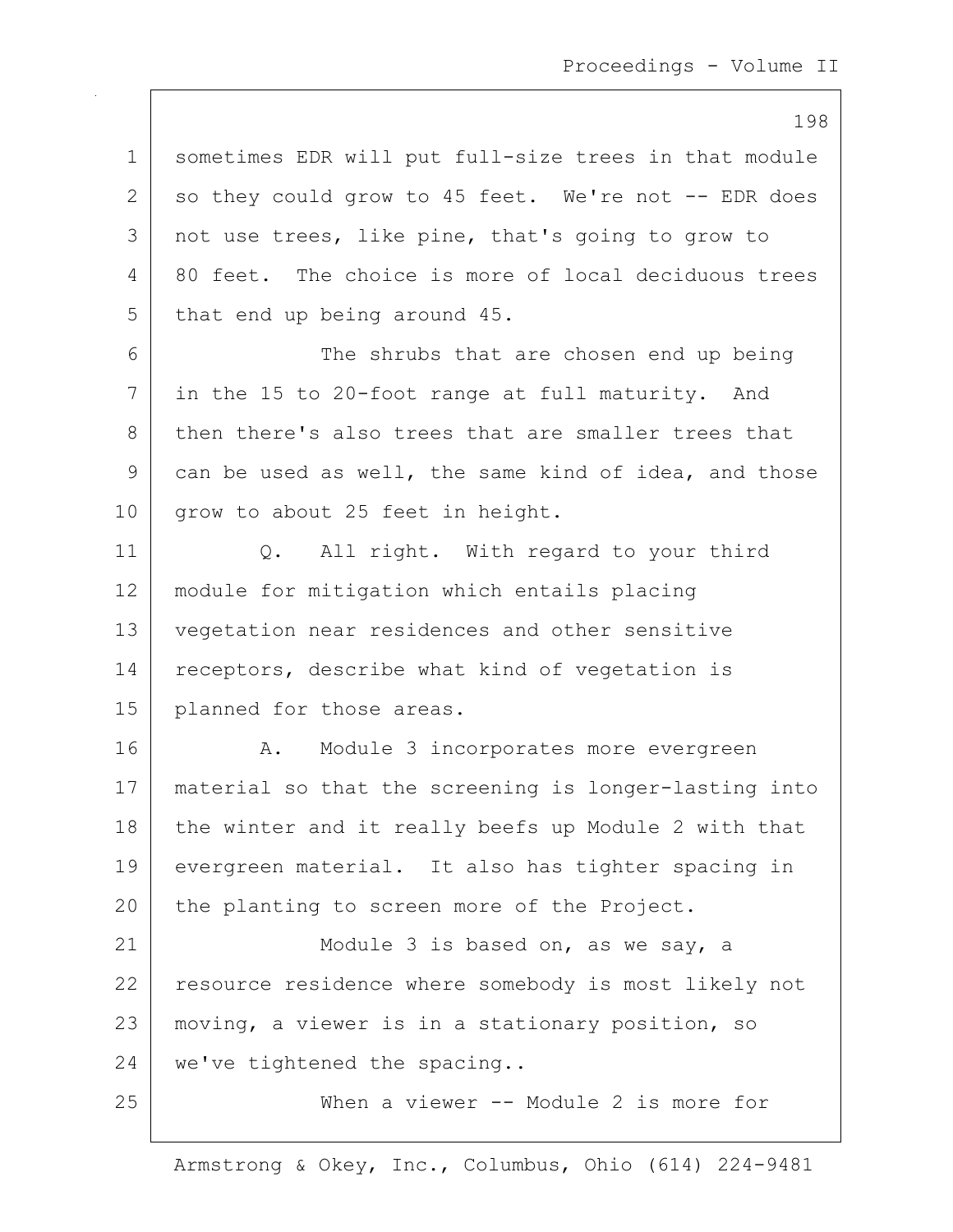199 1 viewers that are traveling along the roadways, so the 2 spacing of the vegetation is wider because of the 3 speed of the traveler. 4 Q. So with regard to Module 3, how tall 5 would the evergreens get at full maturity? 6 A. Some of those evergreens would reach into 7 the 60-feet range. 8 Q. And do you envision that the vegetation 9 for Module 3 would completely block the view of the 10 solar equipment from the sensitive receptors? 11 | A. It's never my goal to have 100-percent 12 | screening. EDR does not feel that that is 13 appropriate in the landscape and often it looks 14 awkward and draws attention. 15 The idea is to create a screen that is  $-$ 16 that does its job at screening the majority of the 17 Project, usually this is a very adjacent Project, 18 while still allowing some light and some air to kind 19 of move through the space rather than creating almost 20 a green wall that kind of separates everything that's 21 going on. 22 So it's never a goal to get 100-percent 23 screening. In order to do that, we would really be 24 | looking at different types of materials and, in this 25 | situation, putting in a 10-foot opaque fence is also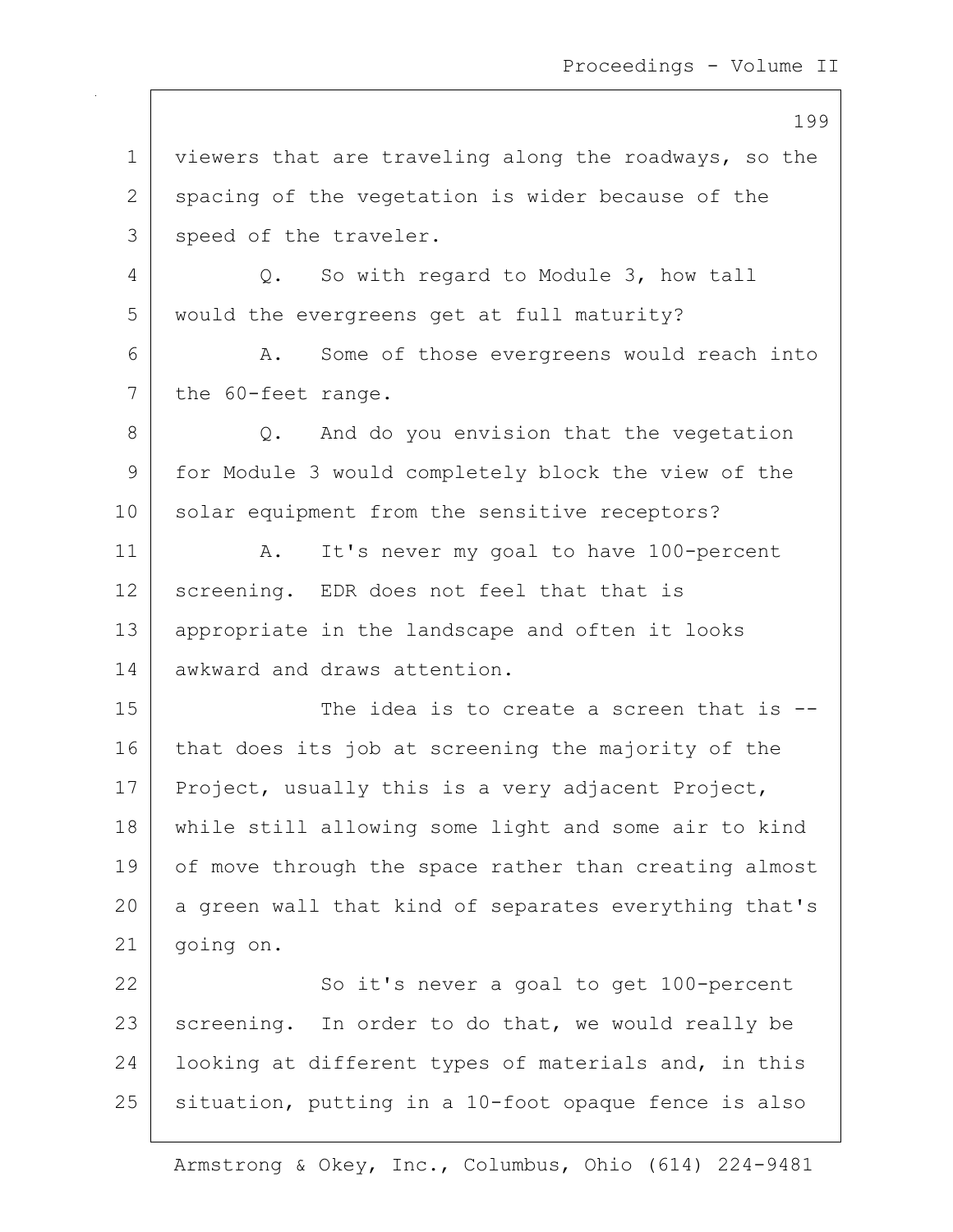200 1 | not what we would suggest in any way; it does not fit 2 the character of the landscape nor what we would feel 3 would fit in with what the locals would agree with 4 and want. 5 Q. Okay. Is it you who will be designing 6 the mitigation plan for visibility in the Project? 7 A. I am a large part of it, yes. There's 8 certainly a team at EDR. I am not an Ohio-plant 9 expert myself but we do have them, so I'm working 10 with a team of landscape architects to develop the 11 plans. 12 Q. And has that process started --13 A. It has, yes.  $14$  Q.  $-$  of developing the plan? 15 | Chay. Have you, at this point, consulted 16 with any of the landowners, who have property 17 | adjacent to the Project Area, for purposes of 18 | soliciting their views on what would be necessary to 19 | protect their views from their property? 20 A. In EDR's experience lots of times 21 | bringing in the neighbors makes it harder for us; it 22 | over-engineers some things sometimes. Lots of times 23 they will choose plants that are not the correct 24 plant for that location. It will create problems 25 further on down the road.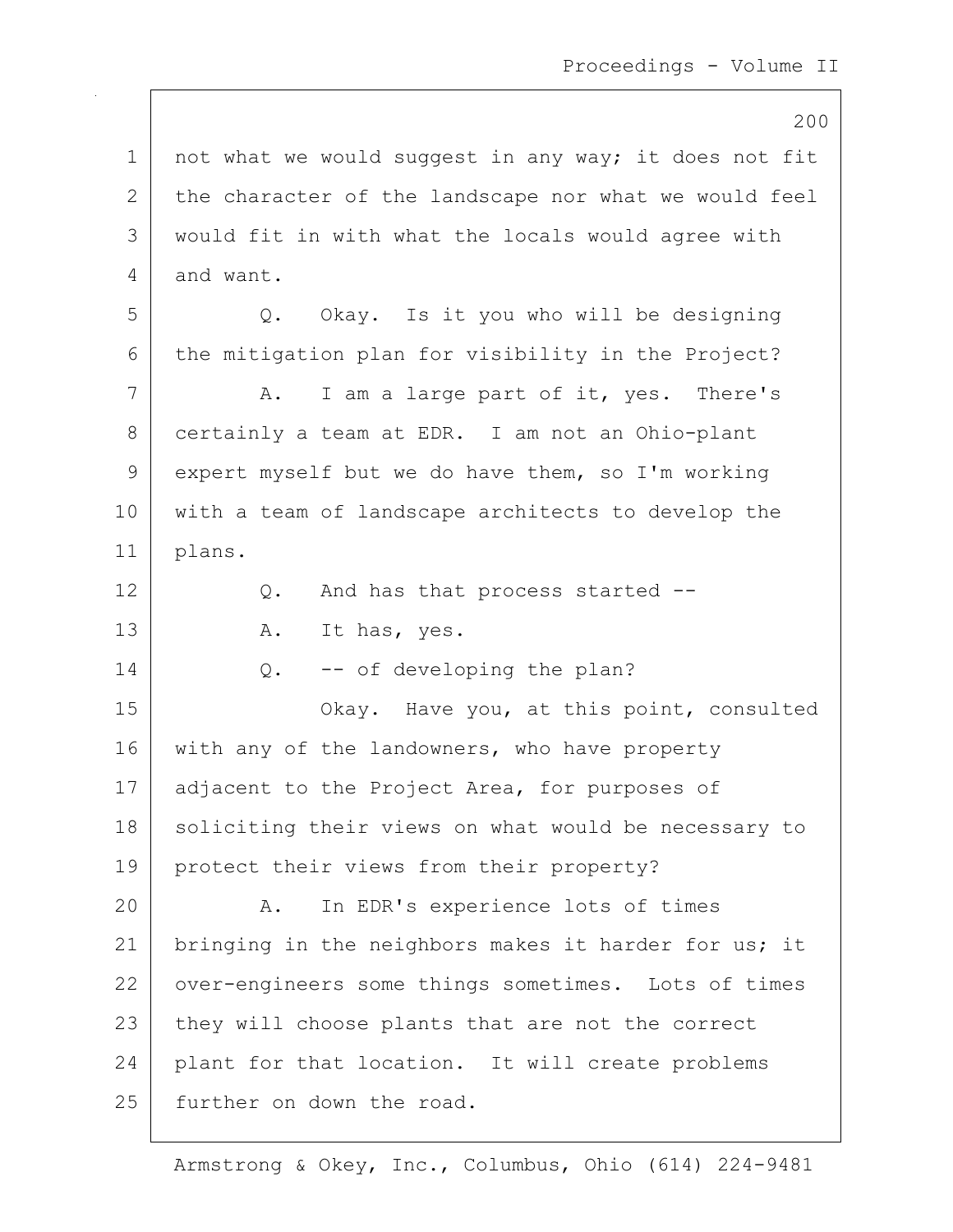201 1 | We're trying to place something there 2 that accomplishes the goals of the Project but still 3 allows -- and allows it to grow and mature without 4 needing too much maintenance or looking like it may 5 die. We want to really spec material that is 6 appropriate for that location and, lots of times,  $7$  when we have other opinions, that we may or may not 8 need to work with, it kind of jams up what actually 9 | needs to go into the ground. 10 | Q. So are you saying then that you have not 11 consulted with any of the neighbors at this point? 12 A. We -- correct. EDR will not be 13 | consulting with the neighbors. If there's specific 14 outreach that's been done by Angelina Solar, they can 15 | let us know, but EDR does it based off of receptors 16 and the appropriate material for that area. 17 | Q. So not only have you not consulted with 18 the neighbors thus far in your creation of the plan, 19 but you have no plans to consult with the neighbors 20 in the future. 21 | MR. TAYLOR: I'm going to object to the 22 usage of "you." If you can be more specific in what 23 | "you" means. 24 Q. EDR. 25 | A. EDR will accept any information that is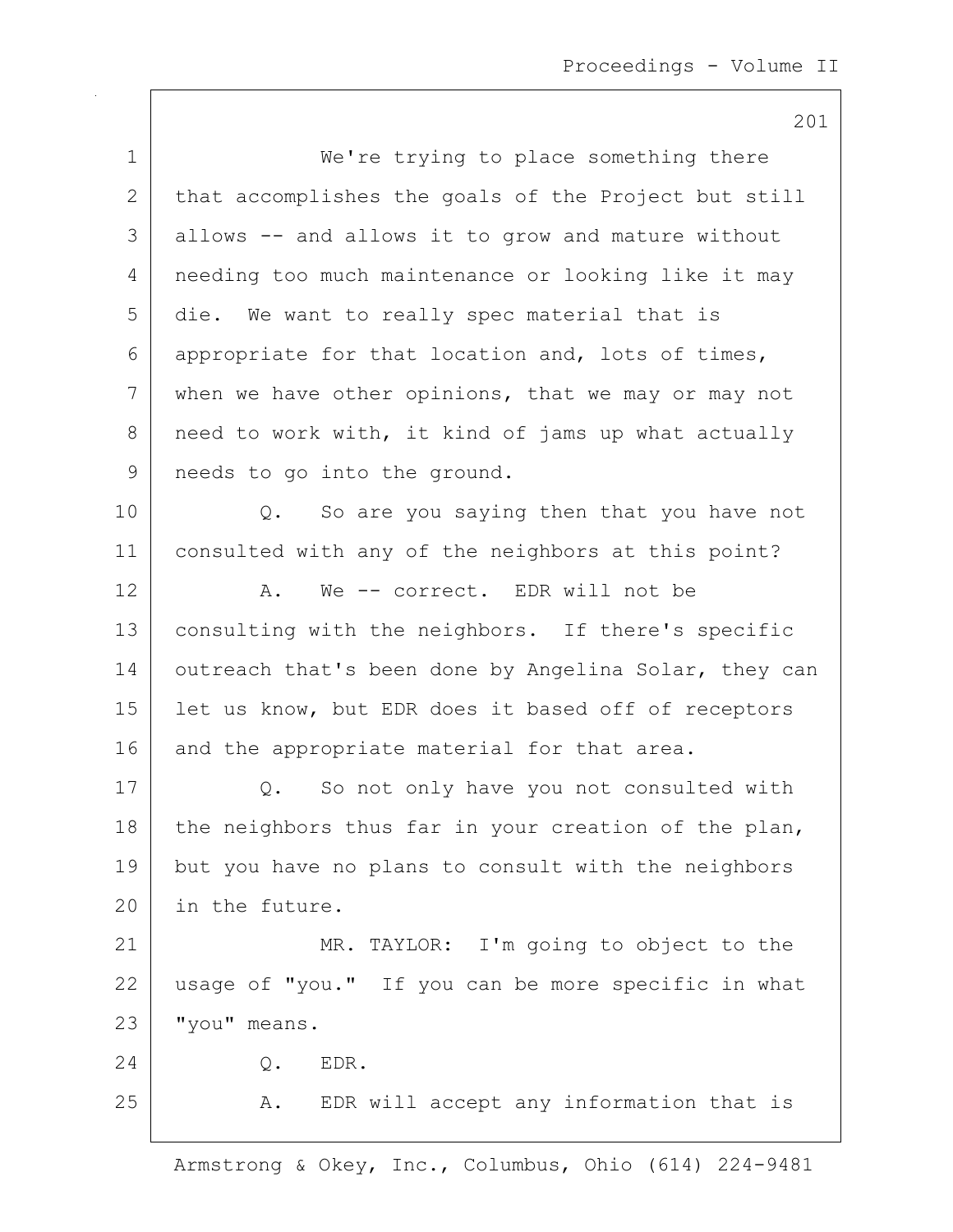202 1 | given to us from Angelina certainly, but EDR will not 2 | be reaching out to any landowners.  $3$  Q. So, at this point, the mitigation plan is 4 still in the works, right? 5 A. It has not been complete. It's not been 6 100-percent completed, no. We are waiting for final 7 design. 8 Q. And because it hasn't been completed, the 9 plan has not been included in the Application? 10 A. That is correct. 11 MR. VAN KLEY: I have no further 12 questions. 13 | REALU SCHABO: Any redirect? 14 I'm sorry, anybody else want to cross? 15 MS. WEST: No, Your Honor. 16 ALJ SCHABO: Any redirect? 17 MR. TAYLOR: Your Honor, may we take a 18 moment? 19 | ALJ SCHABO: Yes. Let's go off the 20 record for five. 21 (Off the record.) 22 | ALJ SCHABO: We'll go back on the record. 23 | Mr. Taylor, do you have any redirect? 24 MR. TAYLOR: I do, Your Honor. 25 | REALU SCHABO: All right.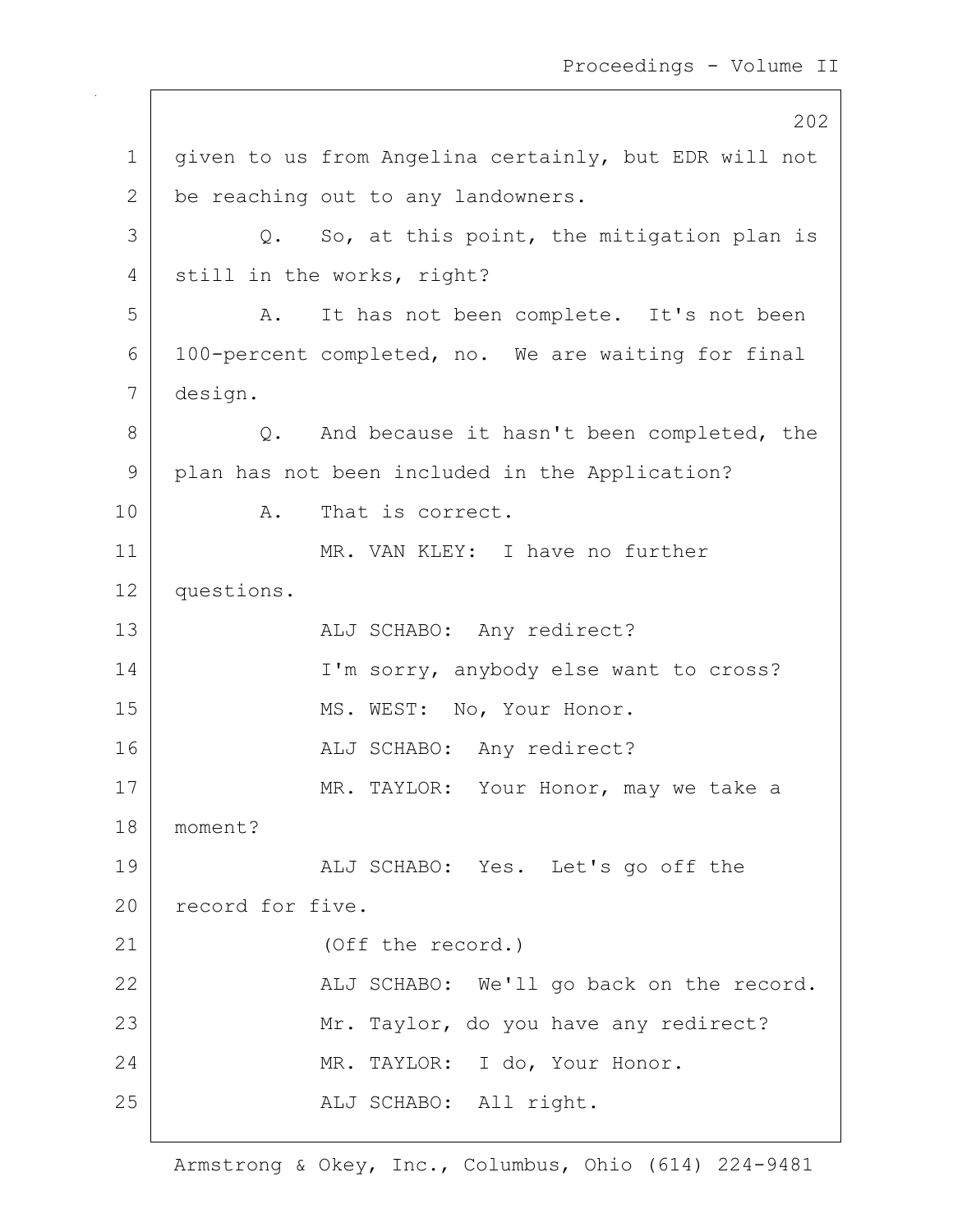|                | 203                                                   |
|----------------|-------------------------------------------------------|
| $\mathbf 1$    |                                                       |
| $\overline{2}$ | REDIRECT EXAMINATION                                  |
| 3              | By Mr. Taylor:                                        |
| 4              | Mr. Robinson, Mr. Van Kley asked you a<br>Q.          |
| 5              | number of questions about Table 1, as well as         |
| 6              | Figure 7 in your report, that use the term            |
| 7              | "visibility." I was hoping you could describe what    |
| 8              | "visibility" means in that context.                   |
| 9              | Α.<br>Yes.                                            |
| 10             | When we talk about "visibility" and                   |
| 11             | especially with a solar Project and the distance      |
| 12             | zones as we move out from the Project Area,           |
| 13             | visibility changes from being able to discern         |
| 14             | equipment to maybe a mass that you can't really tell  |
| 15             | against a background when you're out around 5 miles.  |
| 16             | So it's very important to understand,                 |
| 17             | when we're talking about visibility out past          |
| 18             | 2-1/2 miles, that it's not individual Project         |
| 19             | equipment that you can discern or see with your naked |
| 20             | eye, but you may be able to make out some type of     |
| 21             | line against the background or something like that;   |
| 22             | but being able to tell it's a solar Project from that |
| 23             | far away or discern any type of Project equipment is  |
| 24             | very difficult and that's why we break it down into   |
| 25             | zones. So when you're in the foreground zone, you     |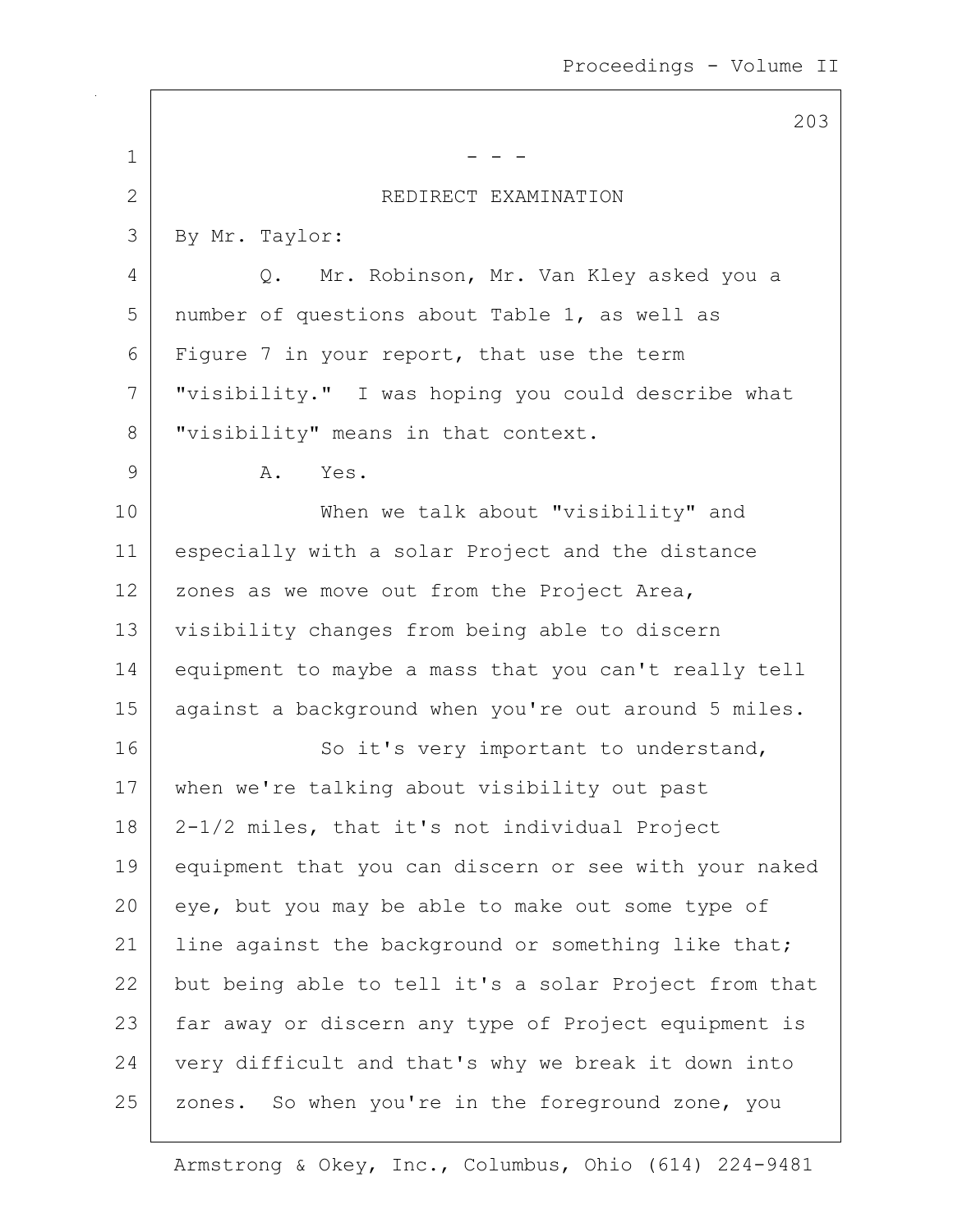1 | will be able to see what that equipment is. 2 So visibility, when we look at a 3 visibility analysis and we see that it says 4 | "potential visibility out to 5 miles," that 5 visibility is very, very, very different than the 6 visibility that it's talking about when you're 7 adjacent to the Project. 8 We use the same term "visibility" but  $9$  the  $-$  but when you're doing field review and what 10 you're discerning with the eye is very different from 11 | those distances. 12 Q. Looking inside of that 2-1/2 miles, would 13 you necessarily be able to discern the Project 14 equipment at that range? 15 | A. Most likely not. You would still see 16 more of the horizontal line or the idea that there 17 may be something in front of a hedgerow, but being 18 able to tell what it is would be very difficult. 19 Q. On page 23 of your report, I'm looking at 20 the  $-$  actually, we'll move on, Mr. Robinson. 21 | Mr. Robinson, Mr. Van Kley asked you some 22 questions about  $--$  or, excuse me. 23 | The response to one of Mr. Van Kley's 24 questions, you indicated that the communities of 25 | Fairhaven and College Corner were in the general

Armstrong & Okey, Inc., Columbus, Ohio (614) 224-9481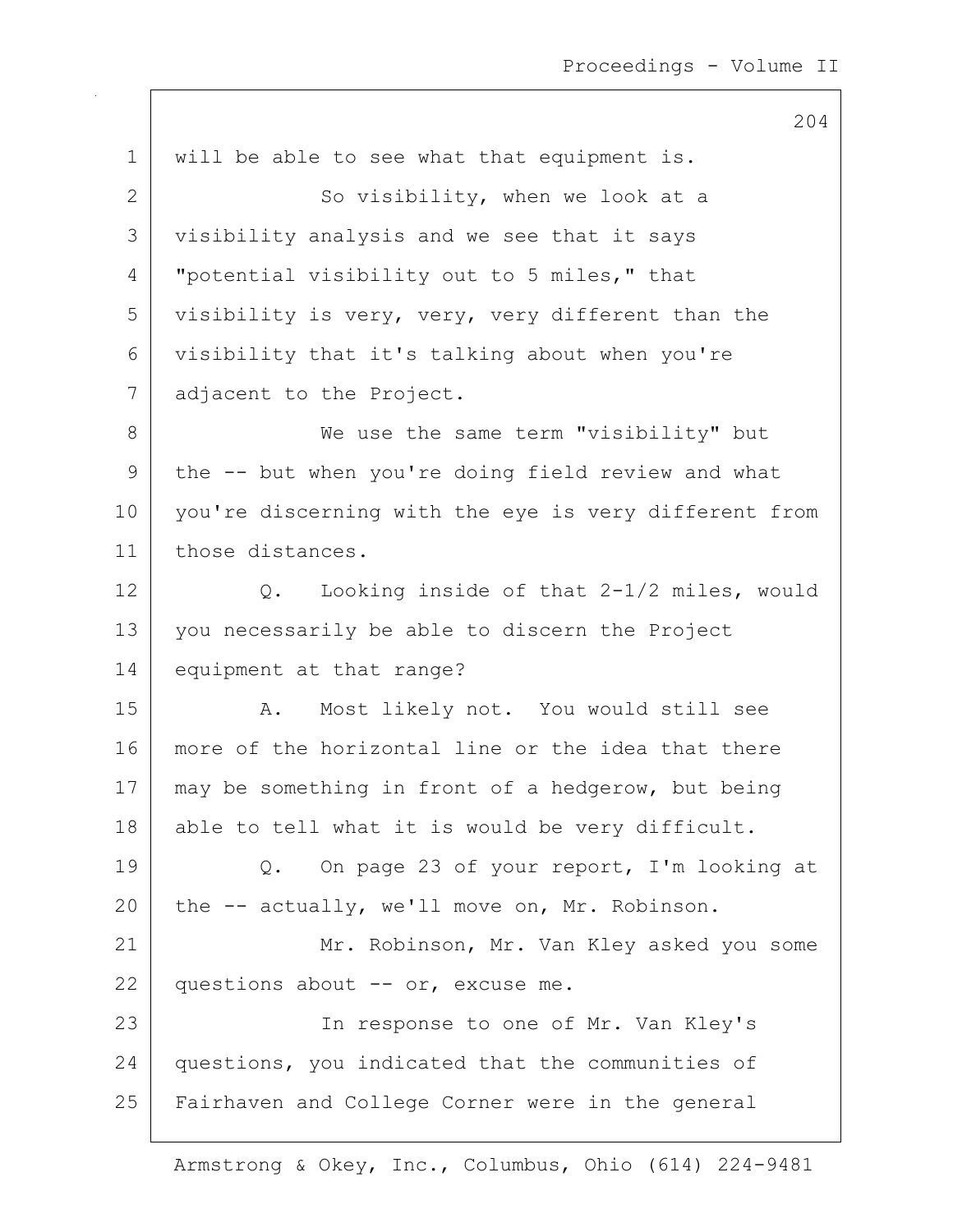1 | vicinity of the Project; is that right? 2 A. That's correct. 3 Q. Will the Project be visible from those 4 communities? 5 A. The viewshed analysis showed no 6 visibility from those communities, and the field 7 review confirmed that there's intervening vegetation 8 that would be blocking from those communities; so no, 9 | there is no Project visibility from those two areas. 10 Q. And finally, Mr. Robinson, Mr. Van Kley 11 asked you some questions about Figure 13 to your 12 report. This simulation was run with panels at a 13 | height of 8 feet; is that correct? 14 A. That is correct. 15 Q. Would your conclusions in your report be 16 different if those simulations were run at a height 17 of 15 feet? 18 | R. They would not, no. We're still 19 introducing contrasting use into the landscape that, 20 from an adjacent position, you would notice and it 21 would be visible. 22 | And then the same thing goes with 23 visibility. As we move away, we're not going to 24 notice it as much, so that height change would not 25 change the outcome of the simulations.

Armstrong & Okey, Inc., Columbus, Ohio (614) 224-9481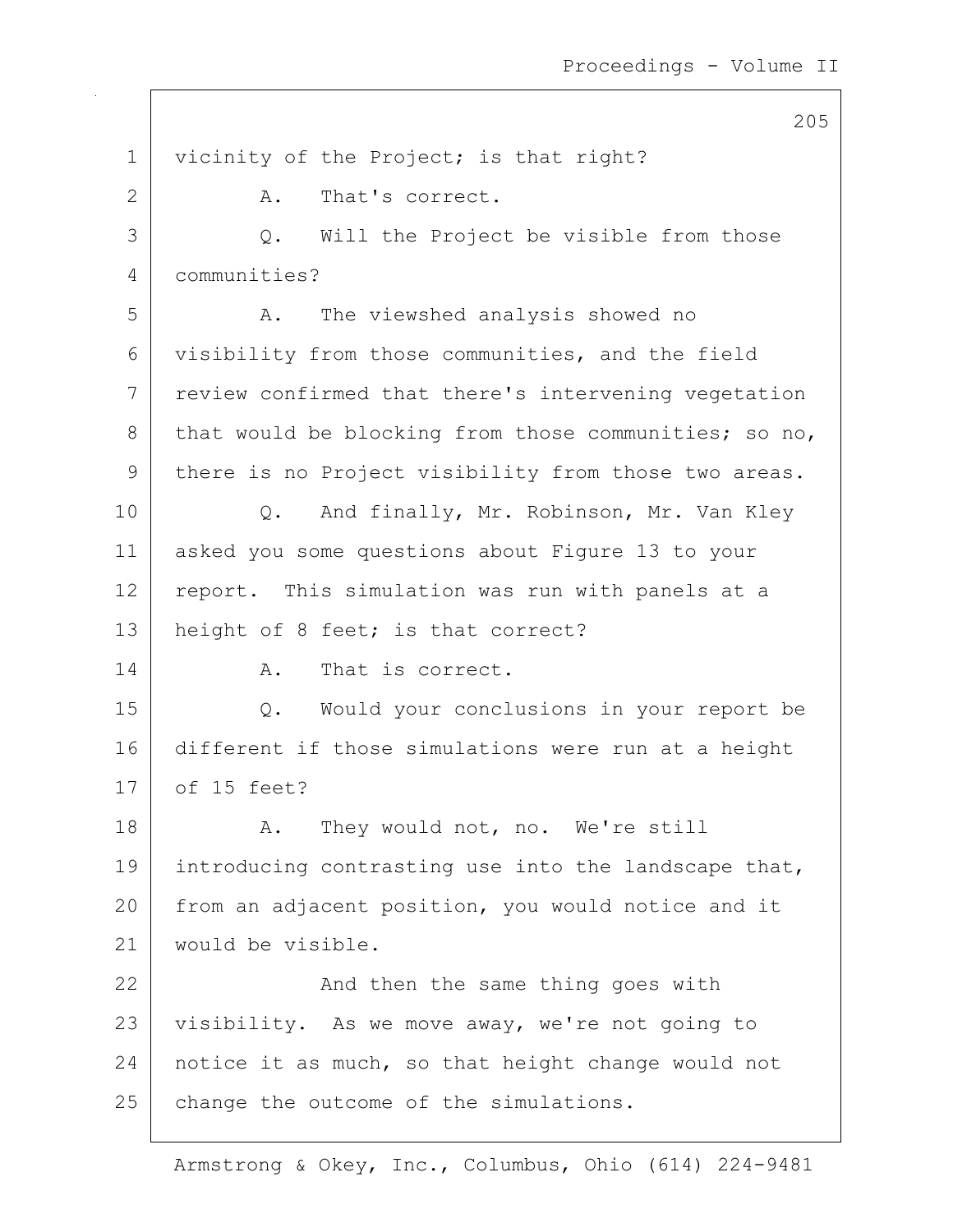|                | 206                                                   |
|----------------|-------------------------------------------------------|
| $\mathbf 1$    | Just to follow up on one of my earlier<br>Q.          |
| $\overline{2}$ | questions. Would you be able to -- turning back to    |
| 3              | the view of the actual equipment. Would you be able   |
| 4              | to discern the individual Project equipment at a      |
| 5              | distance inside of 2 miles?                           |
| 6              | I mean, inside of just 2 miles, no. If<br>Α.          |
| 7              | we're talking about inside down to .5, yes, but       |
| 8              | really in that .5 to 2-mile range is where that       |
| 9              | discernible equipment starts to go away and you can't |
| 10             | tell what it is; you can't see individual components  |
| 11             | anymore.                                              |
| 12             | Okay. And why is that?<br>Q.                          |
| 13             | It's the nature of the equipment and the<br>Α.        |
| 14             | nature of the human eye with the background. We --    |
| 15             | it's harder to understand the small little lines, the |
| 16             | little creases that are in between the solar panels,  |
| 17             | the different colors that make them up. As we move    |
| 18             | further away, it all blends into one similar cohesive |
| 19             | kind of unit so you're not able to make out any type  |
| 20             | of individual equipment.                              |
| 21             | MR. TAYLOR: Thank you, Your Honor. No                 |
| 22             | further questions.                                    |
| 23             | ALJ SCHABO: Any recross, Mr. Van Kley?                |
| 24             | MR. VAN KLEY: A little bit.                           |
| 25             |                                                       |
|                |                                                       |

 $\overline{\phantom{a}}$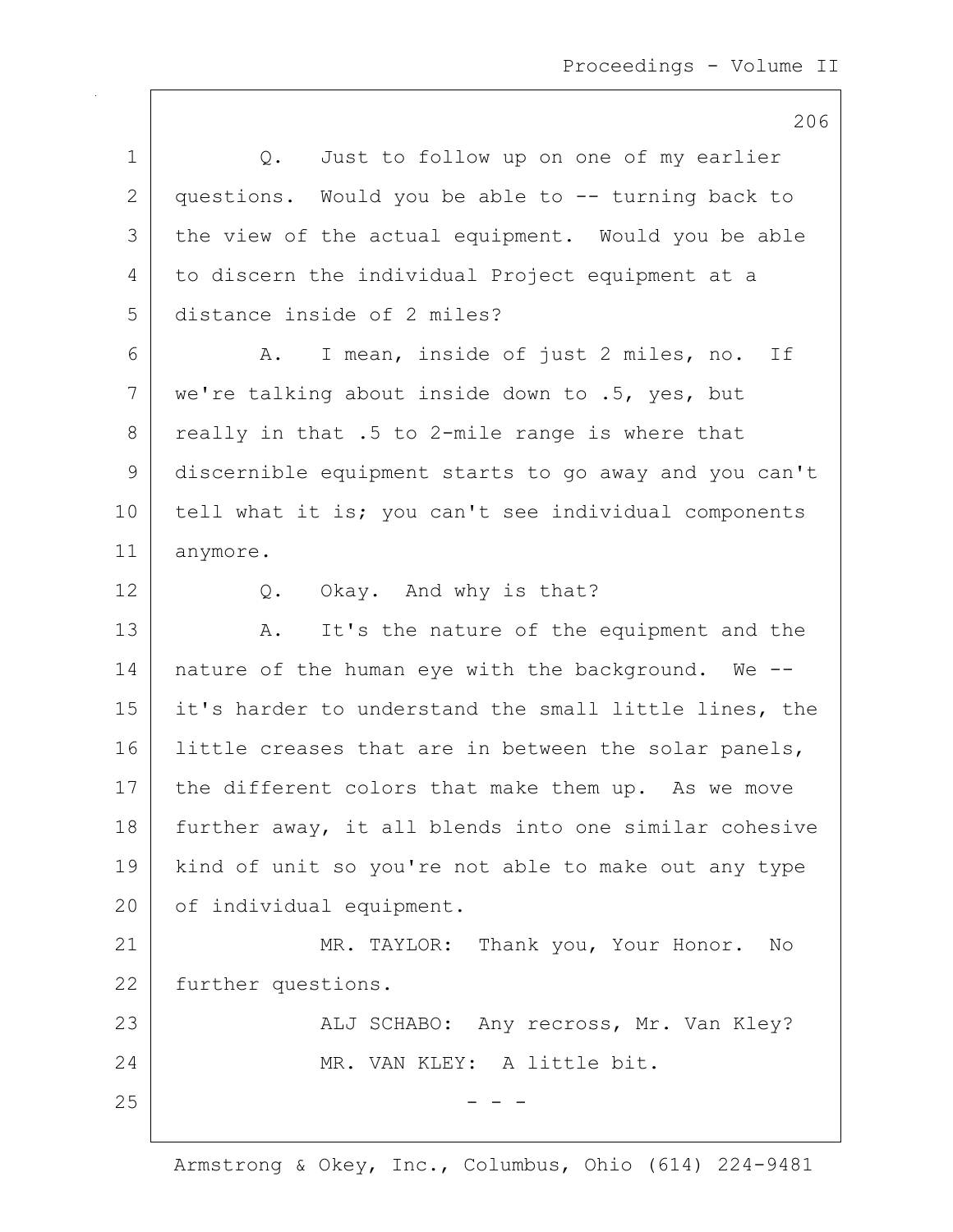|             | 207                                                   |
|-------------|-------------------------------------------------------|
| $\mathbf 1$ | RECROSS-EXAMINATION                                   |
| 2           | By Mr. Van Kley:                                      |
| 3           | Q. So with regard to the fact that you used           |
| 4           | the assumption that the panels would be 8-foot        |
| 5           | instead of 15-foot tall in your visual simulations.   |
| 6           | If the panels are 15-foot tall instead of 8-foot      |
| 7           | tall, that means, for purposes of mitigation, Module  |
| 8           | No. 1, you'll be able to see more of the panels above |
| 9           | the vegetation, correct?                              |
| 10          | Module 1 is not designed to really screen<br>Α.       |
| 11          | the panels themselves very much. It's more to soften  |
| 12          | the edge of the fence. There would be more panel      |
| 13          | available above that, yes, but it would not change    |
| 14          | the goal of that mitigation module.                   |
| 15          | Because the goal of that module is not to<br>$Q$ .    |
| 16          | hide the fence --                                     |
| 17          | A. Correct.                                           |
| 18          | -- or the panels, right?<br>Q.                        |
| 19          | A. Correct.                                           |
| 20          | MR. VAN KLEY: No further questions.                   |
| 21          | ALJ SCHABO: Okay. Thank you. You may                  |
| 22          | step down.                                            |
| 23          | MR. TAYLOR: Your Honor --                             |
| 24          | ALJ SCHABO: Yes.                                      |
| 25          | MR. TAYLOR: -- the Applicant would like               |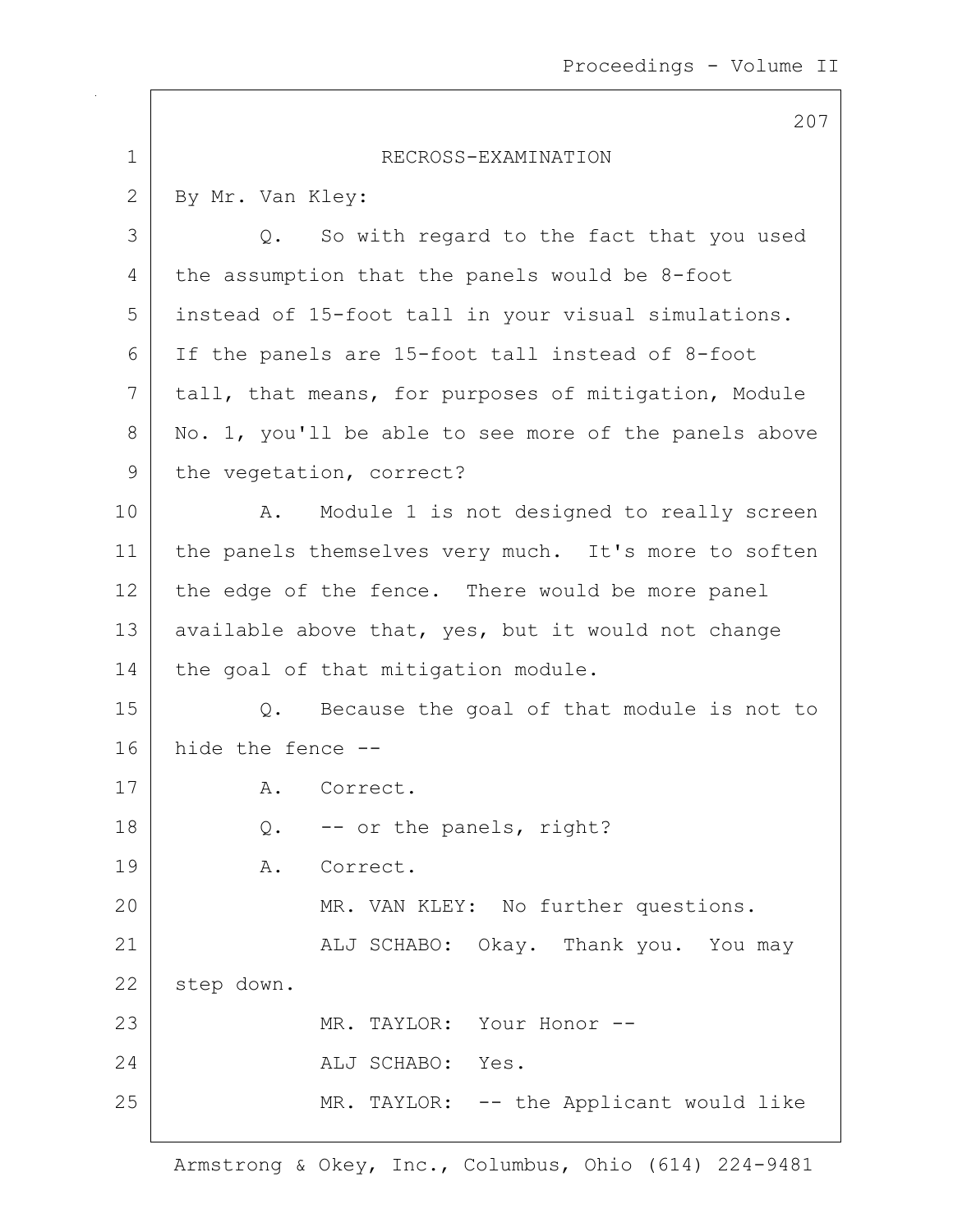```
208
1 to move Company Exhibit 12 and Company Exhibit 16
2 into the record, please.
3 |                         ALJ SCHABO:   Any objections?
4 MR. VAN KLEY: No, Your Honor.
5 | ALJ SCHABO: Hearing none, they will be
6 admitted.
7 (EXHIBITS ADMITTED INTO EVIDENCE.)
8 |                   ALJ SCHABO: Mr. Taylor, your next
9 witness.
10 MR. TAYLOR: Your Honor, the Applicant
11 would like to call Mr. Ryan Rupprecht.
12 (Witness sworn.)
13 | REALJ SCHABO: Thank you. Have a seat.
14 Please state your name and your business
15 | address for the record.
16 THE WITNESS: My name is Ryan Rupprecht.
17 | Business address is 121 Continental Drive, Suite 308,
18 | Newark, Delaware.
19 MR. TAYLOR: Your Honor, I'd like to
20 begin by marking an exhibit.
21 ALJ SCHABO: Yes.
22 | MR. TAYLOR: Company Exhibit 13 is the
23 Direct -- excuse me -- the Direct Testimony of Ryan
24 Rupprecht.
25 ALJ SCHABO: So marked.
```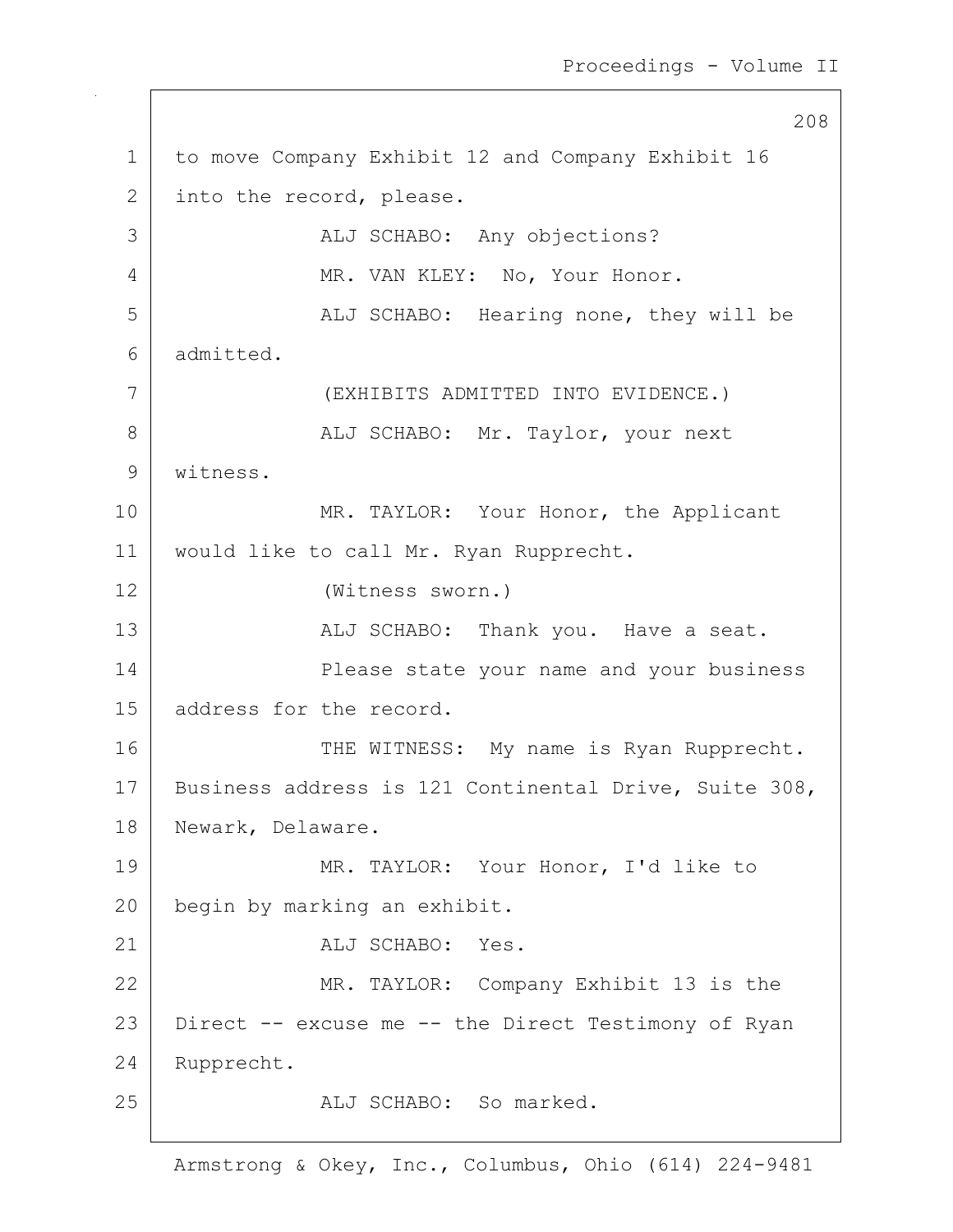209 1 (EXHIBIT MARKED FOR IDENTIFICATION.) 2  $-$  -  $-$ 3 RYAN RUPPRECHT 4 being first duly sworn, as prescribed by law, was 5 examined and testified as follows: 6 DIRECT EXAMINATION 7 By Mr. Taylor: 8 Q. Mr. Rupprecht, could you identify what's 9 been marked as Company Exhibit 13? 10 | R. It's my Direct Testimony. 11 Q. And was this prepared by you or at your 12 direction? 13 A. It was. 14 | Q. And do you have any revisions to that 15 testimony at this time? 16 A. I do have one revision. 17 Q. Okay. 18 A. Question --19 O. What is that? 20 A. Yup. Question 8, line 15, after 21 "November 2017" I'd like to insert "and April 2018." 22 As well as line 16, at the end of 23 | "survey," add an "s" to make it "surveys." 24 Q. Do you have any other changes or 25 revisions?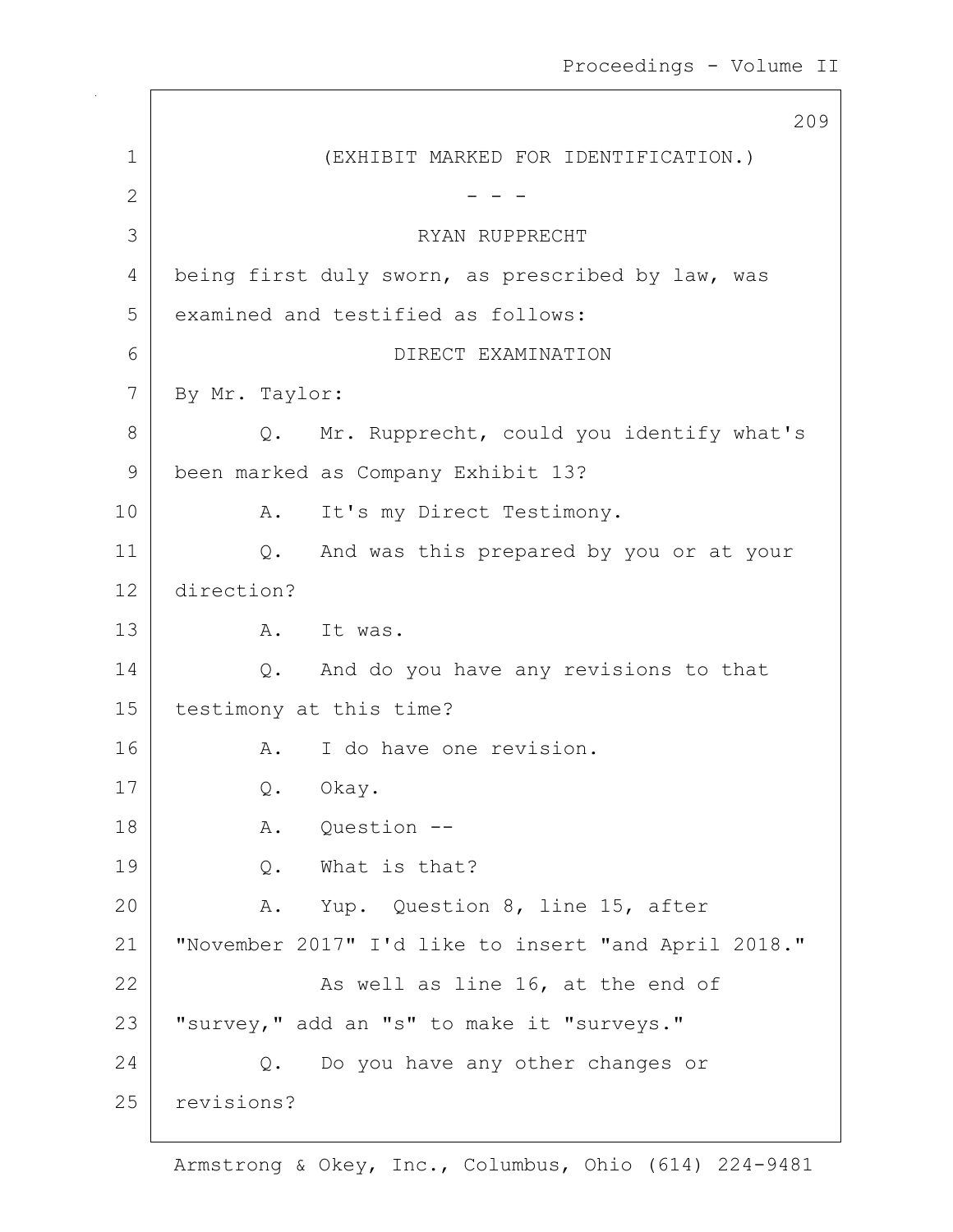210 1 a. I do not. 2 | ALJ SCHABO: I'm sorry. 3 MS. BAIR: Your Honor, could I ask for 4 the first change to be reiterated? 5 | THE WITNESS: I'm sorry, yeah. So it's 6 Question 8, line 15, after "November 2017" insert 7 "and April 2018." 8 | ALJ SCHABO: And then your second 9 correction? 10 THE WITNESS: The second correction is 11 line 16, add an "s" to the first word of that line, 12 | "survey," to make it "surveys." 13 ALJ SCHABO: Thank you. 14 Q. (By Mr. Taylor) I think I'll ask you 15 again. Did you have any other revisions to your 16 testimony? 17 A. I do not. 18 Q. And subject to that revision, if I asked 19 you the questions in Company Exhibit 13 today, would 20 your answers be the same? 21 A. They would be. 22 MR. TAYLOR: Your Honor, the witness is 23 available for cross-examination. 24 ALJ SCHABO: Mr. Van Kley. 25 | MR. VAN KLEY: Thank you, Your Honor.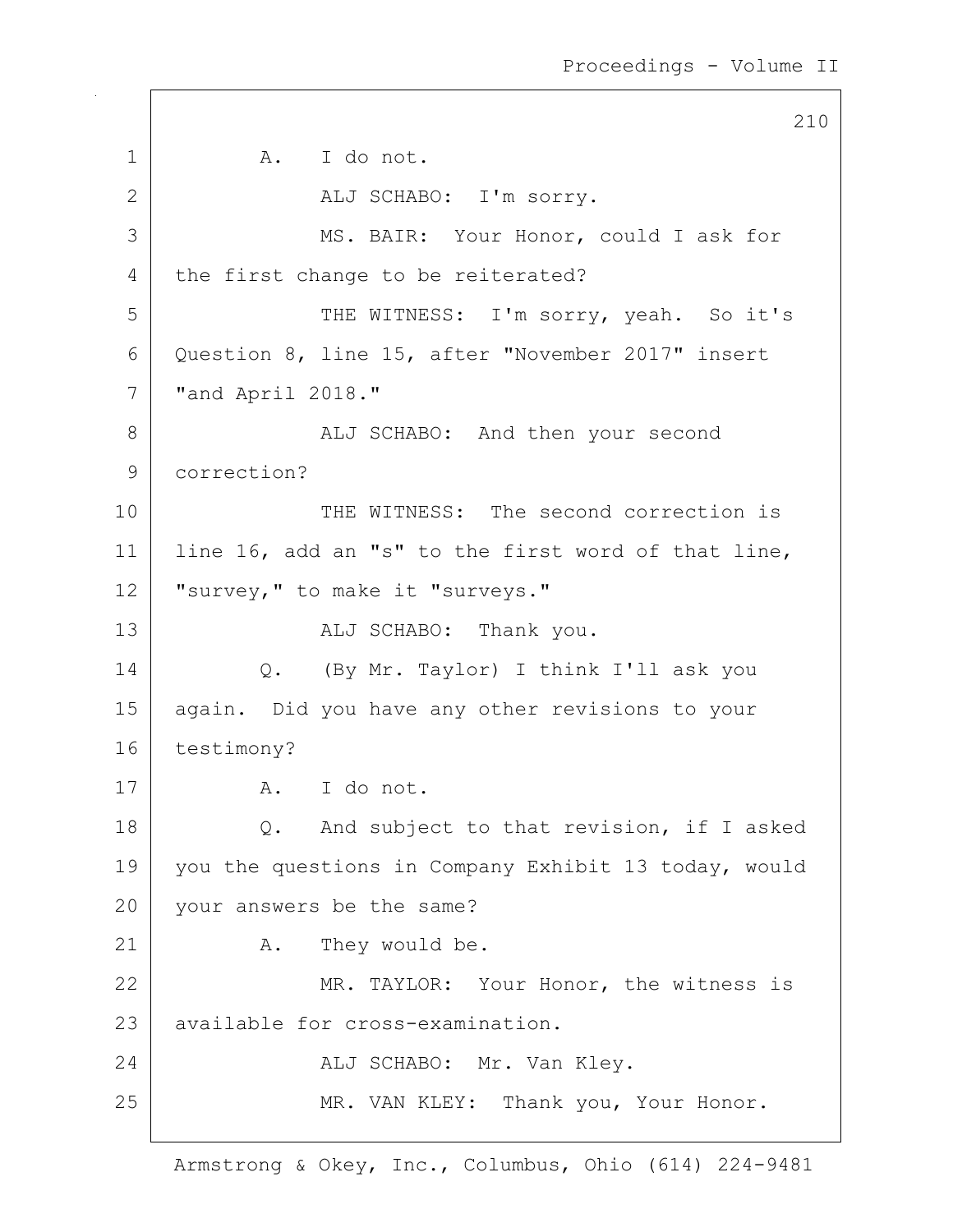|                | 211                                                  |
|----------------|------------------------------------------------------|
| $\mathbf 1$    |                                                      |
| $\overline{2}$ | CROSS-EXAMINATION                                    |
| 3              | By Mr. Van Kley:                                     |
| 4              | Why don't we start with the Direct<br>Q.             |
| 5              | Testimony that you just changed. I'll ask you a few  |
| 6              | questions about your -- about Cardno's visits to the |
| 7              | Project Area. How many total visits did Cardno make  |
| 8              | to the Project Area?                                 |
| 9              | A total of three.<br>Α.                              |
| 10             | And can you give me the dates of those<br>Q.         |
| 11             | three visits?                                        |
| 12             | November of 2017 was a multi-day visit;<br>Α.        |
| 13             | that was when the first round of wetland and water   |
| 14             | body delineation work was conducted as well as       |
| 15             | habitat evaluation. And again in April of 2018, I    |
| 16             | believe that was a day or two days of additional     |
| 17             | field surveys for added parcels, as well as an       |
| 18             | individual visit in April of 2019.                   |
| 19             | What did you do during your visit in<br>Q.           |
| 20             | April 2019?                                          |
| 21             | That was my own personal visit to the<br>Α.          |
| 22             | Project site. I was trying to get a better feel for  |
| 23             | the Project Area prior to meeting with Staff.        |
| 24             | Was that the first time that you,<br>Q.              |
| 25             | personally, visited the site?                        |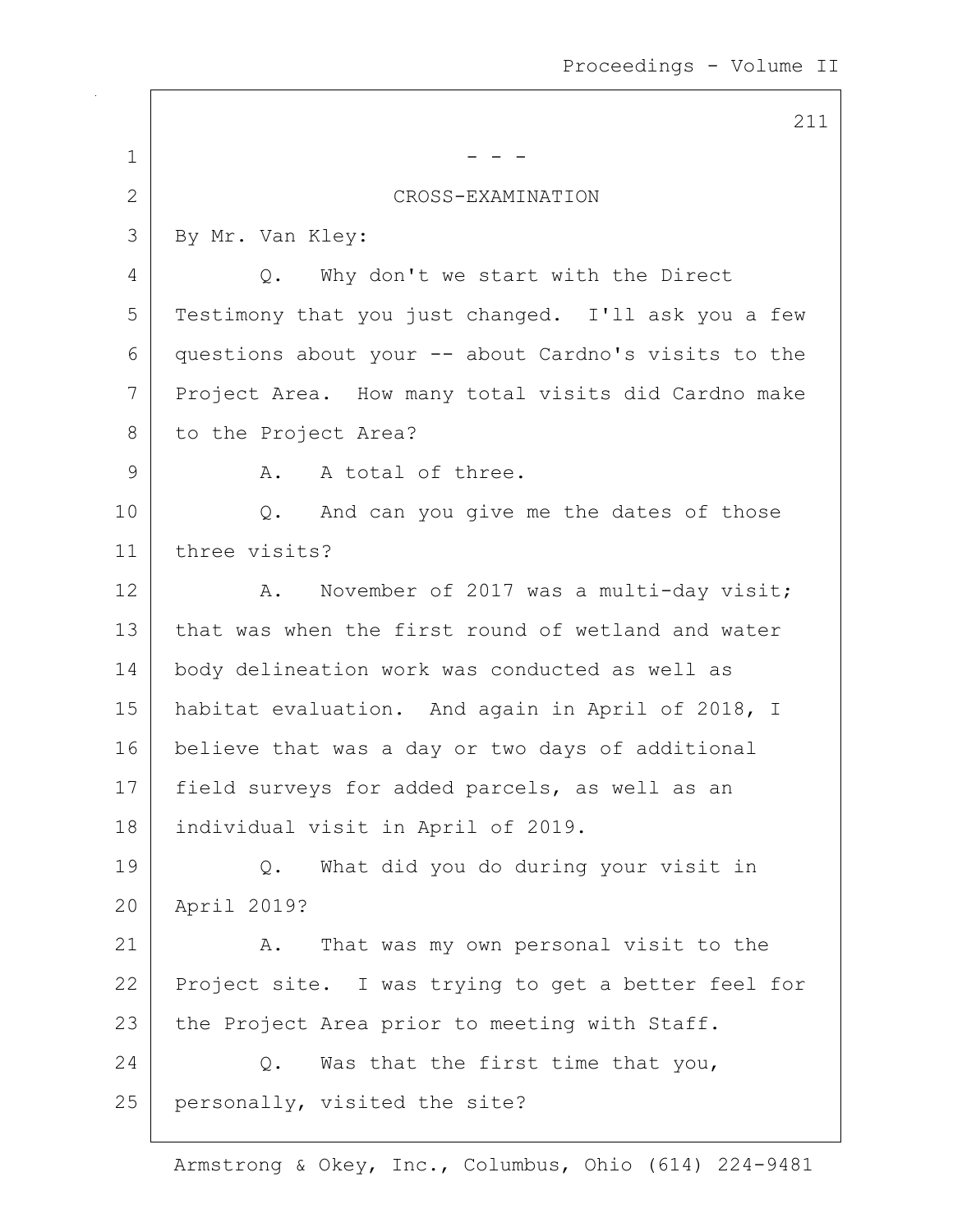212 1  $\vert$  A. That was the first time I, personally, 2 have visited the site, correct. 3 Q. So, in November 2017, the purpose of the 4 visit was to delineate wetlands and anything else? 5 A. Habitat evaluation. 6 Q. What was the purpose of the visit in 7 April 2018 by Cardno? 8 A. The same; wetland delineation as well as 9 habitat evaluation. 10 Q. Were these visits all conducted during 11 daylight hours? 12 A. They were. 13 Q. None of these visits occurred during the 14 height of the -- let me ask you -- there's a 15 foundation here. Are you an expert in the 16 identification of birds? 17 | A. I'm not sure what you mean by "expert," 18 but I have conducted bird surveys, particularly 19 raptors. 20 Q. Okay. And are you proficient in 21 identifying raptors or other bird species by sight? 22 A. By sight, yes. 23 Q. Okay. How about by song? 24 A. My personal experience probably not, but 25 Cardno certainly has folks that are qualified to do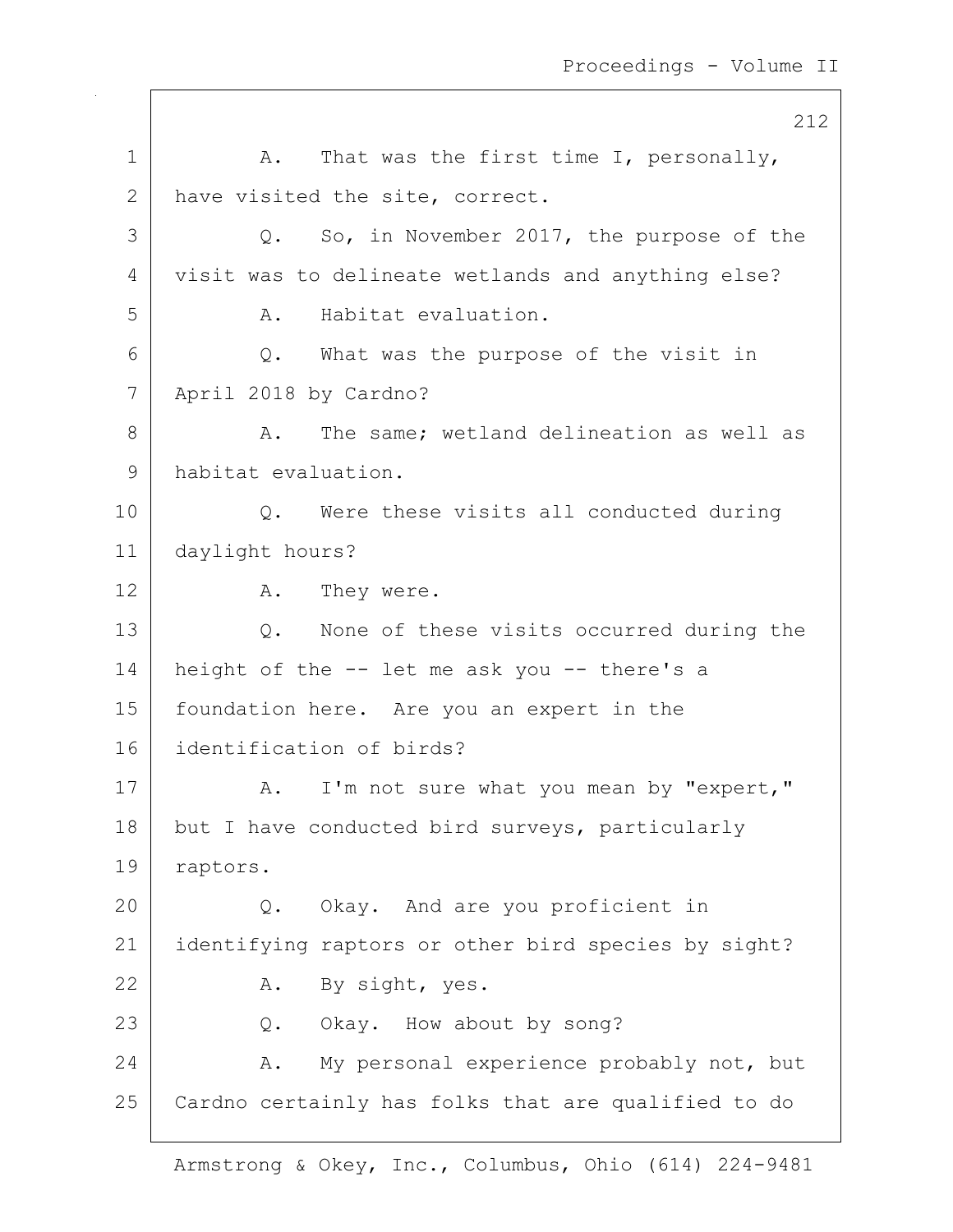213 1 that. 2 Q. Did any of those folks participate in the 3 | site visits to this Project Area? 4 A. I would have to check, but I don't know 5 off the top of my head.  $6$   $\sim$  0. Other than casual observations about what 7 species of birds might have been seen during the 8 wetland delineations and habitat analysis, was there 9 any survey of birds conducted during any of those 10 visits? 11 MR. TAYLOR: Objection, Your Honor. The 12 reference to "casual observations" has no foundation. 13 It's a mischaracterization of the witness's 14 testimony. 15 | ALJ SCHABO: Can you read that question 16 back for me, please? 17 (Record read.) 18 | The South Market Can you ask that question  $19$  again? 20 MR. VAN KLEY: Yeah, I'll break it down 21 to a few  $-$ 22 ALJ SCHABO: Thank you. 23 | MR. VAN KLEY: -- components. 24 | C. (By Mr. Van Kley) Did Cardno's 25 representatives, during any of these field visits,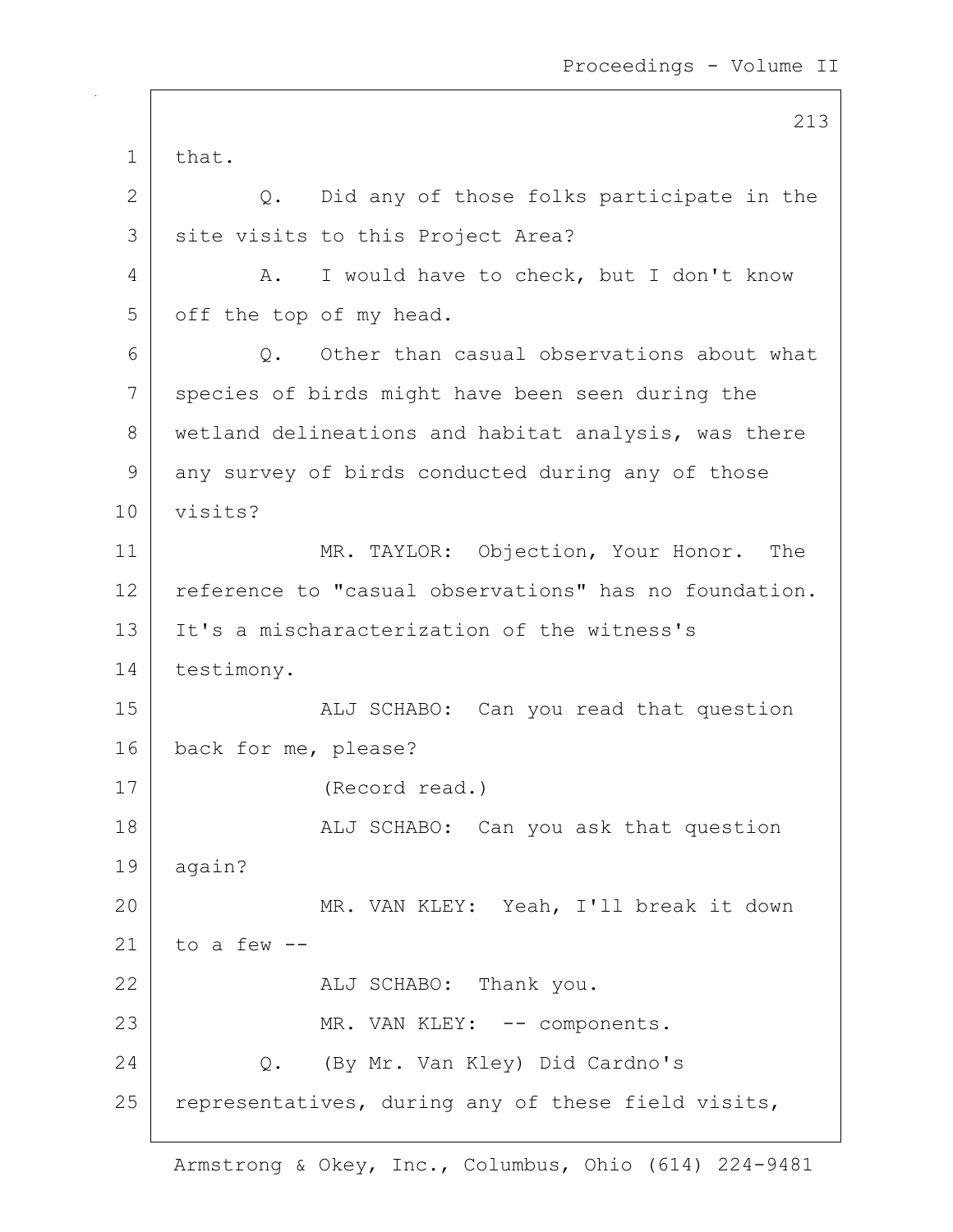214 1 perform any bird surveys of the area? 2 A. There was no direct species of bird 3 surveys conducted by Cardno. It was not designed 4 to, you know, evaluate birds in relation to the site 5 directly. 6 Q. Okay. And were any bat surveys 7 conducted? 8 A. There were no bat surveys conducted by 9 Cardno. Again, no direct surveys were designed for 10 identification of bats, no. 11 Q. You're aware that the Project has some 12 habitat that could be used by the endangered Indiana  $13$  bat? 14 MR. TAYLOR: Objection, Your Honor. 15 There's no foundation again. 16 MR. VAN KLEY: I'm just asking if he's 17 aware of that, of whether there was. 18 | REALJ SCHABO: That's a fair question. 19 You can answer. 20 A. I'm aware that the area of the Project 21 | Area is within the range of Indiana bat, yes.  $22$  Q. Okay. And are you aware of whether there 23 are any species of trees in the Project Area that can  $24$  be used by the Indiana bats as habitat? 25 A. There's potential trees in the Project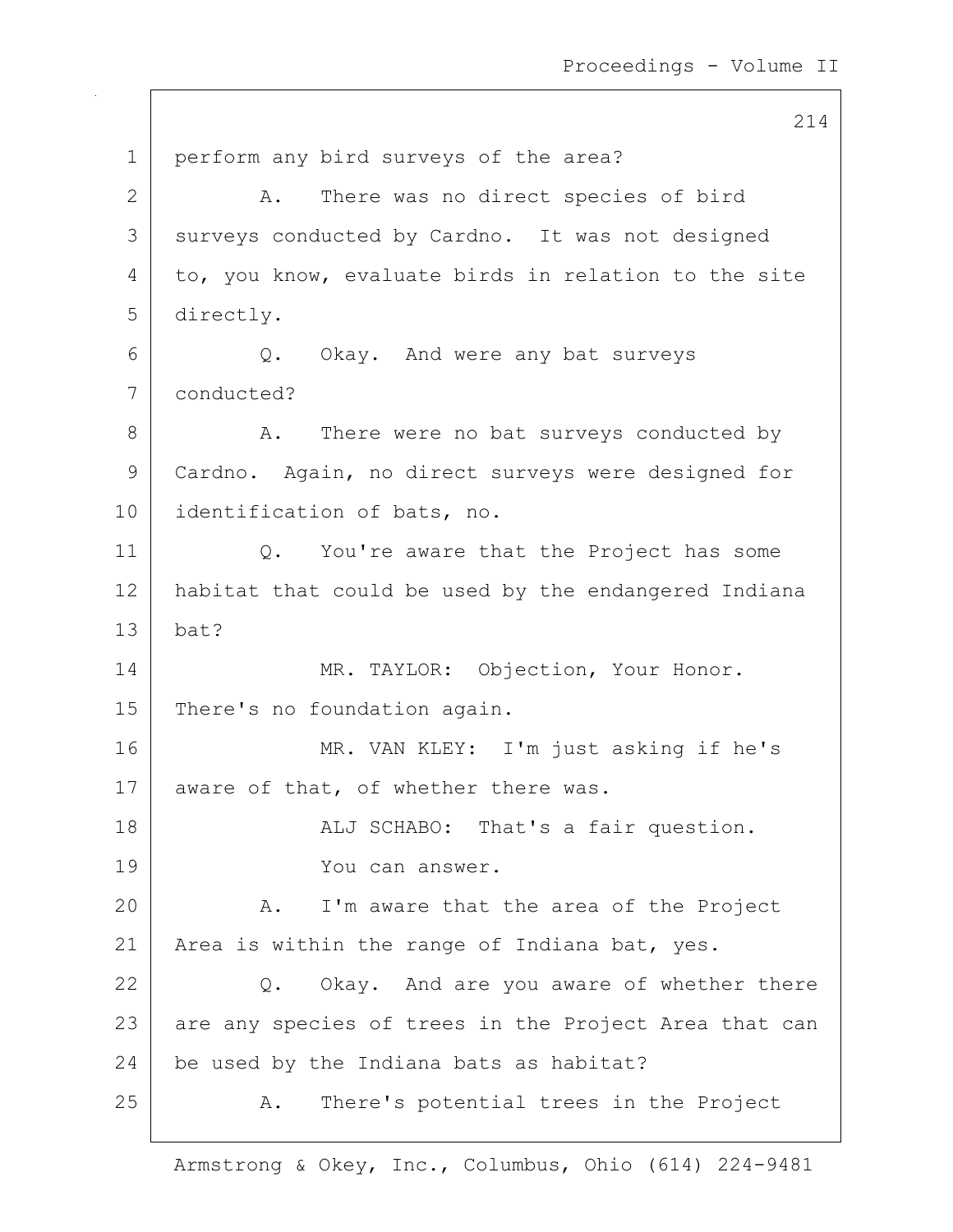1 | Area that could be used for the Indiana bat; however, 2 the Project has no proposed tree clearing that would 3 affect this habitat.

4 Q. Well, some of the vegetation in the area 5 is proposed to be cleared; is that correct?

6 A. There is .07 acres of trees that are 7 proposed to be cleared. This number is very 8 conservative. The way it's developed is through GIS 9 which essentially takes the entire canopy of the area 10 and blocks it out as acreage of saying that that's 11 wooded area.

12 The reality is that area is not 13 completely comprised of wooded vegetation and a lot 14 of times this represents what are called "windrows," 15 | very narrow strips of trees between properties, 16 usually existing old property boundaries or fence 17 | lines or things along those lines, and I believe most 18 | of the clearing is related to those areas.

19 So the estimate of .07 acres is probably 20 an overestimate of the total amount of clearing, so I 21 would say the amount of clearing is extremely minimal  $22$  and that this will not represent a change in the 23 habitat for bats.

24 Q. Do you know what species of trees are 25 | used by bats for their habitat?

Armstrong & Okey, Inc., Columbus, Ohio (614) 224-9481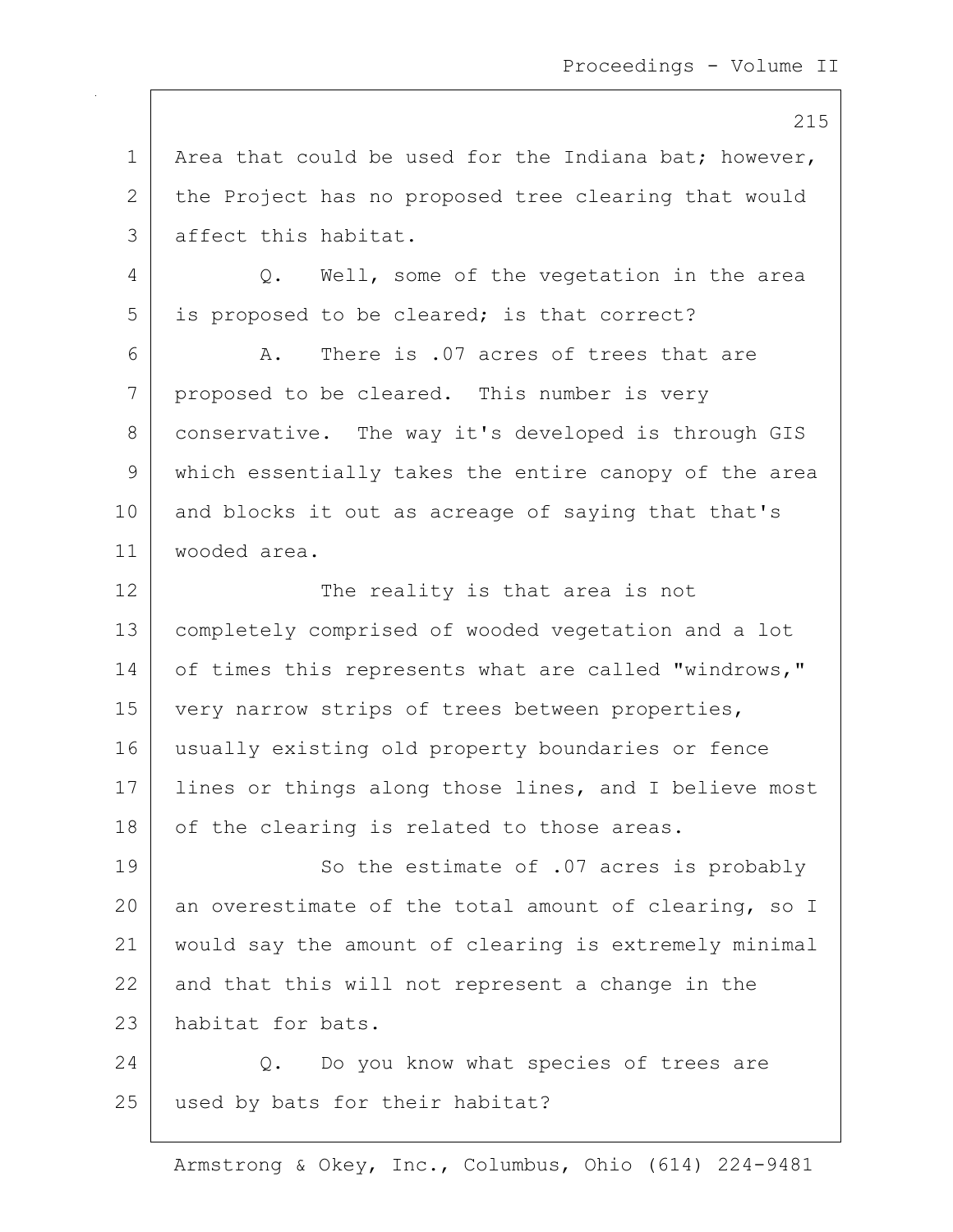|             | 216                                                   |
|-------------|-------------------------------------------------------|
| $\mathbf 1$ | They prefer foliating bark trees and<br>Α.            |
| 2           | such, an example would be what's called a shagbark    |
| 3           | tree, but they could use other trees, particularly    |
| 4           | old oaks or things, especially ones that have died    |
| 5           | and their bark is starting to flake which is the kind |
| 6           | of thing that's an attractive bat habitat. Those are  |
| 7           | the types of trees they would seek out.               |
| 8           | Does the Project Area include or contain<br>$Q$ .     |
| 9           | any species of trees that can be used as habitat by   |
| 10          | the Indiana bat?                                      |
| 11          | A. Yes, as far as in the Project Area that            |
| 12          | is correct; but in what's called "the buildable       |
| 13          | area," which is a smaller subset of that and          |
| 14          | primarily where the panels would be placed and other  |
| 15          | infrastructure, there is not.                         |
| 16          | So is it your understanding then that<br>Q.           |
| 17          | none of the areas, that will be cleared for the       |
| 18          | Project, include any species of trees that can be     |
| 19          | used as Indiana bat habitat?                          |
| 20          | I don't know the specific trees that are<br>Α.        |
| 21          | going to be cleared. My understanding is it's very    |
| 22          | minimal. If we're talking about a single tree or      |
| 23          | two, I don't think that will affect the use of the    |
| 24          | area by bats is what I'm saying.                      |
| 25          | Well, bat species are known, at times, to<br>Q.       |
|             |                                                       |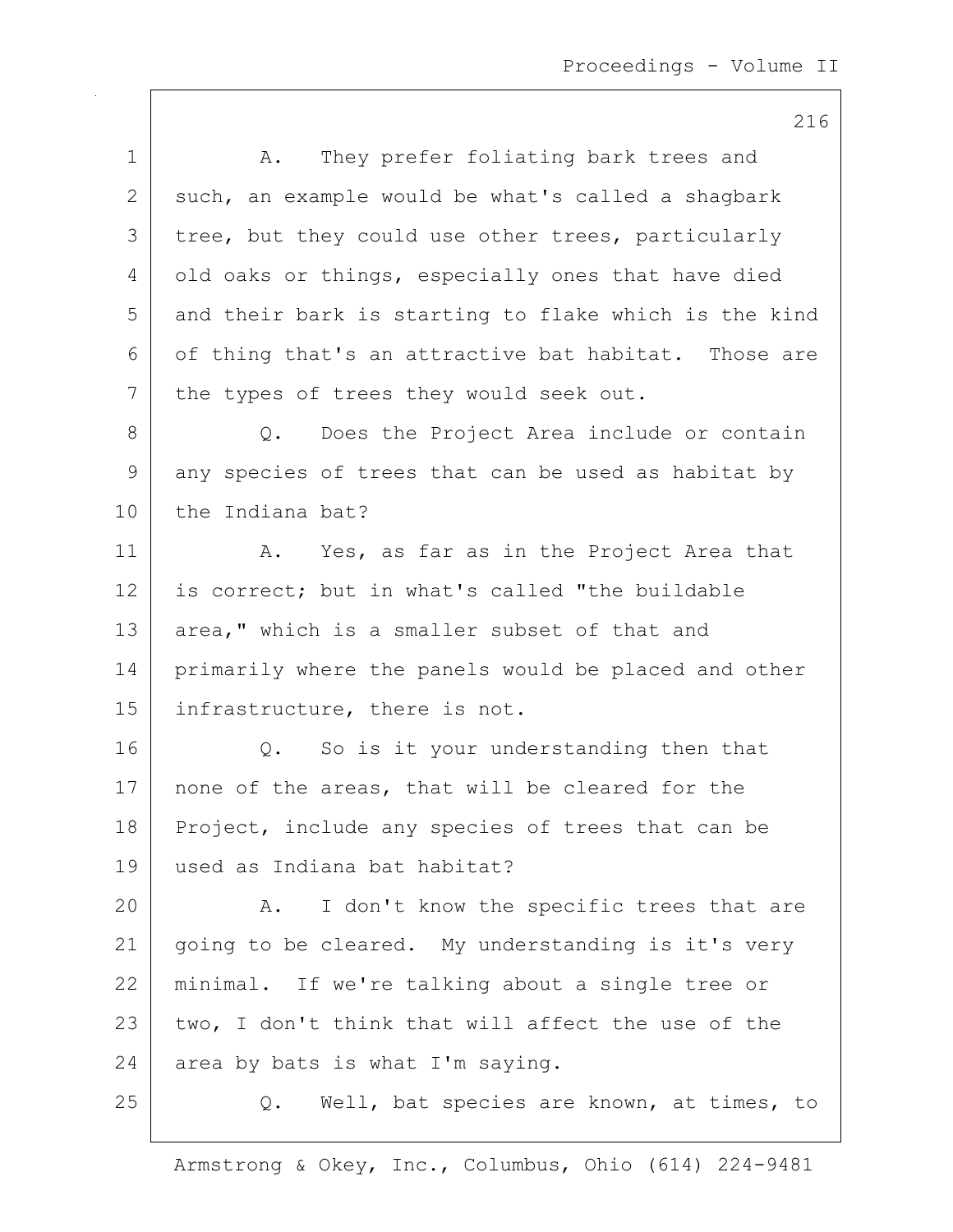217 1 | use just a single tree as a roosting tree; isn't that 2 correct? 3 A. Bats may use multiple roosting trees, but 4 | yes, during mating periods they may be more 5 susceptive to single-use areas, yes. 6 Q. So there was no mist netting to look for 7 species of bats in the area? 8 A. There was no mist netting conducted by 9 | Cardno, and I'm not aware of any other mist netting 10 done by another consultant, no. 11 | Q. And the Project Area also falls within 12 | the range of the northern bat, correct? 13 A. Are you referring to the northern 14 long-eared bat? 15 Q. Yes. 16 A. I believe it is also in the range of the 17 | long-eared bat, yes. 18 Q. Is that an endangered species? 19 | A. I believe it's a threatened species, yes. 20 Q. Did Cardno perform any surveys of mammals 21 in the Project Area?  $22$   $\sim$   $A$ . Again, we did no surveys that were 23 directly in line to count or enumerate mammals within 24 the Project Area, no. 25 Q. I'd like to direct your attention to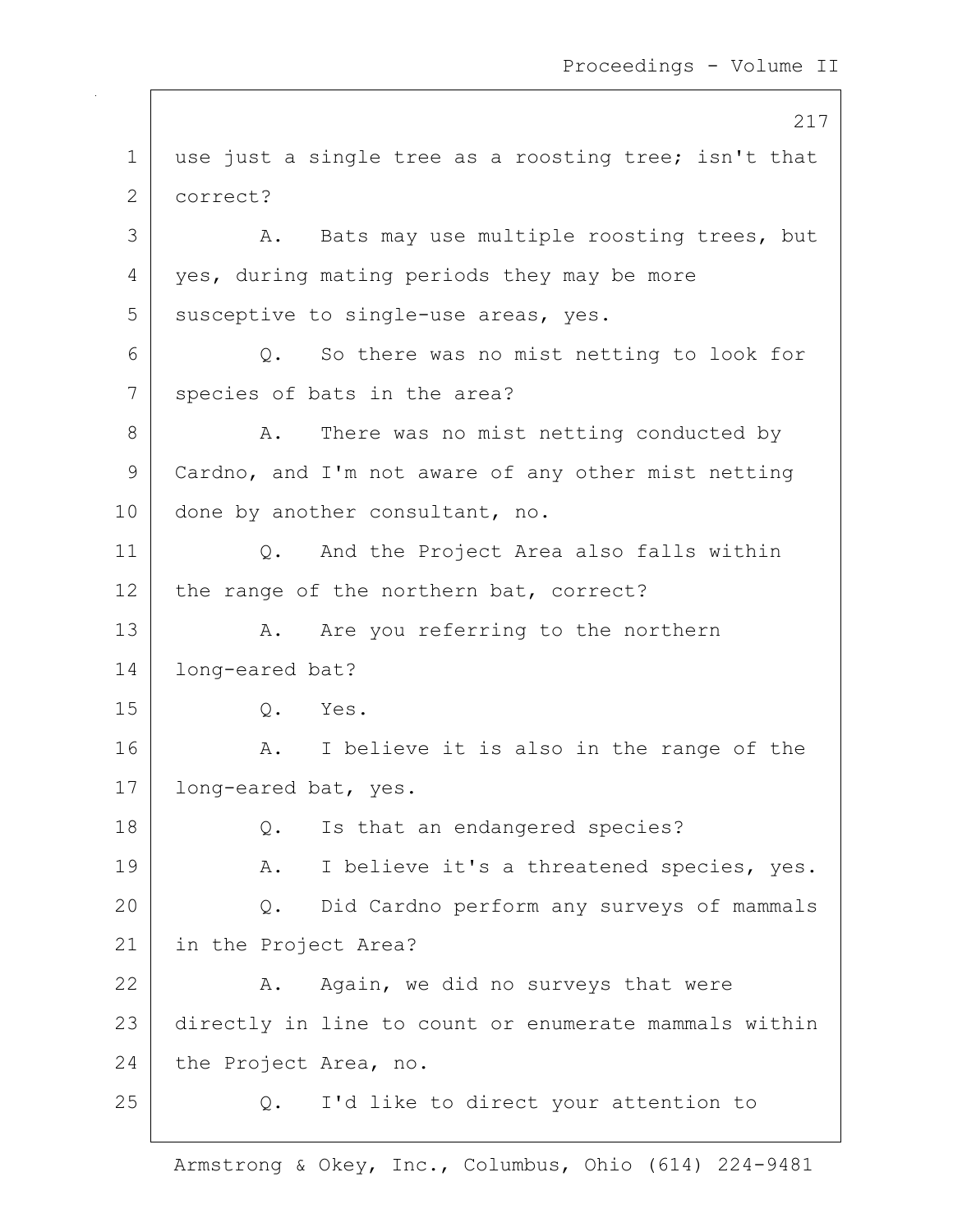218

1 | Answer 11 of your Direct Testimony on page 7. I'd 2 | like to read the second and the third sentence of 3 that answer and then ask you some questions about 4 those sentences.

5 "Using deer as a proxy, Cardno evaluated 6 whether development of the Project would increase 7 wildlife population density in areas surrounding the 8 Project. We determined that deer in the surrounding 9 area would increase by less than 5 percent, or less 10 than 0.01 deer per acre."

11 Now, would you discuss or describe the 12 determination that you made and how you got to the 13 | conclusion expressed in those two sentences?

14 A. Sure.

15 So Cardno was asked to evaluate the 16 potential effect of the fence line to wildlife. In 17 doing research, we determined that deer could be used  $18$  as a proxy as we were able to collect additional 19 information and sufficient information on deer, 20 because that's a managed resource by ODNR and other 21 | resources, to be able to do that type of analysis. 22 | So a multi, you know, multi-person team 23 developed this analysis. It's using habitat 24 utilization factors to determine the use of the --

 $25$  the land use in the surrounding area to determine how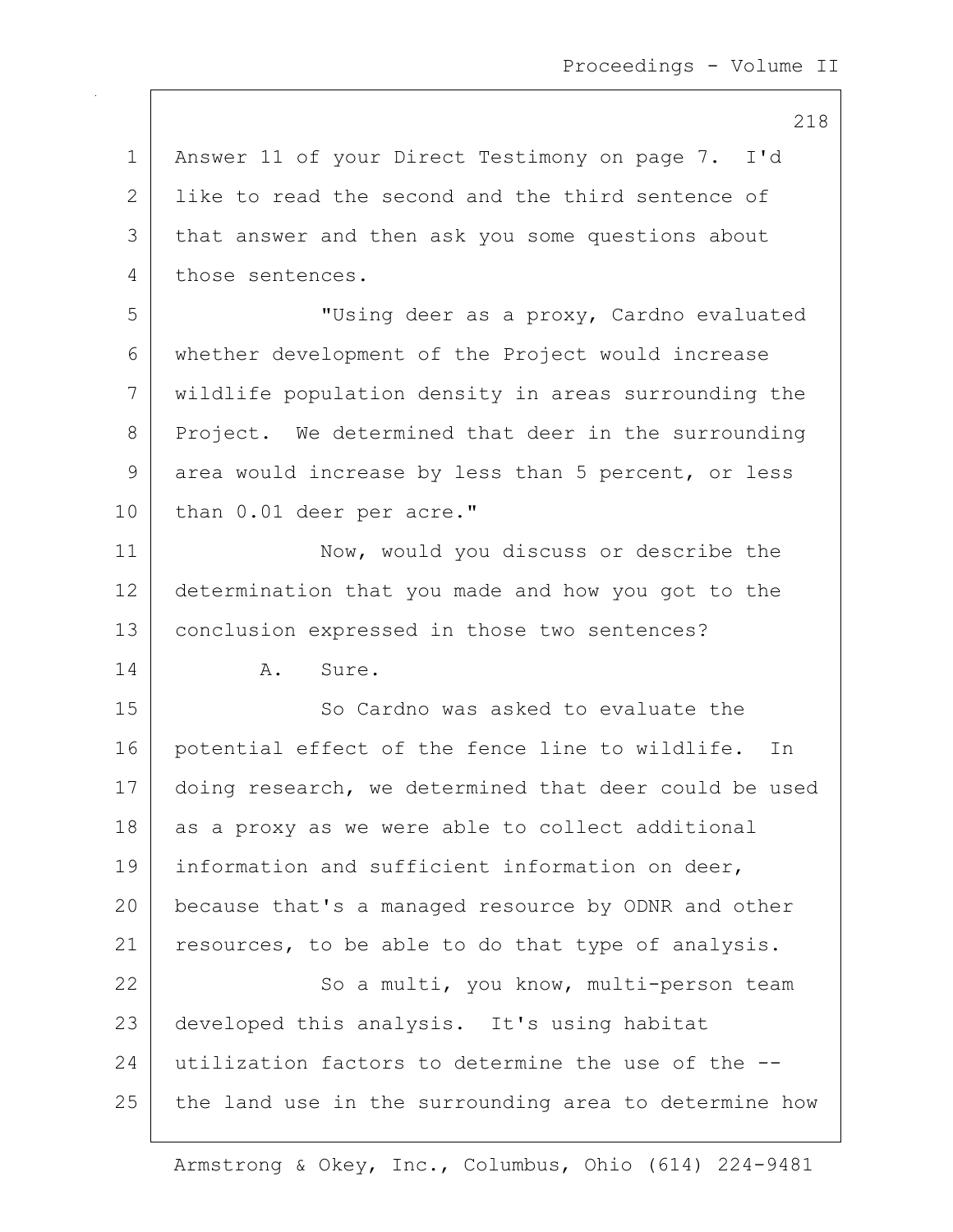| $\mathbf 1$  | many deer are in that area and what would be the      |
|--------------|-------------------------------------------------------|
| $\mathbf{2}$ | effect of taking away the buildable area.             |
| 3            | So essentially to start, in doing                     |
| 4            | research we found that deer have a home range in the  |
| 5            | area of between a half mile to 5 miles, so we         |
| 6            | considered 5 miles to be the study area.              |
| 7            | We then, using National Land Cover                    |
| 8            | Database, which is government-run information,        |
| $\mathsf 9$  | determined the land use within that area.             |
| 10           | Land use, there's a lot of research out               |
| 11           | there on deer and how they utilize different types of |
| 12           | land use. There's no direct tie of utilization        |
| 13           | factors to particular land use from the National Land |
| 14           | Cover Database; however, this type of work is not new |
| 15           | to Cardno or anything else like that, but we had to   |
| 16           | develop our own habitat utilization factors based on  |
| 17           | that research.                                        |
| 18           | So essentially what those habitat                     |
| 19           | utilization factors are is how much of that land is   |
| 20           | available or how much time would the deer utilize     |
| 21           | that area.                                            |
| 22           | So, for an example, a wooded area and                 |
| 23           | stuff would have a habitat utilization of 1 or 100 in |
| 24           | relation to a percentage. Essentially that area is    |
| 25           | available to the deer at all times. It's also their   |
|              |                                                       |

Armstrong & Okey, Inc., Columbus, Ohio (614) 224-9481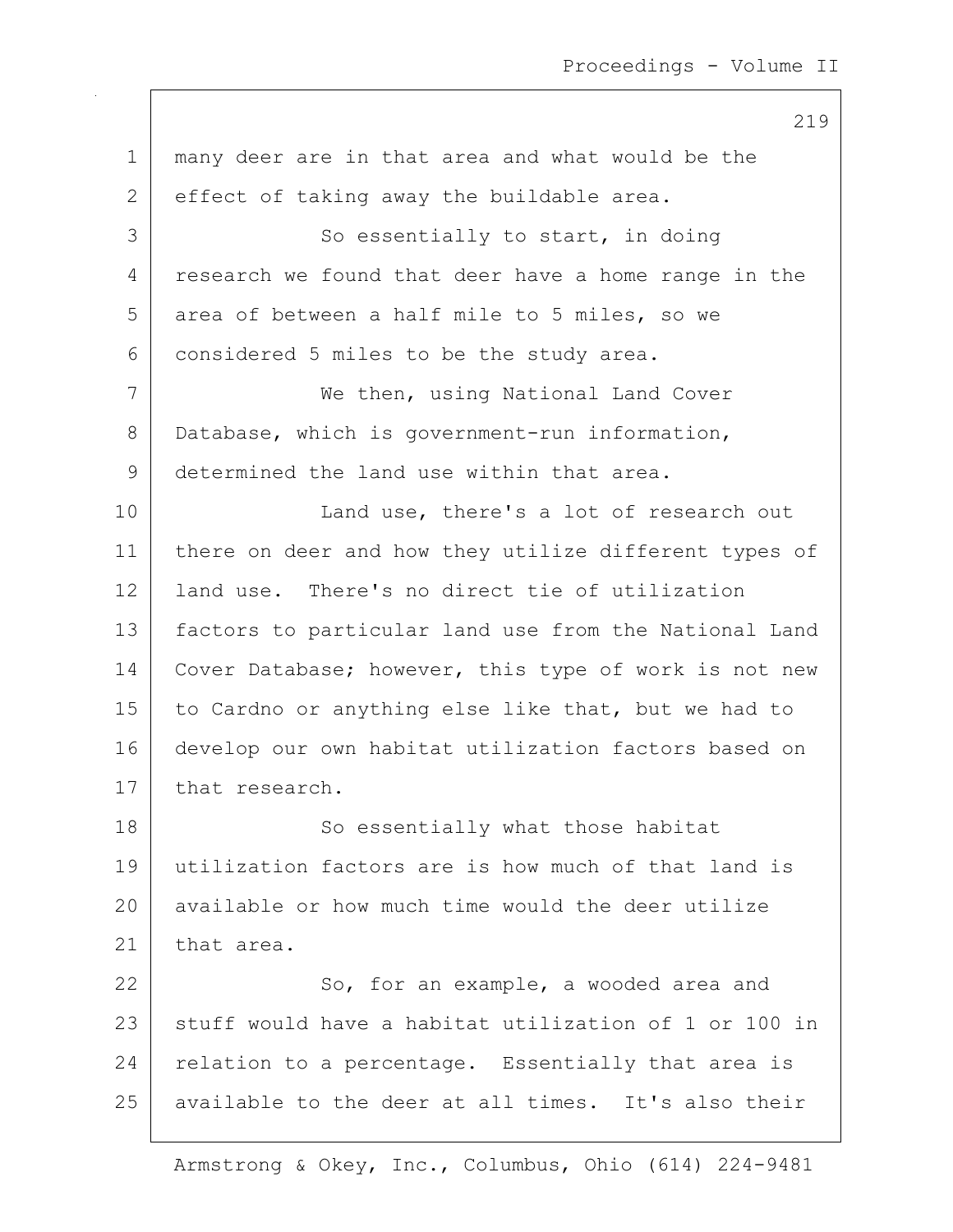1 | kind of home area where they actually bed and 2 | maintain, you know, actual areas to live. 3 Other areas, such as someone's lawn or a 4 | medium-developed area, these are less utilized by 5 deer so, therefore, they get a lower utilization 6 factor. 7 | And areas of forage and such, 8 agricultural areas and such, would receive a 9 moderately-high utilization factor since this is the 10 primary forage for deer. 11 | Using these factors, we then determined 12 how much of that area is within that 5-mile radius 13 and then we developed an estimate for deer density 14 within Preble County. We use a couple different 15 | sources to kind of determine what that was. 16 Our primary resource was U.S. 17 Department of Agriculture. They've done -- put 18 | together a survey for deer for the Eastern United 19 States. This data is in the form of shapefiles that 20 you have to download. If you download these files, 21 they go down to the granular level of county level 22 within each of these different areas. 23 | The State of the County, in the State of The State of The State of The State of the State of The State of T 24 this particular case Preble County, you get a code. 25 You go to the key for that code and it tells you what

Armstrong & Okey, Inc., Columbus, Ohio (614) 224-9481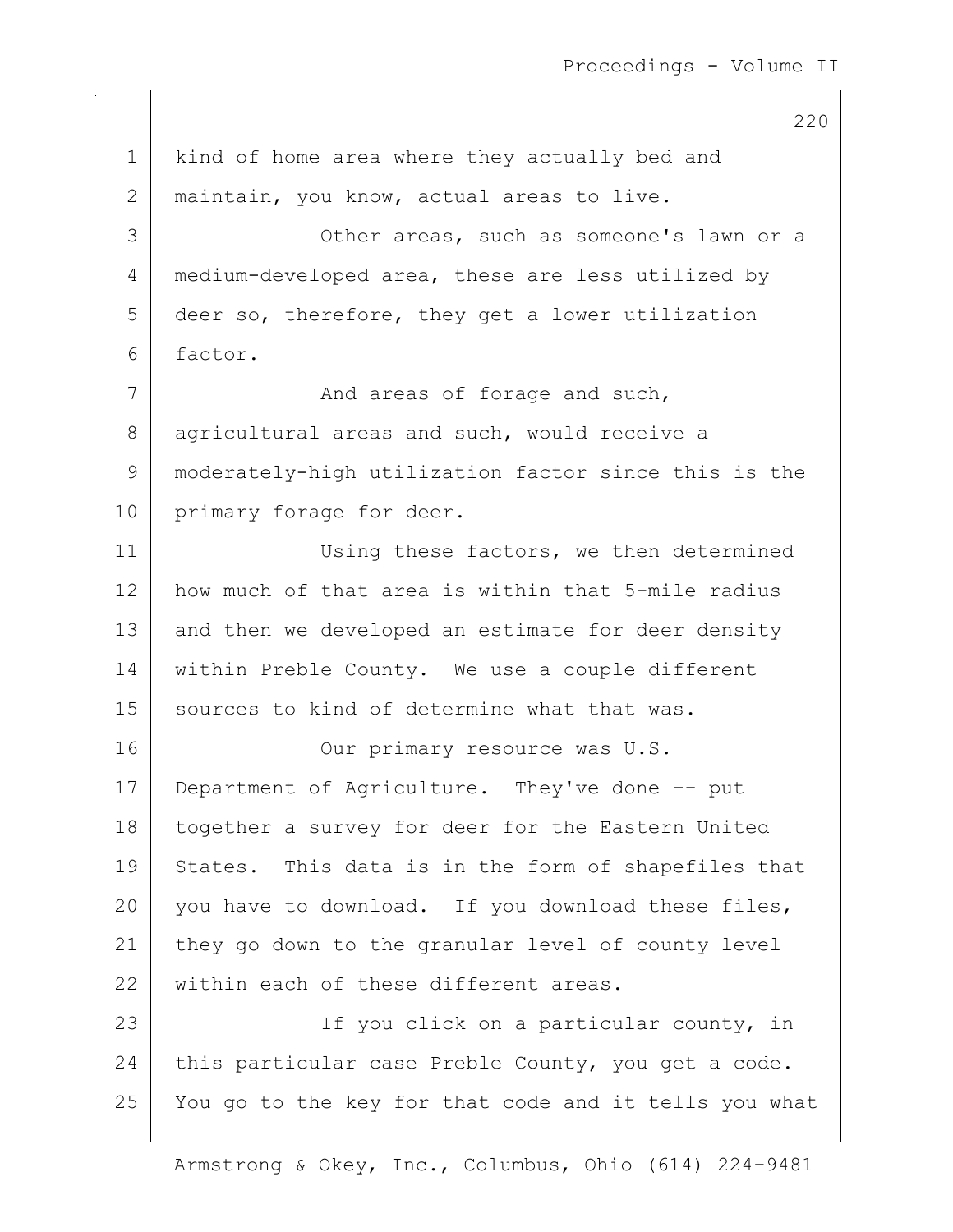221

| $\mathbf 1$ | they estimate the density of deer is for that         |
|-------------|-------------------------------------------------------|
| 2           | particular county in that particular area. In this    |
| 3           | particular case it was estimated at less than 15 deer |
| 4           | per square mile.                                      |
| 5           | We ground-truth this against ODNR data.               |
| 6           | ODNR data -- ODNR does not directly determine the     |
| 7           | population of deer in Ohio. They have certain         |
| 8           | estimates and things that they've put together over   |
| 9           | the years and everything else, but they don't report  |
| 10          | an actual density or total number of deer for the     |
| 11          | State of Ohio.                                        |
| 12          | However, based on some of their estimates             |
| 13          | and models, ODNR estimated that there's approximately |
| 14          | 725,000 deer within the State of Ohio and there's     |
| 15          | approximately 44,000 square miles in the State of     |
| 16          | Ohio, so that gives you a rough estimate, as far as   |
| 17          | density within Ohio, of 16 deer per square mile. So,  |
| 18          | again, our 15 and 16 are very close.                  |
| 19          | We then looked at Preble County; is                   |
| 20          | Preble County considered higher or lower in average   |
| 21          | in comparison with the rest of the State of Ohio.     |
| 22          | Based on hunting data and stuff from                  |
| 23          | ODNR, we determined that Preble County is on the      |
| 24          | lower end of density for deer, based on hunting       |
| 25          | results and other survey information presented by     |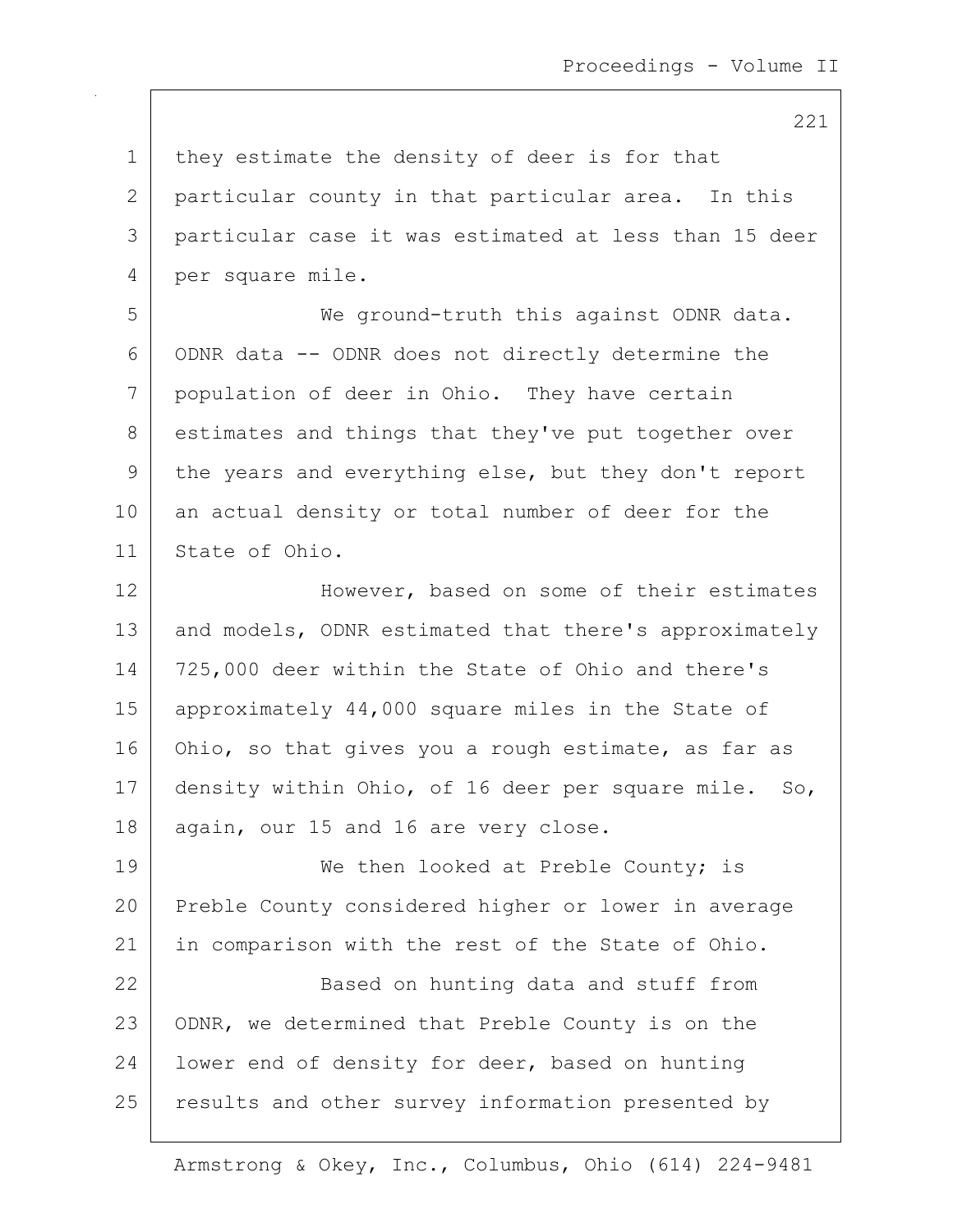1 | ODNR, so, therefore, we felt that 15 deer per square 2 mile, represented by the U.S. Department of 3 | Agriculture, was relatively accurate and used that as 4 our density. 5 | Again, these habitat utilization factors 6 were not developed by myself alone. This was a team 7 made up of wildlife biologists, senior statisticians, 8 and stuff. 9 Cardno has a lot of experience running 10 these types of surveys and this type of work as 11 Cardno does a lot of what's called "Natural Resource 12 Damage Assessments" or "NRDA" for short. This is 13 basically to evaluate natural disasters or other 14 things as to loss of habitat or what the value of 15 that loss is. Oil spills and wildfires are perfect 16 examples of this type of analysis that we've done 17 this for. 18 It's also not the first time we've done 19 this type of analysis for energy projects in relation 20 to deer. We've done this in Ohio, North Carolina, 21 Virginia, other states as well. 22 | So again, looking at this, you take the 23 number of deer that you believe are in that 5-mile 24 radius and then you determine how many deer are 25 | inside the actual buildable area.

Armstrong & Okey, Inc., Columbus, Ohio (614) 224-9481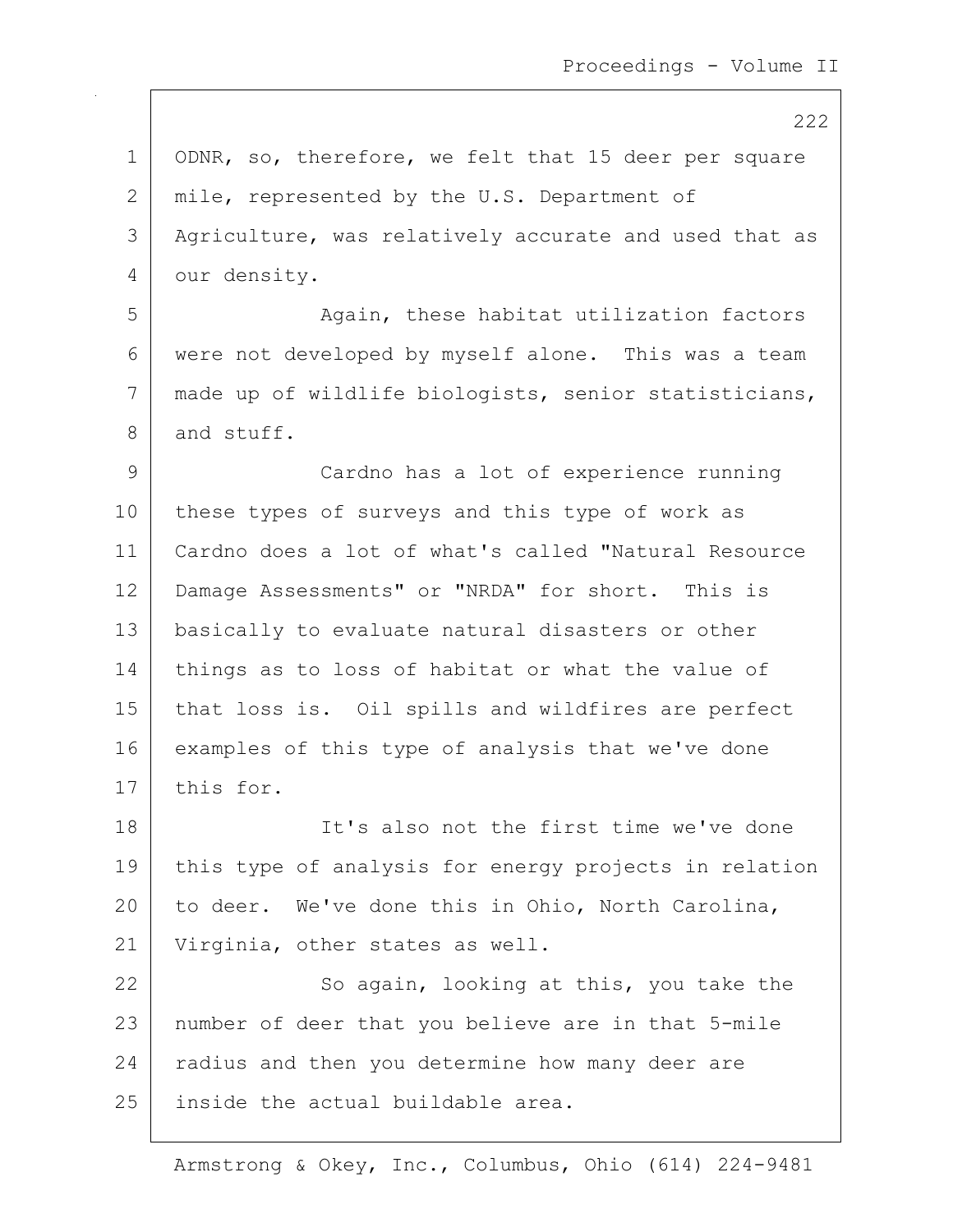|              | 223                                                   |
|--------------|-------------------------------------------------------|
| 1            | Then you take out that buildable area,                |
| $\mathbf{2}$ | which is 827 acres of agricultural land, and then     |
| 3            | redistribute those deer within the 5 acres, still     |
| 4            | keeping the original density there and saying what is |
| 5            | that increase in density, what is that increase or    |
| 6            | change from the Project Area no longer being able for |
| 7            | forage. In this particular case, we got a result of   |
| 8            | less than 5 percent.                                  |
| $\mathsf 9$  | When you calculated a redistribution of<br>Q.         |
| 10           | the deer from the Project Area into the area around   |
| 11           | the Project Area, did you assume that those deer      |
| 12           | would be redistributed evenly throughout the 2 miles  |
| 13           | surrounding the Project Area?                         |
| 14           | No. Again, using the --<br>Α.                         |
| 15           | MR. TAYLOR: Objection.                                |
| 16           | THE WITNESS: Sorry.                                   |
| 17           | MR. TAYLOR: Objection to the extent that              |
| 18           | Mr. Van Kley is mischaracterizing the witness's       |
| 19           | testimony of the 2-mile area.                         |
| 20           | ALJ SCHABO: Could you read the --                     |
| 21           | MR. VAN KLEY: Oh, okay. 5-mile, right?                |
| 22           | THE WITNESS: Correct.                                 |
| 23           | MR. VAN KLEY: Let me re-ask the                       |
| 24           | question. You're correct.                             |
| 25           | Q. (By Mr. Van Kley) When you figured out             |

 $\mathsf{I}$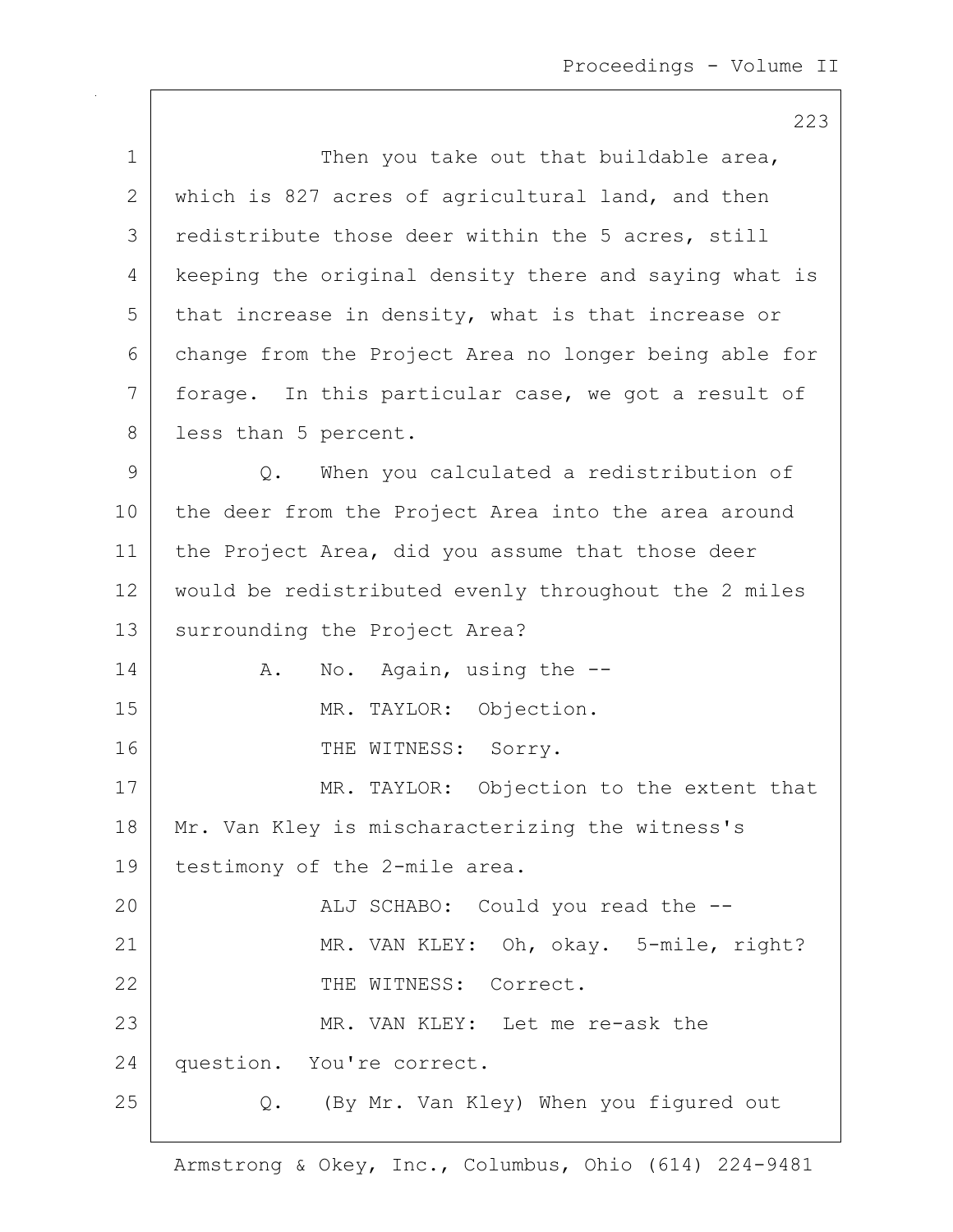1 your figures for redistribution into the 5-mile area 2 around the Project Area, did you assume that those 3 deer from the Project Area would be evenly 4 distributed throughout that 5-mile radius? 5 A. No. We calculated that the deer would be 6 redistributed based on the utilization so, therefore, 7 we would say more deer went into the wooded areas or 8 | more deer went into other agricultural areas as those 9 received higher utilization factors versus factors 10 related to lower or medium-density areas. 11 | Q. All right. So in your Answer 11, where 12 you state "We determined that deer in the surrounding 13 area would increase by less than 5 percent, or less 14 than 0.01 deer per acre," and I don't see any 15 | variation in that number, I just see one number; so 16 how do you explain then how you took into account 17 various habitats in that 5-mile area when you figured 18 | out this 5-percent number? 19 | A. So the redistribution is essentially a 20 ratio. So when we calculated the total number of 21 deer in the area, it was based on the habitat 22 utilization. When you redistribute them, you're 23 redistributing them at the same rate so, therefore, 24 the percent change would be identical for all those 25 different categories.

Armstrong & Okey, Inc., Columbus, Ohio (614) 224-9481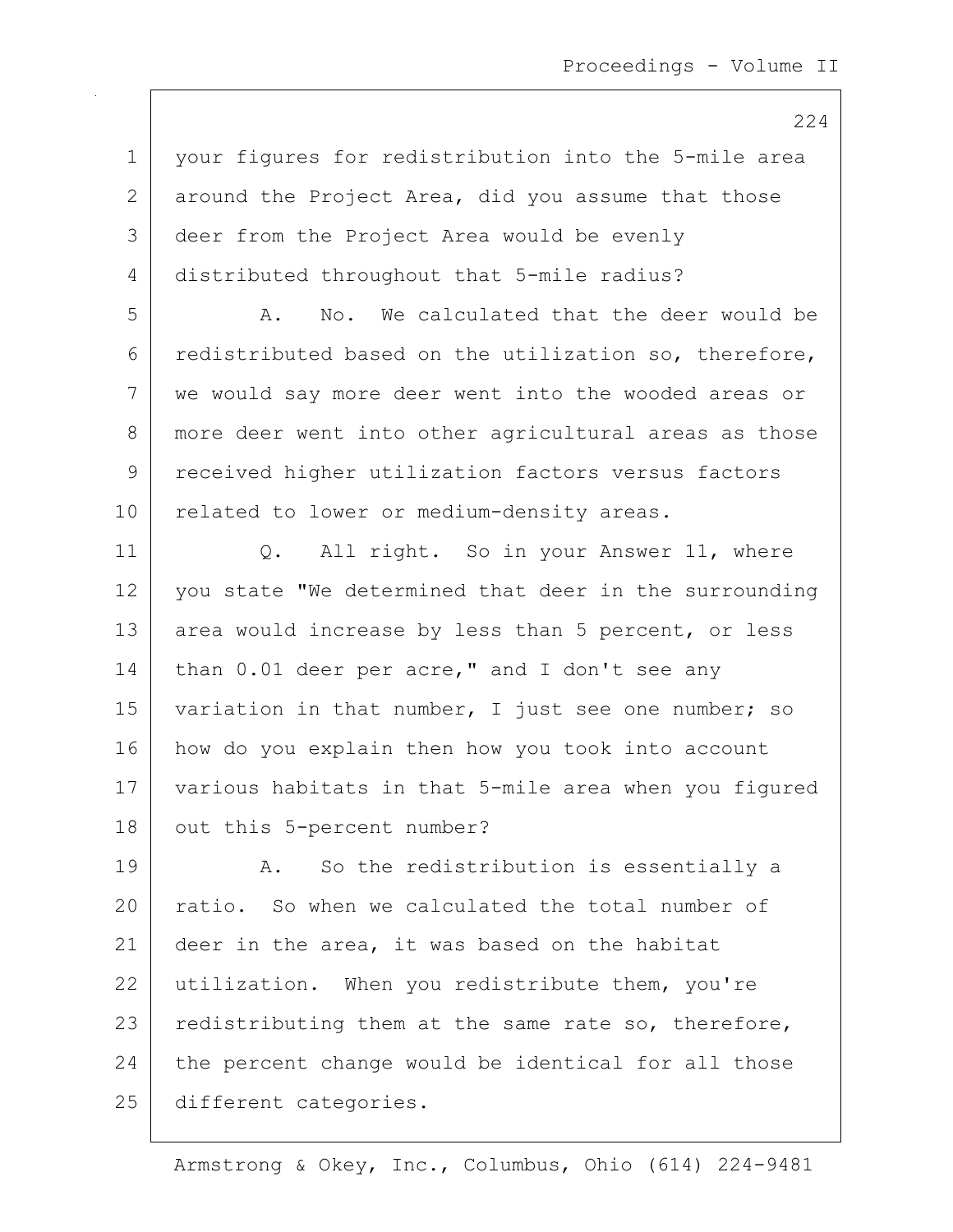225 1 |  $Q.$  Okay. So, for agricultural land, it's 2 your view that the number of deer utilizing that kind 3 of habitat is moderate, I think you said? 4 A. Moderate to high, yes. 5 Q. Moderate to high, okay. So if that's the 6 case, then the number of deer in the agricultural 7 areas around the Project Area, in your analysis, 8 | would increase by 5 percent. 9 A. Less than 5 percent, correct. 10 | Q. Okay. So based on all the assumptions 11 | you made in your evaluation, how many deer currently 12 are assumed to use the Project Area? 13 A. The Project Area within the fence line, 14 is that what you're referring to? 15 Q. Yes. 16 A. Based on our analysis, I believe we got 17 just under 14 deer within the Project Area within 18 what's considered the buildable area. 19 Q. What's the total square-mile area within 20 the fenced part of the Project? 21 | A. I don't know what it is in square miles, 22 but I believe it's roughly 827 acres. 23 | Q. So with regard to the estimated 14 deer  $24$  within the fence, that currently use the area that 25 will be used for the fenced solar equipment, did your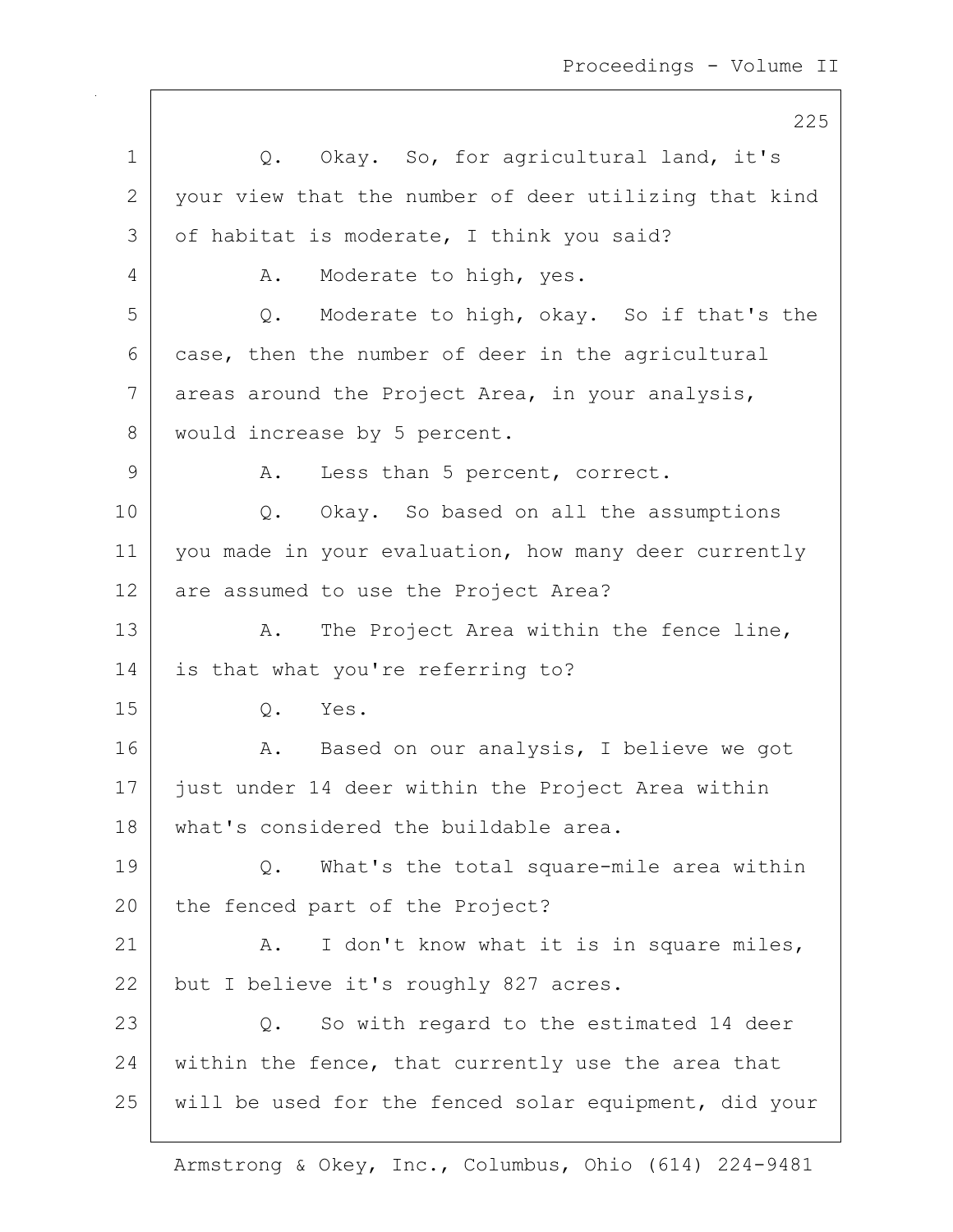1 analysis assume that those 14 deer would be 2 distributed throughout the 5 miles surrounding the 3 Project Area?

4 A. So the redistribution is basically saying 5 where would those deer be able to utilize and such 6 based on the utilization factor, so the distribution 7 does not take into account location. It basically 8 says it's all within the same homebound range of 9 5 miles, so yes.

10 | Q. I see. But if the deer are currently 11 using the Project Area and they will be displaced by 12 the fences once the Project is built, wouldn't you 13 expect those deer to more heavily use the areas that 14 are adjacent to the property  $-$  adjacent to the 15 | Project Area instead of areas that are further away?

16 | A. Potentially initially, but deer will 17 | migrate throughout the day and stuff to find food, so 18 I believe they will migrate wherever they are able to 19 | find adequate food.

20 This area is heavily agriculturally used. 21 Deer, I believe in this area, are used to 22 displacement and such on an annual basis. These 23 | fields are tilled and harvested on a regular basis as 24  $\vert$  far as annually and, therefore, that would cause the 25 deer to displace from these fields naturally, so I

Armstrong & Okey, Inc., Columbus, Ohio (614) 224-9481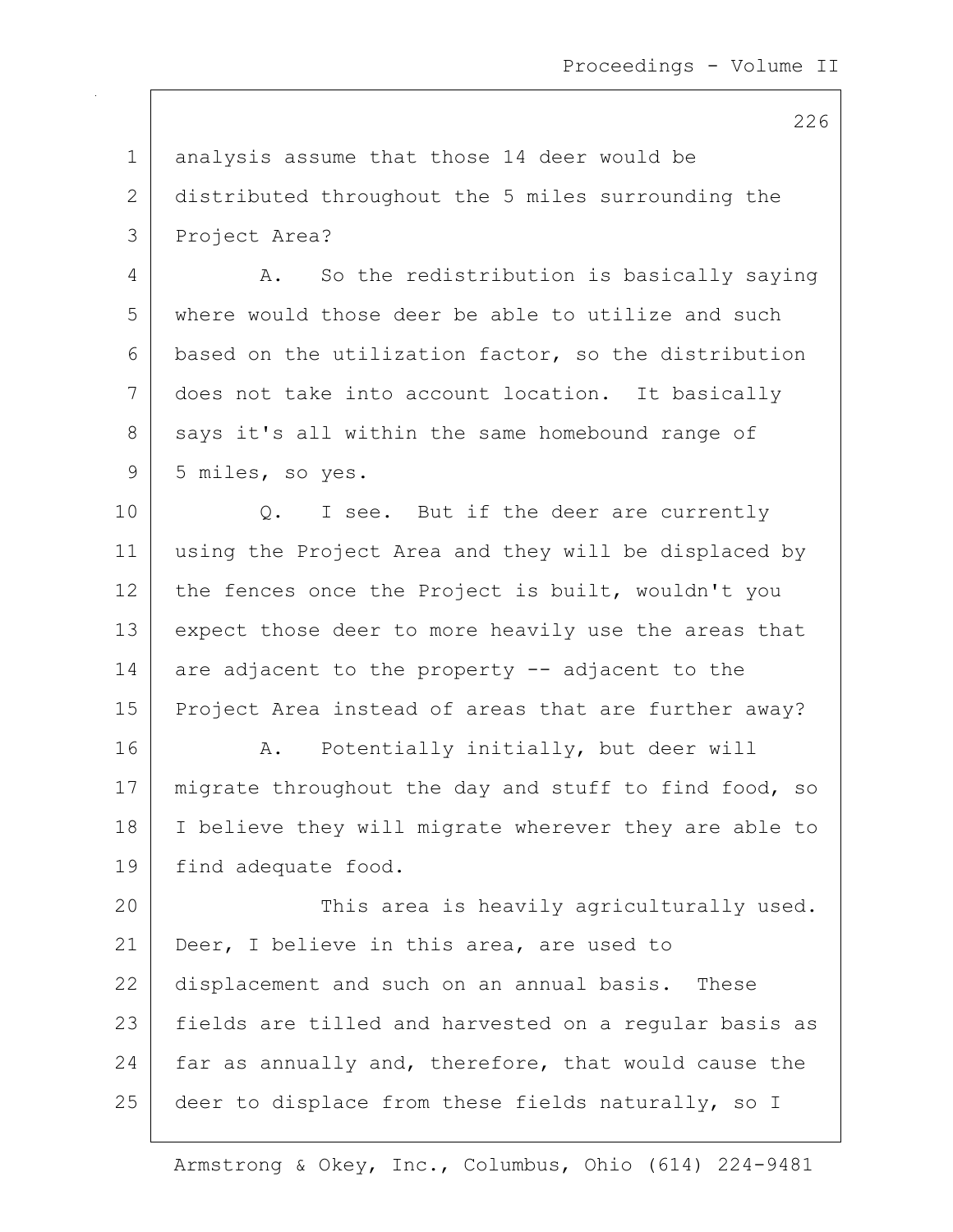1 have a feeling they would displace in a similar 2 | fashion as if a farmer was harvesting their field and 3 | such during construction.

4 Q. So let's say that one of the neighboring 5 landowners has a field full of corn and it hasn't 6 been harvested yet. And that landowner, being  $7$  adjacent to the Project area, is closer to the areas 8 that were previously used by the deer in the Project 9 Area, than areas that are further away from the 10 Project Area. Those deer are going to be more likely 11 to use the closest areas containing food for them,  $12$  than to wander further away in search of food, 13 correct?

14 | A. I believe that's a possibility. Our 15 analysis was not that granular. Our analysis was to 16 determine if this would be a long-term issue for the 17 deer population, so any effect like that would be 18 | considered short-term and was not a direct part of 19 our analysis.

20 Q. Are you familiar with a state park known 21 as Hueston Woods in the area?

22 A. I am.

23 Q. Okay. How far is that from the Project 24 Area?

25 A. A little over 5 miles to the southeast.

Armstrong & Okey, Inc., Columbus, Ohio (614) 224-9481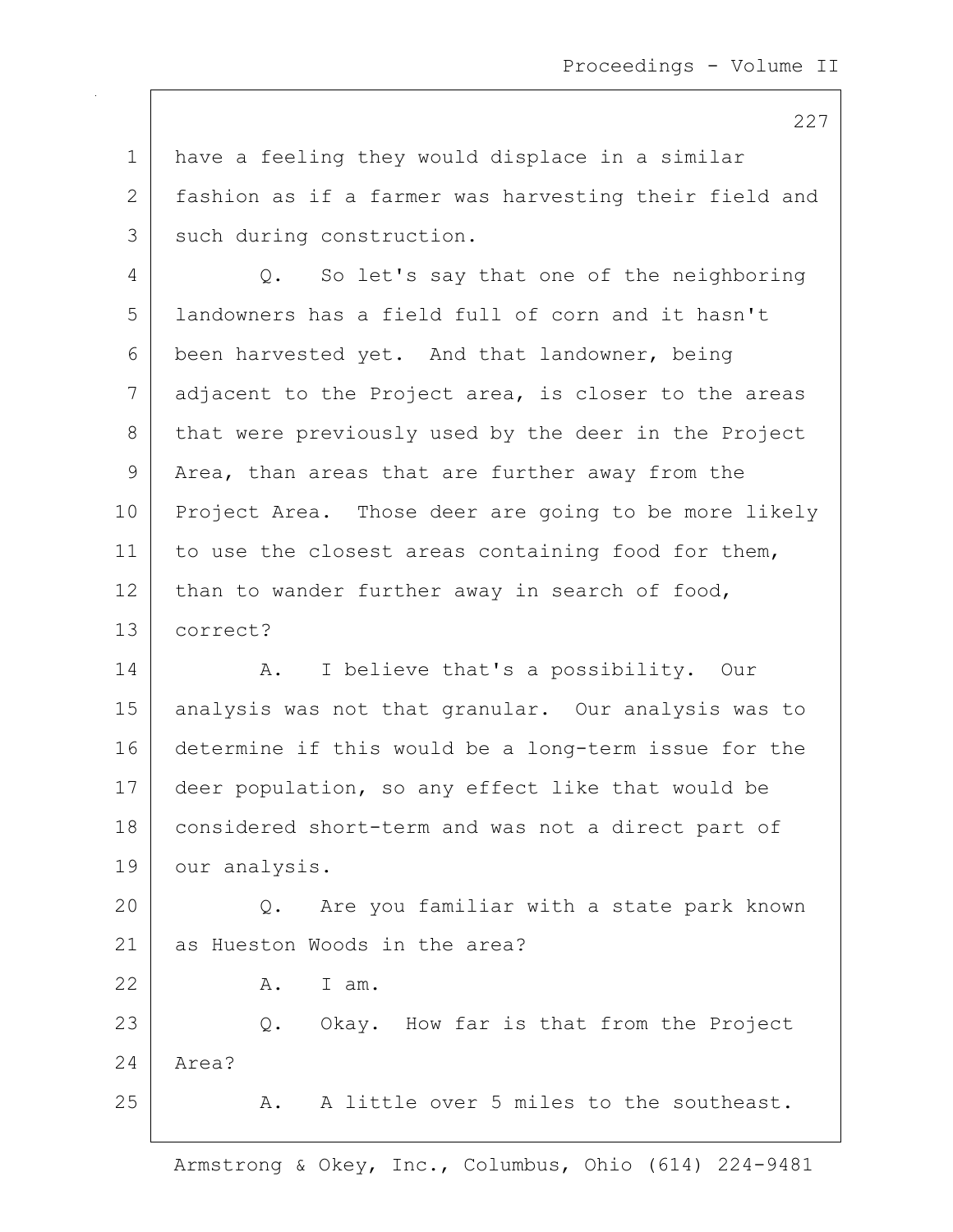| $\mathbf 1$  | 5 miles?<br>Q.                                        |
|--------------|-------------------------------------------------------|
| $\mathbf{2}$ | A little over 5 miles, yes.<br>Α.                     |
| 3            | Do you know what the deer $--$ the<br>Q.              |
| 4            | population -- do you know what the density of the     |
| 5            | deer population is in Hueston Woods?                  |
| 6            | I do not know.<br>Α.                                  |
| 7            | So when you looked for USDA figures on<br>Q.          |
| 8            | deer density, those figures did not take into account |
| 9            | natural areas that are denser in deer population,     |
| 10           | correct?                                              |
| 11           | No, that's not correct. So one of our<br>Α.           |
| 12           | assumptions is the density of deer in Preble County   |
| 13           | is relatively evenly distributed based on utilization |
| 14           | factors.                                              |
| 15           | So essentially in the USDA thing it says              |
| 16           | the density is less than 15 deer per acre of suitable |
| 17           | habitat so that's why we use the utilization factors  |
| 18           | to determine what is considered suitable habitat and  |
| 19           | apply that density to it. In doing so, when we        |
| 20           | redistributed the deer, we would take into account    |
| 21           | they would utilize areas of $-$ higher-quality areas  |
| 22           | more than other areas in our redistribution.          |
| 23           | So to kind of answer your question,                   |
| 24           | some of that is taken into account but one of our     |
| 25           | assumptions is that the deer population in Preble     |
|              |                                                       |

Armstrong & Okey, Inc., Columbus, Ohio (614) 224-9481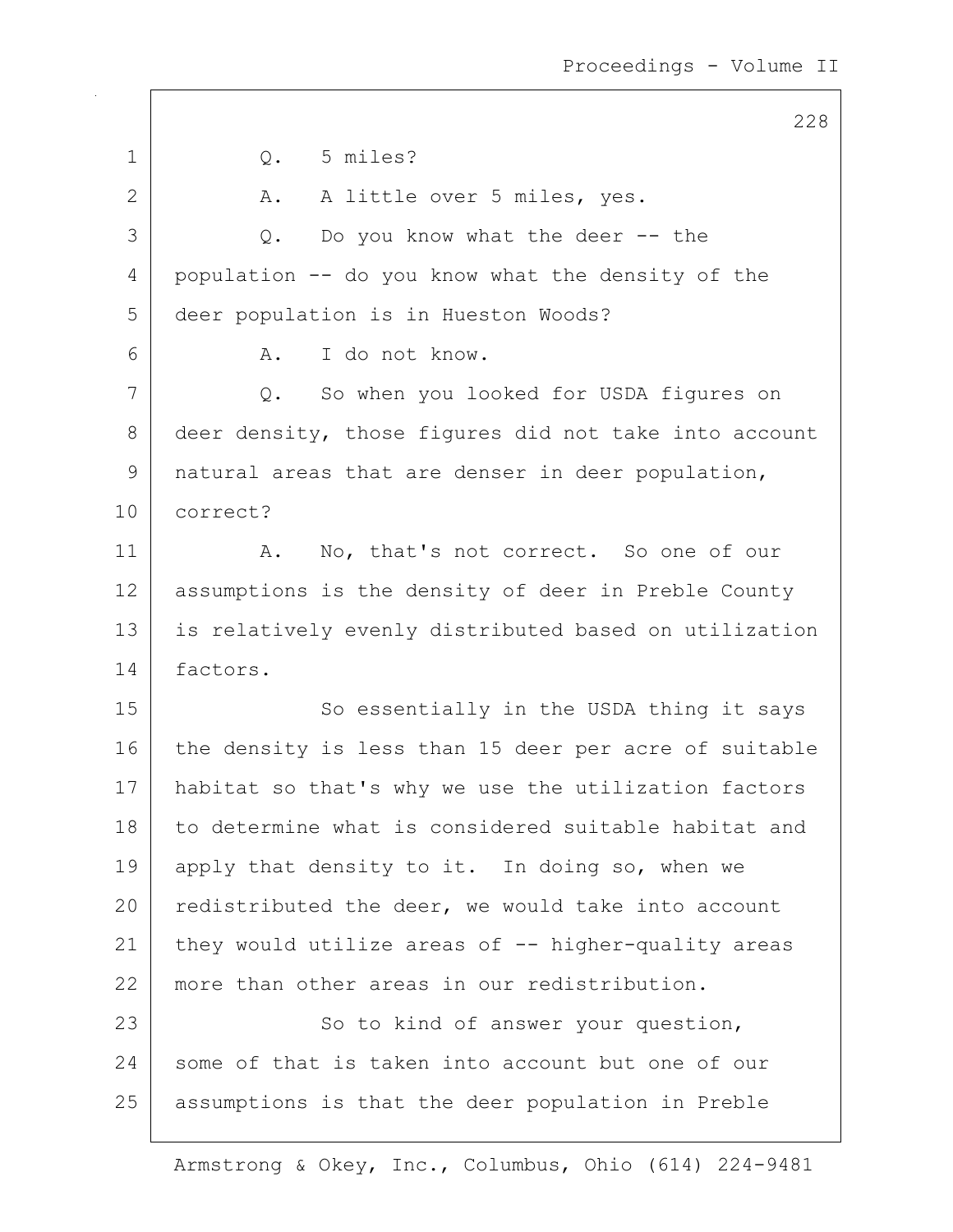229 1 County is relatively evenly distributed throughout 2 the County, yes.  $3$  Q. Are you aware that, in some natural 4 areas, the deer populations are higher than can be 5 sustained by the amount of vegetation in those areas? 6 MR. TAYLOR: I'm going to object as to 7 foundation. 8 MR. VAN KLEY: I'm just asking whether he 9 was aware of that. 10 | REGILER ALJ SCHABO: Well, is the question 11 whether he was aware of or aware that? 12 MR. VAN KLEY: The question is whether it 13 is true that -- whether he knows whether deer can be 14 | overpopulated in those areas. 15 | ALJ SCHABO: You can answer that 16 question. 17 THE WITNESS: Deer populations vary 18 | throughout the time of year and by sex. 19 During mating periods and stuff, deer may 20 become more concentrated or actually less 21 | concentrated in certain areas. Deer, during other  $22$  times of the year, may be more evenly distributed as 23 they're grazing and feeding. During the wintertime 24 they may be more concentrated as food sources may be 25 | more scarce, therefore the deer concentrate on those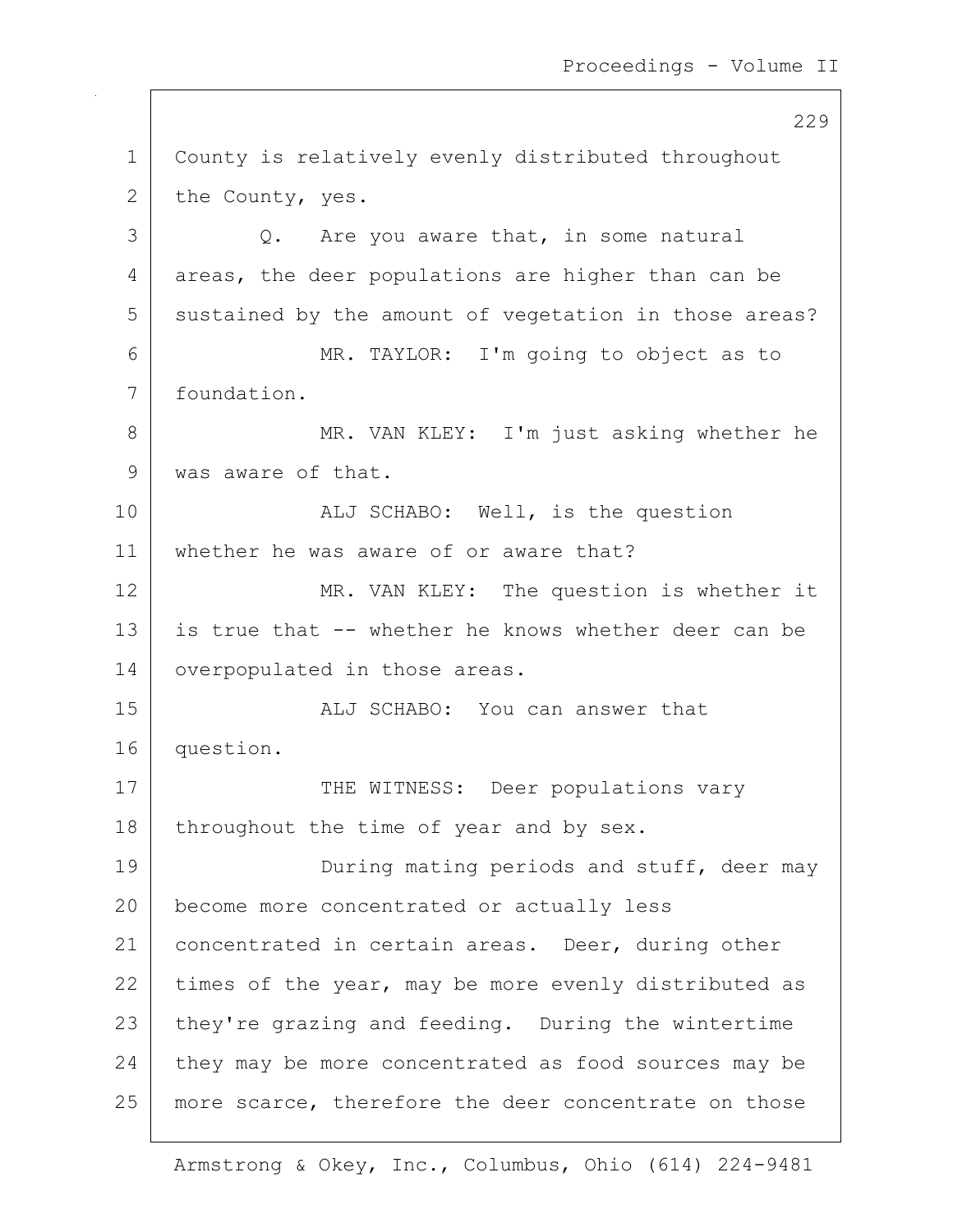230 1 food source areas. 2 So I would say the deer populations and 3 density vary throughout the year, but when you think 4 about year to year and throughout entire seasons, 5 developing an average to say what the deer population 6 | is at any given time, I think, is a fair estimate and 7 a fair assumption. 8 Q. Do you know whether the deer in Hueston 9 | Woods are overpopulated? 10 R. I do not know. 11 | Q. Do you know whether the deer in Hueston 12 Woods roam outside of the park to find food? 13 | A. I have no direct knowledge, but I would 14 assume that they do, yes. 15 | Q. Do you know whether the deer in Hueston 16 Woods Park travel as far as the Project Area to 17 forage for food? 18 | A. I would say that it's possible but not 19 probable considering the distance between the two 20 areas. 21 | Q. Well, you said the range for a deer to go  $22$  for foraging is between a half mile and 5 miles,  $23$  right? 24 A. That is correct. 25 Q. And Hueston Woods Park is 5 miles from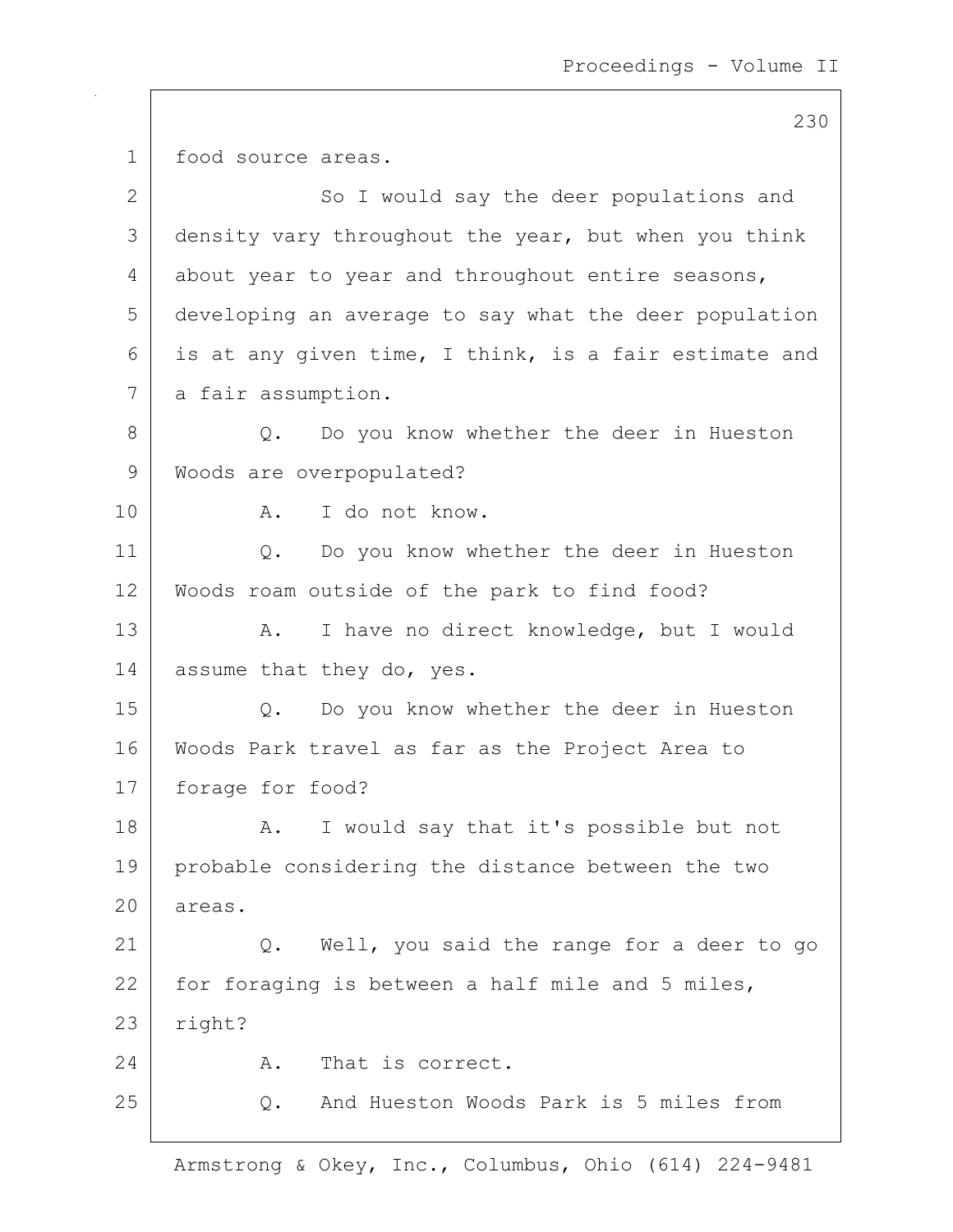1 the Project Area? 2 A. Over 5 miles. 3 Q. How much over 5 miles? 4 A. Not a lot, but it is over. 5 Q. Did you do any analysis of -- did you do 6 any analysis to determine whether the number of 7 coyotes in the area around the Project will increase 8 as a result of the fencing in the Project Area? 9 | A. I did not do a direct analysis on 10 coyotes. However, we can use deer as a proxy as far 11 as what the change in population would be of animals 12 that would be excluded by fence lines and I would put 13 | coyotes in that factor; so whatever density of 14 coyotes are in the Project Area, we assume their 15 distribution would be very similar to the way the 16 deer react to the fence line. 17 | However, we did look at -- again, ODNR 18 puts out statistics on managed species and such. 19 | Again, this is not very granular to be able to 20 determine densities and stuff, but ODNR does not list 21 Preble County as a hotspot for coyotes; it's still 22 considered below average. 23 Q. But you didn't do a survey --24 A. We did not.  $25$  Q.  $-$ - of the coyote populations.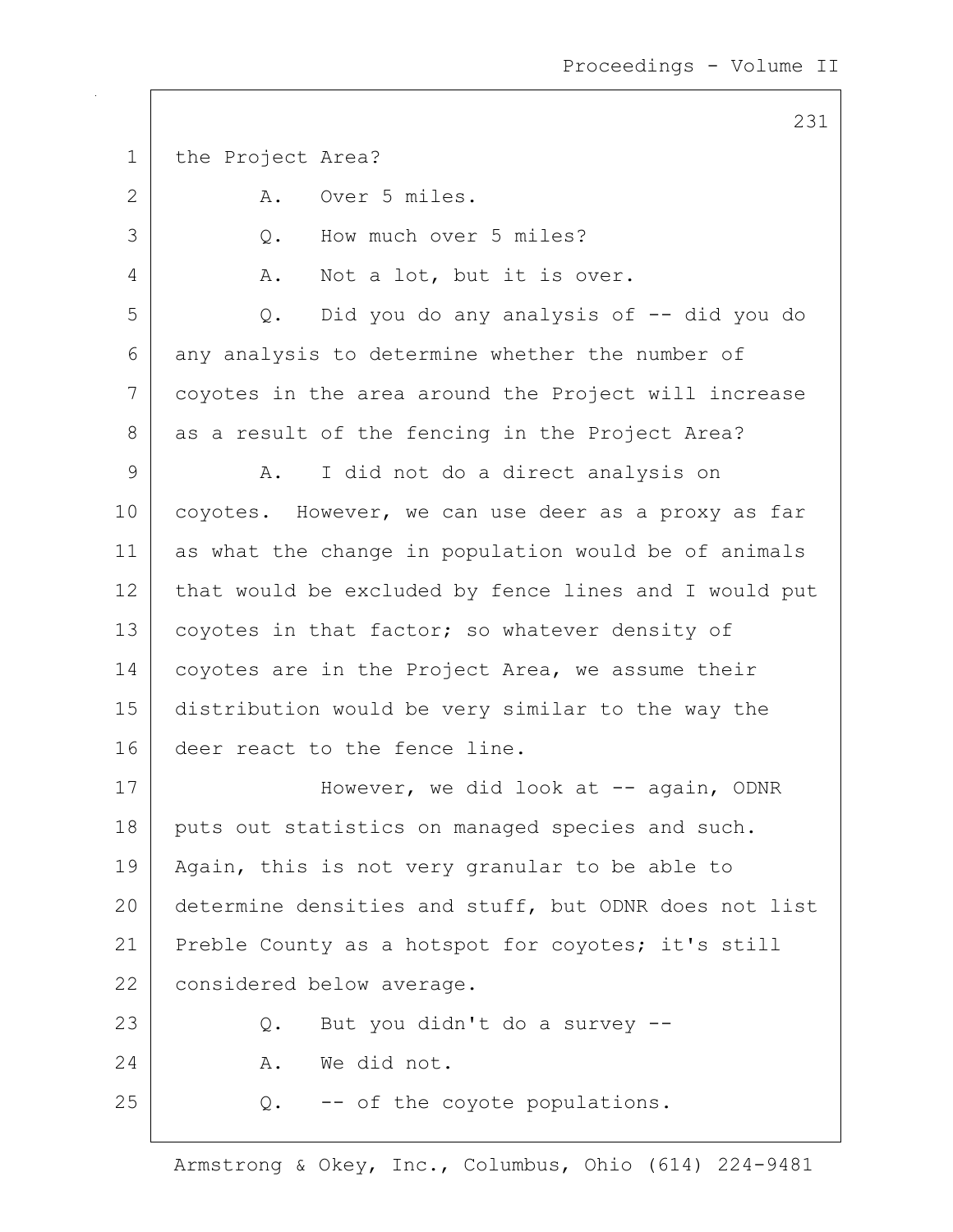232 1 A. We did not. 2 Q. And I assume then that you also don't 3 live in Preble County. 4 A. I do not live in Preble County.  $5$  Q. So you've had no opportunity to observe, 6 firsthand, the presence or lack of presence of 7 | coyotes in that area. 8 A. That is correct. 9 MR. VAN KLEY: I have no further 10 questions. 11 | ALJ SCHABO: Mr. Taylor. 12 MR. TAYLOR: Your Honor, we'd just like 13 | five minutes, please. 14 | ALJ SCHABO: Yeah. Let's go off the 15 | record until a quarter till 11:00. 16 (Recess taken.) 17 | ALJ SCHABO: Let's go back on the record 18 again. 19 Mr. Taylor, do you have some redirect? 20 MR. TAYLOR: Yes, we do, Your Honor. 21 | ALJ SCHABO: Proceed.  $22$   $-$  - -23 | REDIRECT EXAMINATION 24 By Mr. Taylor: 25 | Q. Mr. Rupprecht, you were asked a number of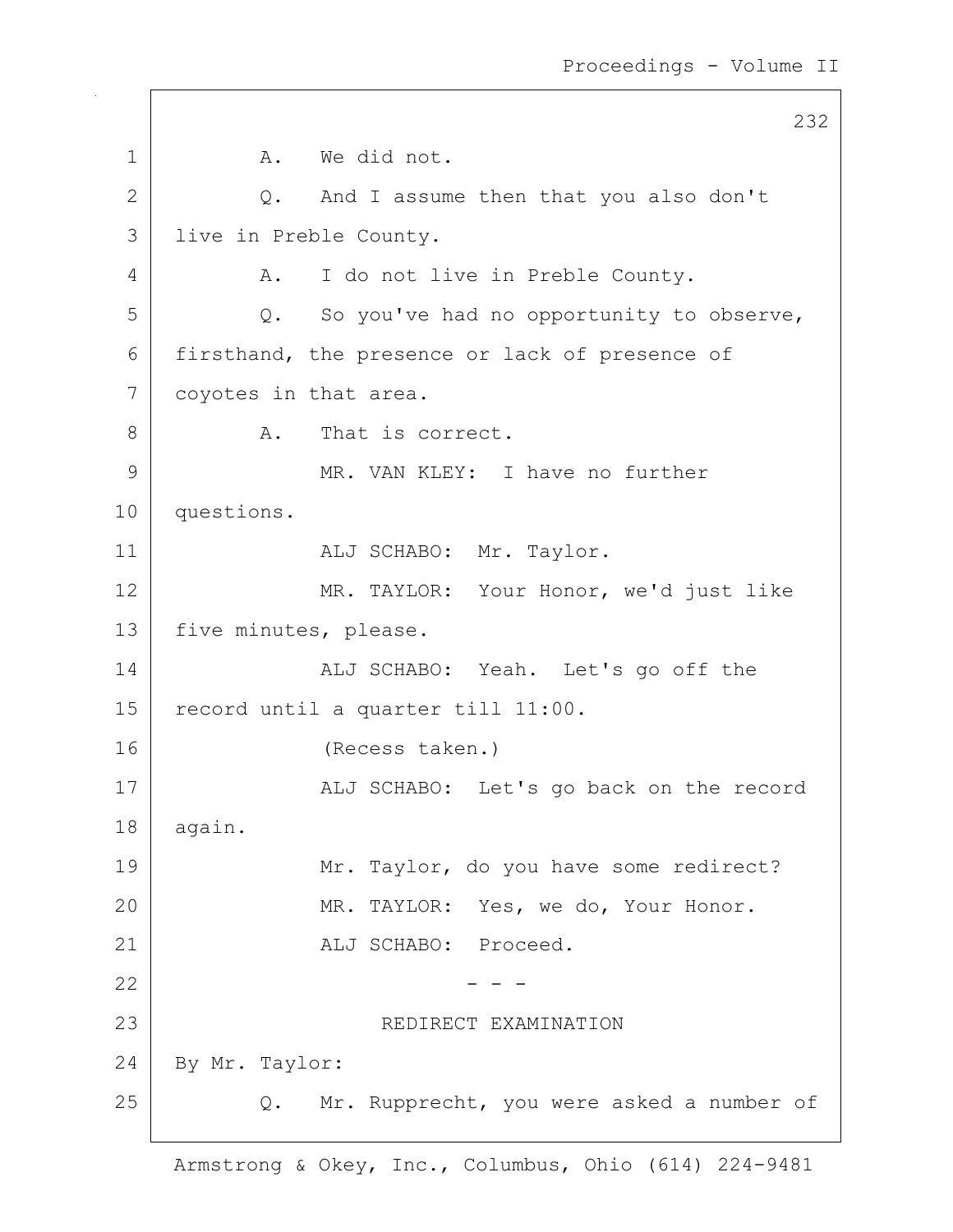233 1 questions about the deer evaluation that Cardno 2 conducted. Just to clarify, what is the  $-$ - what was 3 the study area for that evaluation? 4 A. Just to clarify, the study area went out  $5$  to 2 miles around the fence line, not 5 miles. 6 Q. Does that make any other changes to your 7 testimony? 8 A. It does not. The calculations, as far as  $9$  the change in percentage, is all the same. 10 | Q. Thank you. 11 You were also asked a number of questions 12 about the potential impact to adjacent properties. 13 Do you recall that? 14 R. (Witness nods.) 15 Q. What will the -- what will the impact of 16 construction be on deer displacements? 17 A. Construction is not an instantaneous 18 action and the fence line doesn't go up 19 | instantaneously, so the dispersement of deer will 20 happen over a period time. Nine months to a year is 21 | generally what the construction time would be. 22 **And as those noise levels increase and** 23 activity levels increase, the deer will displace even 24 further away from that Project Area and, as they 25 displace and are taking away that forage area, the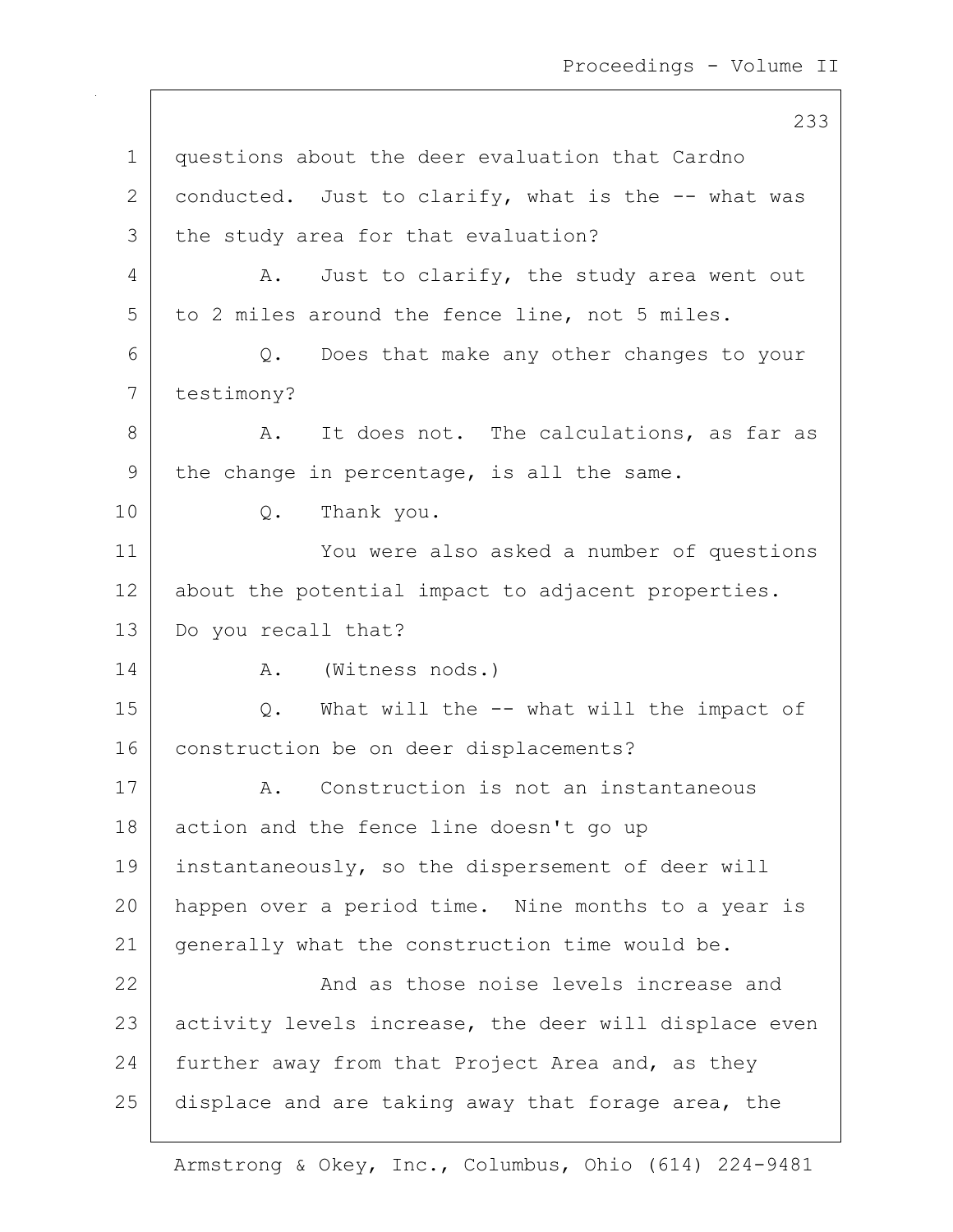234 1 deer are more likely to find kind of a new home range 2 as food is not limiting a factor in this area so, 3 | therefore, they find a new kind of home range area 4 outside of the Project Area, as they would be used to 5 that displacement over that period of time. 6 MR. TAYLOR: Thank you, Your Honor. No 7 further questions. 8 | ALJ SCHABO: Any recross, Mr. Van Kley? 9 MR. VAN KLEY: Yeah.  $10$  - - -11 | RECROSS-EXAMINATION 12 By Mr. Van Kley: 13 Q. I guess now I'm confused about your 14 testimony concerning the 5 miles that we talked about 15 earlier, so I want to make sure I'm clear on that. 16 I think earlier you may have said that 17 | you assumed the deer displaced by the Project Area 18 | fences would be dispersed in an area of 5 miles. 19 | A. That's correct, I believe I did say that 20  $\vert$  and I'm correcting that our analysis was for 2 miles, 21 | not 5 miles; I misspoke. 22 | So the range of deer ranges quite a bit. 23 | There's a lot of literature out there that say deer  $24$  may range quite a bit, but we've found the home 25 | bounding of deer is between a half mile and 2 miles,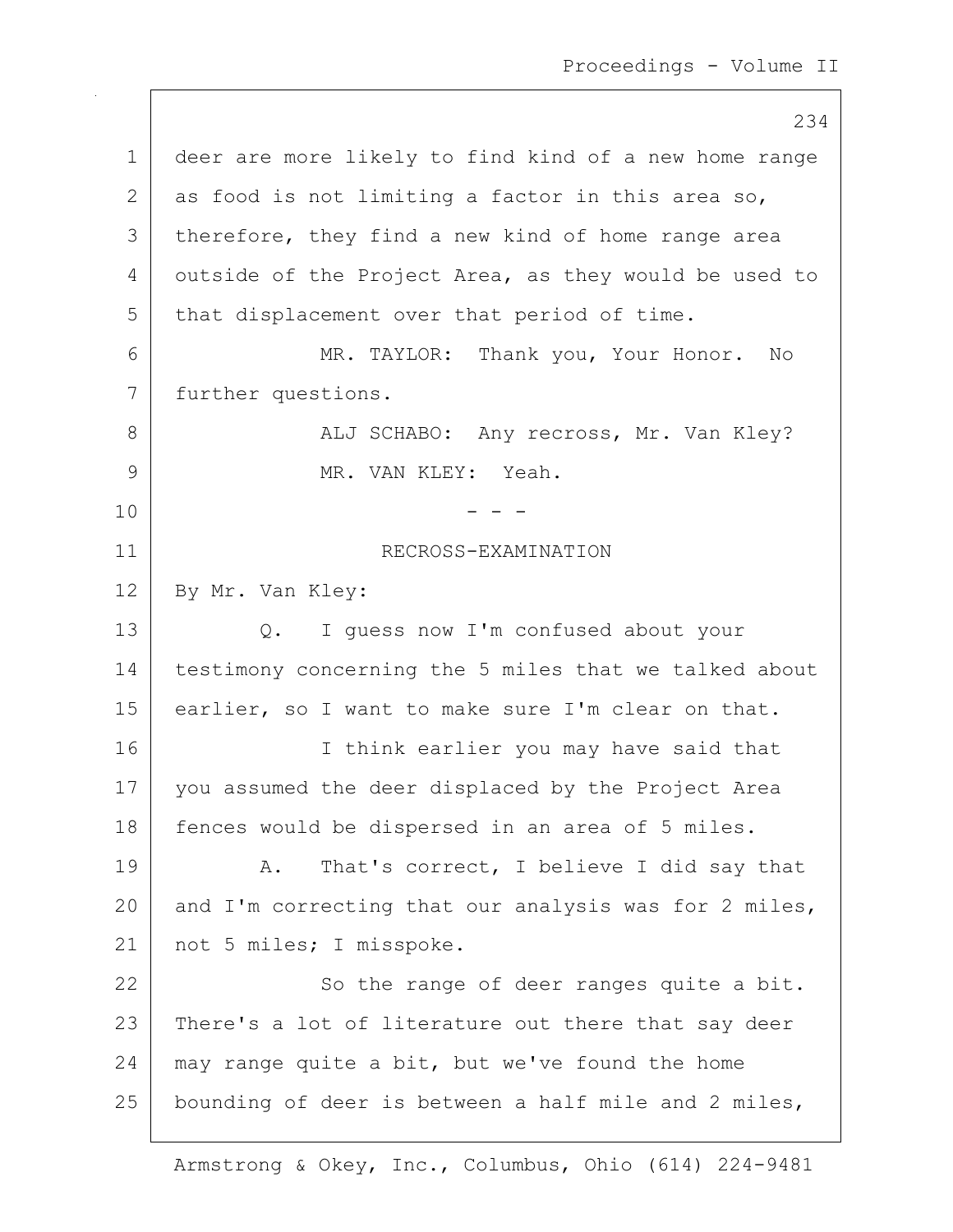235 1 | not 5 miles, so I just want to make sure that is 2 clear. And so, therefore, the calculations that we  $3$  did as far as the land use and everything, this 4 analysis was for 2 miles. 5 MR. VAN KLEY: Okay. All right. I think 6 I'm clear on that now. I have no further questions. 7 | ALJ SCHABO: Thank you. You may step 8 down. 9 Mr. Taylor. 10 MR. TAYLOR: Your Honor, we move that 11 Company Exhibit 13 be admitted into the record. 12 | ALJ SCHABO: Any objections to Company 13 Exhibit 13? 14 Hearing none, it will be admitted. 15 (EXHIBIT ADMITTED INTO EVIDENCE.) 16 | ALJ SCHABO: Mr. Settineri, your next 17 witness. 18 | MR. SETTINERI: Thank you, Your Honor. 19 At this time, Angelina Solar will call David Hessler 20 to the stand, please. 21 (Witness sworn.) 22 | Kalj SCHABO: Thank you. Have a seat and 23 state your name and business address for the record 24 when you're ready. 25 | THE WITNESS: My name is David Hessler.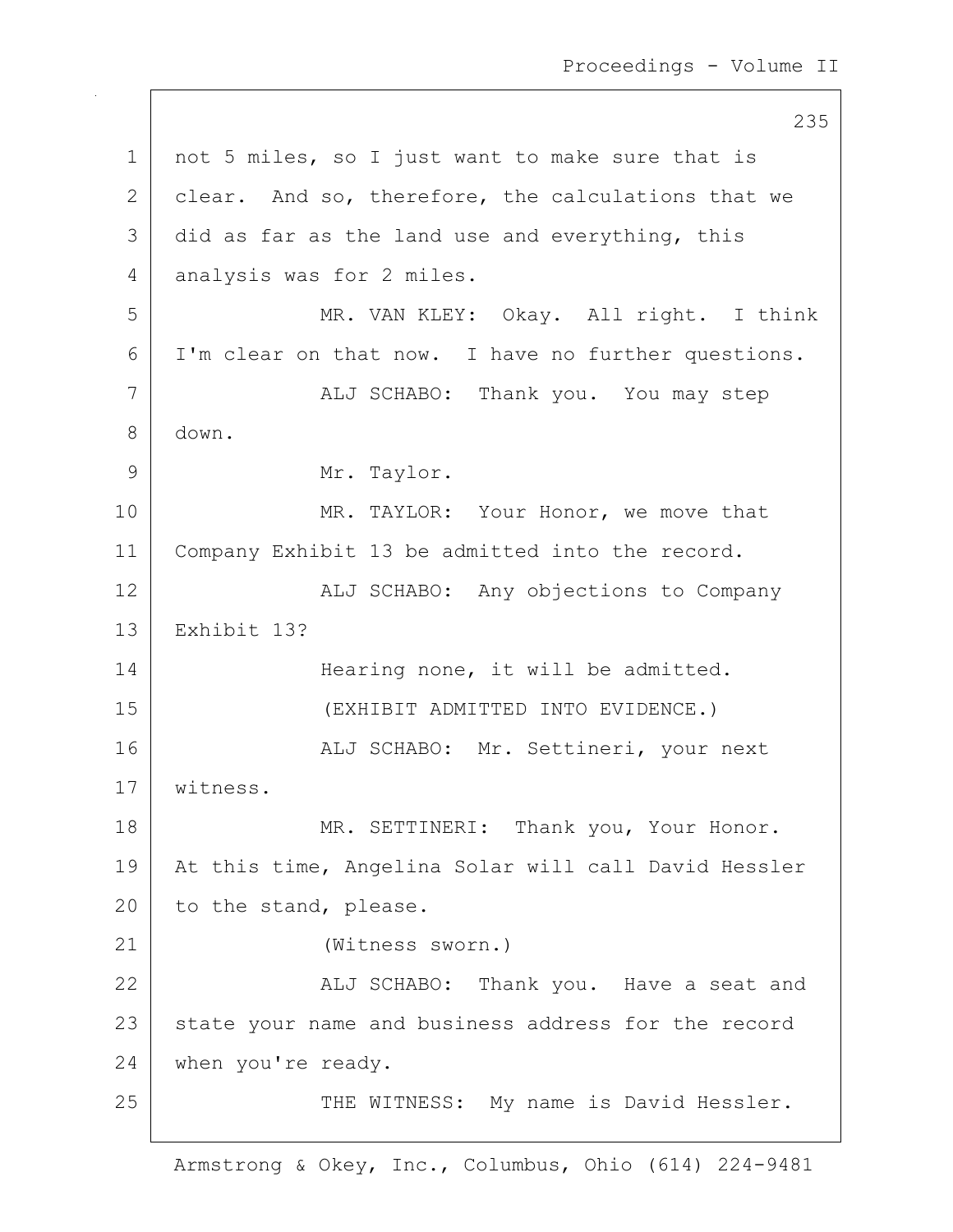236 1 | I work for Hessler Associates, and my office is 2 located at 5096 North Silver Cloud Drive in Saint 3 George, Utah. 4 ALJ SCHABO: Thank you. 5 MR. SETTINERI: Your Honor, at this time, 6 | we'd like to go ahead and mark, as Company Exhibit 7 | 14, the Direct Testimony of David Hessler. 8 ALJ SCHABO: So marked. 9 (EXHIBIT MARKED FOR IDENTIFICATION.)  $10$  - - -11 DAVID HESSLER 12 being first duly sworn, as prescribed by law, was 13 examined and testified as follows: 14 DIRECT EXAMINATION 15 | By Mr. Settineri: 16 | Q. Good morning, Mr. Hessler. 17 | A. Good morning. 18 Q. Do you have before you what's been marked 19 as Company Exhibit 14? 20 A. I do. 21 MR. SETTINERI: Okay. Your Honor, if I 22 may just go off the record briefly? 23 | ALJ SCHABO: Yes. Let's go off the 24 record. 25 (Off the record.)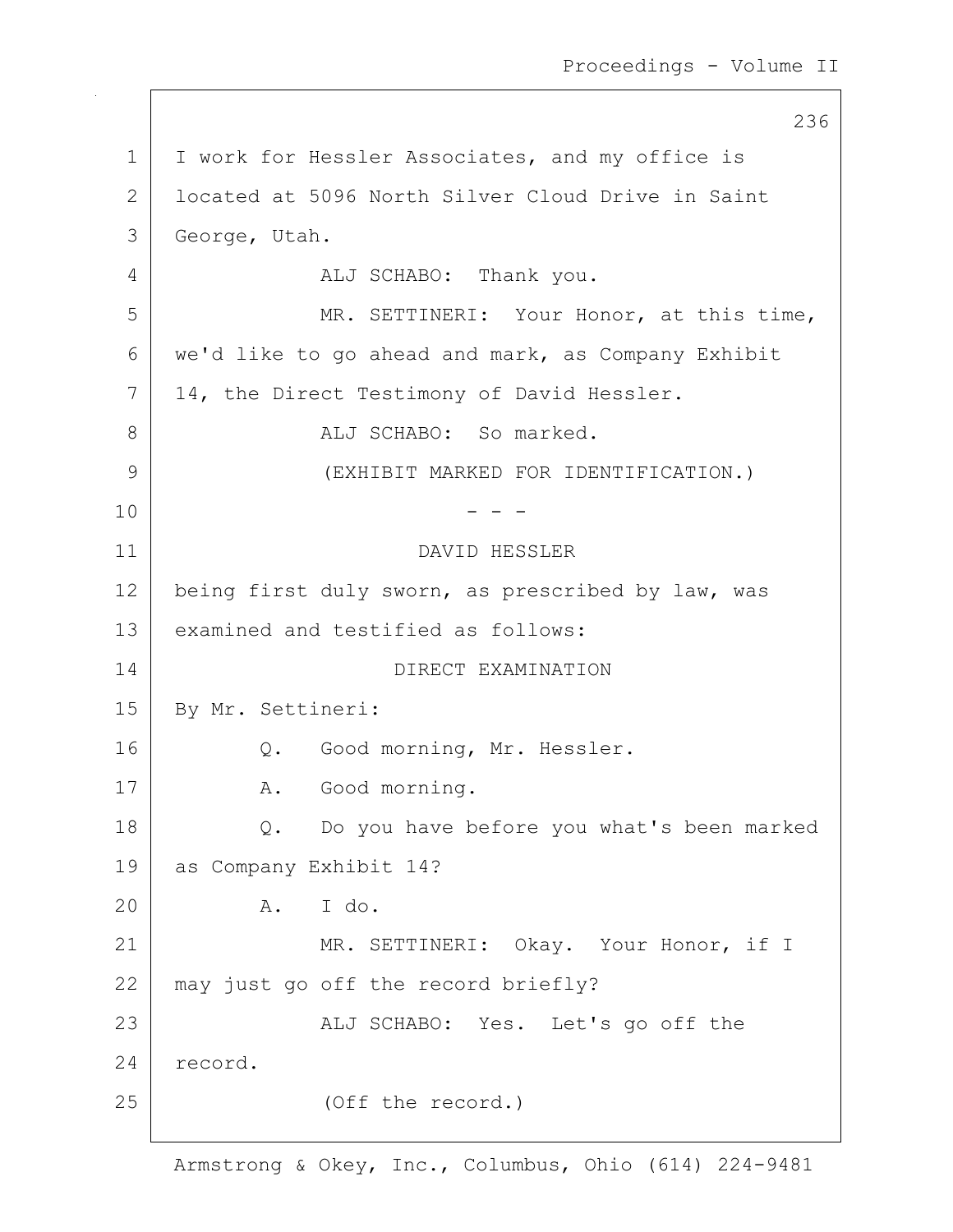|              | 237                                                   |
|--------------|-------------------------------------------------------|
| $\mathbf 1$  | ALJ SCHABO: Back on.                                  |
| $\mathbf{2}$ | (By Mr. Settineri) Mr. Hessler, do you<br>$Q$ .       |
| 3            | have any changes or corrections to your testimony     |
| 4            | today?                                                |
| 5            | A. Yes. Just two minor corrections.                   |
| 6            | The first one is the answer to                        |
| 7            | Question 1, line 4. I've just moved and my office     |
| 8            | address is different now. The new address is what I   |
| 9            | just gave of 5096 North Silver Cloud in Saint George. |
| 10           | The new zip code is 84770.                            |
| 11           | And the other change is just to one word              |
| 12           | on page 4, line 20, where it says "only occurring     |
| 13           | during the day", I'd like to change that to           |
| 14           | "mainly occurring during the day"                     |
| 15           | Q. So, for the record, you're striking the            |
| 16           | word "only" and substituting the word "mainly"?       |
| 17           | A. That is correct.                                   |
| 18           | Do you have any other changes to your<br>Q.           |
| 19           | testimony today?                                      |
| 20           | Α.<br>No.                                             |
| 21           | Q. Okay. And was this testimony prepared by           |
| 22           | you or at your direction?                             |
| 23           | It was.<br>Α.                                         |
| 24           | Q. Okay. And if I was to ask you the                  |
| 25           | questions in your testimony today -- strike that.     |
|              |                                                       |

 $\sqrt{ }$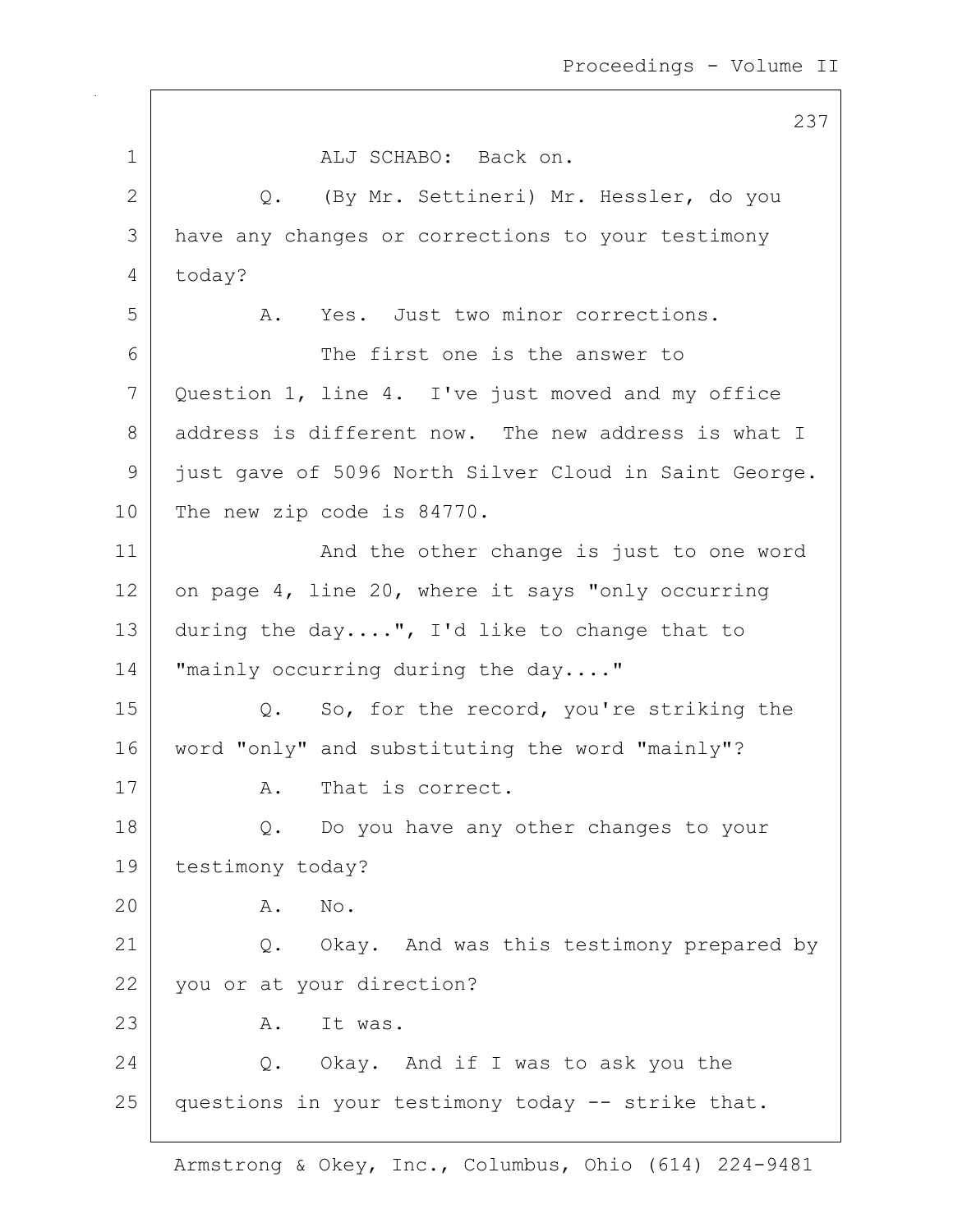238 1 Mr. Hessler, regarding the change you 2 made regarding "mainly," why did you make that 3 change? 4 A. Because it's come to my attention, since 5 I wrote this, that the transformer, the step-up 6 transformer in the substation does not go completely  $7$  off at night, as I had originally thought, but 8 remains energized and there's some potential for a 9 continuing noise there. 10 Q. So if I was to ask you the questions in 11 your testimony, would your answers be the same today 12 as you have revised? 13 A. Yes. 14 MR. SETTINERI: Thank you, Mr. Hessler. 15 Your Honor, the witness is available for 16 cross-examination. 17 | ALJ SCHABO: Mr. Van Kley.  $18$  - - -19 CROSS-EXAMINATION 20 By Mr. Van Kley: 21 Q. Mr. Hessler, with regard to the 22 substation that's included in the Project, you did 23 | some analysis of the sound levels that are expected 24 to be heard at nearby residences from that 25 substation?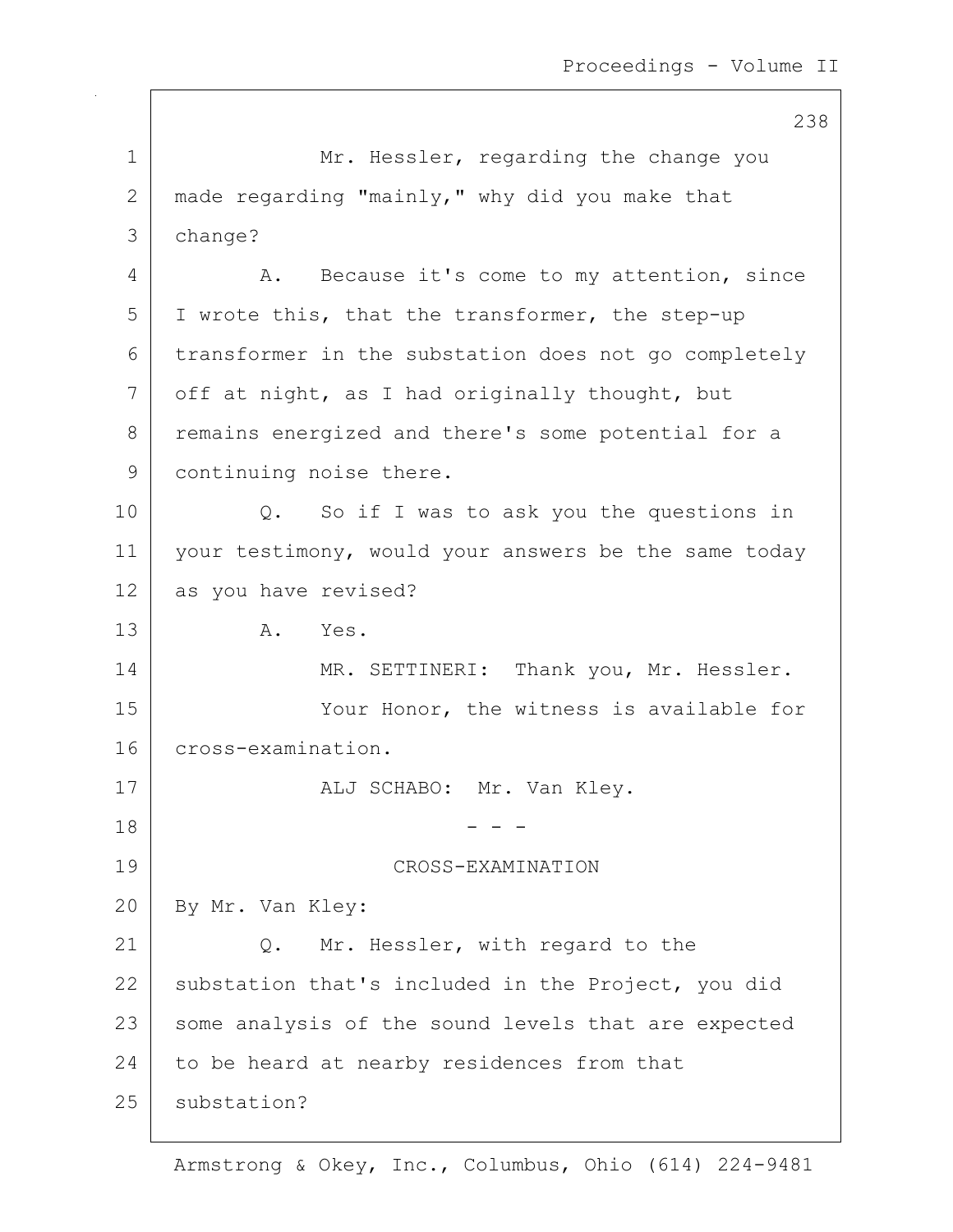239 1 A. That's correct. 2 Q. Okay. That analysis is included in 3 Exhibit E of the Application, correct? 4 A. I believe so.  $5$  Q. Okay. If you can turn to Exhibit E, 6 please, and tell me whether that is a report that you 7 wrote for the Application. 8 A. Yes, that's correct. I didn't know 9 | whether it was E or what it was, but yes, that's it. 10 | Q. All right. Will you turn to the place in 11 your report where you identify the sound levels 12 expected to be heard at the nearest residences and 13 l let me know where to find that. 14 A. Well, the best place is a table at the 15 end of the text. It's Table T-2113-101618-0. 16 | Q. What page number of the report is that 17 table found on? 18 | R. It's after page 16 of the report. 19 Q. Is it the first page after page 16? 20 A. Yes. 21  $\vert$  Q. So interpret this table for me, if you 22 | would, specifically with regard to the sound levels 23 expected to be heard at the nearest residence. 24 A. The first part of the table calculates 25 the sound level from the transformer and then it's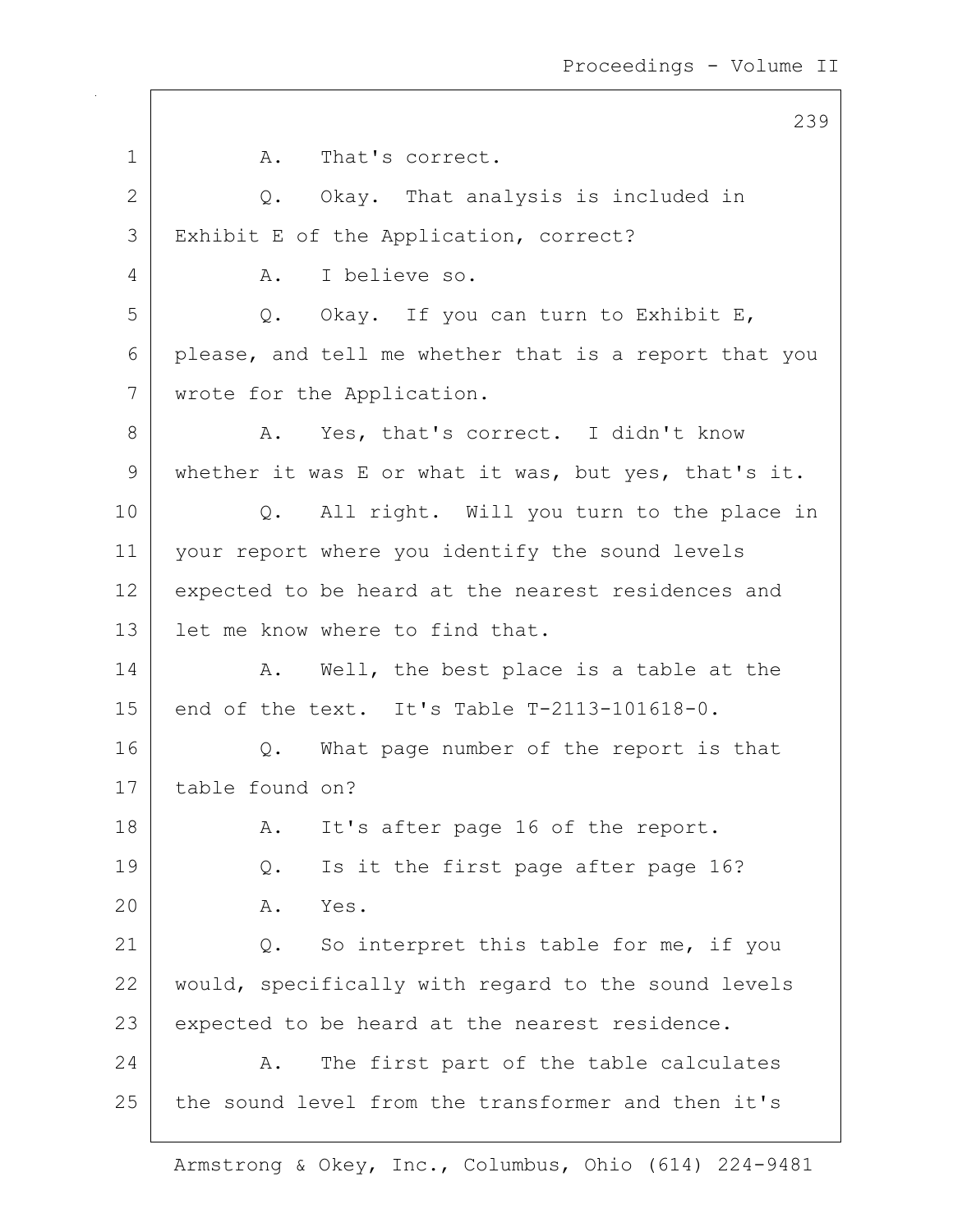240 1 | projected out to three different residences which are 2 referred to as Design Point 1, 2, and 3. 3 | The nearest residence is Design Point 1 4 in Section 2 of the table. The predicted sound level 5 there is 39 dBA and that receptor point is the 6 residence of the landowner that's leasing the land 7 that the substation is on. 8 And then the next two more distant 9 receptors are nonparticipating. The next nearest 10 | house is about 1,300 feet away; the predicted level 11 there is 28 dBA. And then the next nearest house is 12 about 1,500 feet away; the predicted level there is 13 26 dBA. 14 O. Are these calculations of the sound 15 levels expected to be heard during the daytime? 16 | A. Yes. When the transformer is in normal, 17 | full operation. These levels may continue through 18 | the evening. It's unclear whether they'll be this 19 | loud. This will be a worst case for nighttime. 20 Q. Go to page 5 of your report and keep your 21 | finger on the table that we've been discussing 22 because I'd like to refer to that table and page 5 at 23 the same time. 24 I'm looking at the last paragraph on 25 page 5, where the first sentence states "What these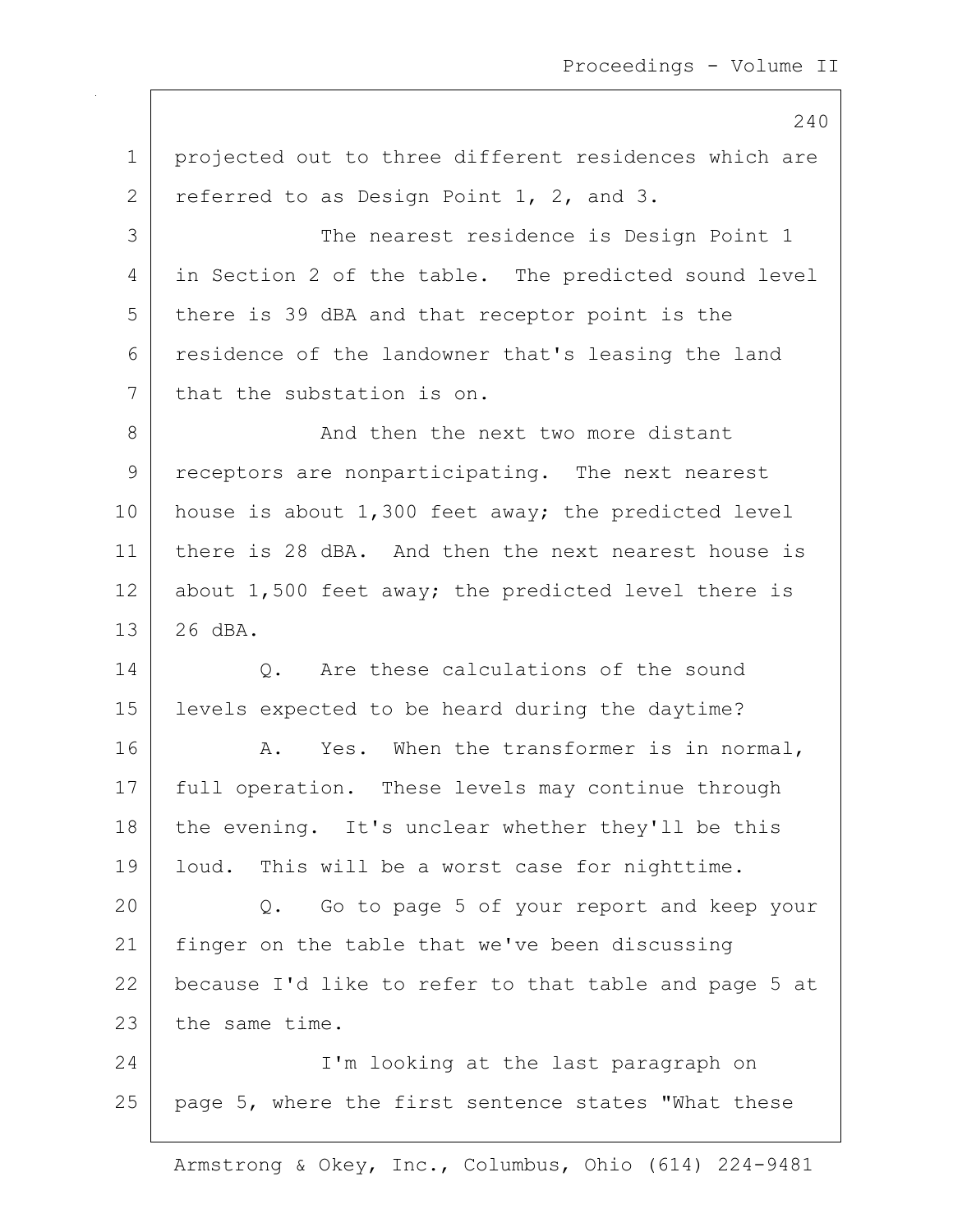241 1 results generally show is that this environment is 2 extremely quiet with sound levels typically in the 20 3 to 35 dBA range." Do you see that sentence? 4 A. Yes. 5 Q. Now, the sound levels of 20 to 35 dBA 6 comes from your evaluation of the background sound in  $7$  the area around the substation, right? 8 A. Right. 9 Q. And explain why you quantified the 10 | background sound level in this area. 11 | A. It's standard practice to do a 12 preconstruction survey to establish what the existing 13 | background level is, so that that can be compared to 14 projections of the future Project sound level. 15 So we monitored near the closest 16 residence, that's DP-1, for 14 days, to see what the 17 existing conditions were, and they're plotted in this 18 | chart that's shown right above the part we were just 19 talking about. 20 **But the bottom line is the daytime sound** 21 level there, the L90, the real residual background is 22 about, on average, 31 dBA. And then the average 23 | level, the Leq during the day, is 39 dBA. And that  $24$  represents the true average level that happens every  $25$  | 10 minutes.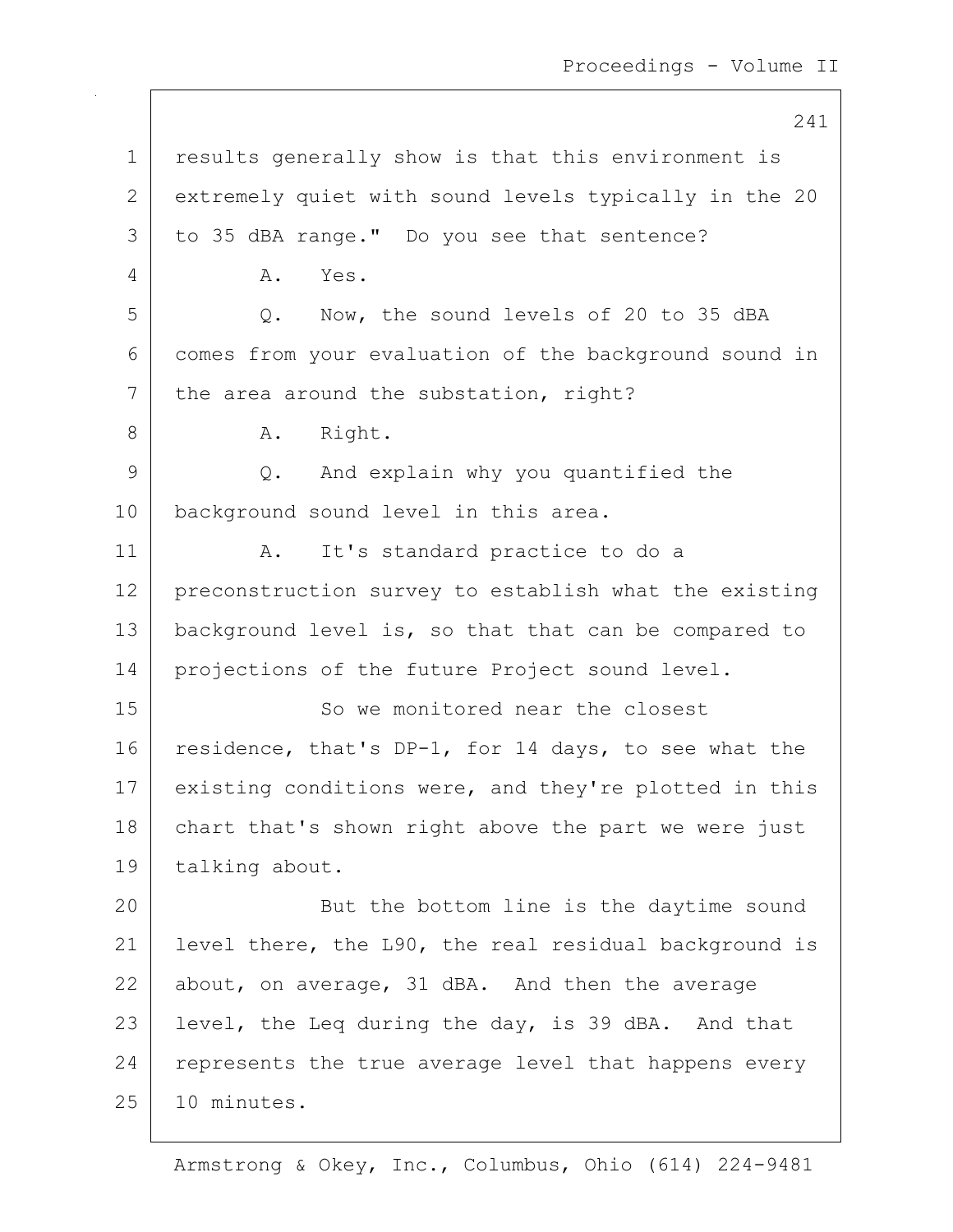242 1 | Q. And the reason that you quantify the 2 background sound is because you want to find out how 3 much sound normally in the area would mask the sound  $4 \mid$  of any new source of  $-$  any new sound source that 5 would come into the area. 6 | A. Exactly. 7 Q. Now, did you do any background sound 8 | measurements at night? 9 A. Yeah. We measured 24 hours a day. 10 Q. Okay. And can you tell me what the range 11 of background sound in this area around the 12 substation site is at night? 13 A. Yeah. The area is very quiet in general. 14 At night, the average L90, which by the 15 | way is the sound level that occurs in between any 16 sporadic noise event, any car going by, wind qust, 17 the true real background, that's 27 at night and then 18 the average level at night is 33. All those numbers 19 are very, very low. 20 Q. Go to page 2 of your report which is 21 | marked as Exhibit E to the Application. 22 A. Okay. 23 Q. I'd like to direct your attention to the 24 third paragraph on page 2. Towards the middle of 25 that paragraph you see the reference to the sounds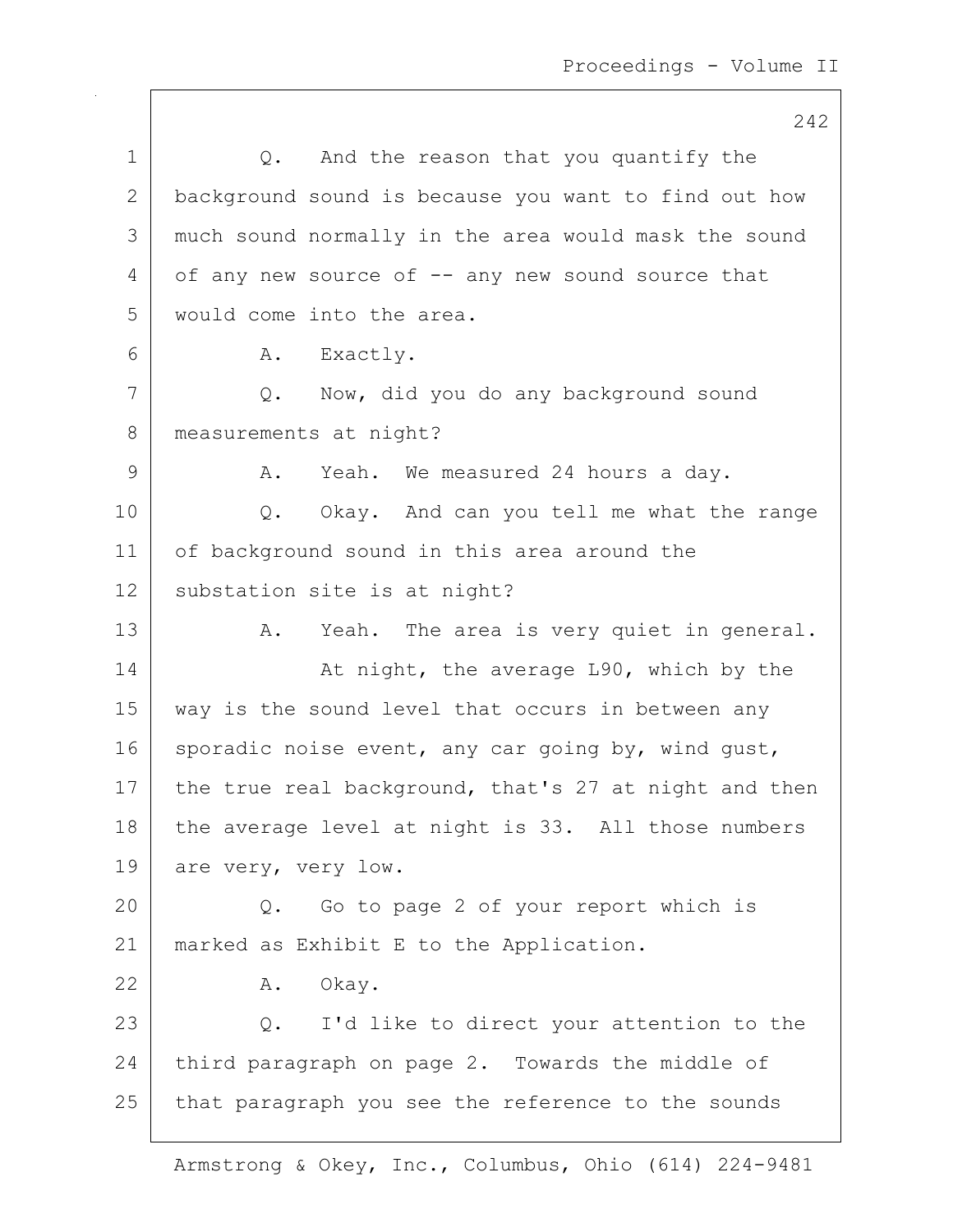1 expected to be produced by an inverter? 2 A. Right. 3 Q. And you're aware that the Angelina Solar 4 Project will include inverters? 5 A. Right.  $6$  Q. Now, at the time that you wrote this  $7$  report, what information did you have concerning the 8 sound levels that are produced by inverters of the 9 nature that Angelina expects to use in this Project? 10 MR. SETTINERI: I'd just object as to 11 foundation being laid as to inverters that Angelina 12 expects to use at this Project. There has to be 13 foundation laid as to whether he knows what inverters 14 will be utilized. 15 ALJ SCHABO: Could you rephrase your 16 question, please? 17 MR. VAN KLEY: Yeah. Actually Counsel 18 | raises a good question that I would like to ask 19 | Mr. Hessler which is: Do you know what kind of 20 inverters will be used in this Project? 21 | THE WITNESS: I don't, and that's normal 22 because I don't think they're finalized or sited 23 | until a detailed design phase. 24 | C. (By Mr. Van Kley) So when you evaluate 25 the sound expected to be produced by a project, do

Armstrong & Okey, Inc., Columbus, Ohio (614) 224-9481

243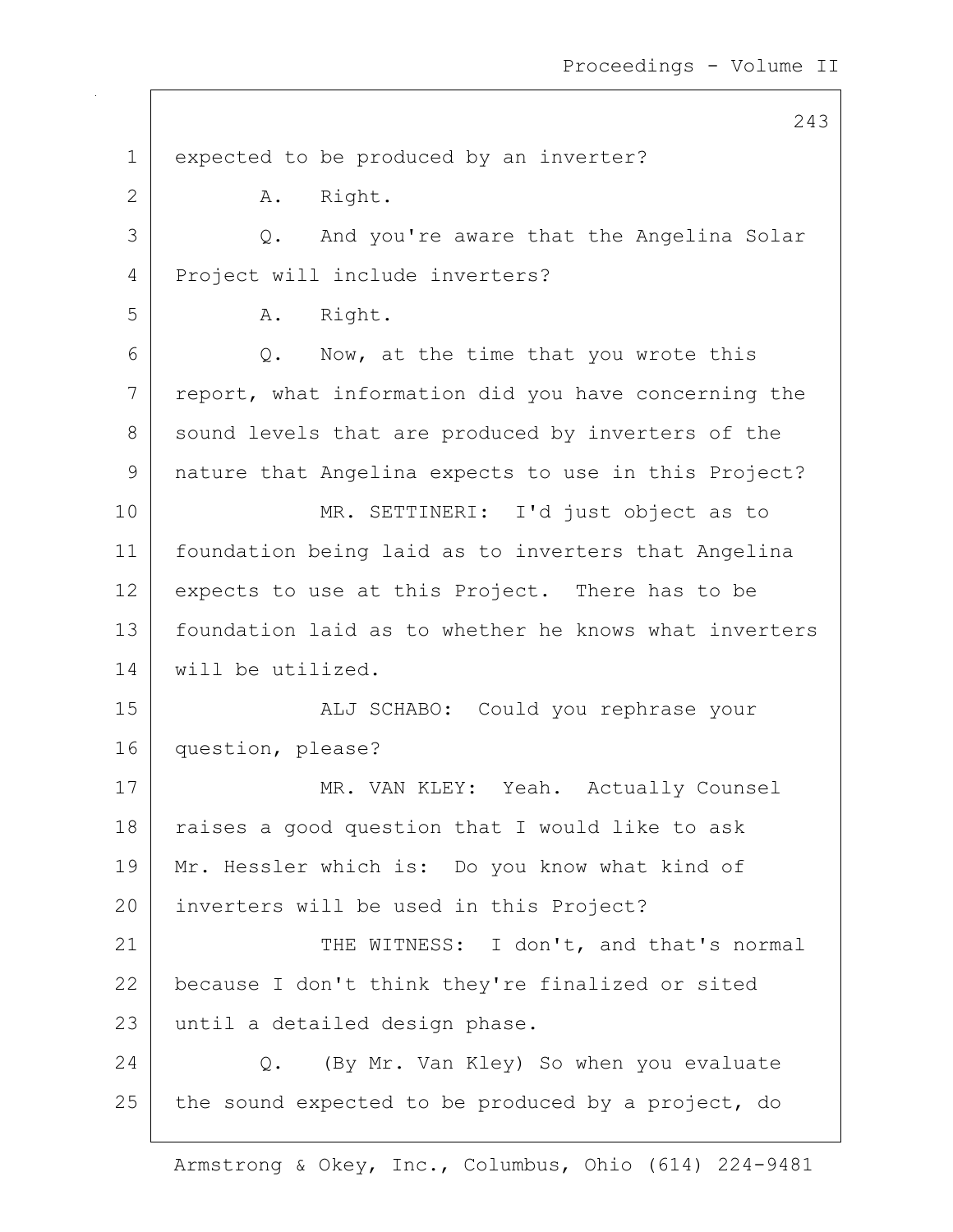244 1 | you normally look at the specifications for the 2 | project equipment, that is expected to be used, in 3 order to find out what the expected sound produced by 4 that equipment would be? 5 MR. SETTINERI: I object. Sorry to 6 interrupt a long question. I object to the use of 7 | the word "project" and what types of project. 8 | MR. VAN KLEY: I'm speaking generally, 9 his practice generally when he evaluates any 10 potential sound impact. The question is entirely 11 proper. 12 | ALJ SCHABO: He can answer the question. 13 MR. SETTINERI: I'm just clarifying the 14 record. 15 | A. Yes, and that's why we obtained detailed 16 information on the transformer here because that was 17 | known, the MVA rating, and we input that into the 18 analysis and we know where that's going to be and how 19 big it's going to be, so we're able to make 20 projections to the houses and that was that table 21 | that we talked about a few minutes ago. 22 The inverters are kind of undefined so 23 | there's no way to specifically model them or 24 calculate the sound from them ahead of time. 25 Q. In order to model the expected sound from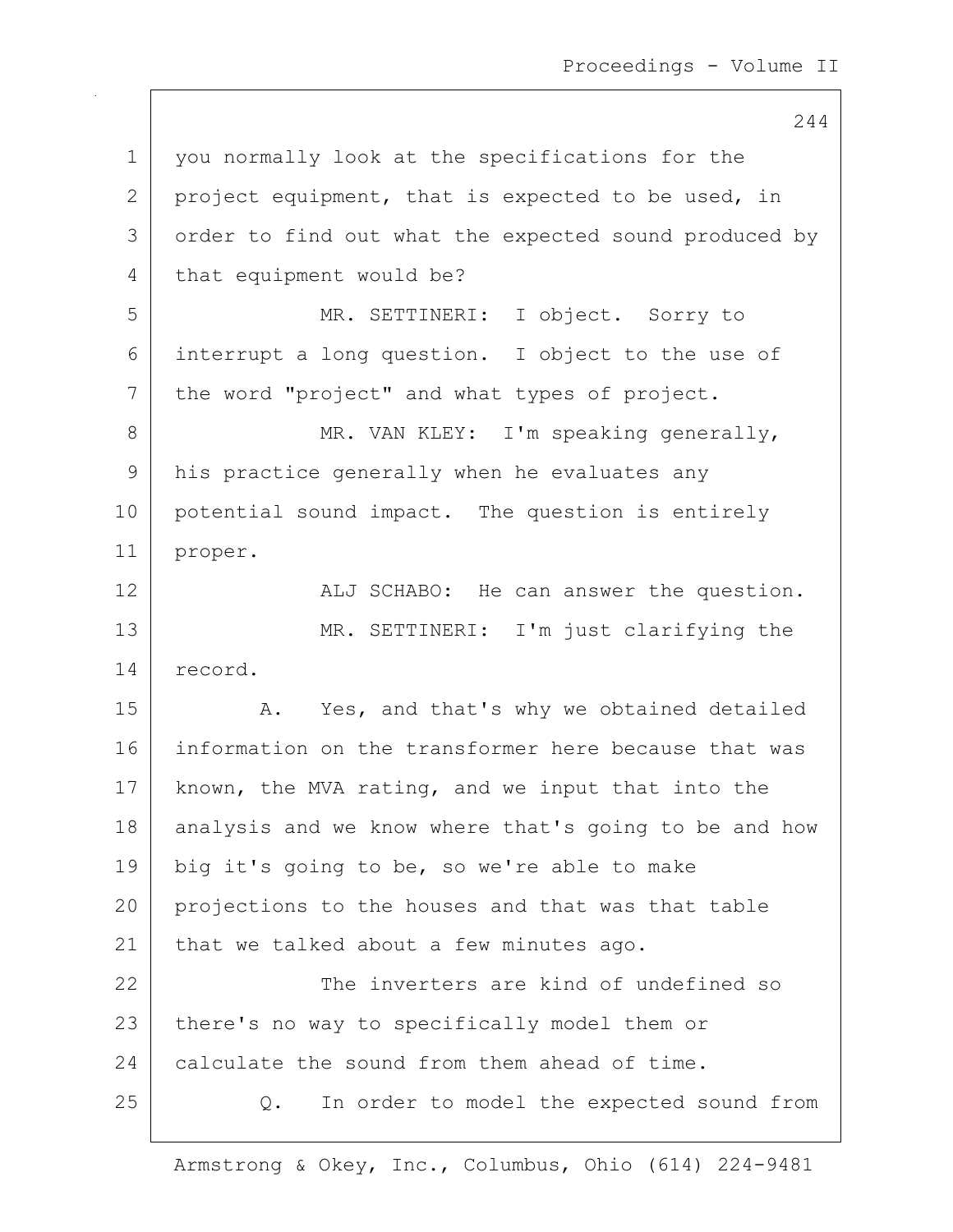245

1 equipment, you would have to know what equipment is 2 going to be chosen, right? 3 A. Exactly, and where it is, and so on and 4 so forth. 5 | C. You didn't have that information for this 6 Project for the inverters. 7 A. That's correct, nor any solar project 8 that I've worked on, so we have to deal with them in 9 | generalities essentially. 10 Now, you started to ask about what 11 | information we had, and that was a study that was 12 done some years ago in Massachusetts where some field 13 measurements were taken at three different solar 14 sites to quantify inverter noise. That study 15 essentially said that the inverters were inaudible 16 around the boundaries of all the projects and any 17 | kind of tone or character to the noise was not 18 | audible at the boundaries of these projects. 19 Q. Would you go to page 13 of Exhibit E to 20 the Application. I'd like to direct your attention 21 to the second paragraph on that page. The study that 22 you've just mentioned is also identified in the  $23$  second paragraph on page 13, isn't it? 24 A. Yes.  $25$  Q. This is a study done for the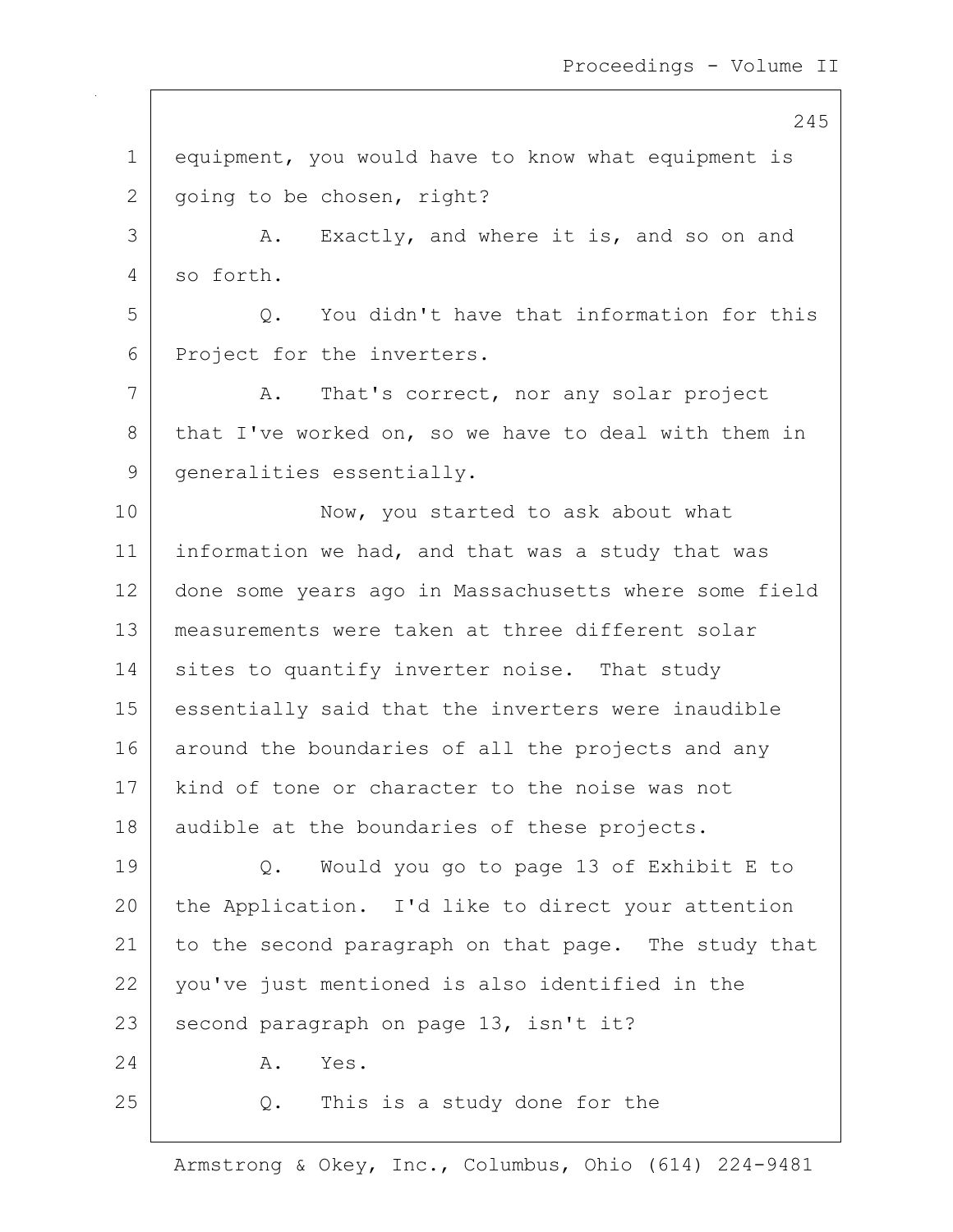246 1 | Massachusetts Clean Energy Center? 2 A. Correct. 3 O. How far were the boundaries of the 4 projects, analyzed in that study, from the inverters  $5$  that were studied by that study? 6 A. They didn't specify but they gave a 7 general site plan in the beginning of the study that  $8$  shows presumably one of the sites and, in that 9 figure, the inverters are all a minimum of about 10 400 feet from the site boundaries. 11 | Q. Is it fair to say then that the 12 conclusion in that study was that by the time  $-$ - let 13 me start over. 14 | Retually, I think it might be helpful if 15 we could all look at the report that we've been 16 talking about and that's mentioned in your Exhibit E. 17 MR. VAN KLEY: Your Honor, I'd like to 18 mark this as CCPC Exhibit No. 1. 19 | ALJ SCHABO: I'm sorry, what are we 20 marking that? 21 MR. VAN KLEY: CCPC, which is the 22 initials, No. 1. 23 | ALJ SCHABO: I'm sorry, what are we 24 | marking as CCPC 1? 25 MR. VAN KLEY: It's the report that is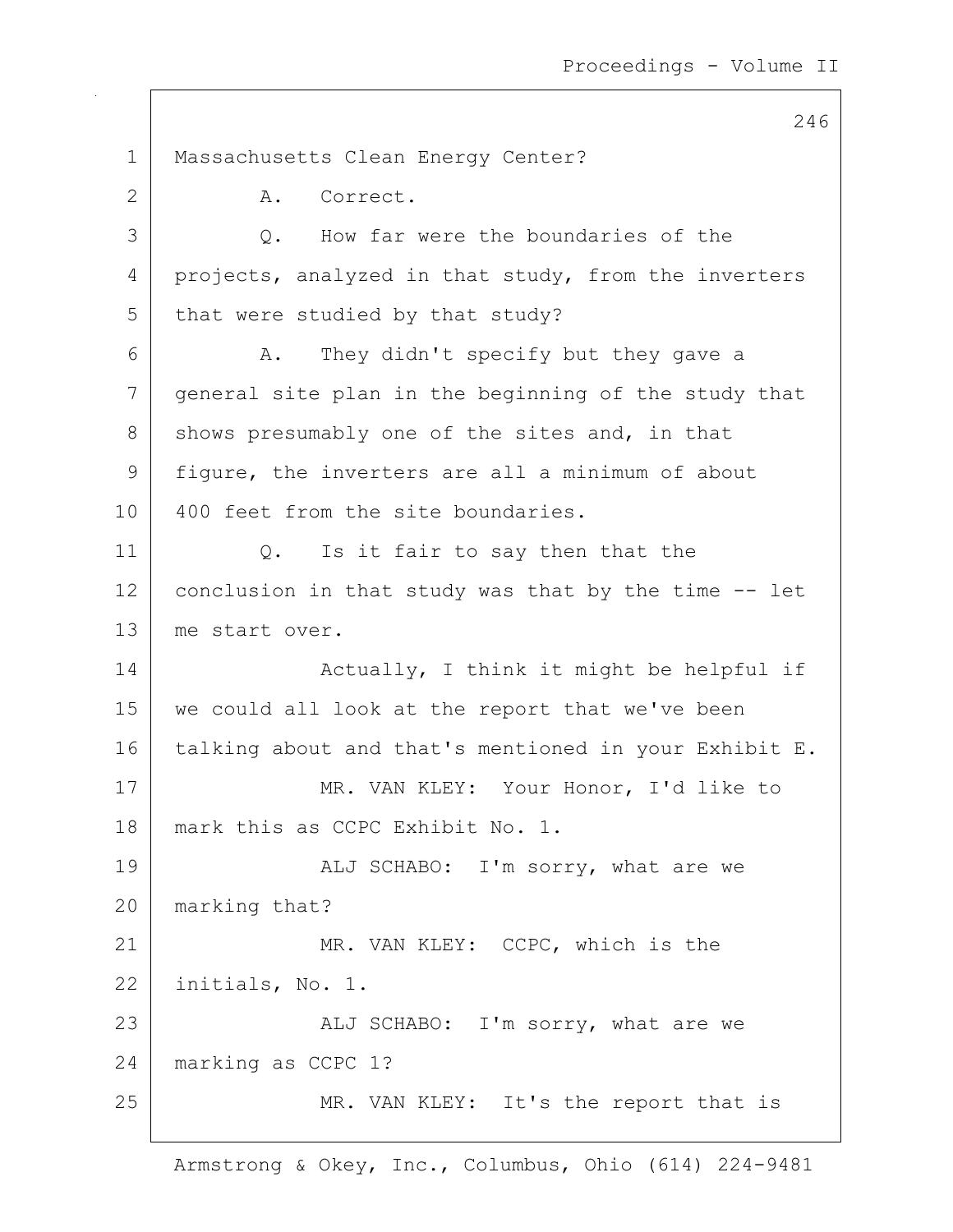1 mentioned on page 13 of his Exhibit E, which is 2 entitled "Study of Acoustic and EMF Levels from Solar 3 Photovoltaic Projects" done for the Massachusetts 4 | Clean Energy Center. 5 ALJ SCHABO: So marked. 6 (EXHIBIT MARKED FOR IDENTIFICATION.) 7 Q. (By Mr. Van Kley) Mr. Hessler, I have 8 handed you a document that has been labeled CCPC 9 Exhibit No. 1, entitled "Study of Acoustic and EMF 10 | Levels From Solar Photovoltaic Projects." Is this a 11 copy of the study that is referenced in the second 12 paragraph on page 13 of Exhibit E of the Application? 13 A. Yes, it is. 14 | Q. Okay. 15 | MR. SETTINERI: Your Honor, if I may, 16 given the size of this exhibit, to the extent  $-$ - I'd 17 just like to note, to the extent the witness requires  $18$  time to review the exhibit before questioning, I 19 would ask for that ability. 20 | REALJ SCHABO: Sure, we can. 21 MR. SETTINERI: That's only if the 22 | witness would like that. 23 | Kalj SCHABO: Would you like a moment to 24 look over the exhibit? 25 | THE WITNESS: No, that's okay.

Armstrong & Okey, Inc., Columbus, Ohio (614) 224-9481

247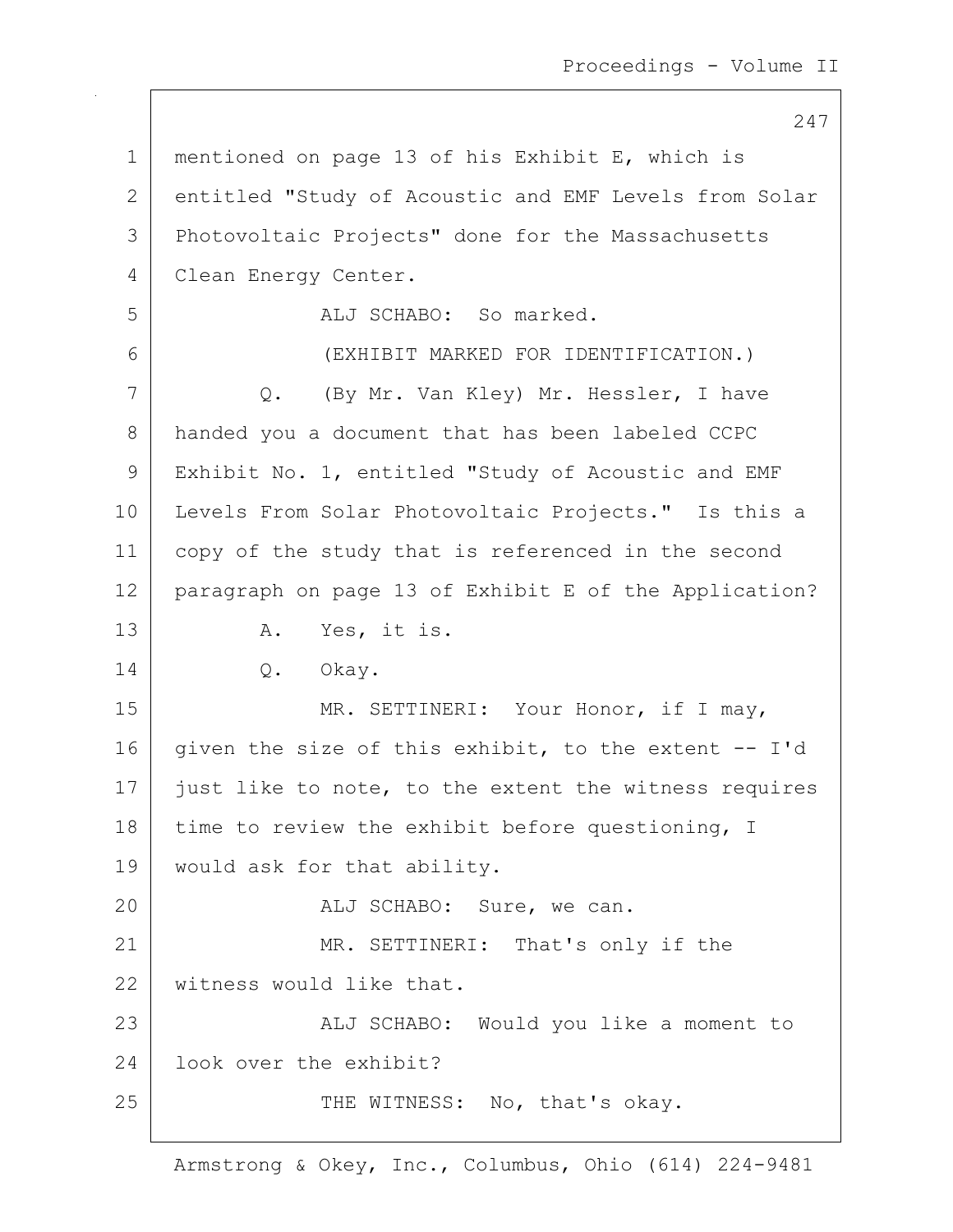248 1 MR. SETTINERI: Thank you. 2 ALJ SCHABO: Proceed. 3 THE WITNESS: Thanks though. 4 MR. VAN KLEY: We already went over this 5 exhibit in the Alamo --6 ALJ SCHABO: Okay. 7 MR. VAN KLEY: -- case, so everybody 8 knows this exhibit already. 9 MR. SETTINERI: I'd just move to strike 10 | that. Irrelevant for this proceeding and for the 11 record. 12 ALJ SCHABO: I think that's a little 13 | friendly banter on the record that can stay. 14 MR. SETTINERI: Thank you for clarifying  $15$  that. 16 Q. (By Mr. Van Kley) Mr. Hessler, can you 17 point to any information in this document that 18 identifies the distance between the inverters studied 19 | therein and the boundaries of the project? 20 A. Well, as I just mentioned, Figure 1, 21 which is seven or eight pages into the document 22 here -- 23 | Q. Okay. Would you identify a page number 24 if you have one? 25 | R. Well, it doesn't have one.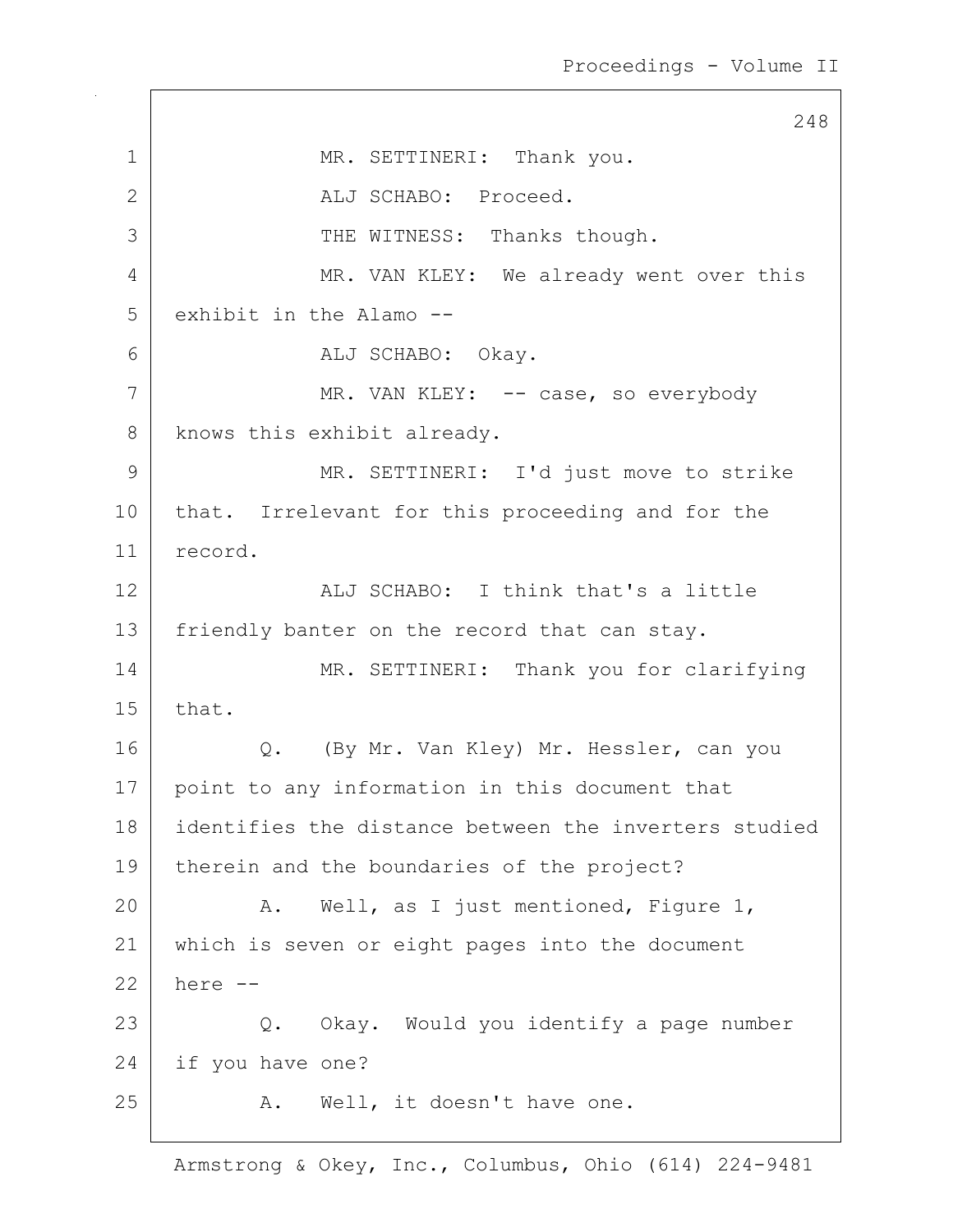|             | 249                                                   |
|-------------|-------------------------------------------------------|
| $\mathbf 1$ | You said Table 1 or Figure 1?<br>Q.                   |
| 2           | I said Figure 1. It's after page 1 of<br>A.           |
| 3           | the text here.                                        |
| 4           | All right. You can proceed.<br>Q.                     |
| 5           | That's the only site plan that's given in<br>Α.       |
| 6           | the study to my recollection and it shows what's      |
| 7           | probably intended to be a typical layout and, at this |
| 8           | site, there's four inverters that are centrally       |
| 9           | located in the four quadrants of the site area and    |
| 10          | all of them are a minimum about 400 feet from the     |
| 11          | site boundaries. There's some few dimensions given    |
| 12          | on here that you can estimate that by.                |
| 13          | Q. All right. Redirecting your attention to           |
| 14          | the second paragraph on page 13 of Exhibit E. You     |
| 15          | state in here that any noise from these cabinets --   |
| 16          | which are the cabinets enclosing the inverters,       |
| 17          | right?                                                |
| 18          | A. Right.                                             |
| 19          | -- generally drops into the background<br>$Q$ .       |
| 20          | level and becomes insignificant at a distance of      |
| 21          | 150 feet. Where do you see information in Exhibit 1   |
| 22          | that leads you to the conclusion that I've just       |
| 23          | paraphrased from paragraph 2 on page 13 of Exhibit E? |
| 24          | It would be in the Executive Summary on<br>Α.         |
| 25          | page iii. I'm just repeating in my report             |
|             |                                                       |

 $\mathsf{I}$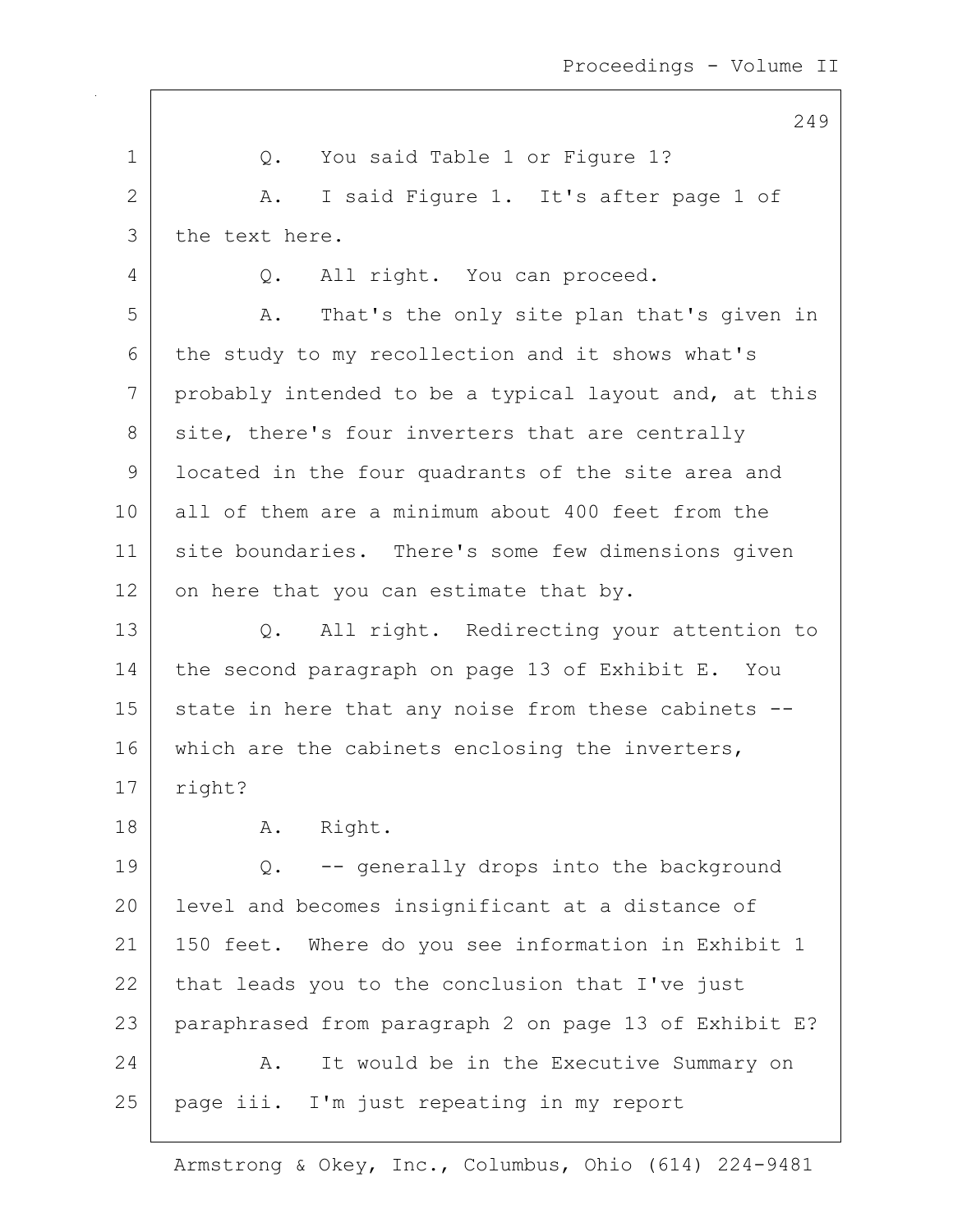250 1 essentially the conclusion in this report which, down  $2$  in the bottom of the third paragraph, it says "At 3 | 150 feet from the inverter pad, sound levels 4 approached background levels." 5 Q. And what were the background levels for 6 the projects that were analyzed in Exhibit 1? 7 A. It varied from site to site of course. 8 At Site 1, it was, on average, 43.9. 9 Q. Okay. And give us page numbers or figure 10 | numbers where you find that information, please. 11 | A. That comes from Table 1 on page 9. 12 Q. Okay. Just give us a moment to find it, 13 please. 14 So now we're on Table 1 on page 9 of CCPC 15 Exhibit No. 1, and would you repeat your answer as to 16 the background levels at the project site that is 17 dealt with in Table 1 on page 9? 18 A. Yes. At Site 1, they measured 43.9 as a 19 background. 20 Q. All right. Now, with regard to Site 1, 21 is there any information in this report that 22 identifies the sound coming from the inverters at a 23 distance of 150 feet away? 24 A. Yeah. On the next page, Table 2, if you 25 | look halfway down, it says perpendicular to inverter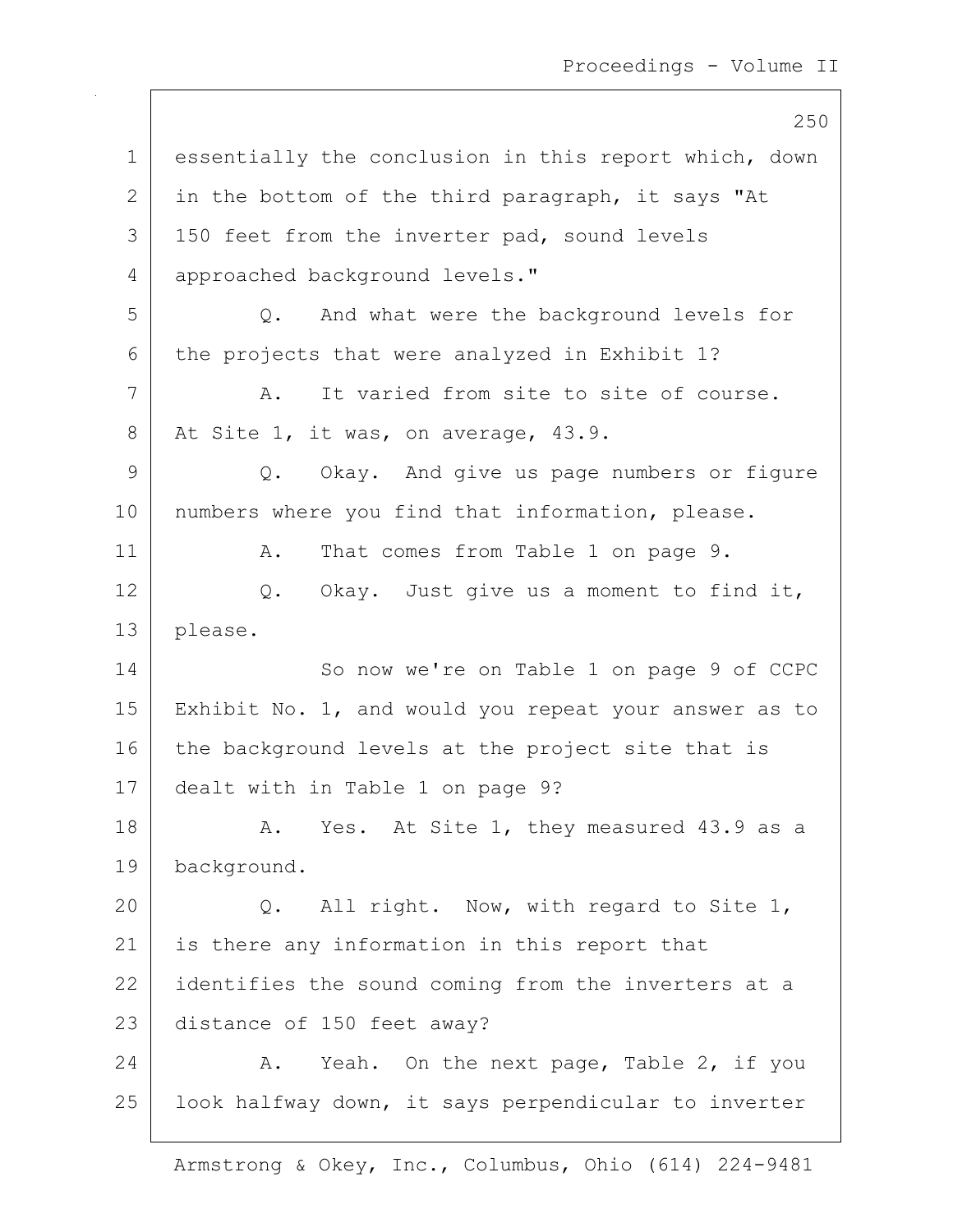251 1 face at 150 feet, they measured 41.8. 2 | And they tested two inverters here at  $3$  this site. At the very bottom of the table, the 4 other inverter was 41 at 150 feet. 5 Q. Staying on Table 2 on page 10 for a 6 moment. The sound from the inverter at 30 feet was 7 at what level? 8 A. Well, they've got various measurements 9 here in different directions from different 10 inverters. In the first instance, on the third line, 11 they measured 58.8 at 30 feet from one side of one of 12 them and 59.5 from perpendicular to the inverter 13 face. 14 O. And then what about the third set of 15 | numbers there? For 30 feet where you see 54.8, is 16 that a measurement of inverter sound at a distance of 17 30 feet from the inverter? 18 A. Yeah, that must be. Well, that's a 19 | measurement of the other unit that they tested there. 20 Parallel, they got 54.8, and perpendicular, 56.3. 21 | C. And then how about the fourth set of 22 | numbers, does that have any information about the 23 | sound level from the inverter at any particular  $24$  point? 25 A. What fourth set of numbers?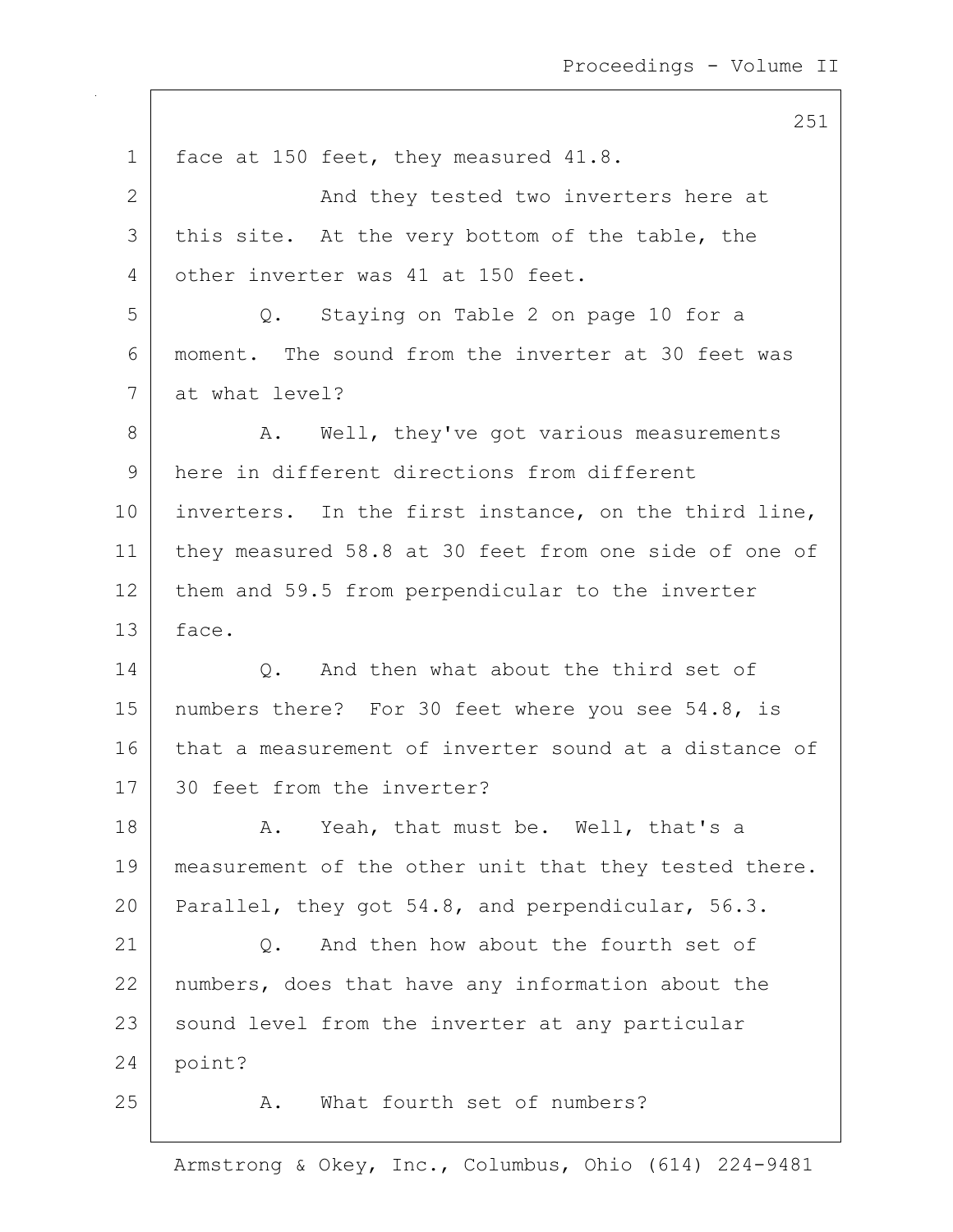|    | 252                                                   |
|----|-------------------------------------------------------|
| 1  | The last four lines on Table 2.<br>Q.                 |
| 2  | Α.<br>Well, the second from the bottom,               |
| 3  | perpendicular to the inverter face, they measured     |
| 4  | 56.3.                                                 |
| 5  | Okay. Going back to my questions about<br>Q.          |
| 6  | the inverter sound levels at 150 feet, there's also   |
| 7  | two more numbers given besides the two that you       |
| 8  | provided us, right? Looking at the fourth line of     |
| 9  | Table 2, parallel to inverter face, 150 feet, you     |
| 10 | have a decibel level of 45.2?                         |
| 11 | Right.<br>A.                                          |
| 12 | And then the third set of numbers on<br>Q.            |
| 13 | Table 2, for north east pad parallel to inverter      |
| 14 | face, 150 feet, you have a decibel level of 43.4?     |
| 15 | That's correct.<br>Α.                                 |
| 16 | Q. Okay. All right. So we've discussed                |
| 17 | Site 1 studied in the report that's been marked as    |
| 18 | CCPC Exhibit No. 1. Are there other sites that were   |
| 19 | studied and reported in Exhibit 1?                    |
| 20 | A. Yeah, there's two more sites.                      |
| 21 | Q. Okay. Take us to the second site and               |
| 22 | show us where, in the report, we can find information |
| 23 | about the decibel levels from the inverters from that |
| 24 | site.                                                 |
| 25 | A. Okay. At Site 2, there's a table on                |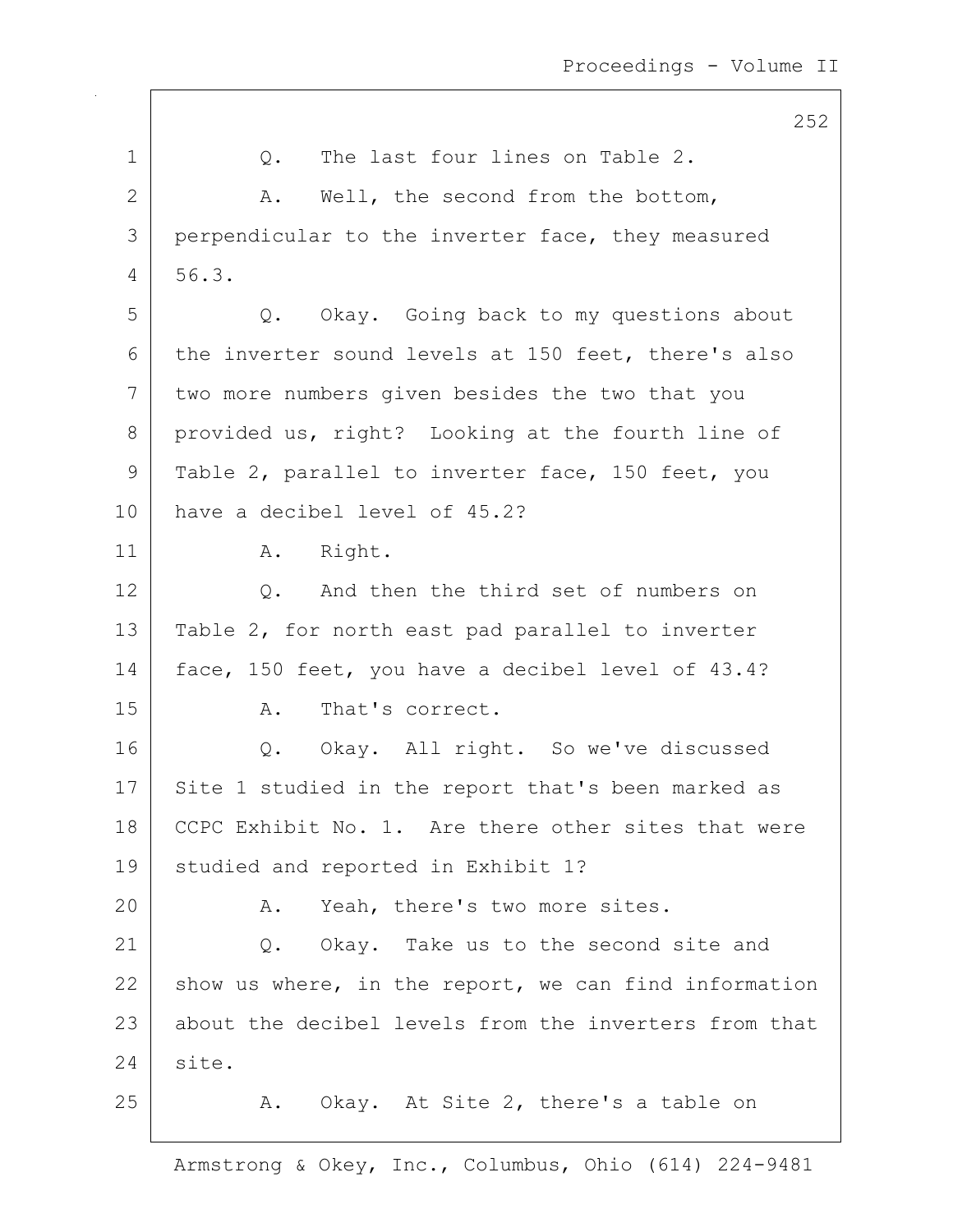253

|             | 25                                                    |
|-------------|-------------------------------------------------------|
| $\mathbf 1$ | page 18 that lists all of the figures at 150-feet and |
| 2           | 30-feet that we were just talking about at the other  |
| 3           | site. So, at this site, they measured 46.2 at         |
| 4           | 150 feet, and 53.4 at 30 feet perpendicular, and      |
| 5           | 44.3 dBA at 30 feet parallel to the inverter face.    |
| 6           | And the reason there's a distinction is because the   |
| 7           | sound comes out of two sides of the unit, and the     |
| 8           | ends don't produce any noise.                         |
| 9           | So what's the inverter face that is<br>Q.             |
| 10          | mentioned on the tables we've been discussing?        |
| 11          | Presumably that's the long side where the<br>Α.       |
| 12          | louvers are; where the cooling air intakes and        |
| 13          | discharges are.                                       |
| 14          | Is there any information, in CCPC<br>$Q_{\bullet}$    |
| 15          | Exhibit No. 1, about the distance to the boundary     |
| 16          | between the inverters -- from the inverters that were |
| 17          | studied in Site 2?                                    |
| 18          | There's no site plan, no, but all they<br>Α.          |
| 19          | say is that at the boundaries of all three sites that |
| 20          | they couldn't detect anything. Generally speaking,    |

21 they said at one or two positions they could hear 22 some faint hum but, at most positions, everything, 23 the entire site, was totally inaudible.

24 Q. Directing your attention to Table 4 on 25 page 17 of CCPC Exhibit No. 1. Does that table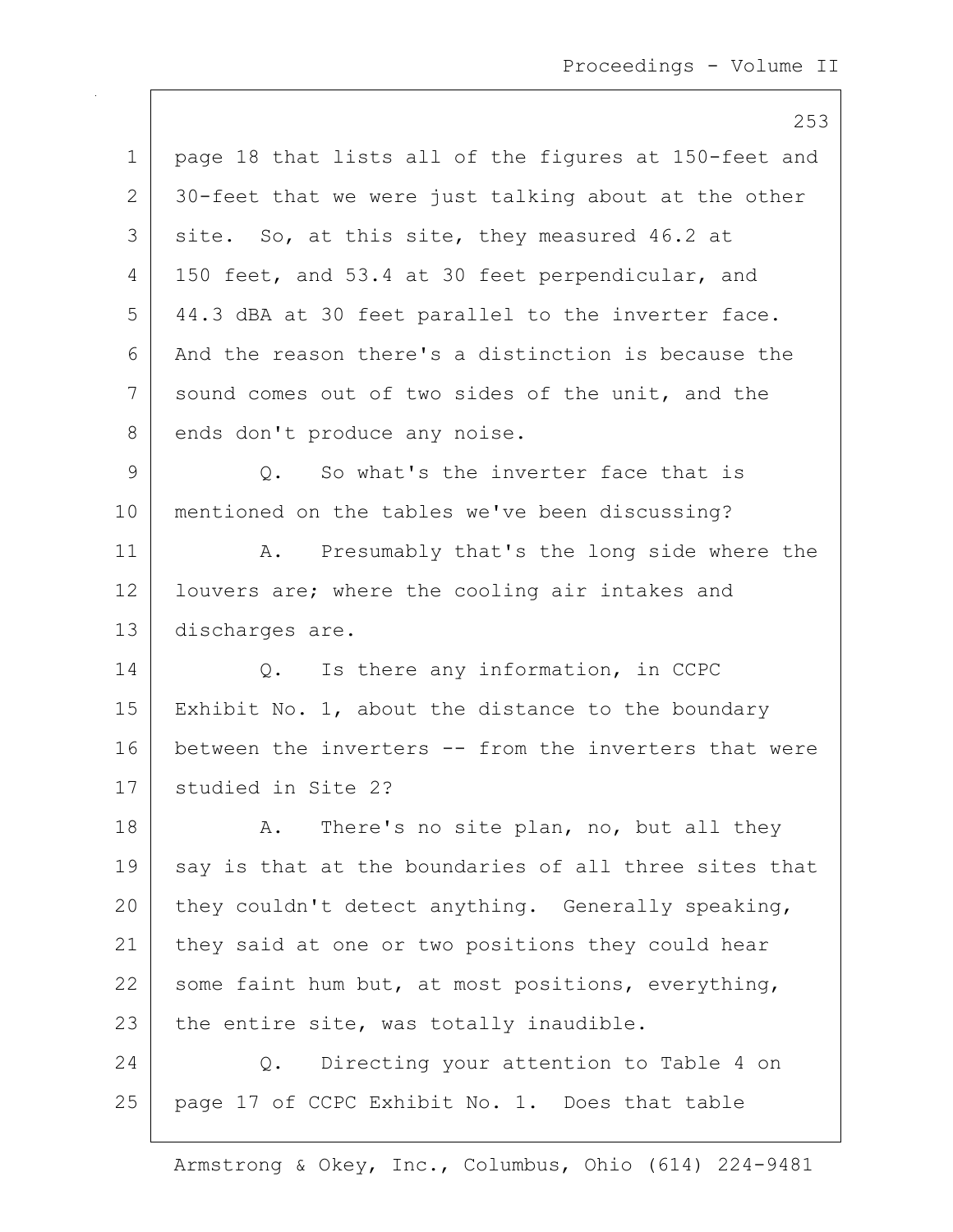254 1 include information about the background sound level 2 at Site 2? 3 A. Yes. It says the average was 49.6 there. 4 Q. So at Site 2 there was 49.6 decibels of 5 background sound available to mask the sound from the 6 inverters at a distance of 150 feet away; is that 7 fair to say? 8 A. Correct.  $9$  Q. In fact, the background level at Site 2, 10 at a distance of 150 feet from the inverter, was 11 48.6 decibels, right? 12 A. The 48.6 was measured 150 feet away from 13 the fence of the project. 14 Q. Okay. 15 | A. That's what they took to be the 16 background was everything 50 feet and further from 17 the fence because they couldn't hear anything from 18 | the project at those positions. 19 | Q. All right. There's also a Site No. 3 20 studied in the report that's been marked as CCPC 21 Exhibit No. 1, right? 22 A. Yes. 23 Q. Let's go to page 25. Table 7 on that 24 page shows you the mean background sound level at  $25$  this site was  $42.5$ ?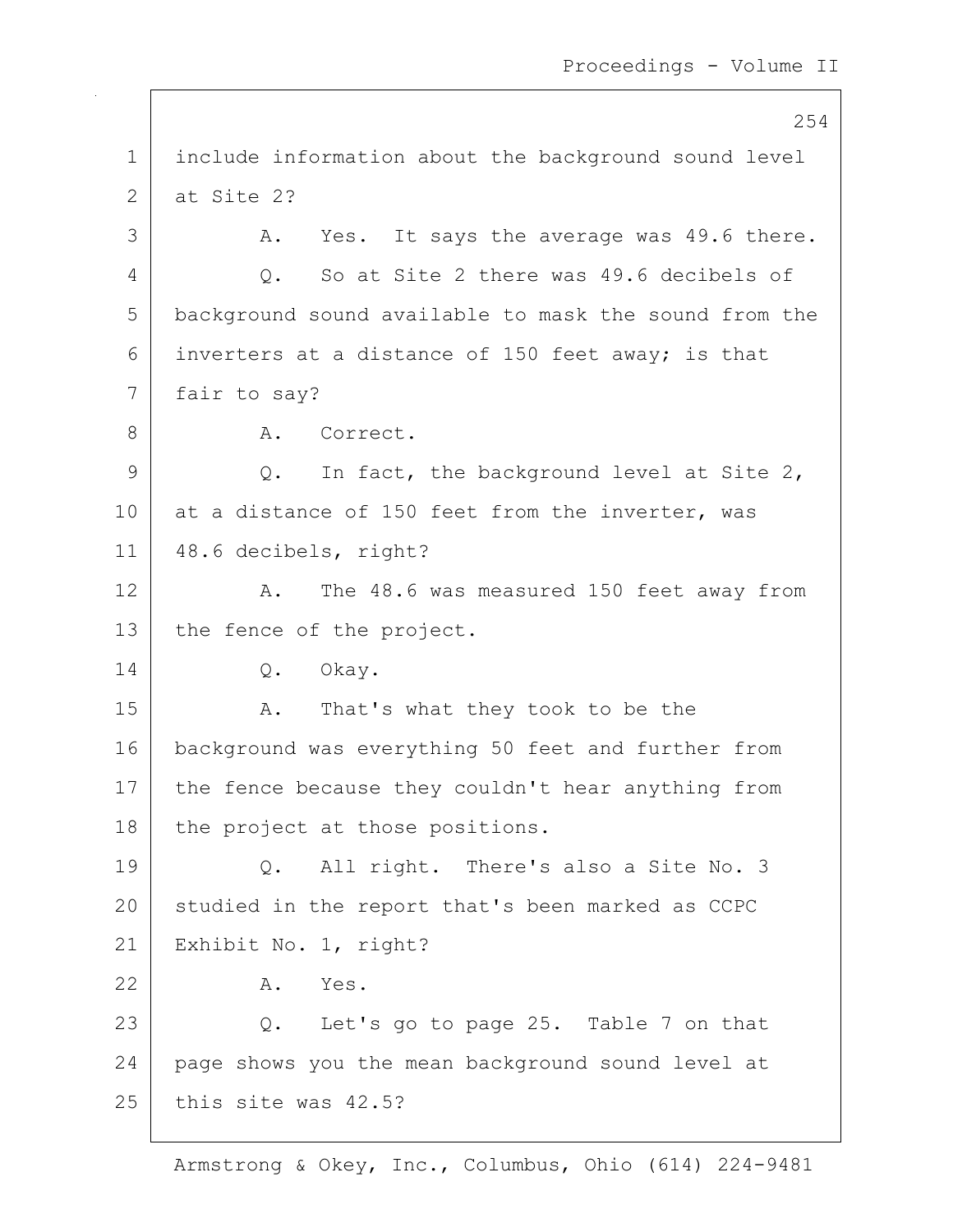|                | 255                                                   |
|----------------|-------------------------------------------------------|
| 1              | Α.<br>Correct.                                        |
| $\overline{2}$ | And then directing your attention to<br>Q.            |
| 3              | Table 8 on page 26, the L90-decibel level for the     |
| 4              | inverters at a distance of 150 feet away was 43.9     |
| 5              | perpendicular to the inverter face, right?            |
| 6              | Yeah, that's right.<br>Α.                             |
| 7              | At 150 feet from the inverter, parallel<br>Q.         |
| 8              | to the inverter face, the L90 level was 41.8 dBA,     |
| $\mathsf 9$    | right?                                                |
| 10             | Right.<br>A.                                          |
| 11             | So again, for Site 3 there was enough<br>$Q$ .        |
| 12             | background sound to mask the sounds from the inverter |
| 13             | at a distance of 150 feet away from the inverter,     |
| 14             | correct?                                              |
| 15             | Yes, that was the situation.<br>Α.                    |
| 16             | Yeah.<br>Q.                                           |
| 17             | And going back to Site No. 1, Table 2 on              |
| 18             | page 10, there was enough background sound at that    |
| 19             | site to mask the sounds of the inverter at a distance |
| 20             | of 150 feet away from the inverter, correct?          |
| 21             | MR. SETTINERI: I just object.                         |
| 22             | Mischaracterizing the study itself in terms of        |
| 23             | exactly what equipment was on the pads and being      |
| 24             | measured.                                             |
| 25             | MR. VAN KLEY: I'm sorry, could you                    |
|                |                                                       |

 $\mathsf{I}$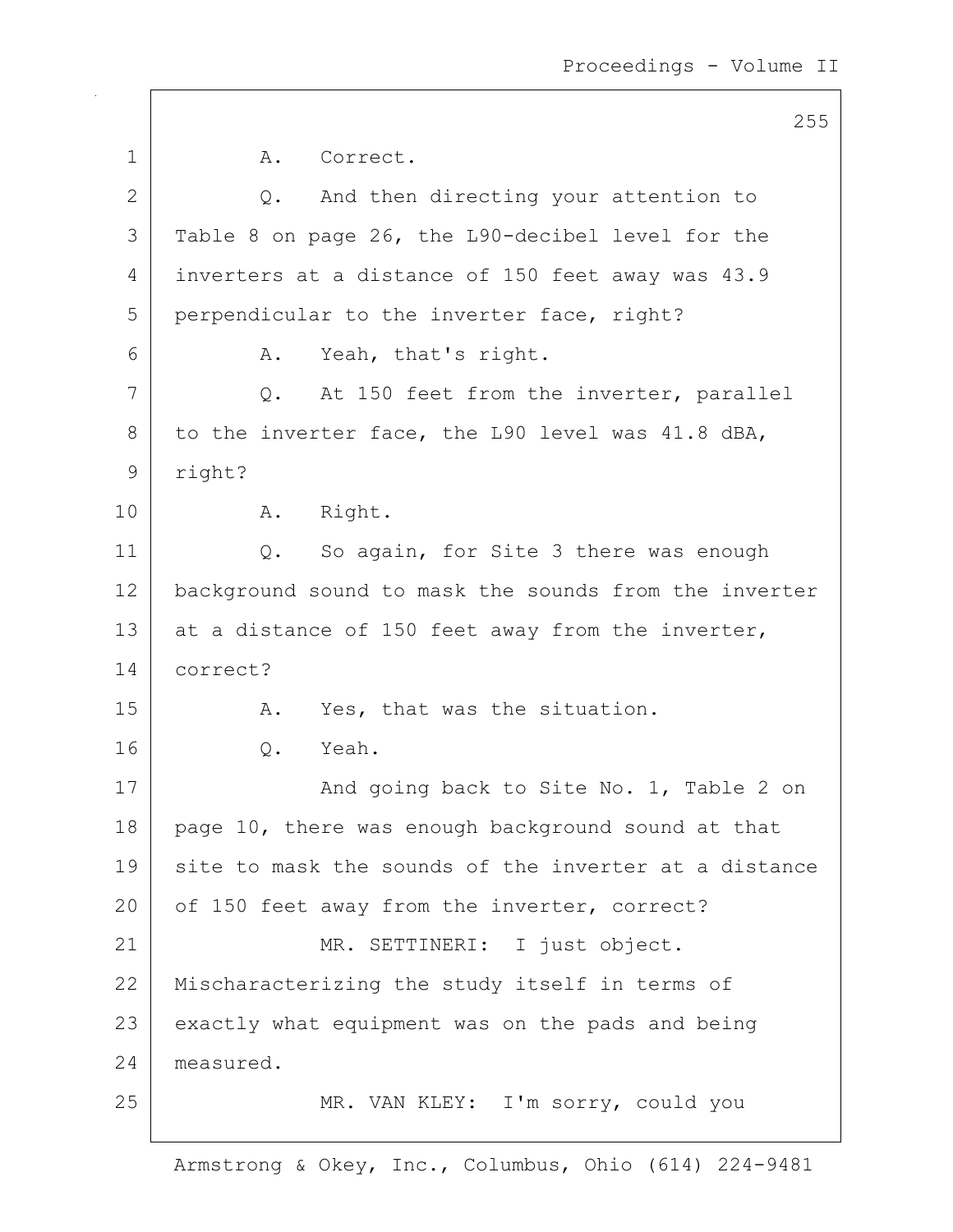256

1 repeat that? 2 MR. SETTINERI: I'm objecting to your 3 characterization of the study and the equipment that 4 is located on these sites. 5 | ALJ SCHABO: Can you reread his question? 6 (Record read.) 7 | ALJ SCHABO: Mr. Hessler can correct any 8 mischaracterization, that he feels may have been 9 there, in his answer. 10 | Rease answer the question. 11 | A. Yes, yes, there was enough background 12 there that it faded away into the background. 13 Q. Okay. You can put Exhibit No. 1 to the 14 side for now and go back to Exhibit E of the 15 Application. I would like to direct your attention 16 to page 13, Section 6.0. 17 A. Okay. 18 Q. Section 6.0 discusses the sounds expected 19 during construction of the Solar Project, right? 20 A. Right. 21 | Q. And you state in the first sentence of 22 Section 6.0 on page 13 that "the construction phase 23 | of a solar energy facility is remarkably short," 24 correct? 25 A. That's what I said.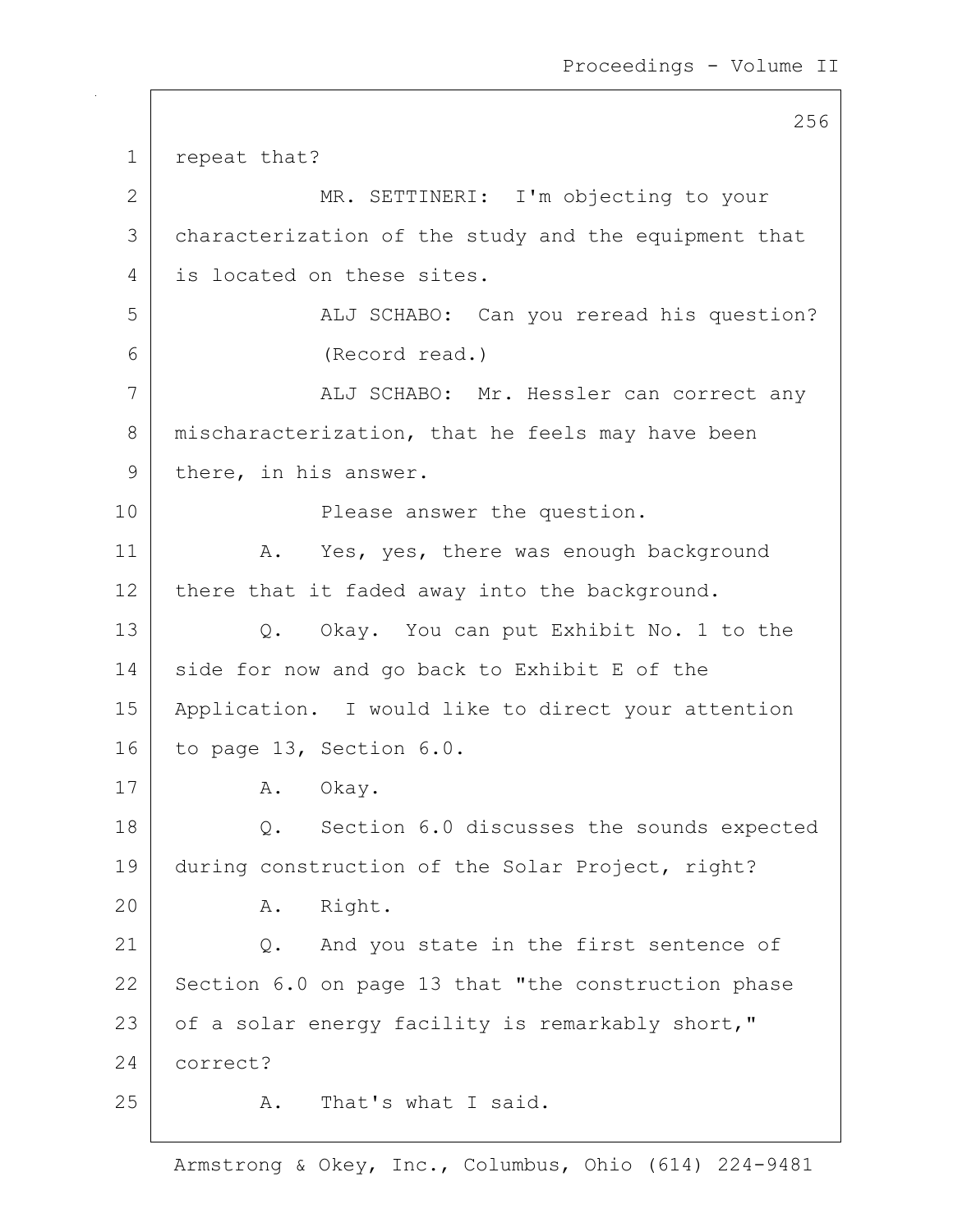257 1 Q. Okay. Do you know how long the 2 construction phase of the Angelina Project is 3 expected to be? 4 A. I think it's something on the order of 5 | nine months to a year, I heard. 6 Q. Okay. Do you believe that is a time 7 period that is remarkably short? 8 A. Well, it is compared to the construction 9 | of a fossil plant or any other kind of power plant. 10 Q. Go to page 14 of Exhibit E. I would like 11 to direct your attention to Table 6.0.1. Now, the 12 purpose of this table is to compare some of the 13 | sounds from the construction of the Angelina Solar 14 Project to other  $--$  well, actually, let me rephrase 15 that. 16 The purpose of this table is to provide 17 | the decibel levels expected to be produced by 18 equipment used for construction of the Angelina Solar 19 Project, correct? 20 A. Correct. 21 Q. So, for example, Table 6.0.1 identifies  $22$   $85$  dBA as the sound level expected from a dozer to be 23 used at the Project, right? 24 A. Right.  $25$  Q. And then you  $-$  in table  $-$  in this table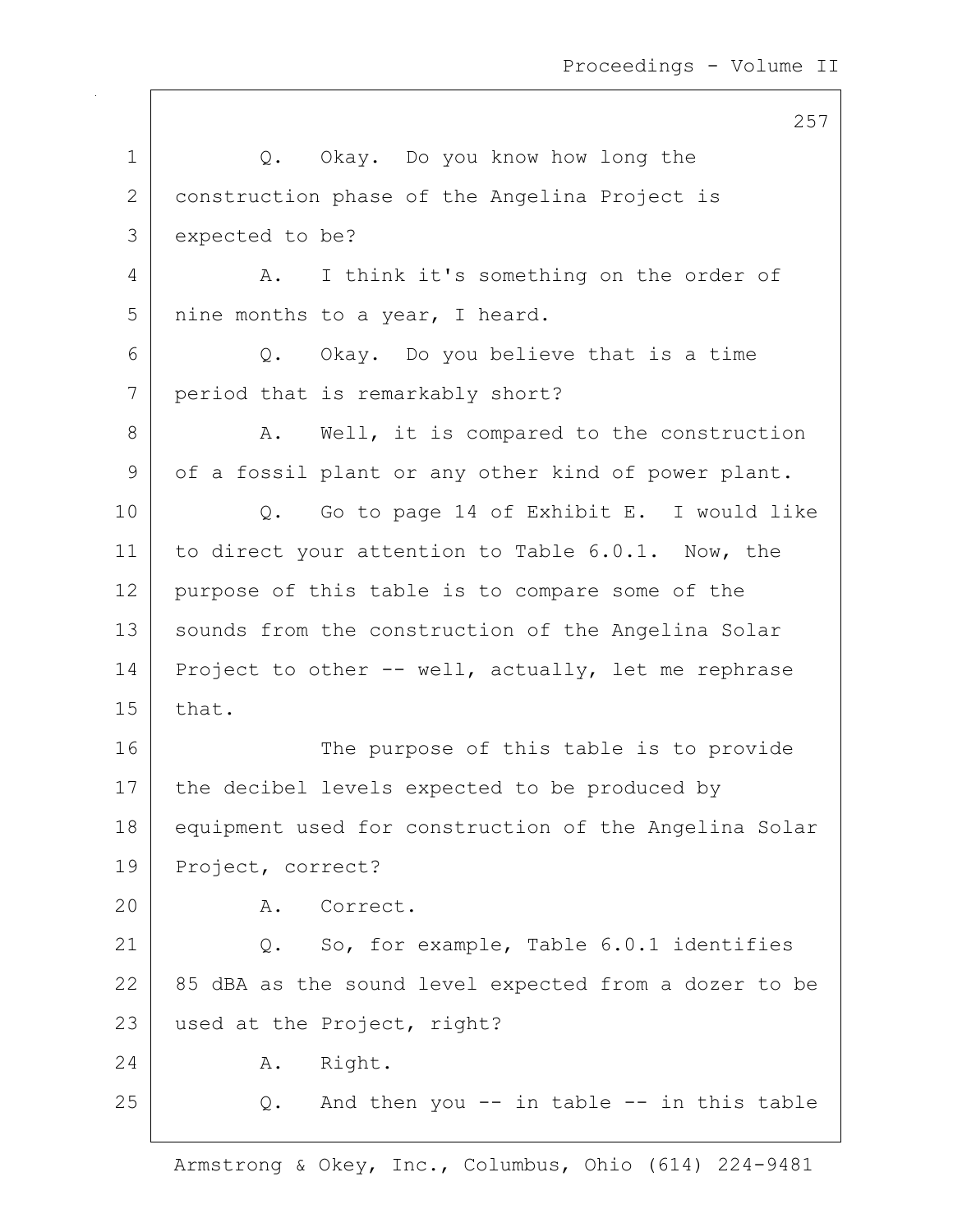258 1 | it states that 84 dBA is expected to be the level of 2 | sound coming from a Vermeer PD10 pile driver, 3 correct? 4 A. Correct.  $5$  Q. Do you expect that this type of equipment 6 will be used to install the posts for the solar 7 panels in the Angelina Project? 8 A. I believe something -- either this type 9 of equipment or something similar is likely to be 10 used, yes. 11 Q. And then the drill rig truck is stated to 12 have a decibel level of 84 dBA, right? 13 A. Right. 14 | Q. Is that also a piece of equipment that is 15 used to install posts for solar panels? 16 A. It can be. There's two different ways to  $17$  put the posts in, by driving them or by screwing them 18 into the ground. It would be one or the other. 19 Q. Okay. So the drill rig truck can be used 20 to screw the posts into the ground, right?  $21$   $\overline{A}$ ,  $\overline{Y}$ es. 22 Q. And the Vermeer pile driver can be used  $23$  to pound them into the ground, right? 24 A. Right. 25 Q. Okay. And for all of the decibel levels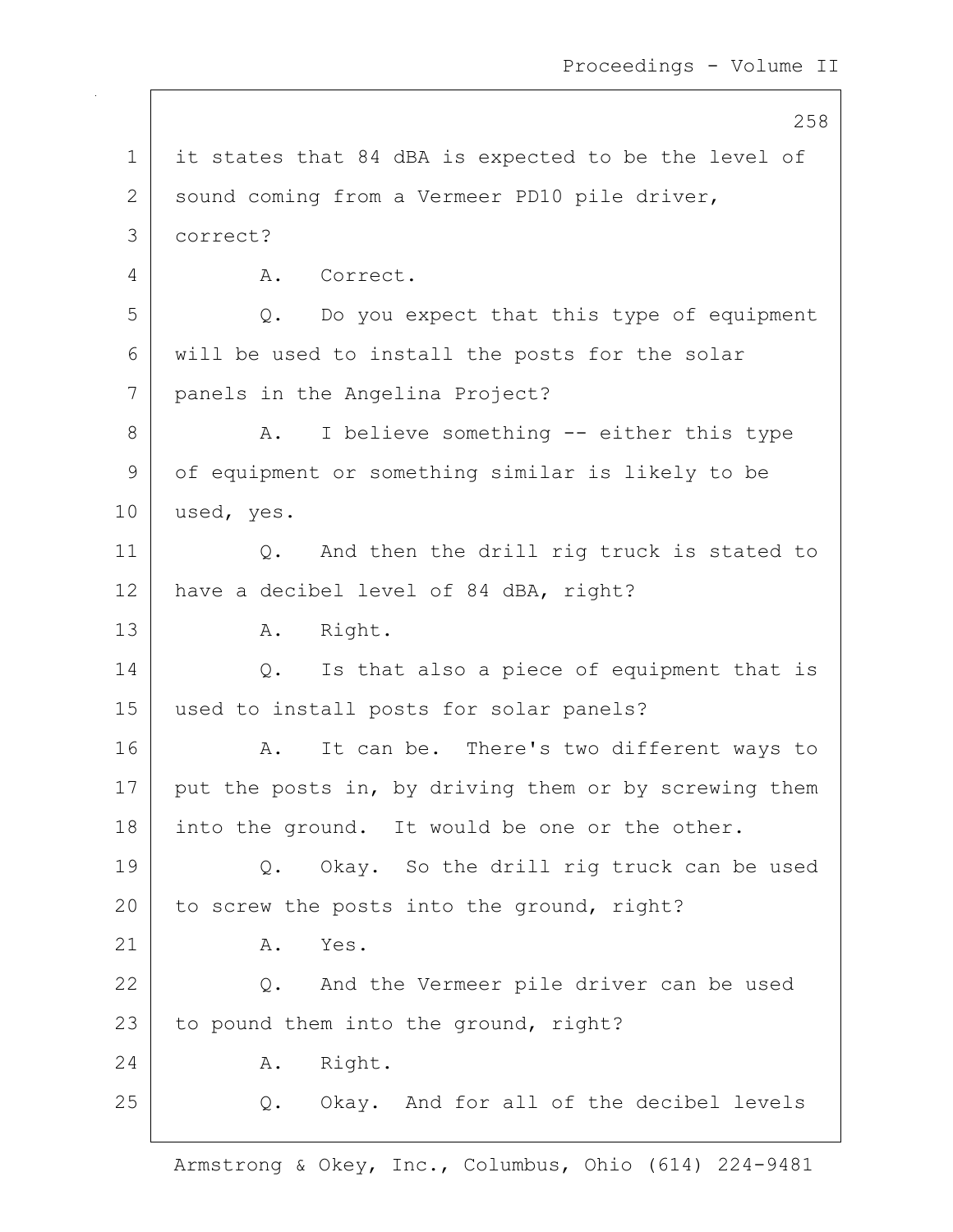1 | we've been discussing that are included in Table  $2$  | 6.0.1, those are the sound levels expected to be 3 heard 50 feet away, correct? 4 A. Right. 5 Q. And those sound levels of 84 or 85, that 6 we've been discussing, will occur in an area in which 7 the background sound levels are expected to be 8 typically in the 20 to 35 dBA range, correct? 9 A. I would characterize the daytime average 10 level as a little higher. We measured about 39 for 11 | the Leq there. Construction only occurs during the 12 day. 13 Q. Well, let's go back to page 5 of your 14 report where we earlier talked about the first 15 sentence in the last paragraph on that page which 16 reads: "What these results generally show is that 17 | this environment is extremely quiet with sound levels 18 typically in the 20 to 35 dBA range." Did I read 19 | that correctly? 20 A. Right. But those low levels, the 20s 21 happen at night when there wouldn't be any 22 construction. That's not to say that the background 23 | is all that loud during the day either. There's no 24 question that construction noise is going to be 25 audible.

Armstrong & Okey, Inc., Columbus, Ohio (614) 224-9481

## 259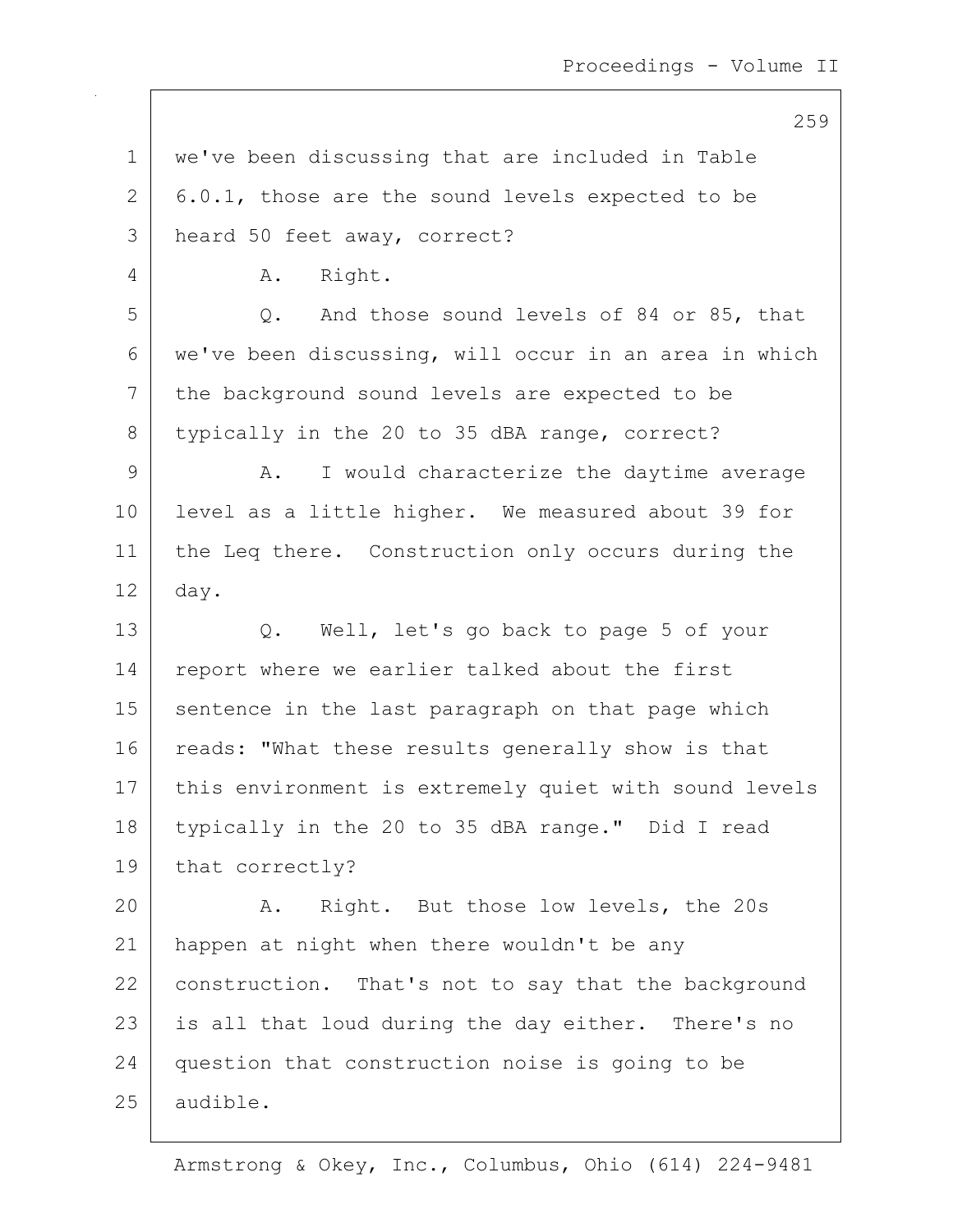|               | 260                                                   |
|---------------|-------------------------------------------------------|
| $\mathbf 1$   | Q. Do you know what the range of background           |
| $\mathbf{2}$  | sounds during the daytime are in the Project Area?    |
| 3             | Yes. If we look at page 5, this shows<br>Α.           |
| 4             | the sound levels measured over two weeks, 24 hours a  |
| 5             | day, and there are times when it might be 35 during   |
| 6             | the day, or up to the high 40s, or over 50 if there's |
| 7             | any kind of wind.                                     |
| 8             | Q. All right. Go to page 6 of Exhibit E.              |
| $\mathcal{G}$ | I'd like to refer you to Table 3.0.1. If you look at  |
| 10            | the right-hand column of that table, you see a column |
| 11            | labeled "dBA" and, under that, "31.1."                |
| 12            | That's the average L90. Like I said,<br>Α.            |
| 13            | that's the level that happens when there's no cars    |
| 14            | going by, no wind, no birds; totally still.           |
| 15            | Okay. So, again, this represents the<br>Q.            |
| 16            | daytime average --                                    |
| 17            | That's correct.<br>Α.                                 |
| 18            | -- sound level, correct?<br>$Q$ .                     |
| 19            | That's correct, yeah.<br>A.                           |
| 20            | MR. VAN KLEY: I have no further                       |
| 21            | questions at this time.                               |
| 22            | MS. BAIR: Your Honor, Staff has a                     |
| 23            | question on cross-examination.                        |
| 24            | ALJ SCHABO: Proceed.                                  |
| 25            |                                                       |
|               |                                                       |

 $\mathsf{I}$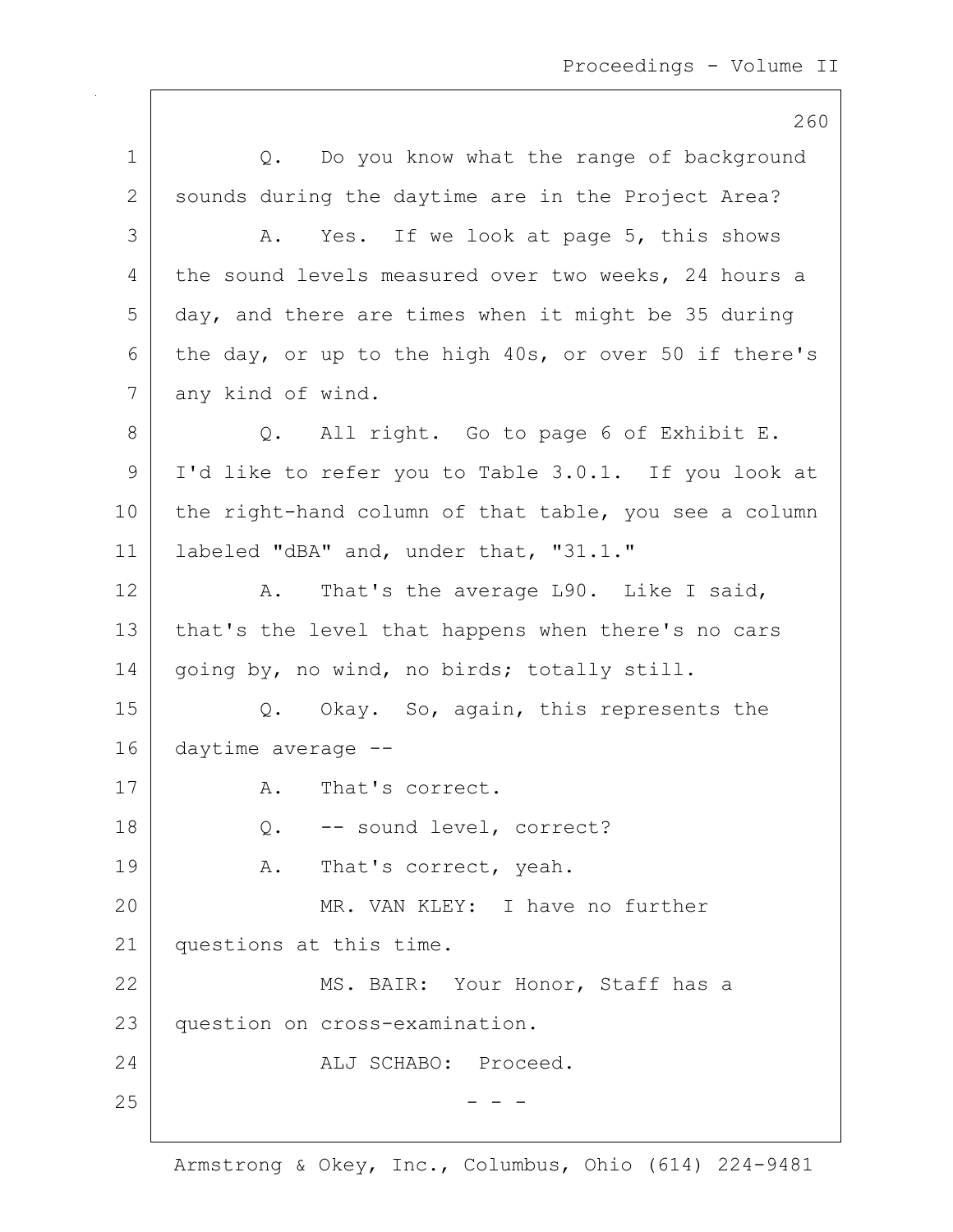|              | 261                                                |
|--------------|----------------------------------------------------|
| $\mathbf{1}$ | CROSS-EXAMINATION                                  |
| 2            | By Ms. Bair:                                       |
| 3            | You have the Application before you,<br>Q.         |
| 4            | don't you?                                         |
| 5            | I've got my report.<br>A.                          |
| 6            | I think the Application is there too.<br>$Q$ .     |
| 7            | I'm going to ask you to go to page 58 of the       |
| 8            | Application which is in the front of that document |
| 9            | that you have, I believe.                          |
| 10           | MS. BAIR: Does he not? Does he have the            |
| 11           | Application?                                       |
| 12           | MR. SETTINERI: Yes, he does.                       |
| 13           | THE WITNESS: I've got lots of stuff                |
| 14           | here.                                              |
| 15           | MS. BAIR: Page 58.                                 |
| 16           | ALJ SCHABO: Go to the very front, you'll           |
| 17           | find the narrative.                                |
| 18           | MS. BAIR: First document.                          |
| 19           | THE WITNESS: Okay, yeah.                           |
| 20           | (By Ms. Bair) I'm going to ask you to<br>Q.        |
| 21           | look at the second full paragraph. In particular,  |
| 22           | the last sentence in that second full paragraph.   |
| 23           | Okay, yeah.<br>Α.                                  |
| 24           | That says "The Project will be designed<br>Q.      |
| 25           | to site the inverters within the solar fields to   |
|              |                                                    |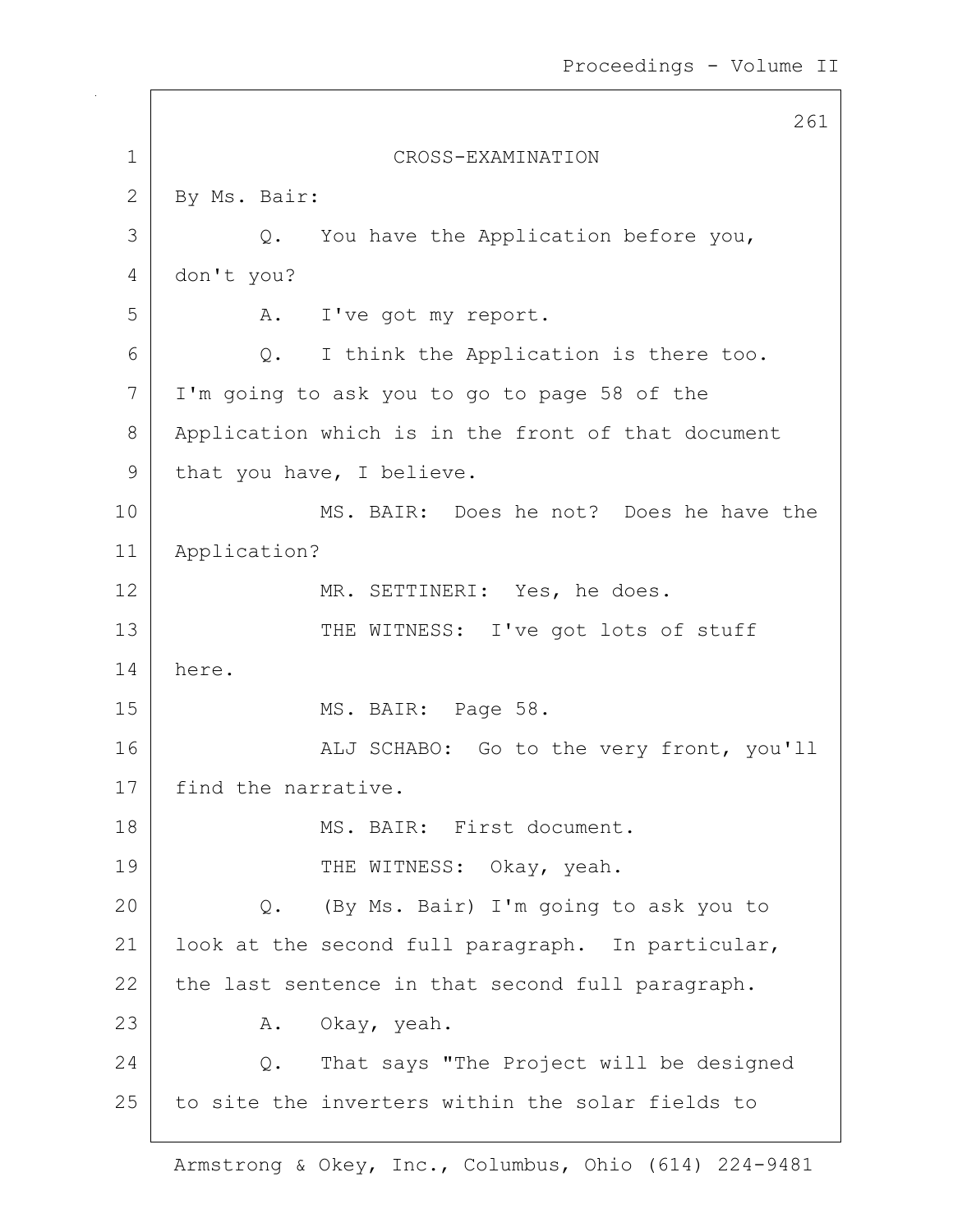262 1 ensure they do not cause material, adverse impacts to 2 any sensitive, off-site receptors." Do you see that 3 sentence? 4 A. Oh. Yes, I see it. 5 | O. You found it? 6 A. Yeah. 7 Q. Can you tell me what "material" means in 8 the context of this sentence? 9 | A. No. I didn't write this summary. 10 MS. BAIR: Thank you. I have no more 11 questions. 12 ALJ SCHABO: Any other cross? 13 | Mr. Settineri, do you have any redirect? 14 | MR. SETTINERI: If I may just have a 15 brief moment? 16 ALJ SCHABO: Yes. Let's go off the 17 record for five minutes. 18 | MR. SETTINERI: Thank you, Your Honor. 19 (Off the record.) 20 ALJ SCHABO: Let's return to the record. 21 Mr. Settineri. 22 MR. SETTINERI: Yes, just a few 23 questions, Your Honor, on redirect.  $24$  - - -25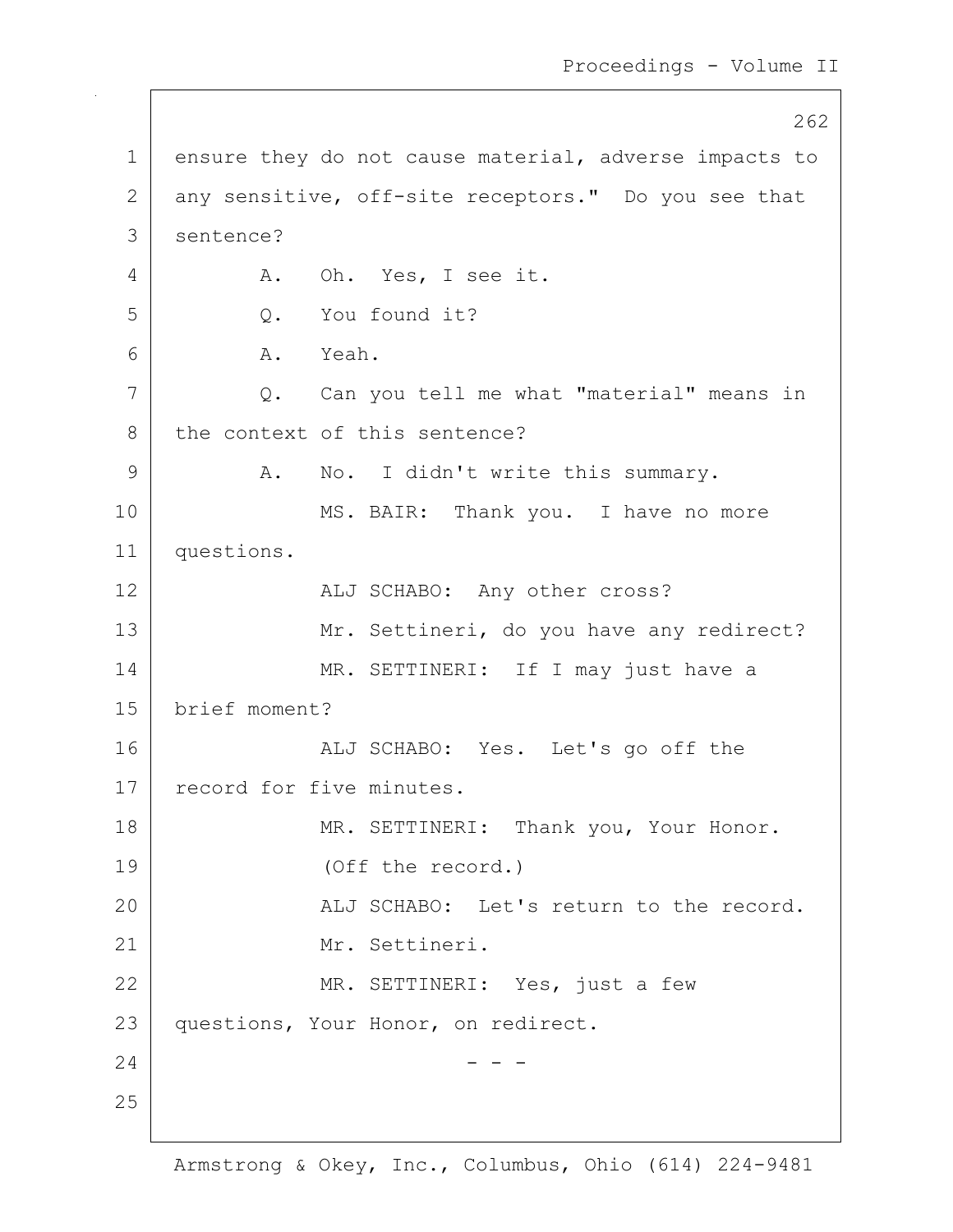|             | 263                                                   |
|-------------|-------------------------------------------------------|
| $\mathbf 1$ | REDIRECT EXAMINATION                                  |
| 2           | By Mr. Settineri:                                     |
| 3           | For the record, Mr. Hessler, we've<br>Q.              |
| 4           | mentioned L90, daytime L90. Can you explain for the   |
| 5           | record what is the L90?                               |
| 6           | The L90 is the quietest 10 percent of the<br>A.       |
| 7           | measurement period. In this case we did 10-minute     |
| 8           | intervals so it's the quietest one-minute that        |
| 9           | happened over that period not necessarily             |
| 10          | consecutive. It might be a few seconds here and a     |
| 11          | few seconds there but, all put together, it's the     |
| 12          | quietest 10 percent.                                  |
| 13          | In regards to references to "daytime L90"<br>Q.       |
| 14          | and you had provided, I believe, a daytime L90 value. |
| 15          | What period is that daytime -- what period does the   |
| 16          | daytime L90 represent as used in your study?          |
| 17          | The standard interpretation, which is<br>Α.           |
| 18          | from 7:00 a.m. to 10:00 p.m.                          |
| 19          | And in regards to inverters specifically,<br>$Q$ .    |
| 20          | have you ever been called upon to provide noise       |
| 21          | mitigation to an inverter for a solar farm?           |
| 22          | No, I haven't, and that's because noise<br>Α.         |
| 23          | hardly ever comes up with respect to solar projects.  |
| 24          | MR. VAN KLEY: I'm going to object to                  |
| 25          | that answer and ask that it be stricken. It's purely  |

 $\sqrt{ }$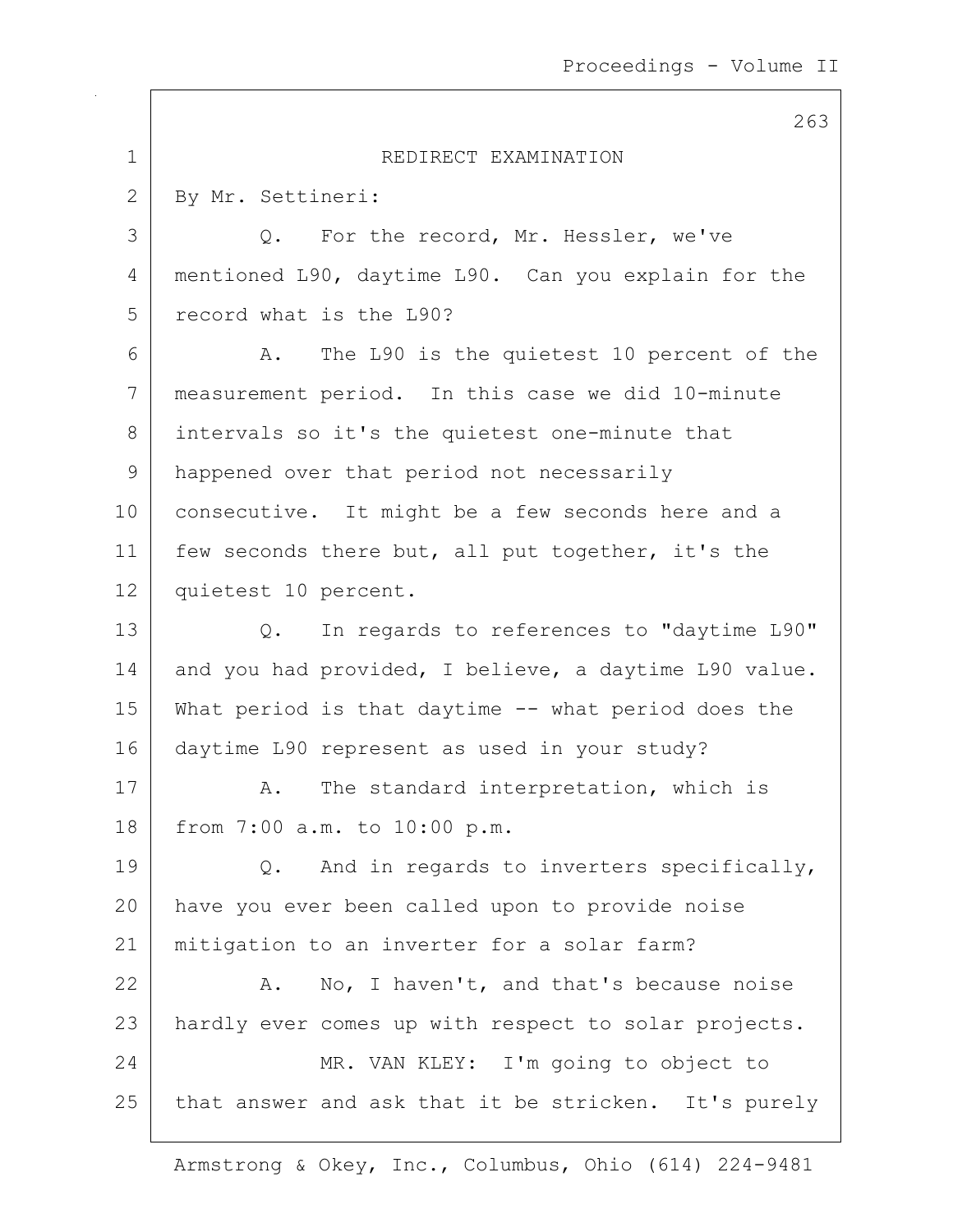264 1 speculative as to why someone may not have called him 2 to deal with an inverter issue. He's assuming just 3 because he doesn't receive any calls about inverter 4 sound that it must not actually be a problem 5 anywhere, and I think that's a very speculative 6 answer without a foundation. 7 Maybe there -- maybe the solar people, 8 who may be having problems with noise, don't know 9 that he does this sort of work. It could be any 10 reason why they're not calling him about it. 11 | ALJ SCHABO: I'll grant that after the  $12$   $\sqrt{N_{\rm O}}$ . 13 Mr. Settineri, you can ask further 14 questions. 15 MR. SETTINERI: Can I have that --16 | Q. (By Mr. Settineri) Mr. Hessler, you've 17 been working in acoustics for how long? 18 A. Close to 30 years. 19 Q. As part of your acoustic career, do you 20 attend conferences, on a regular basis, on acoustics?  $21$   $\overline{A}$ ,  $\overline{Y}$ es. 22 Q. Have you worked on various -- have you 23 worked on solar projects other than the Angelina 24 Project? 25 A. Yes.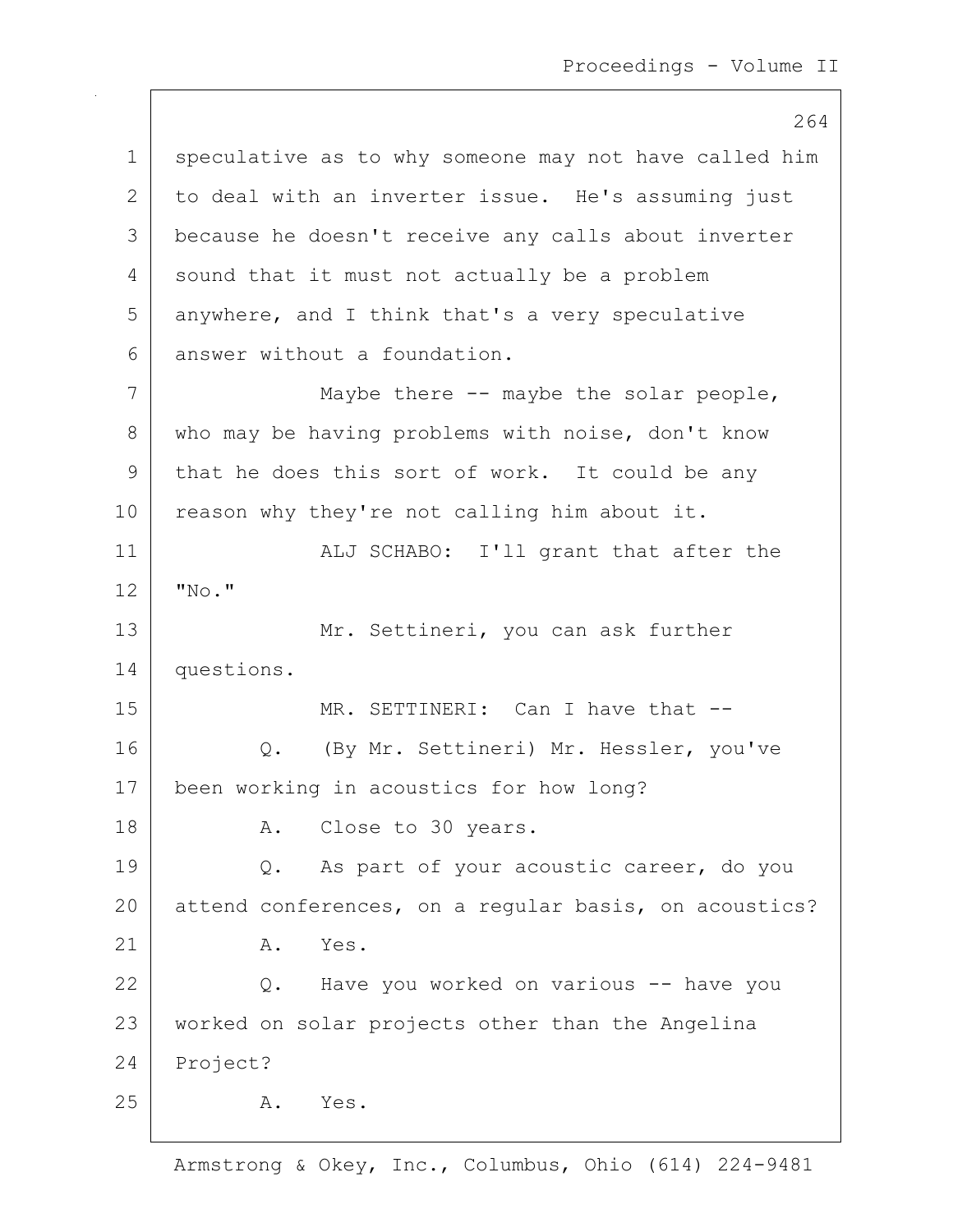265 1 |  $Q.$  Have you done so in other states? 2 A. Yeah; primarily New York. 3 Q. Okay. And do you regularly review trade 4 journals -- 5 A. Yes.  $6 \mid 0. - -$  on acoustics? 7 A. Yes. 8 Q. All right. Based on your knowledge in 9 the industry and in your opinion, are you aware of 10 any complaints made as to noise related to solar 11 facilities? 12 MR. VAN KLEY: Objection. There has not 13 been a sufficient factual basis for him to answer 14 | this question. Just because he's read some trade 15 | journals and attended some conferences on noise, 16 doesn't have any bearing on whether inverter sound is 17 a problem. 18 ALJ SCHABO: Overruled. He asked in his 19 | experience and to his knowledge. 20 You may answer the question. 21 | A. In my experience I've never heard of any 22 complaints of a solar project. I can't even think of 23 any papers or anything, anybody even talking about 24 solar projects at acoustics conferences. 25 Q. I don't know if I asked this; I may have.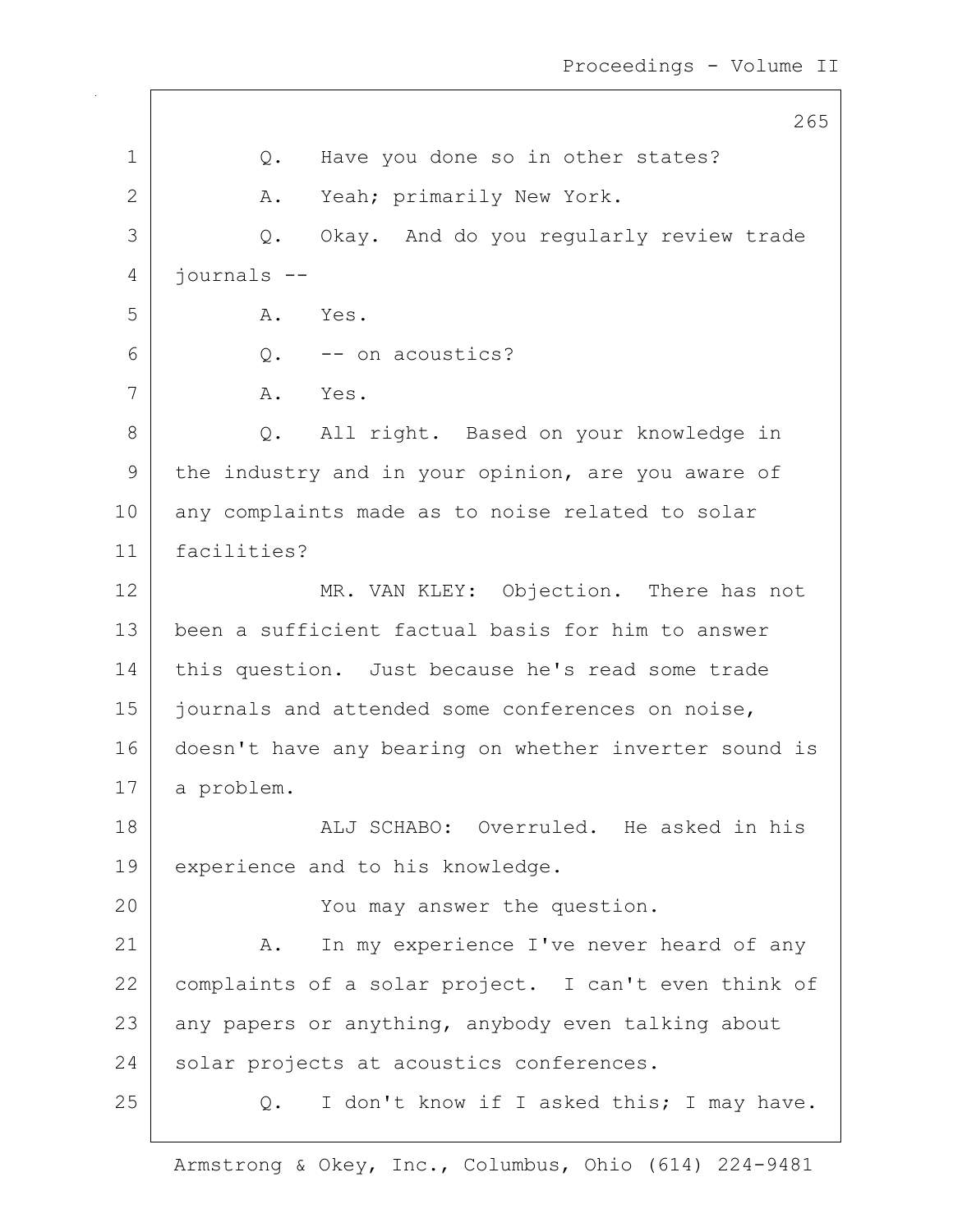266 1 Have you ever done any form of noise mitigation on an 2 inverter for a solar panel? 3 A. No. 4 Q. But if you were, based on your 5 experience, how would you approach that? 6 A. Yeah, I did do a field survey of an 7 inverter that was operating in a project adjacent to 8 one that we were working on the development of. We 9 were there to do background monitoring and I was able 10 to get access to the site and took detailed 11 measurements of that inverter. 12 Having had a good look at it, it would be 13 very simple to dramatically reduce the noise from it. 14 It was just built for electrical purposes without any 15 | thought to noise whatsoever, but it could easily be 16 retrofitted to just take it off the table as to the 17 noise source. 18 On that one, the noise was coming from 19 cooling fans from the intake and discharge through 20 some louvers. You could very easily retrofit an 21 acoustical hood on there, which is just a hood that's 22 Iined with absorptive fiberglass material, and it 23 would soak up that noise. 24 And then in the Massachusetts study, some 25 of those units had a very high-frequency whine to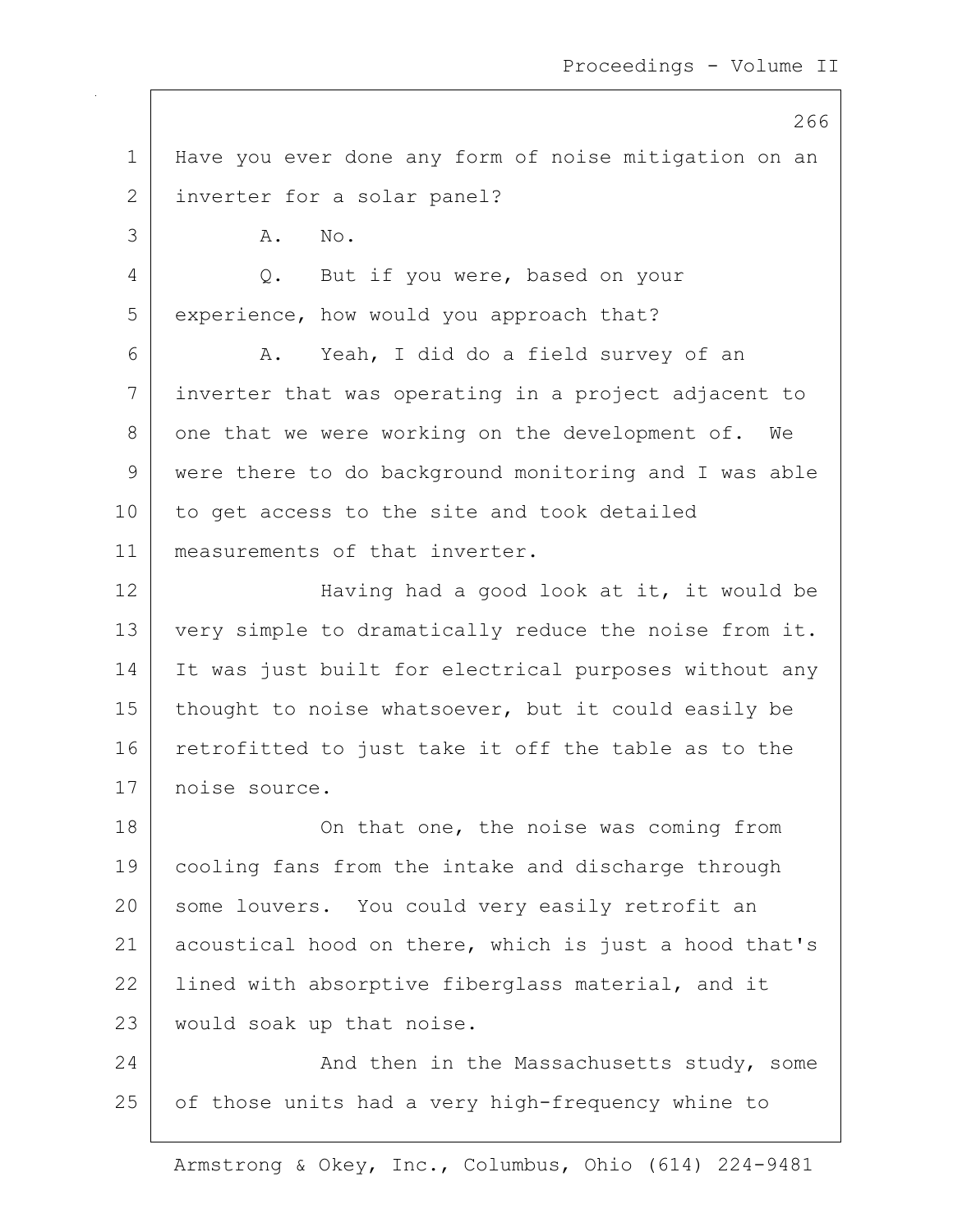267 1 | them. That could also be very easily taken care of  $2$  by adding damping, a damping sheet to the inside of 3 | the cabinet panels. All that is is a plastic sheet. 4 You just peel the cover off and stick it on and it 5 dampens the panel. 6 But for any one of these, I'm sure, it 7 could be dramatically attenuated very easily and 8 inexpensively. 9 MR. SETTINERI: Thank you, Mr. Hessler. 10 No further questions, Your Honor. 11 | ALJ SCHABO: Recross? 12 MR. VAN KLEY: Yes, Your Honor.  $13$  - - -14 RECROSS-EXAMINATION 15 | By Mr. Van Kley: 16 | Q. Mr. Hessler, I'd like to direct your 17 attention back to Exhibit E of the Application, 18 page 5. 19 | A. Okay. 20 Q. Here's the sentence in which the report 21 states that the background sound is typically within 22 the range of 20 to 35 dBA, correct? 23 | A. That's where it says that, yes. 24 O. Okay. And are these L90 numbers? 25 A. Yes.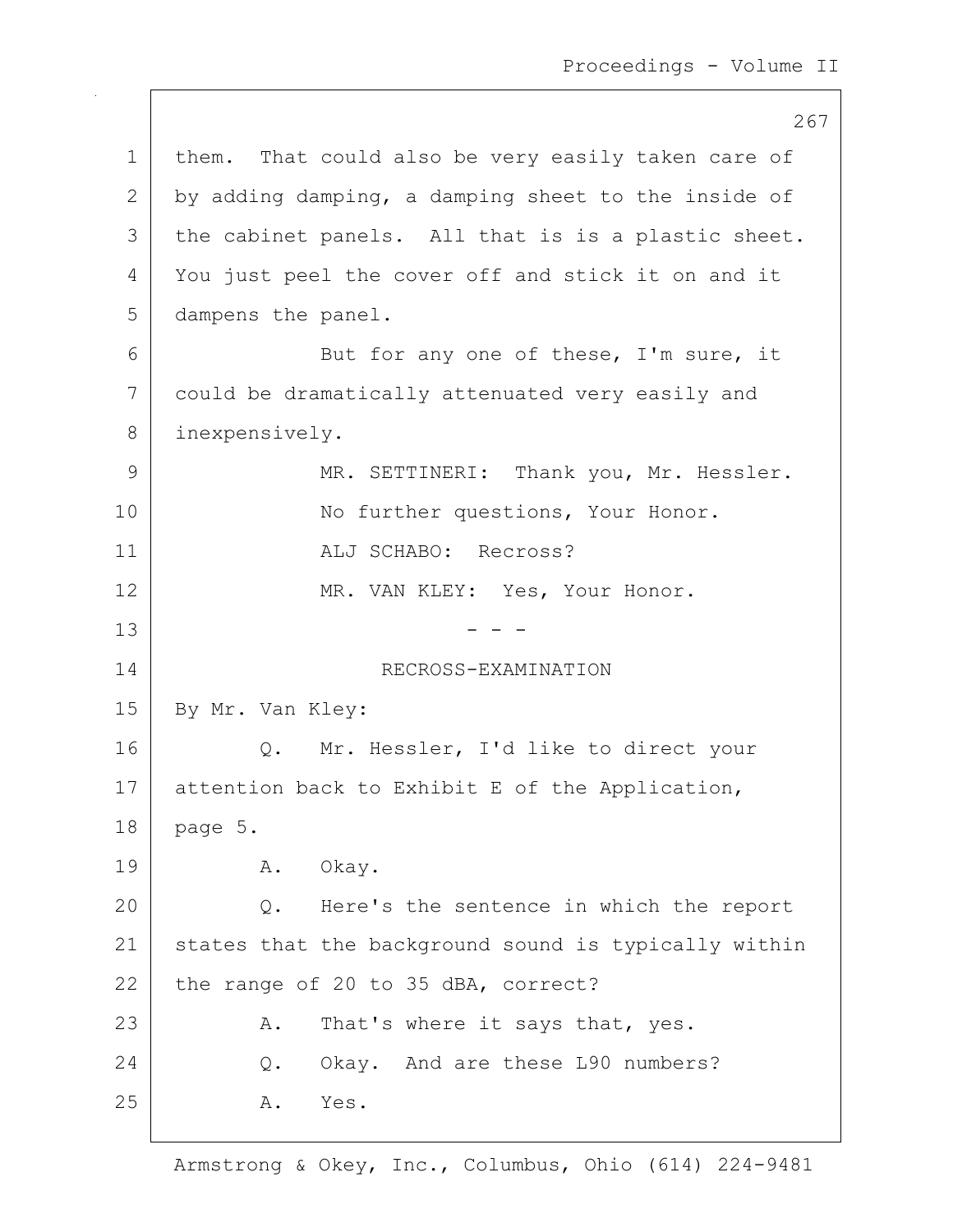268 1 |  $Q.$  Okay. Why did you use 190 numbers for 2 this sentence? 3 A. Because L90 is the most-conservative 4 measure of the background; the lowest level.  $5$  Q. Why do  $-$  do acoustic engineers, such as 6 yourself, commonly use the L90 to evaluate the 7 potential impact of sounds? 8 | MR. SETTINERI: I just object. Outside 9 the scope of recross. I just asked what is L90. I 10 didn't ask how it was used or utilized. 11 | MR. VAN KLEY: Well, my question goes 12 directly to Mr. Settineri's intent with regard to 13 that question, which is to show that the use of the 14 L90 is appropriate as a comparison of background 15 | sound to the sounds expected from the Project. 16 MR. SETTINERI: I don't think I disclosed 17 attorney-client work product unless Mr. Van Kley can 18 read my mind. The question and answer was very 19 | limited in clarifying the record as to what L90 is; 20 not its use or application. It's outside the scope 21 of redirect. 22 ALJ SCHABO: Sustained. 23 | Q. (By Mr. Van Kley) So with regard to the  $24$  L90 metric, the sounds  $-$  a sound measurement in L90 25 metric measures the sounds -- measures the level at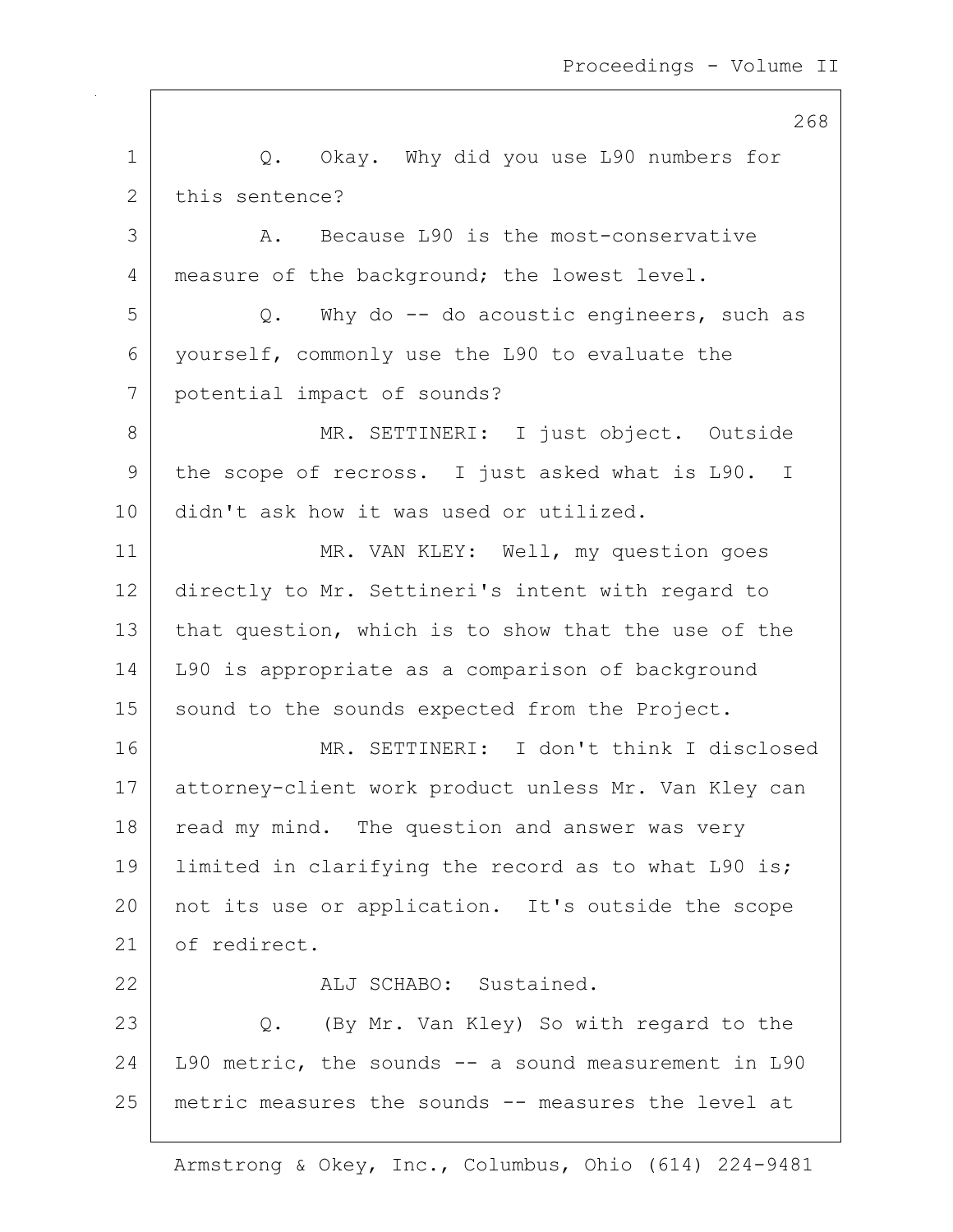|    | 269                                                   |
|----|-------------------------------------------------------|
| 1  | which the sound is below that level for 90 percent of |
| 2  | the time, right?                                      |
| 3  | Exactly.<br>Α.                                        |
| 4  | Okay. So for 10 percent of the time, the<br>Q.        |
| 5  | noise level at L90 will be above the L90.             |
| 6  | Right.<br>A.                                          |
| 7  | Q. Okay. How many -- with respect to your             |
| 8  | observations or your personal experience with how     |
| 9  | often sounds have been reported as a problem, if at   |
| 10 | all, how many solar facilities are you aware of that  |
| 11 | are actually operating in the United States that are  |
| 12 | 800 acres in size or more?                            |
| 13 | I don't know how many are out there.<br>Α.            |
| 14 | Do you know how many are in Ohio that are<br>Q.       |
| 15 | actually operating at that size?                      |
| 16 | No.<br>Α.                                             |
| 17 | Is it fair to say that large commercial<br>Q.         |
| 18 | solar facilities, at this point in time, have not     |
| 19 | been in widespread use throughout the United States?  |
| 20 | Well, out where I live in southern Utah,<br>Α.        |
| 21 | there's a lot of huge ones that are probably much     |
| 22 | bigger than 800 acres and I think they've been there  |
| 23 | for a while, but I don't have the statistics on how   |
| 24 | many are out there or when they were built or how     |
| 25 | many exist or how many are operating, I don't know.   |

 $\mathsf{I}$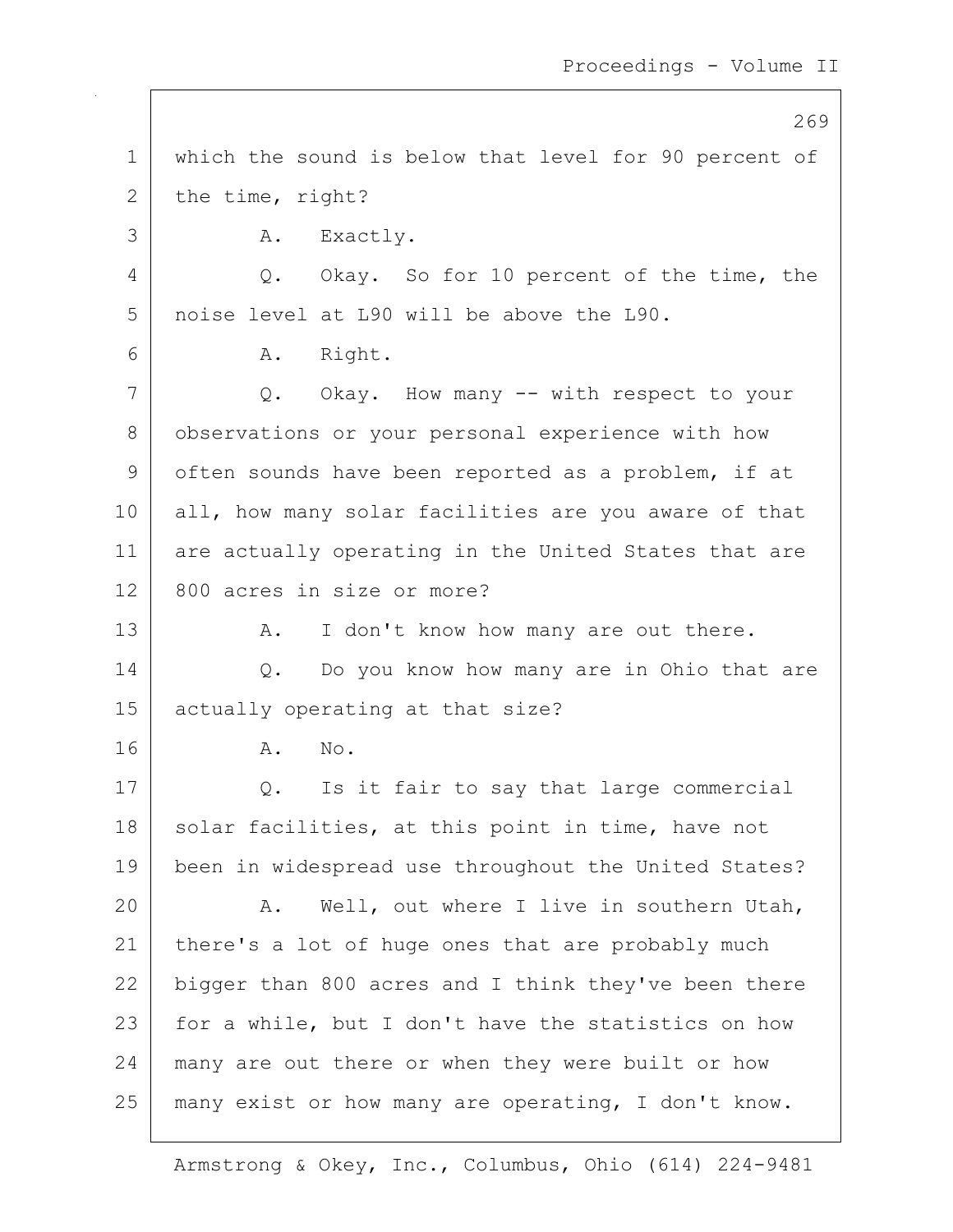1 | Q. Well, with respect to the solar 2 facilities in Utah, to the extent that you're 3 familiar with them, how close are the inverters at 4 those facilities located to nonparticipating 5 residences? 6 A. Well, those projects are out in the 7 desert. Nobody lives there. 8 But I would add, the site that I measured 9 | the inverter at that was in New York, at that site 10 people lived across the street from the fence of the 11 | project and I'm not aware of any problems there.  $12$  Q. Is there anything in your report, that 13 | was marked as Exhibit E to the Application, that 14 commits Angelina Solar to mitigating sounds from 15 inverters that prove to be a problem if that ever 16 occurs? 17 | A. I just said in my report that if a 18 | problem did arise, retrofit mitigation could easily 19 be applied to fix any  $-$  rectify any situation. 20  $\vert$  Q. So your report says that it can be done, 21 | not necessarily that it will be done. 22 A. Exactly. 23 MR. VAN KLEY: No further questions. 24 ALJ SCHABO: Mr. Settineri. 25 | MR. SETTINERI: Yeah, I just want to make

Armstrong & Okey, Inc., Columbus, Ohio (614) 224-9481

270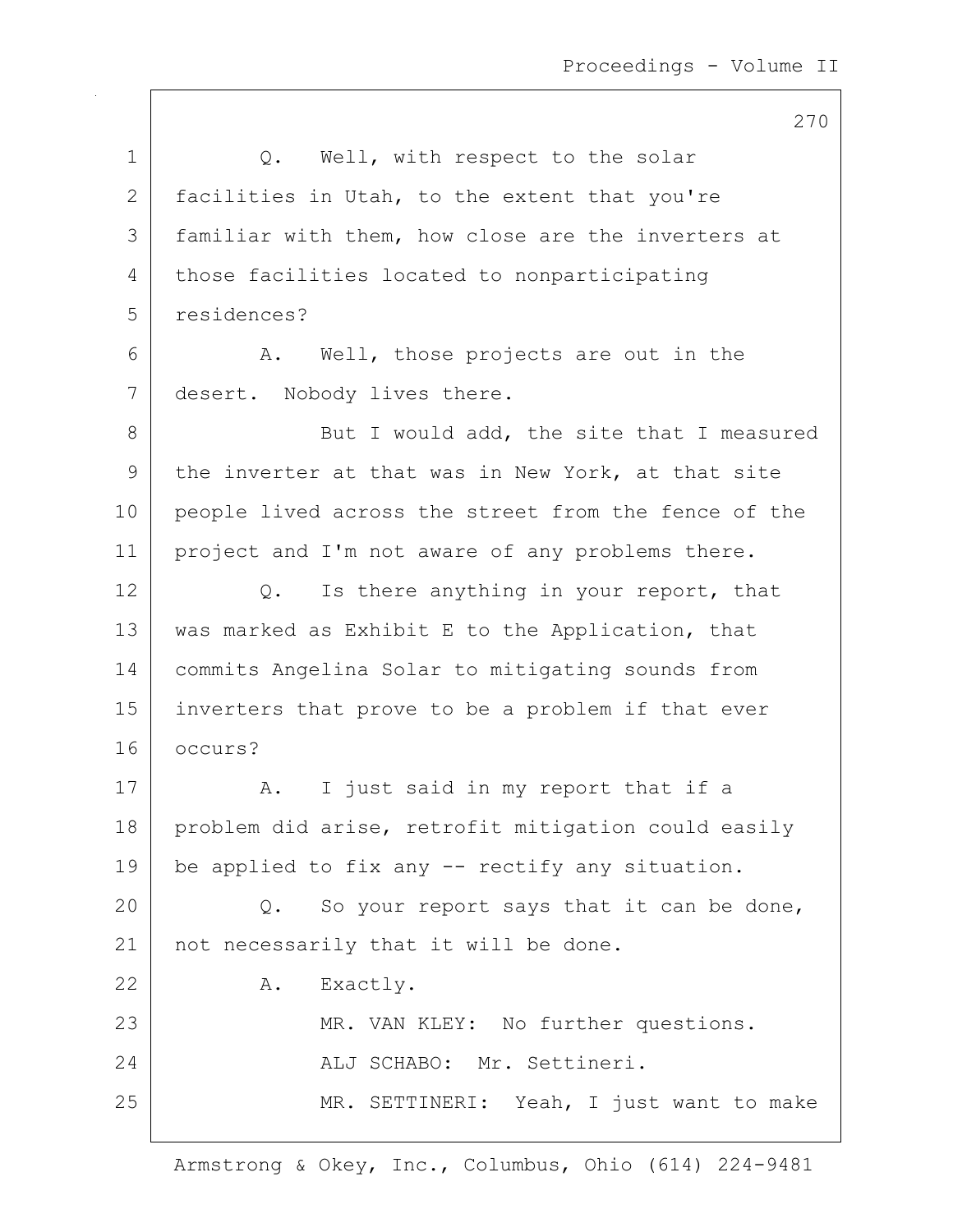271 1 | sure I clear up my own confusion here, Your Honor. 2 Just a quick clarification.  $3$   $-$  - -4 FURTHER REDIRECT EXAMINATION 5 By Mr. Settineri: 6 Q. Going back to the L90. So the daytime 7 L90 for the Project Area background, I believe you 8 stated was 31 dBA. 9 | A. On average, yes. 10 Q. Okay. Then does that mean, for 11 | 10 percent of the time, the sound level will be at 31 12 dBA or less? 13 A. I think I misspoke on one of those 14 answers a minute ago. The L90 means the level is 15 louder than that 90 percent of the time. I think I 16 | might have had it backwards there. 17 | MR. SETTINERI: No further questions. 18 Thank you, Mr. Hessler. 19 MR. VAN KLEY: Nothing further. 20 | The Malj SCHABO: Mr. Hessler, you may step 21 down. Thank you. 22 MR. SETTINERI: Your Honor, at this time, 23 | we'd like to move for the admission of Company 24 Exhibit 14 into the record, please. 25 | REJ SCHABO: Any objections?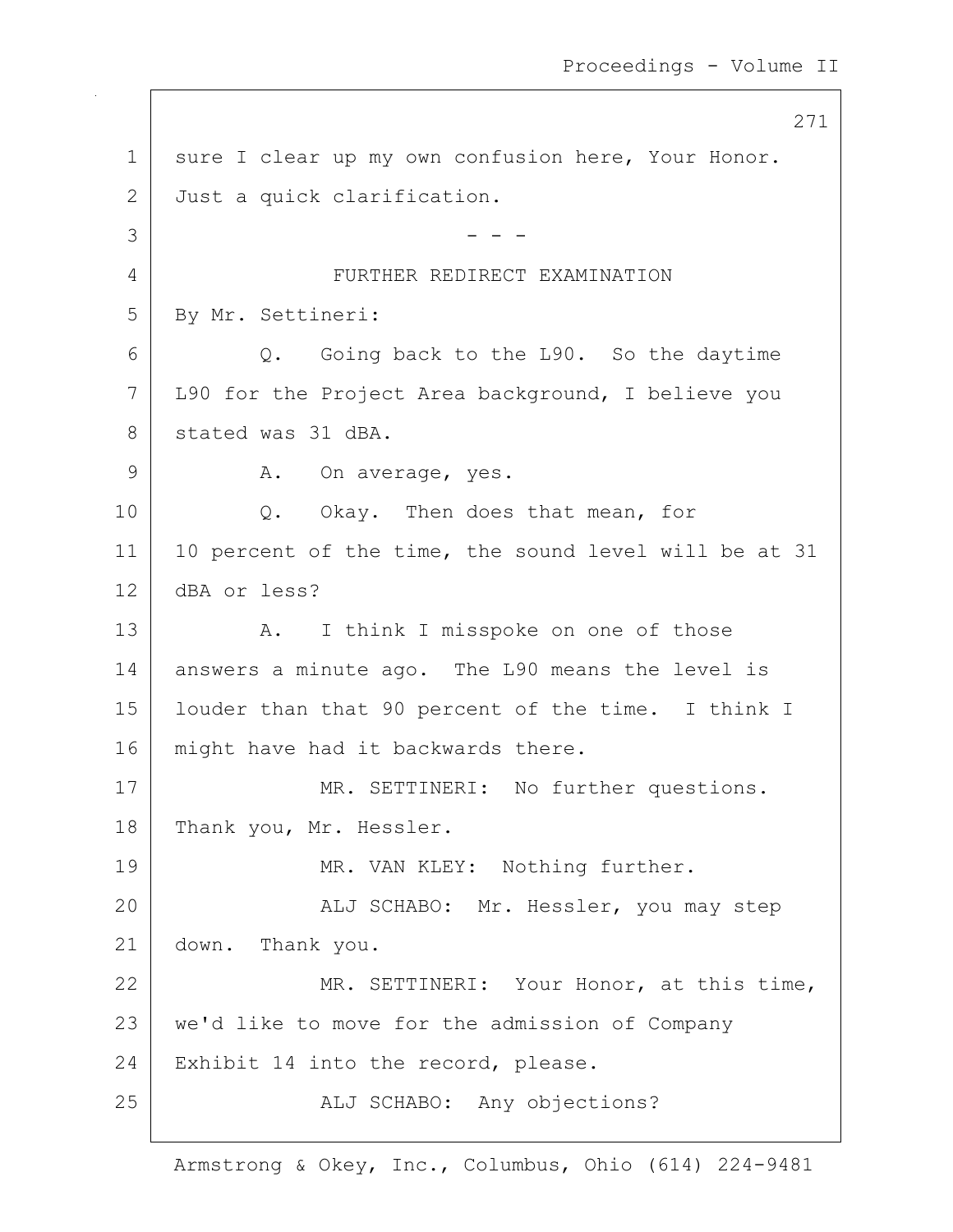|               | 272                                      |
|---------------|------------------------------------------|
| $\mathbf{1}$  | Hearing none, it will be admitted.       |
| $\mathbf{2}$  | (EXHIBIT ADMITTED INTO EVIDENCE.)        |
| 3             | ALJ SCHABO: Mr. Van Kley, will you be    |
| 4             | moving your exhibit?                     |
| 5             | MR. VAN KLEY: No, Your Honor.            |
| 6             | ALJ SCHABO: Okay. Thank you.             |
| 7             | Let's go off the record for a moment.    |
| 8             | (Discussion off the record.)             |
| $\mathcal{G}$ | ALJ SCHABO: Let's go back on the record. |
| 10            | We'll take a break until 1:15. We're off |
| 11            | the record again.                        |
| 12            | (At 12:08 p.m. a lunch recess was taken  |
| 13            | until $1:15$ p.m.)                       |
| 14            |                                          |
| 15            |                                          |
| 16            |                                          |
| 17            |                                          |
| 18            |                                          |
| 19            |                                          |
| 20            |                                          |
| 21            |                                          |
| 22            |                                          |
| 23            |                                          |
| 24            |                                          |
| 25            |                                          |
|               |                                          |

 $\sqrt{ }$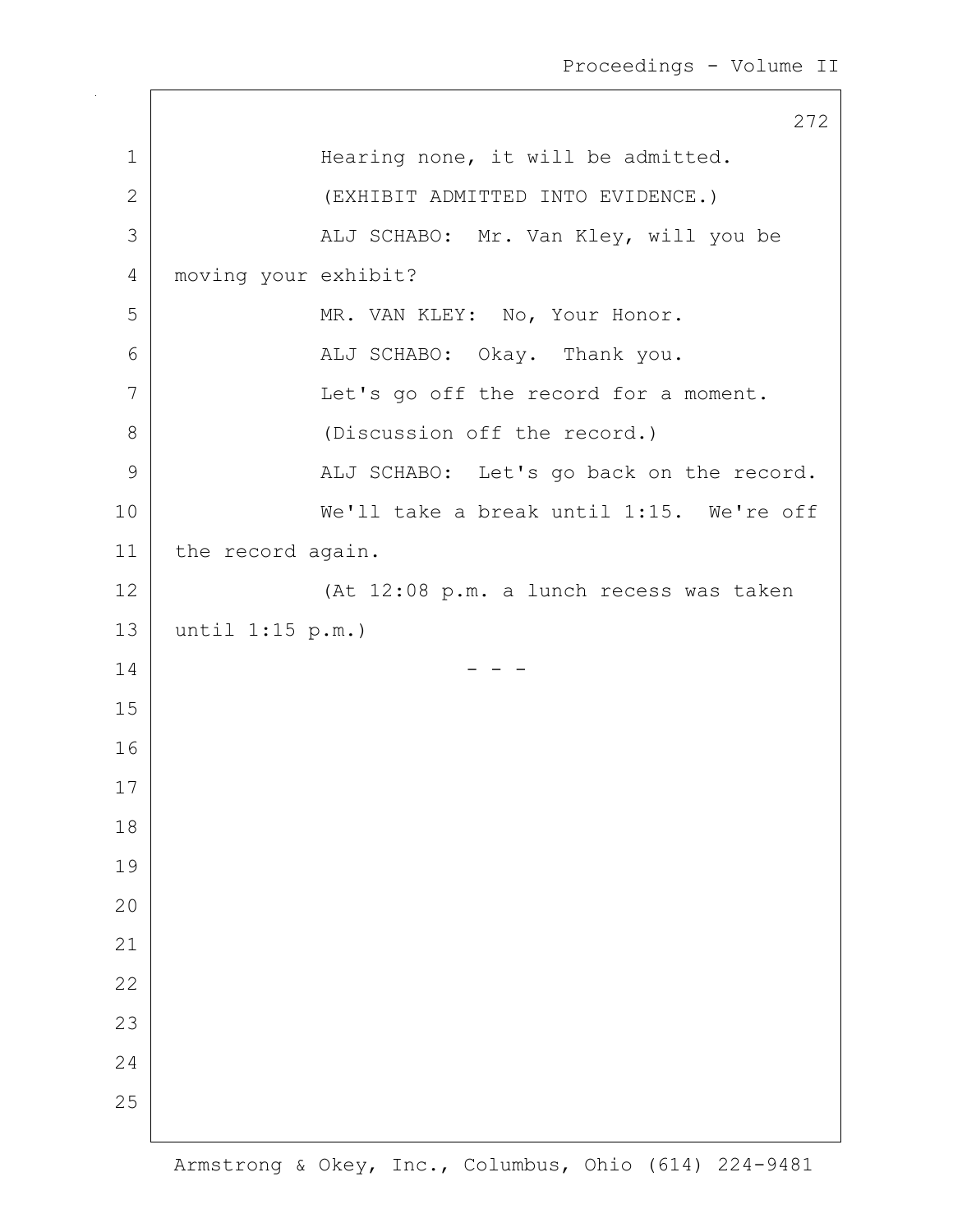273 1 | Thursday Afternoon Session, 2 | Rugust 1, 2019.  $3$   $-$  - -4 ALJ SCHABO: We're on the record. 5 Mr. Settineri. 6 MR. SETTINERI: Thank you, Your Honor, at 7 | this time, we would call Mr. Andrew Lines to the 8 stand. 9 (Witness sworn.) 10 | Thank you. If you could 11 | state your name and business address for the record, 12 please. 13 THE WITNESS: Sure. Andrew Lines. 14 L-i-n-e-s. 200 South Wacker Drive, Suite 2600, 15 Chicago, Illinois 60606. 16 MR. SETTINERI: Your Honor, at this time, 17 | we would like to mark, as Company Exhibit 15, the 18 | Direct Testimony of Andrew Lines. 19 | The CHABO: So marked. 20 (EXHIBIT MARKED FOR IDENTIFICATION.) 21 | MR. SETTINERI: Copies have been provided 22 to the court reporter, the witness, and the Bench.  $23$  - - -24 25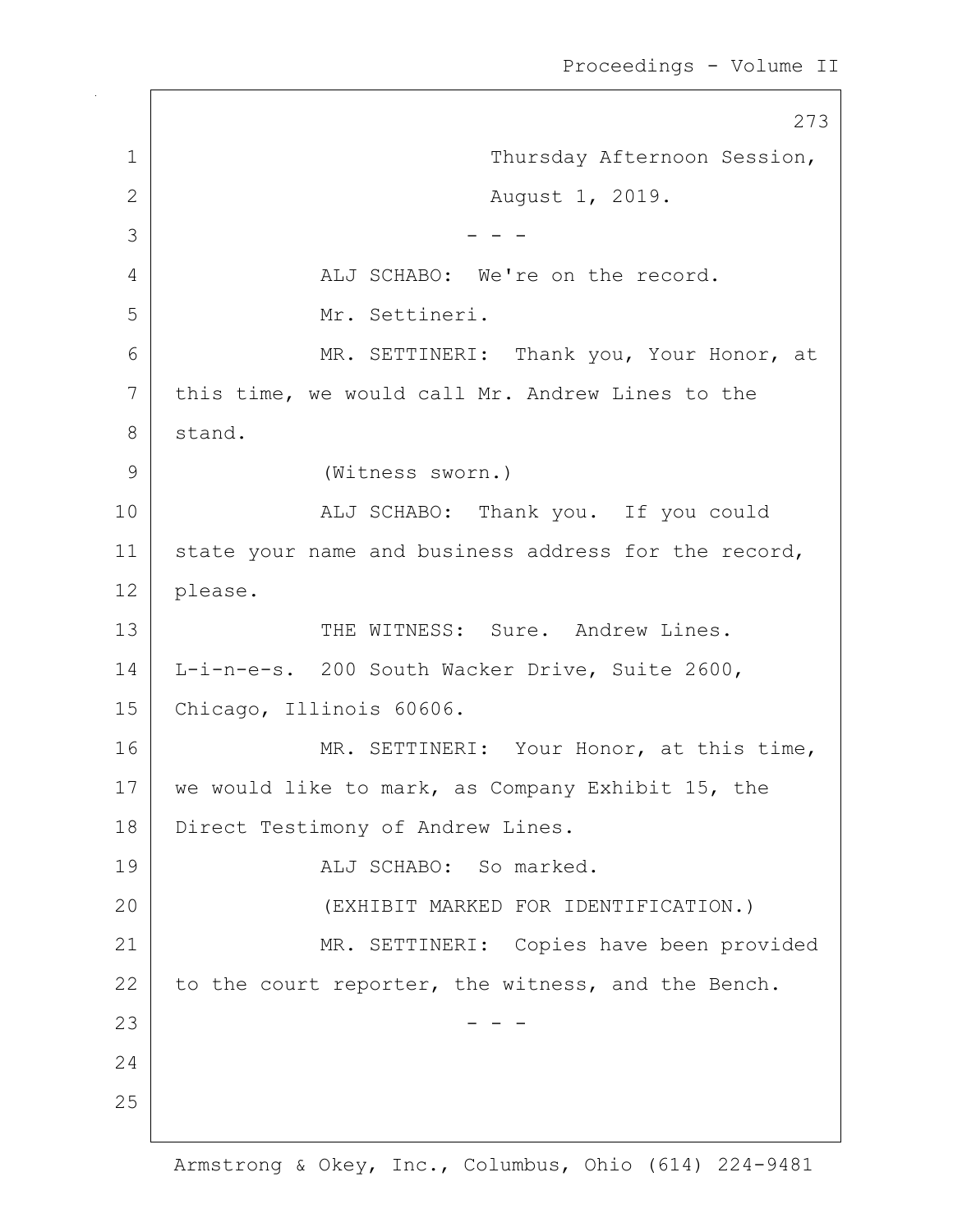274 1 ANDREW LINES 2 being first duly sworn, as prescribed by law, was 3 examined and testified as follows: 4 DIRECT EXAMINATION 5 By Mr. Settineri: 6 | C. Good afternoon, Mr. Lines. 7 A. Good afternoon. 8 Q. Do you have before you what's been marked 9 as Company Exhibit 15? 10 A. I do. 11 | Q. And can you identify that for the record, 12 please? 13 A. It's my Direct Testimony. 14 | Q. Okay. And was that prepared by you or at 15 your direction? 16 A. Correct, it was. 17 Q. And do you have any revisions to that 18 testimony? 19 A. I do not. 20 Q. And are you testifying today on behalf of 21 Angelina Solar I, LLC? 22 A. Yes, I am. 23 Q. If I asked you the questions in your  $24$  testimony today, would your answers be the same as 25 written?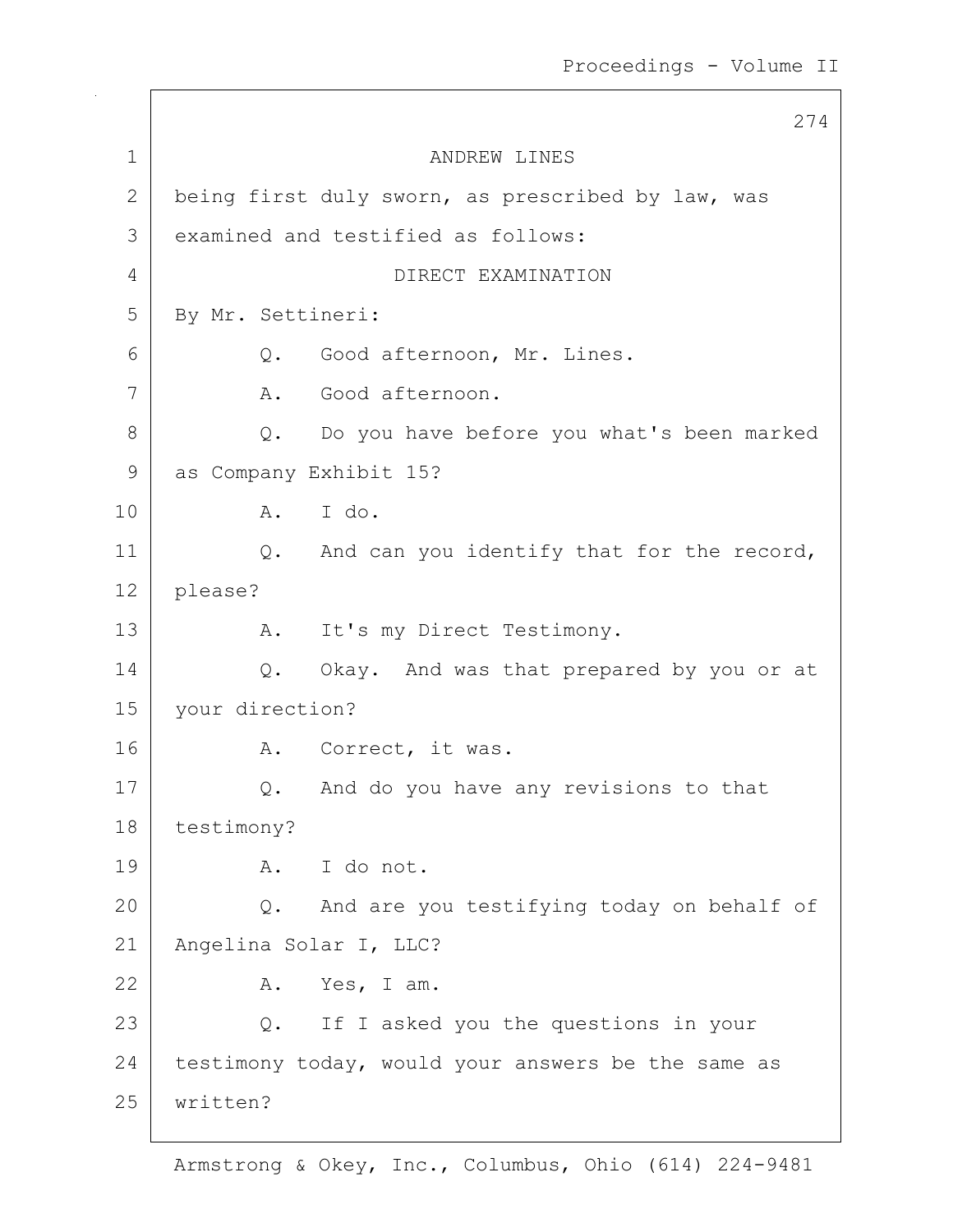275 1 | A. They would be the same. 2 MR. SETTINERI: Thank you. 3 Your Honor, at this time, the witness is 4 available for cross-examination. 5 ALJ SCHABO: Mr. Van Kley. 6 MR. VAN KLEY: Yes, Your Honor. 7 - - - 8 CROSS-EXAMINATION 9 By Mr. Van Kley: 10 | Q. Good afternoon, Mr. Lines. 11 | A. Good afternoon. It's good to see you 12 again. 13 Q. Good seeing you too. That reminds me 14 that I want to ask you whether the study that you 15 describe in your testimony for this case is the same 16 study that you testified about in the Alamo case. 17 | A. Yes, fundamentally it's the same report. 18 Q. Okay. Are there any differences between 19 the two? 20 A. There's a different description of 21 | Angelina Solar specifically, outside of what Alamo 22 was. 23 Q. But there are no differences --24 A. The studies themselves as we discussed  $25$  them with the different solar arrays that we studied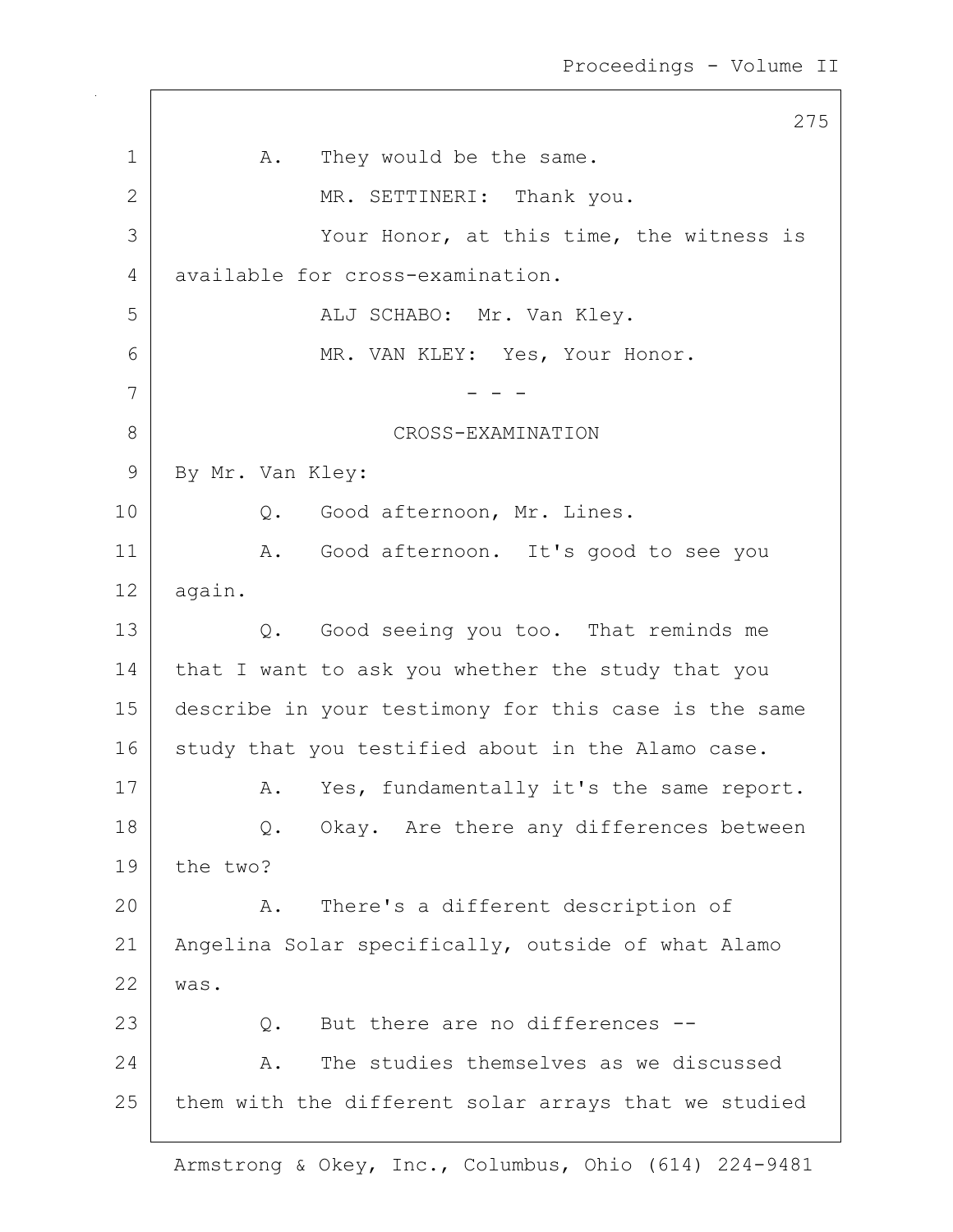276 1 in different states and those conclusions and all the 2 data are exactly the same. 3 Q. Okay. Thank you. Then I'll be asking 4 | you the same questions. Hopefully they're just as 5 | good as last time. 6 | All right. Why don't we start with some 7 questions about the solar farms that were included in 8 your study. 9 A. Okay. 10 Q. And would you just give me a rundown of 11 the sizes of the solar farms that were included in 12 your study in terms of megawatts and acreage. 13 A. Sure. 14 Here we are. 15 So the first solar farm and surrounding 16 property that we studied was located in Lapeer, 17 Michigan. It was a 27.4-megawatt solar farm situated 18 on approximately 170 acres of land. 19 Solar Farm No. 2 was in the City of North 20 | Branch in unincorporated Chisago County, Minnesota. 21 This is a 100-megawatt solar farm situated over 22 approximately 1,000 acres of land. 23 Solar Farm No. 3 is in an area outside of 24 Indianapolis in Marion County, Indiana. This was a 25 | roughly 12-megawatt solar field over 134 acres.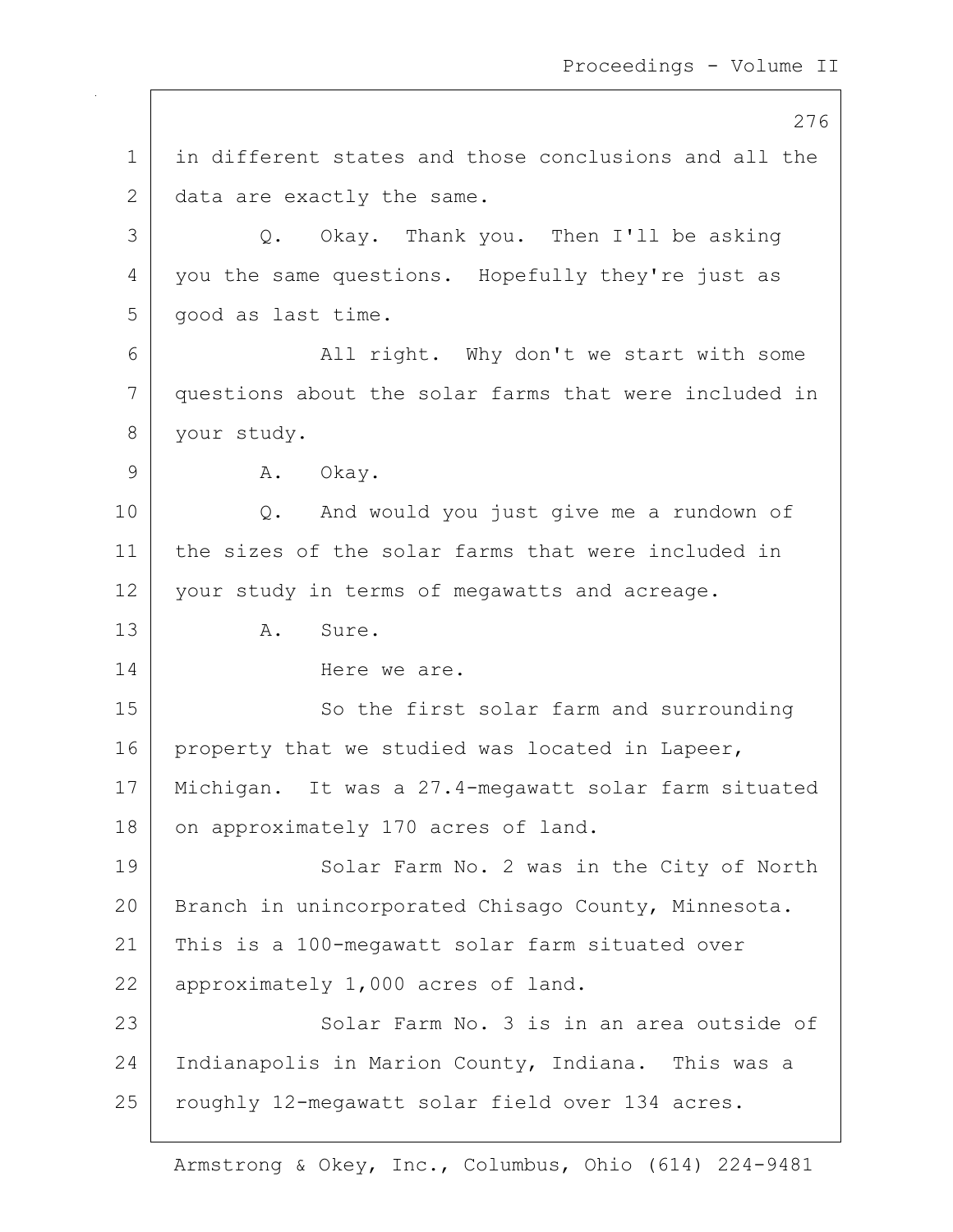277 1 Solar Farm No. 4 was located in the City 2 of Streator in LaSalle County, Illinois. This was a 3 23-megawatt project on parcels totaling 160 acres. 4 Solar Farm No. 5 is located in 5 Fayetteville, North Carolina. This was a 71-megawatt 6 Project on 414 acres. 7 | Solar Farm No. 6 was a 61-megawatt 8 project, located in Forest City, North Carolina, on a 9 489-acre parcel of land. 10 No. 7 was a 40-megawatt project on 11 | 354 acres in Elm City, North Carolina. 12 | The final project that we included in 13 this report was a 19-megawatt project in the Isle of 14 | Wight in Virginia, on 204 acres. 15 Q. And what's your understanding with regard 16 to the size of the Angelina Solar Project? 17 A. My understanding it's about 80 megawatts, 18 | over 900 acres, more or less. 19 Q. So only one of the solar farms that you 20 studied in your evaluation was as large as the 21 Angelina Project is expected to be? 22 A. There was only one that was larger than 23 what the Project was expected to be, but there were  $24$  two others that were similar as far as getting close 25 to the megawatts that are expected for the Project.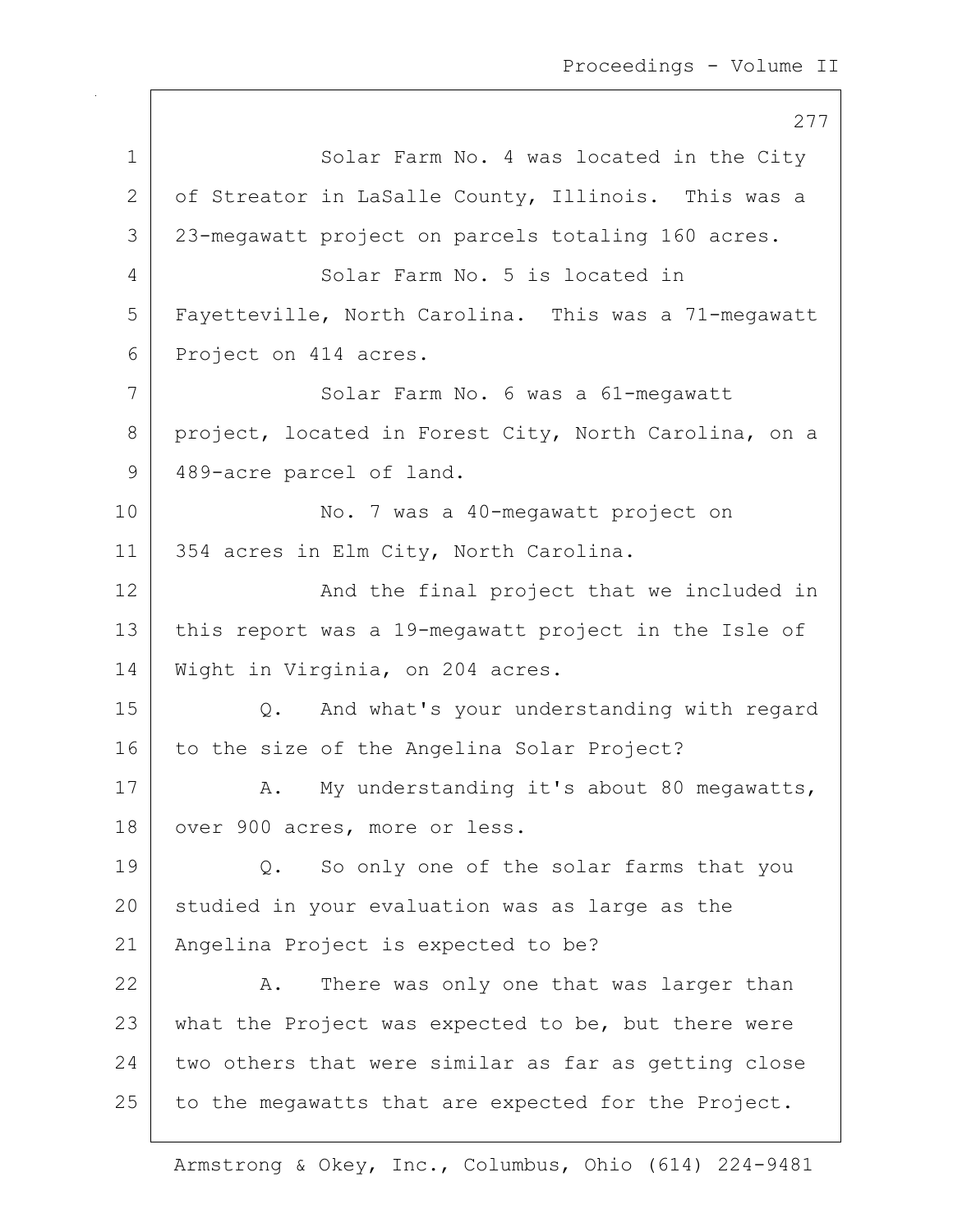1 1 O. Which two are those? The 489-acre 2 project would be one of those? 3 A. So I would say that the two North 4 Carolina, the one that was 71 megawatts and the one 5 that was 61 megawatts are of considerable size as far 6 as electrical output. 7 I think what makes the subject property 8 unique is that the area is layed out as opposed to 9 being concentrated in one rectangular development. 10 It's spread out over a few counties which helps kind 11 | of displace some of the solar fields. In actuality 12 what you end up with is probably a project that looks 13 like a collection of 5- to 10-megawatt projects that  $14$  are all lined up near each other. 15 Q. For some of the solar farms that you 16 studied in your study there was a variety of land 17 uses around them; is that right? 18 | A. Correct; agricultural, residential, and 19 sometimes commercial. 20 Q. And how far away from the boundaries of 21 | the solar projects were the homes whose values you've 22 studied located? 23  $\vert$  A. They range. I would say, at the low end, 24 100 feet. I've had other studies that were a little 25 bit closer than that, but as low as 100 feet and then

Armstrong & Okey, Inc., Columbus, Ohio (614) 224-9481

278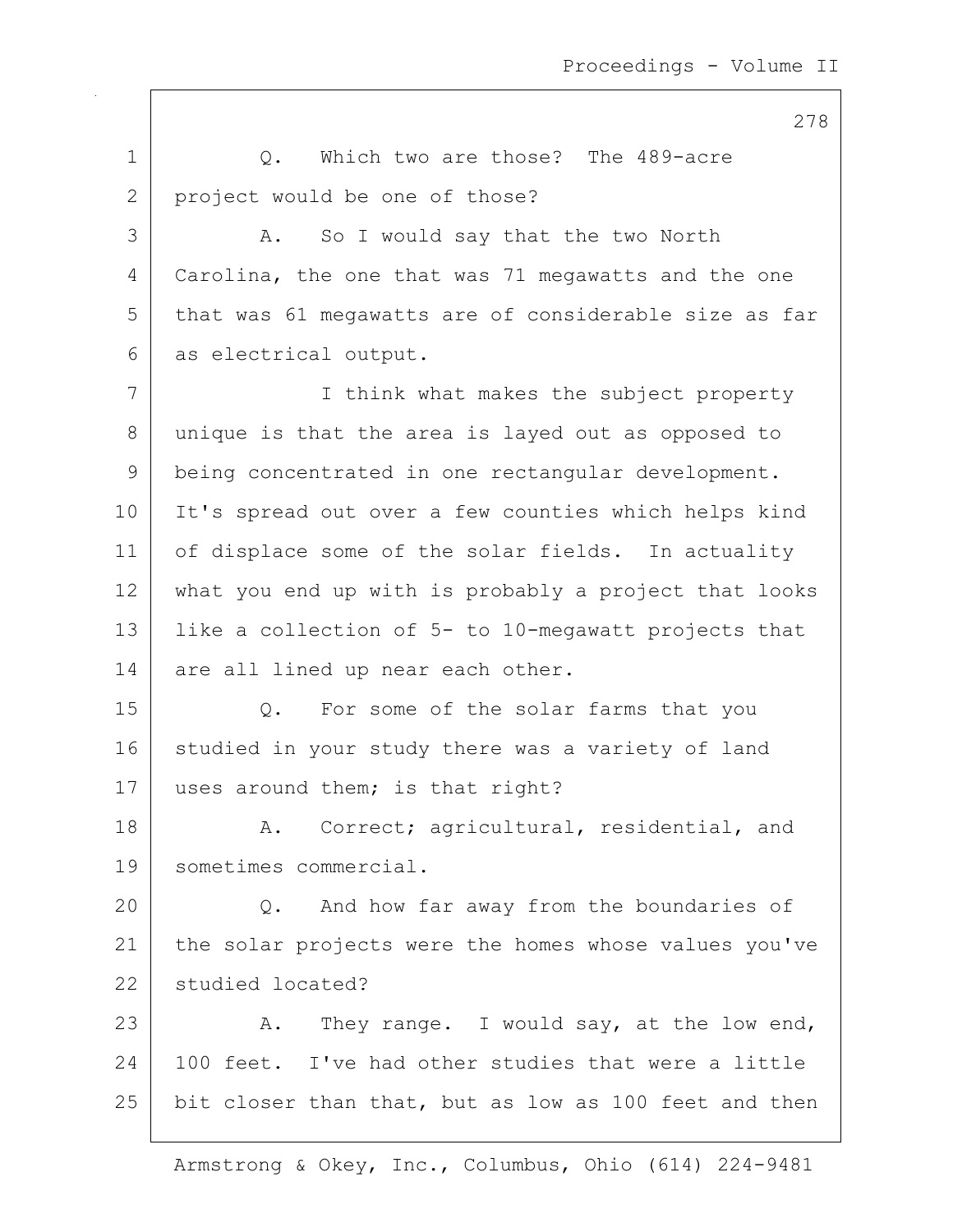1 some going up to 420 feet. 2 Q. Did you have any information concerning 3 the amount of vegetation that was located between the 4 residences whose value you studied? 5 A. They range and that's important to 6 denote. We conducted several studies and really how  $7$  we measure the impact is by seeing a discernible, 8 quantifiable, and consistent trend. 9 And so, what we have here is we have 10 different homes that we studied, which sold on the 11 | open market, and those homes that were in test areas 12 | located immediately adjacent to solar fields, some 13 | had partial views, some had full views, and others 14 had some areas that were somewhat mitigated with 15 either fencing or scrub growth or trees that were 16 planted that might be in between a direct view from 17 | the house and an existing pad. 18 Q. Okay. Would you go to Question and 19 Answer 10 on page 7 of your testimony. In your 20 answer to Question 10, you discuss an evaluation that 21 | was done by a local county assessor, right? 22 A. Correct. 23 | Q. Where was this county assessor located? 24 In Minnesota? 25 A. Correct. It's about 20 minutes

Armstrong & Okey, Inc., Columbus, Ohio (614) 224-9481

279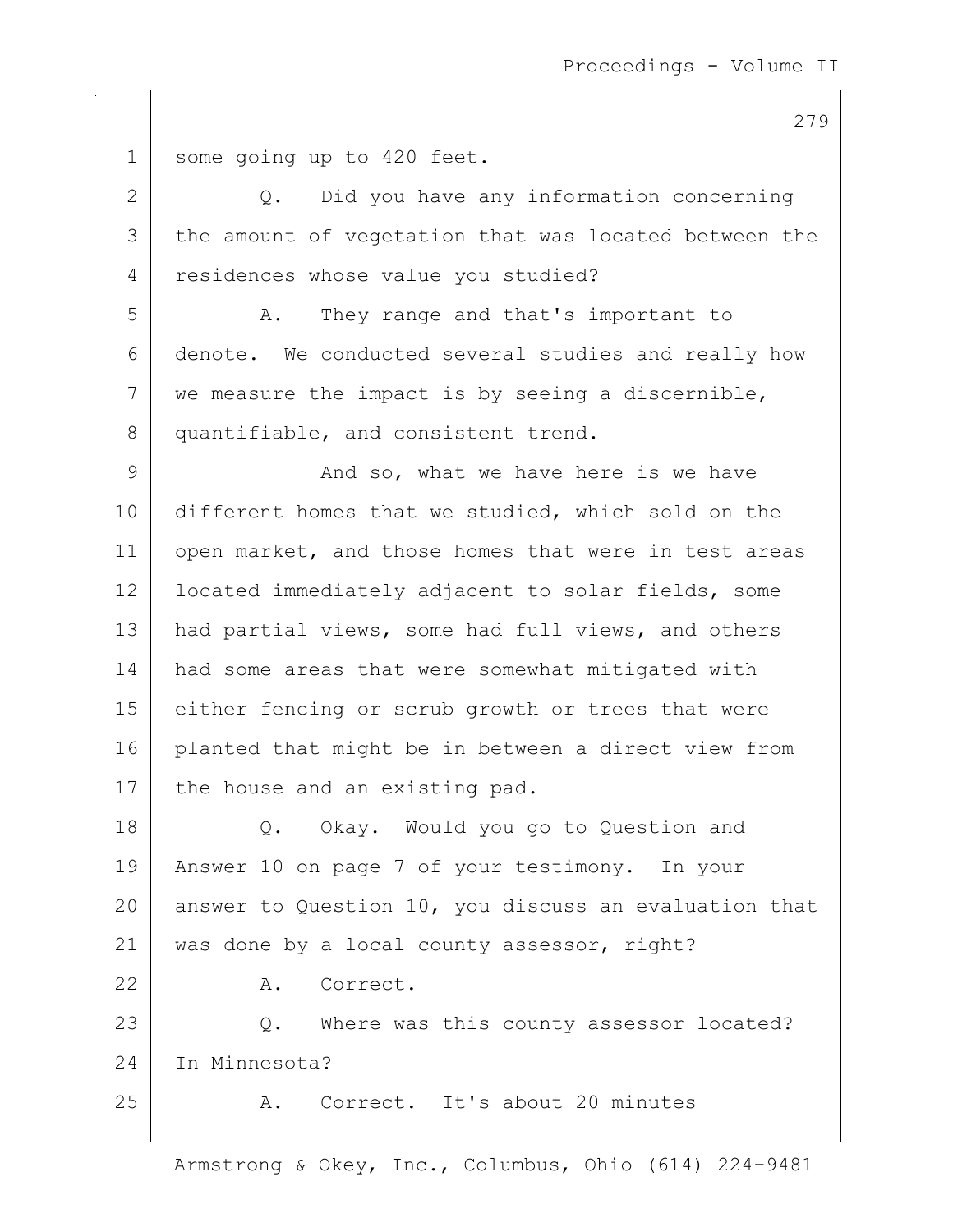280 1 | north-northeast of the Twin Cities.  $2$  Q. And this was done by the County Auditor; 3 is that right? 4 A. That's correct, and he presented his 5 | findings in a public forum. 6 Q. Do you know whether the County Auditors, 7 in the State of Minnesota, are responsible for 8 determining property values? 9 A. For assessments. 10 | Q. Okay. So the answer is yes? 11 | A. They're responsible for property 12 assessments. 13 Q. Okay. And those assessments -- do those 14 assessments provide the basis for the amount of 15 property tax being assessed in Minnesota? 16 A. I would believe so. 17 | Q. Okay. So the County Auditors have some 18 incentive to find that the property values are not 19 | being decreased by the presence of solar farms? 20 MR. SETTINERI: I object. Calls for 21 speculation. 22 MR. VAN KLEY: It's pretty obvious, I 23 think. 24 ALJ SCHABO: Could you reread the 25 question, please?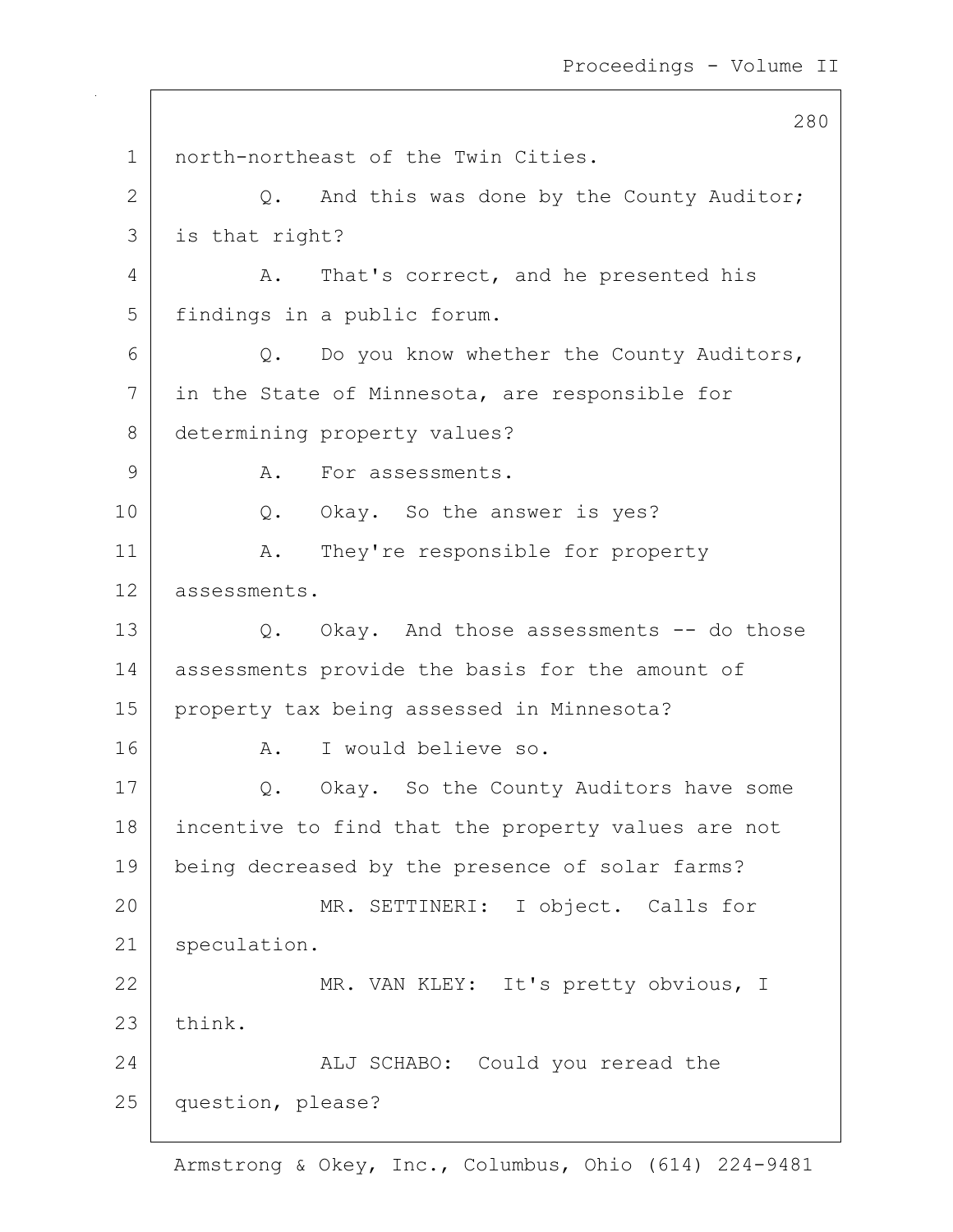281 1 (Record read.) 2 ALJ SCHABO: You can answer that. 3 A. I couldn't speculate whether or not they 4 have that desire or don't have that desire. I assume 5 they do their jobs correctly.  $6$  Q. Well, if the values of the properties go 7 down, that means that the amount of taxes collected 8 | go down, right? 9 A. If you're asking me if there's a 10 correlation between increases and decreases in 11 | property values and the amount of tax paid, that's 12 one part of it. 13 | MR. VAN KLEY: Okay. All right. I have 14 | no further questions. 15 | Kalj SCHABO: Mr. Settineri, do you have 16 any redirect? 17 MR. SETTINERI: Yes.  $18$  - - -19 REDIRECT EXAMINATION 20 | By Mr. Settineri: 21 | Q. Just one question, Mr. Lines. Have you 22 visited the Project Area? 23 A. I have. 24 MR. SETTINERI: Thank you, sir. 25 No further questions.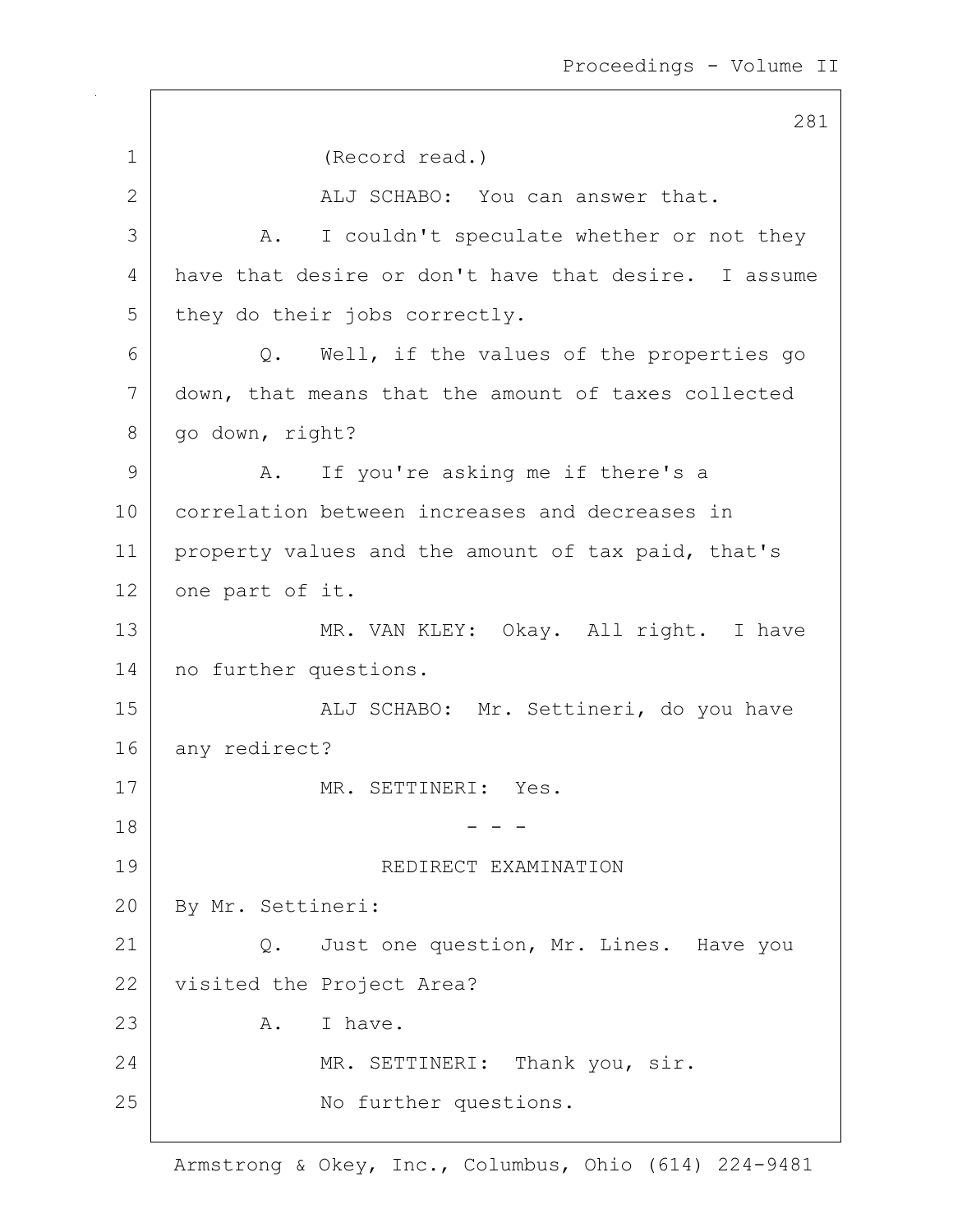282 1 ALJ SCHABO: All right. Any limited 2 recross? 3 MR. VAN KLEY: No. 4 ALJ SCHABO: All right. Thank you very 5 | much, Mr. Lines. 6 THE WITNESS: Thank you very much. 7 | MR. SETTINERI: Your Honor, at this time, 8 we'd move into the record Company Exhibit 15, the 9 | testimony of Andrew Lines, please. 10 | RLJ SCHABO: Any objection? 11 Hearing none, it will be admitted. 12 (EXHIBIT ADMITTED INTO EVIDENCE.) 13 | ALJ SCHABO: Does that conclude your 14 | case, Mr. Taylor? 15 | MR. TAYLOR: Yes, it does, Your Honor. 16 | ALJ SCHABO: Okay. My understanding is 17 | we're now going to Staff witnesses? 18 | MS. BAIR: Yes, Your Honor. 19 | REALJ SCHABO: Okay. Ms. Bair. 20 MS. BAIR: I have an understanding 21 between the parties that there is no 22 cross-examination for Staff Witness Tyler Conklin, 23 | nor Derek Collins, nor Jason Cross, so if it is okay 24 with the parties and you, I would like to move those 25 into evidence at this time.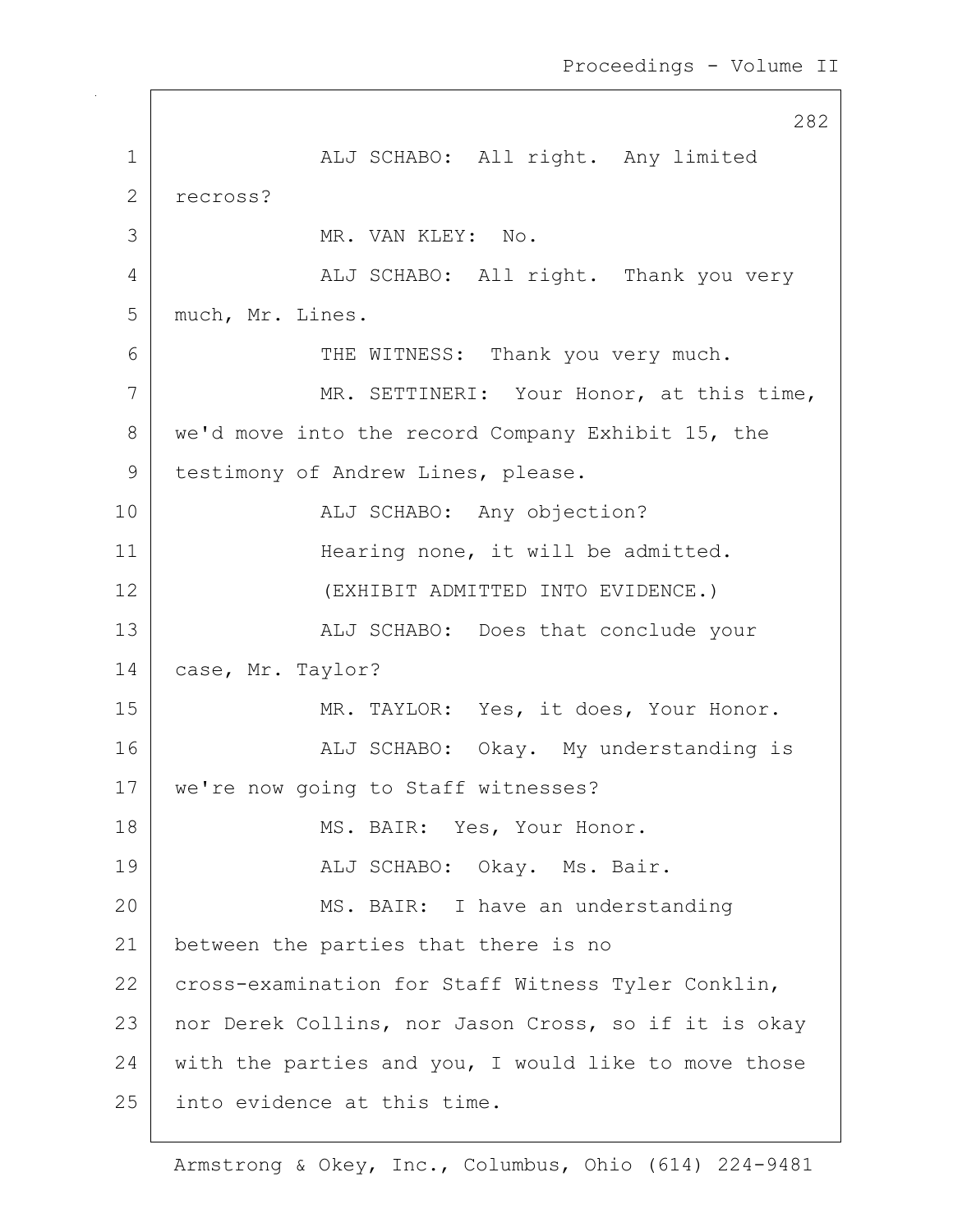283 1 ALJ SCHABO: Let's mark them. 2 MS. BAIR: Okay. Could we mark Tyler 3 Conklin's as Staff Exhibit 2? 4 ALJ SCHABO: Yes. 5 MS. BAIR: Derek Collins as Staff 6 Exhibit 3. Is that okay? 7 | ALJ SCHABO: Yes. Sorry. 8 MS. BAIR: And Jason Cross as Staff 9 Exhibit 4. 10 ALJ SCHABO: So marked on all three. 11 (EXHIBITS MARKED FOR IDENTIFICATION.) 12 | ALJ SCHABO: Do the parties agree with 13 the representation that there's no cross and that the 14 exhibits be stipulated into the record? 15 MR. TAYLOR: Yes, Your Honor. 16 MR. VAN KLEY: Yes. 17 MS. BAIR: Does anyone need a copy? 18 | REALI SCHABO: Okay. All right. We will 19 | stipulate those three exhibits into the record. 20 (EXHIBITS ADMITTED INTO EVIDENCE.) 21 | ALJ SCHABO: Who would you like to call? 22 MS. BAIR: Staff would like to call Matt 23 | Butler to the stand, please. 24 ALJ SCHABO: Good afternoon. 25 THE WITNESS: Good afternoon.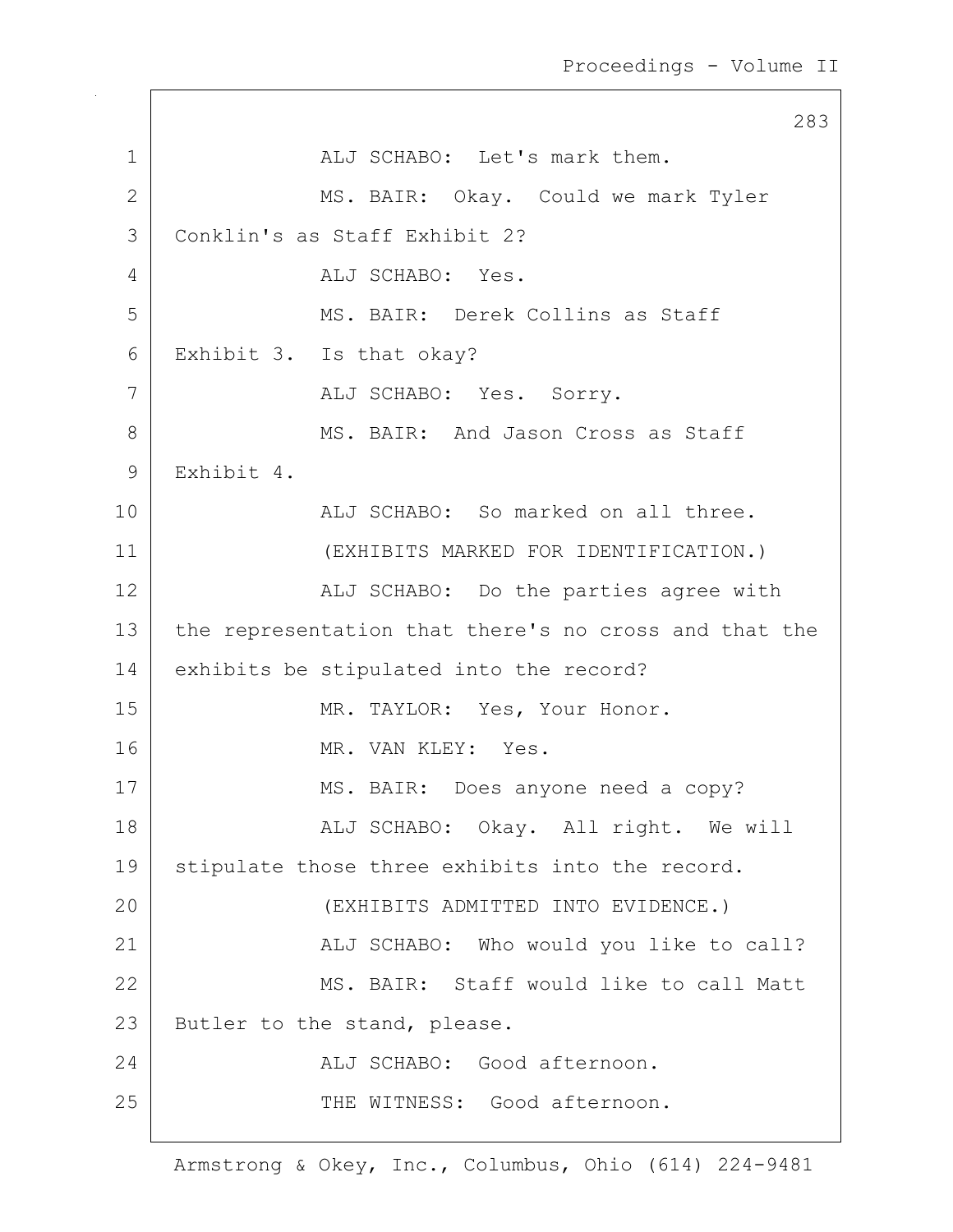284 1 (Witness sworn.) 2 | ALJ SCHABO: Thank you. If you can state 3 your name and your business address for the record, 4 please. 5 THE WITNESS: Matthew Butler. 180 East 6 Broad Street, Columbus, Ohio 43215. 7 | ALJ SCHABO: Thank you. 8 - - - 9 MATTHEW BUTLER 10 | being first duly sworn, as prescribed by law, was 11 examined and testified as follows: 12 DIRECT EXAMINATION 13 | By Ms. Bair: 14 | Q. Mr. Butler, by whom are you employed and 15 in what capacity? 16 | A. I'm employed by the Public Utilities 17 | Commission of Ohio as an Administrative Officer 2. 18 | MS. BAIR: Your Honor, at this time, I 19 would like to mark the Staff Report as Staff 20 | Exhibit 1, and Mr. Butler's testimony as Staff  $21$  Exhibit 5. 22 ALJ SCHABO: So marked. 23 (EXHIBITS MARKED FOR IDENTIFICATION.) 24 MS. BAIR: May I approach the witness? 25 | REALJ SCHABO: You may.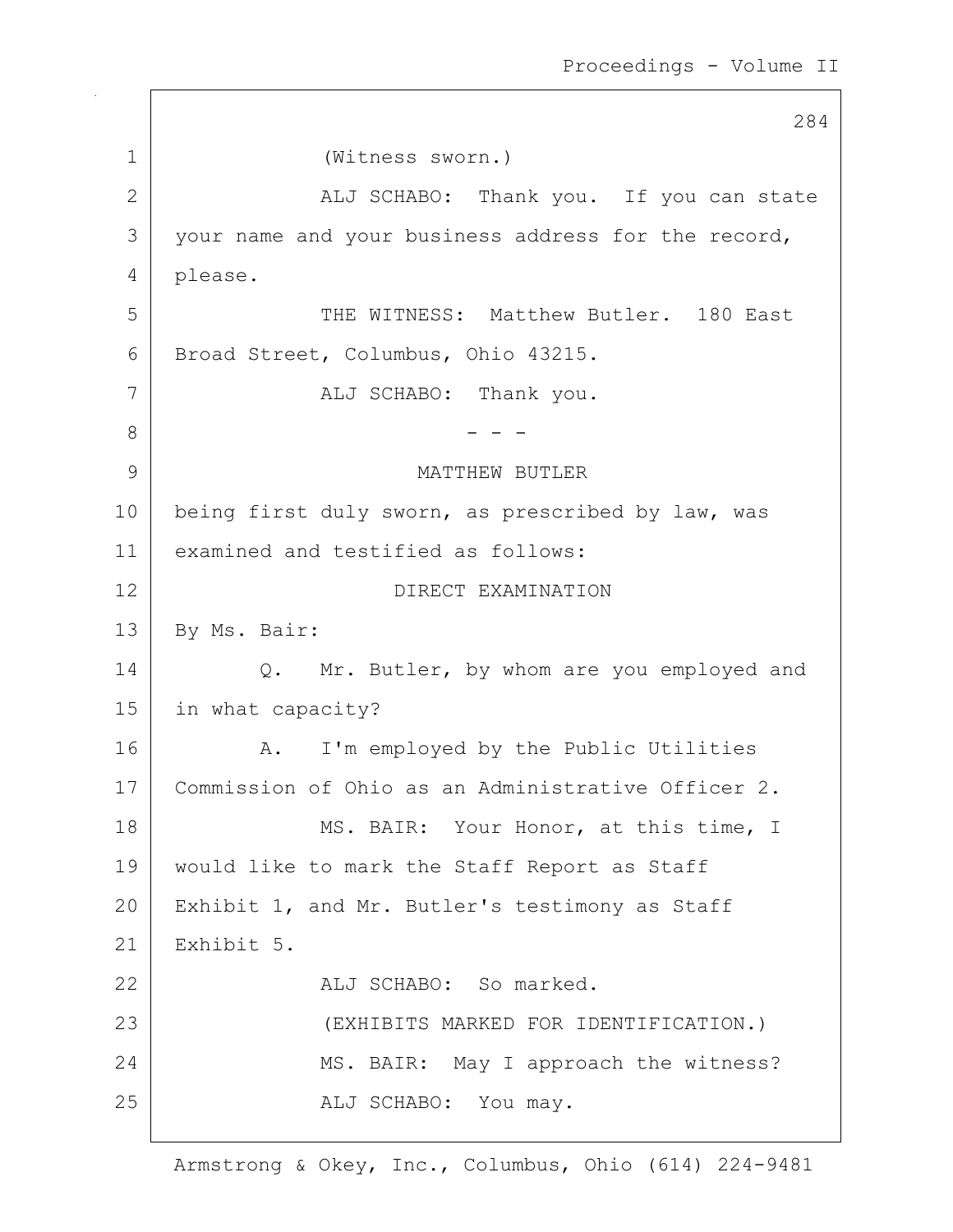|              | 285                                                 |
|--------------|-----------------------------------------------------|
| $\mathbf 1$  | Q. (By Ms. Bair) Do you have before you what        |
| $\mathbf{2}$ | is marked as Staff Exhibit 5?                       |
| 3            | I do.<br>Α.                                         |
| 4            | And what is this document?<br>Q.                    |
| 5            | This is my Prefiled Testimony.<br>Α.                |
| 6            | Was the testimony prepared by you or<br>Q.          |
| 7            | under your direction?                               |
| 8            | It was.<br>Α.                                       |
| 9            | Do you have any changes, corrections, or<br>$Q$ .   |
| 10           | additions that you would like to make to Staff      |
| 11           | Exhibit 5?                                          |
| 12           | Not at this time.<br>Α.                             |
| 13           | If I were to ask you the questions set<br>Q.        |
| 14           | forth in Staff Exhibit 5, would your answers be the |
| 15           | same today?                                         |
| 16           | They would.<br>Α.                                   |
| 17           | MS. BAIR: Your Honor, Mr. Butler is                 |
| 18           | available for cross-examination.                    |
| 19           | ALJ SCHABO: Thank you.                              |
| 20           | Mr. Van Kley.                                       |
| 21           | MR. VAN KLEY: Yes, Your Honor.                      |
| 22           |                                                     |
| 23           | CROSS-EXAMINATION                                   |
| 24           | By Mr. Van Kley:                                    |
| 25           | Mr. Butler, you're responsible for<br>Q.            |

 $\mathsf{I}$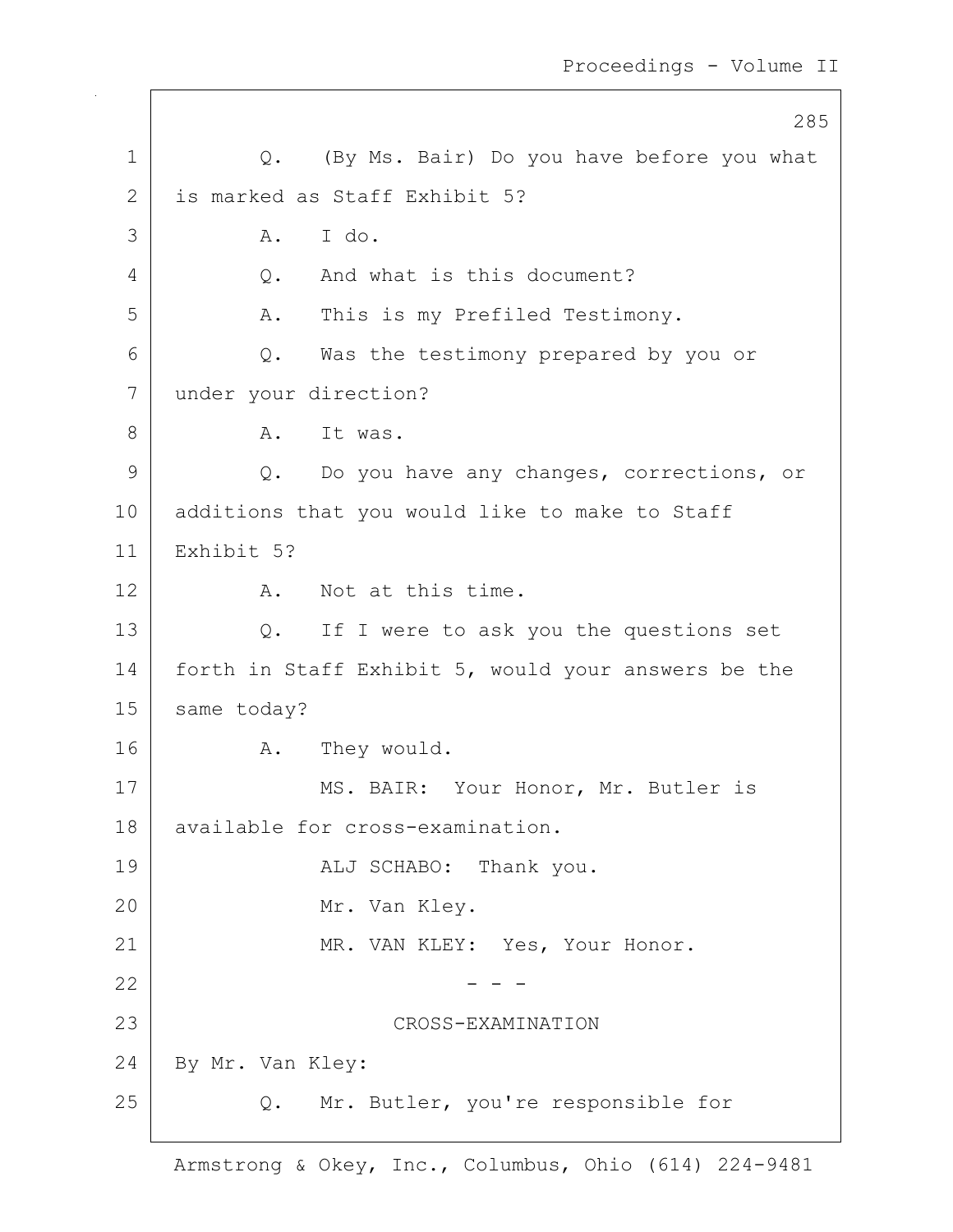286 1 dealing with public communications with respect to 2 the Angelina Solar Project? 3 A. That's accurate. 4 Q. Will you continue to be responsible for 5 interaction with the public, related to the Angelina 6 Solar Project, if and when the Certificate is issued 7 for the Project? 8 A. That would be my expectation. 9 Q. Do you have experience with other 10 certificated projects in which you have had 11 responsibility for dealing with the public concerning 12 those projects? 13 A. Yes. 14 | Q. Now, I'd like to direct your attention to 15 | the Joint Stipulation and Recommendation that has 16 been marked as Joint Exhibit 1. Do you have that in 17 front of you? 18 R. I do not. 19 Thank you. 20 Got it. 21 Q. Would you go to page 6 of that Joint 22 Stipulation. 23 A. I'm on page 6. 24 | C. Okay. In recommended Condition No. 2, 25 you will see that it is -- that the Applicant will be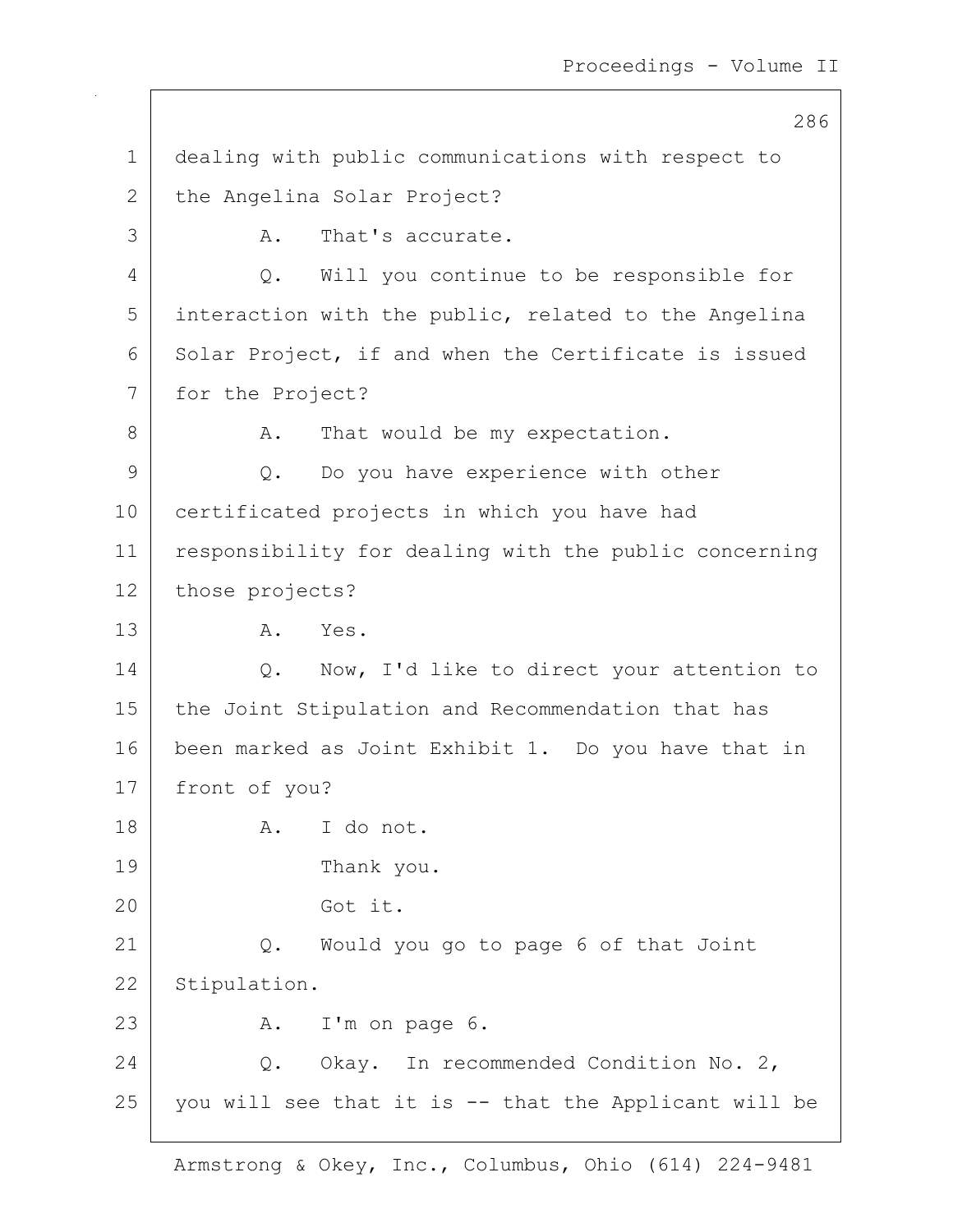287 1 | required to conduct a preconstruction conference 2 prior to the start of any construction activities. 3 Do you see that? 4 A. I do. 5 Q. With regard to preconstruction 6 conferences that are held by the Power Siting Board 7 for projects prior to construction, are those 8 conferences open to the public? 9 A. I prepared and worked on Conditions 12 10 | through 15, so this is not a condition that I was 11 involved with in the preparation of. 12 Q. Do you know who was involved, at the 13 Staff level, with Condition 2? 14 A. Not specifically. 15 | Q. Well, with respect to the other projects 16 in which you've had the responsibility for dealing 17 with the public, have there been preconstruction 18 conferences held for those projects? 19 | A. This is a fairly standard condition from 20 what I understand, so I would expect that yes, that 21 would be the case. I don't know -- myself, I don't 22 generally attend those preconstruction conferences. 23 Q. Do you know whether preconstruction 24 conferences for any other projects, certificated by  $25$  the Board, have been open to the public?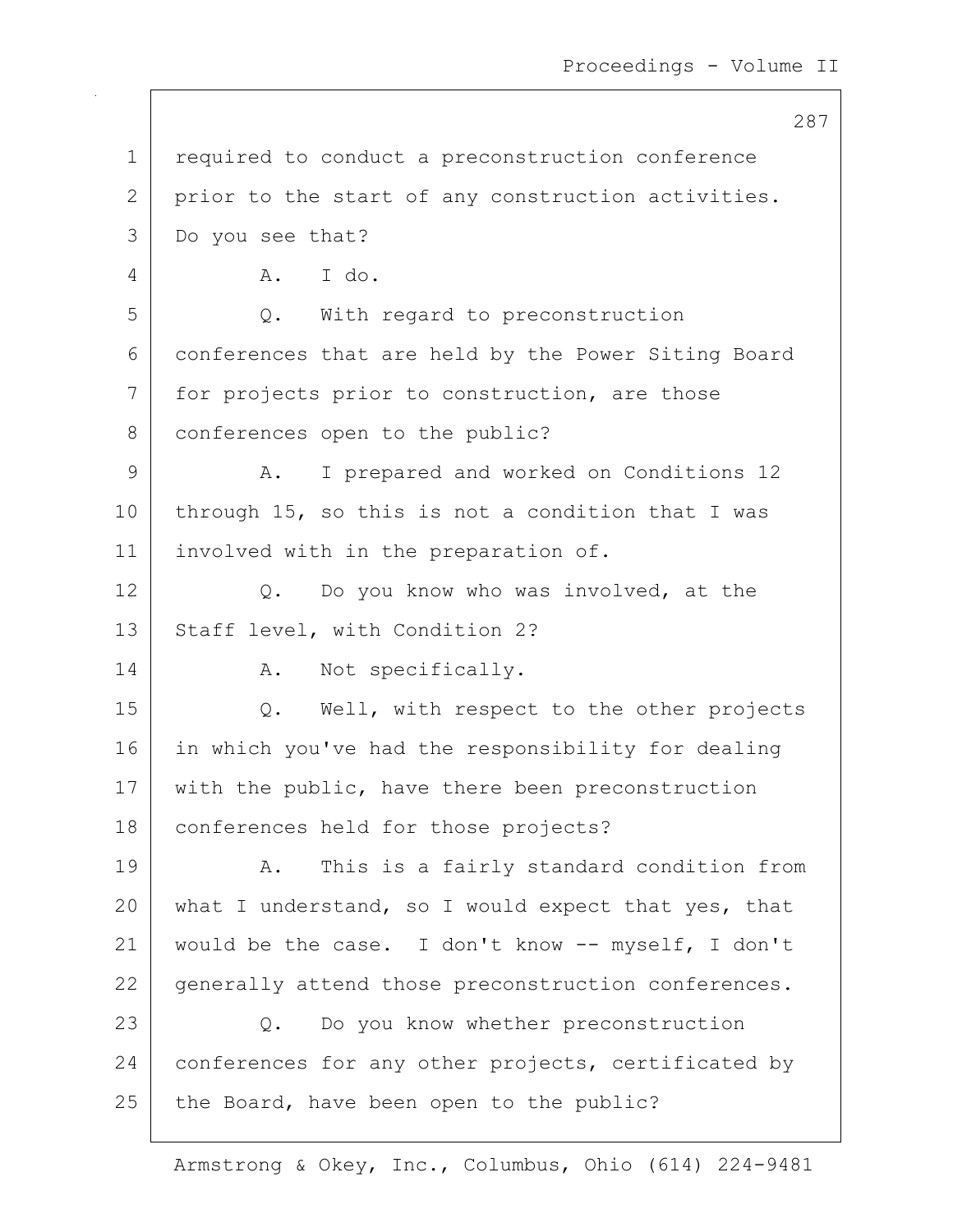288 1 MS. BAIR: Objection. Asked and 2 answered. 3 MR. VAN KLEY: No, I don't think so. 4 ALJ SCHABO: Go ahead and answer that. 5 A. I do not know. 6 0. Go to recommended Condition 15 in the 7 Joint Stipulation and Recommendation. You'll find it 8 on page 8 of Joint Exhibit 1. Now, this condition 9 refers to a complaint summary report that is due 10 | monthly and is submitted by the Applicant, correct? 11 MR. TAYLOR: I'll just object to that 12 | characterization of a monthly report. 13 aLJ SCHABO: Noted. 14 MR. VAN KLEY: Yeah, okay, all right. 15 I'll rephrase the question. 16 Q. (By Mr. Van Kley) Condition 15 refers to 17 | complaint summary reports that are submitted to the 18 Board, right? 19 A. Yes. 20 Q. Were you responsible for this condition? 21 A. Yes. 22 Q. Is there anything in the Stipulation or 23 | in the Application that requires the Applicant to 24 make this -- make these reports available to the 25 public?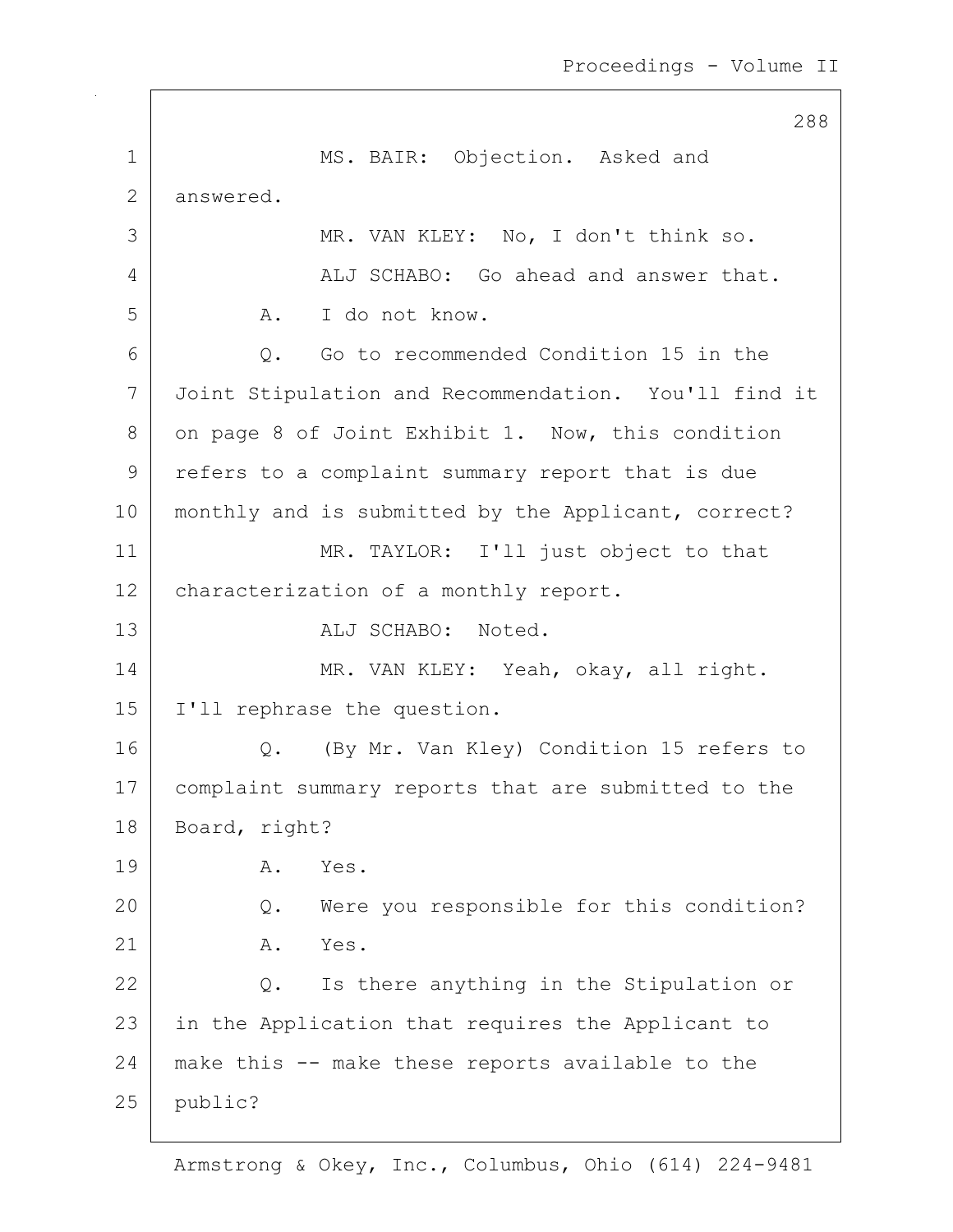1 A. No. 2 Q. Now, throughout the recommended 3 conditions there are a number of plans that are 4 required to be submitted by the Applicant to the 5 | Power Siting Board after the Certificate is issued, 6 correct? 7 A. I can only speak to the conditions that I 8 worked on, but for those conditions there are several 9 | plans that would be submitted after certification. 10 Q. So, for example, Condition 3 requires the 11 submittal of detailed engineering drawings of the 12 final Project plan, right? 13 A. I'm not testifying specific to that 14 condition. 15 Q. Well, I'm just asking you whether your 16 reading of this condition requires that to be done. 17 MS. BAIR: Your Honor, could I have the 18 question read again, please? 19 (Record read.) 20 A. Condition 3 states "The Applicant shall 21 submit one set of detailed engineering drawings of 22 the final project design to Staff at least 30 days 23 before the preconstruction conference." 24 Q. And this would occur after the 25 | Certificate is issued, right?

Armstrong & Okey, Inc., Columbus, Ohio (614) 224-9481

## 289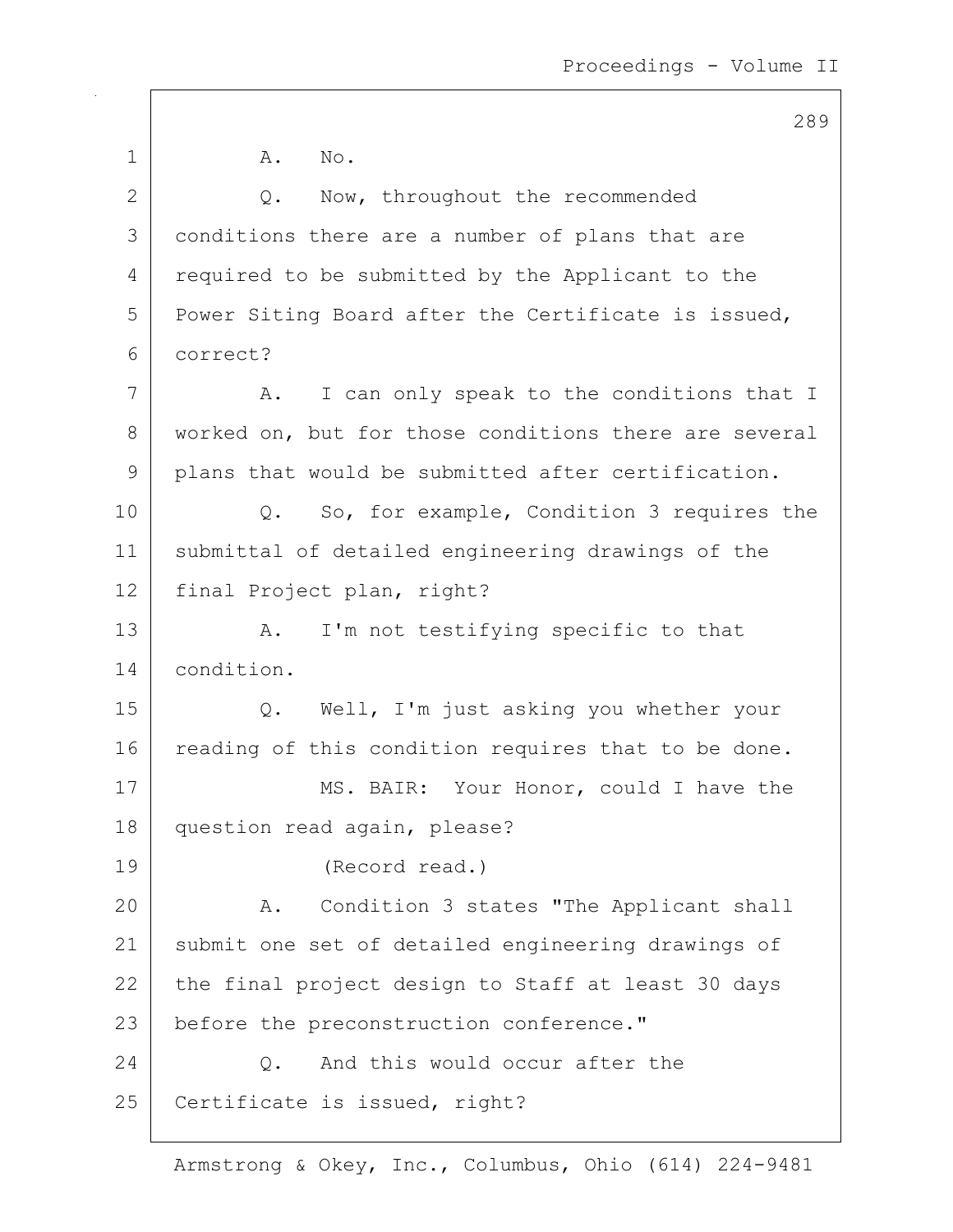290 1 A. That's correct.  $2$  Q. Okay. With respect to any plans that the 3 Certificate would require to be submitted to the 4 Board after the Certificate is issued --5 | MR. TAYLOR: Your Honor, I again object. 6 There's no foundation that any of these reports need 7 to be submitted to the Board. 8 | MR. VAN KLEY: Well, I think Counsel is 9 quibbling, but I'll rephrase. 10 | Q. (By Mr. Van Kley) With respect to any 11 | plans, that the Certificate requires to be submitted 12 to the Staff of the Power Siting Board, does the 13 Board typically issue any public notices informing 14 the public that those plans are available for public 15 review? 16 | MS. BAIR: Objection, Your Honor. 17 | ALJ SCHABO: Basis? 18 | MS. BAIR: Lack of specificity as 19 particular to this witness's testimony. "Plans" is 20 wide open. Could he specify what plans he's 21 directing him to address? 22 | ALJ SCHABO: Let's start with specifics, 23 Mr. Van Kley, and you can attempt to work your way up 24 to generalities. 25 | MR. VAN KLEY: All right. Very good.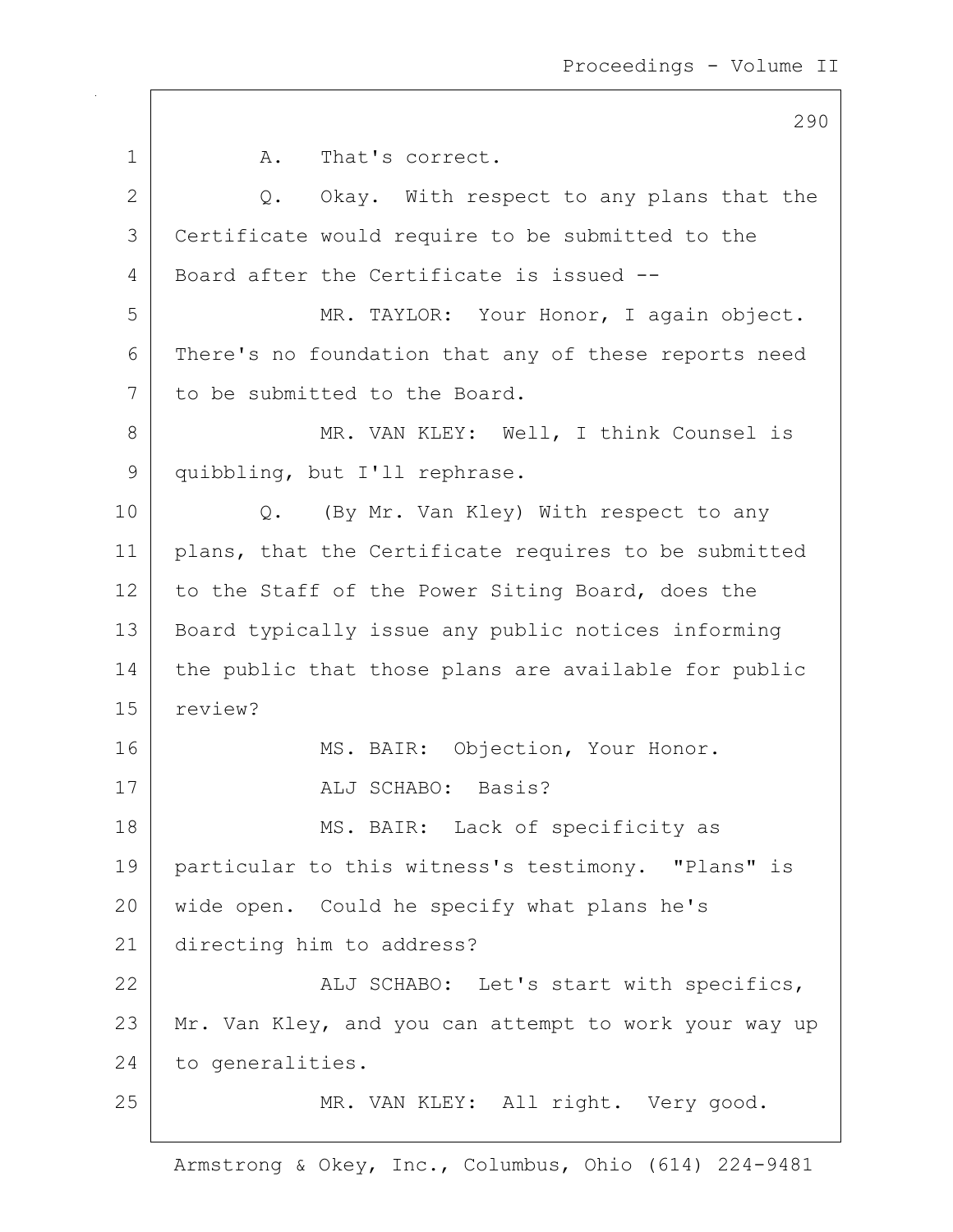|             | 291                                                   |
|-------------|-------------------------------------------------------|
| $\mathbf 1$ | (By Mr. Van Kley) All right. So,<br>$Q_{\bullet}$     |
| 2           | Mr. Butler, we're going to go through the Stipulation |
| 3           | and Recommendation. We've already talked about the    |
| 4           | engineering drawings of the final Project design in   |
| 5           | Condition 3. Does the Board issue a public notice,    |
| 6           | informing the public that those plans have been       |
| 7           | submitted to the Staff of the Board?                  |
| 8           | I'm not really sure that I can speculate<br>Α.        |
| 9           | on a question for a case that I don't know -- I don't |
| 10          | know the outcome of. I mean, I don't                  |
| 11          | Well, you've been -- you've already<br>Q.             |
| 12          | testified you've been involved with other projects    |
| 13          | that have received Certificates and that you have     |
| 14          | dealt with the public relations aspects of those      |
| 15          | projects after the Certificate is issued, right?      |
| 16          | Yes.<br>Α.                                            |
| 17          | Q. Okay. In any of those other cases has              |
| 18          | the Board issued a public notice announcing that      |
| 19          | detailed engineering drawings have been submitted     |
| 20          | after the Certificate was issued?                     |
| 21          | What do you mean by "public notice"?<br>Α.            |
| 22          | Don't you issue public notices in your<br>$Q$ .       |
| 23          | job?                                                  |
| 24          | We issue press releases.<br>Α.                        |
| 25          | Okay. That's not the same as a public<br>Q.           |
|             |                                                       |

 $\mathsf{I}$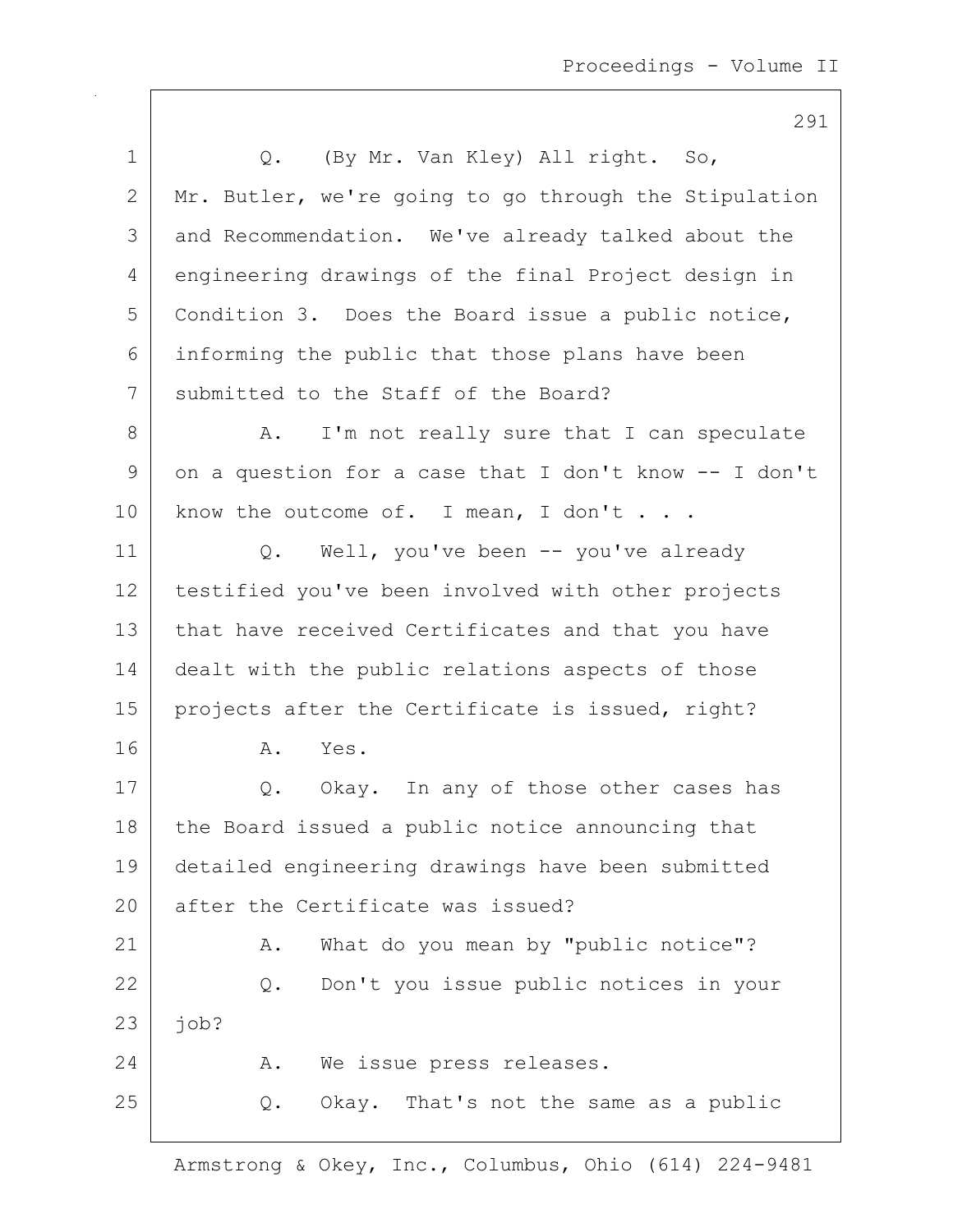292 1 notice? 2 A. I don't view it the same. We do not 3 issue press releases when an applicant files. 4 Q. What do you think is a public notice? 5 A. I think of a public notice is more of 6 something like a letter that would be sent or 7 something that would be posted in a newspaper --8 Q. Okay. 9 A. -- per our, you know, notification 10 requirements on the front end of the process. 11 | Q. Okay. All right. Very good. 12 Then with regard to final engineering 13 drawings that are submitted after the Certificate is 14 issued, in your past experience has the Board or the 15 | Staff of the Board issued any press releases 16 concerning those plans? 17 A. No. 18 Q. How about public notices? 19 A. No. 20 Q. Okay. All right. Then let's move on to 21 Condition 9. You'll see that Condition 9 requires 22 the Applicant to prepare a Phase I cultural resources 23 survey program. Is this the type of program that, 24 based on your past experience, would be the subject 25 of a press release announcing to the public that such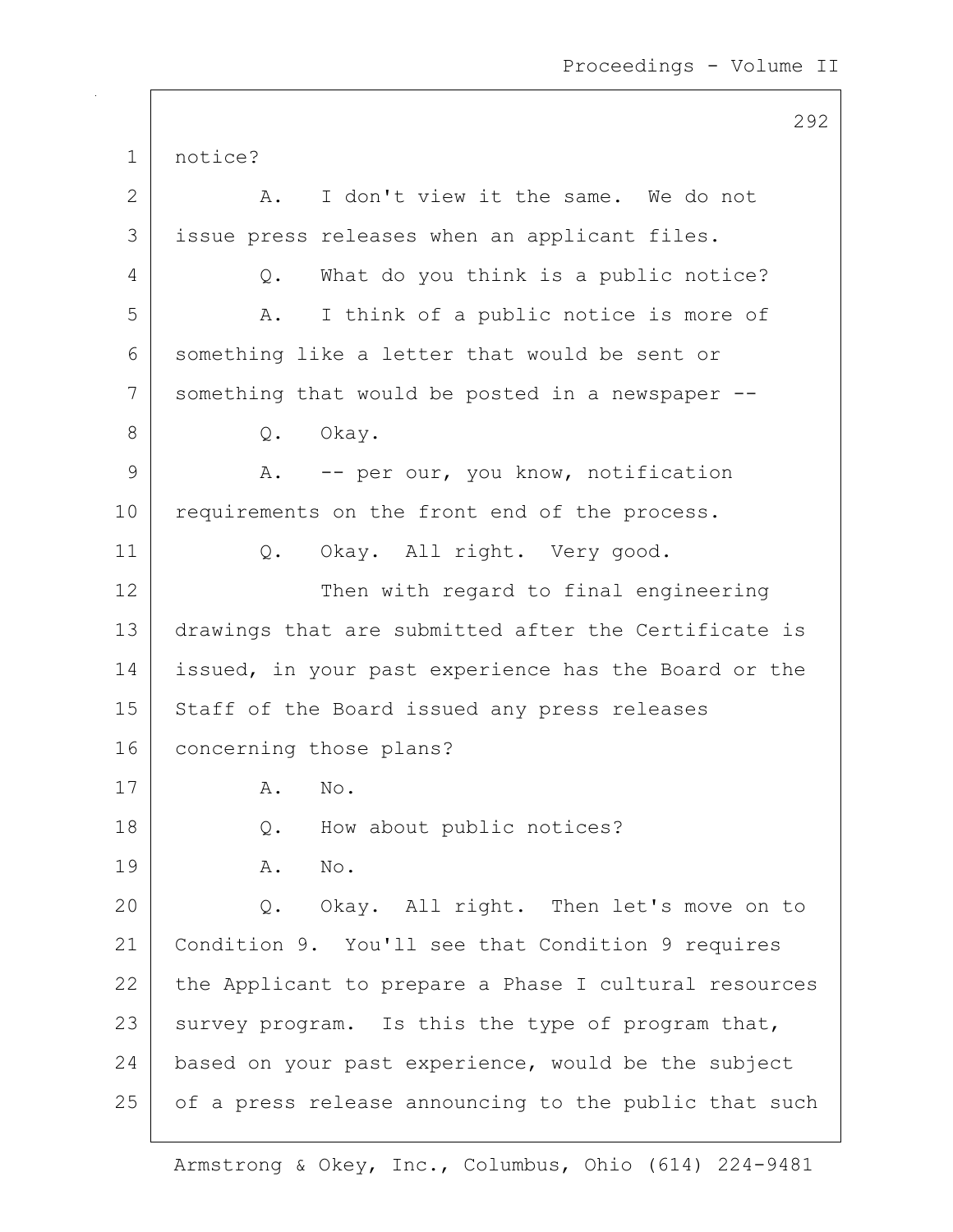293 1 a program was available for review? 2 A. No. 3 Q. How about a public notice? 4 A. No. 5 Q. Okay. Let's go down to Condition 11. It 6 states that the Applicant shall prepare a landscape 7 and lighting plan. Is this the type of plan that the 8 | Board or its Staff would issue a press release or a 9 public notice informing the public that that plan is 10 available for review? 11 | A. No. 12 Q. Okay. Condition 12, the Applicant shall 13 provide Staff with a copy of its public information 14 | program. Is this the type of document that the 15 department would announce, by press release or public 16 | notice, that it is available for public review? 17 A. No. 18 Q. Okay. Same questions with regard to the 19 complaint resolution process that is submitted under 20 Condition 13. 21 | A. No. 22 Q. Same questions with regard to 23 Condition 16 for the Stormwater Pollution Prevention  $24$  Plan. 25 A. Not to my knowledge, no.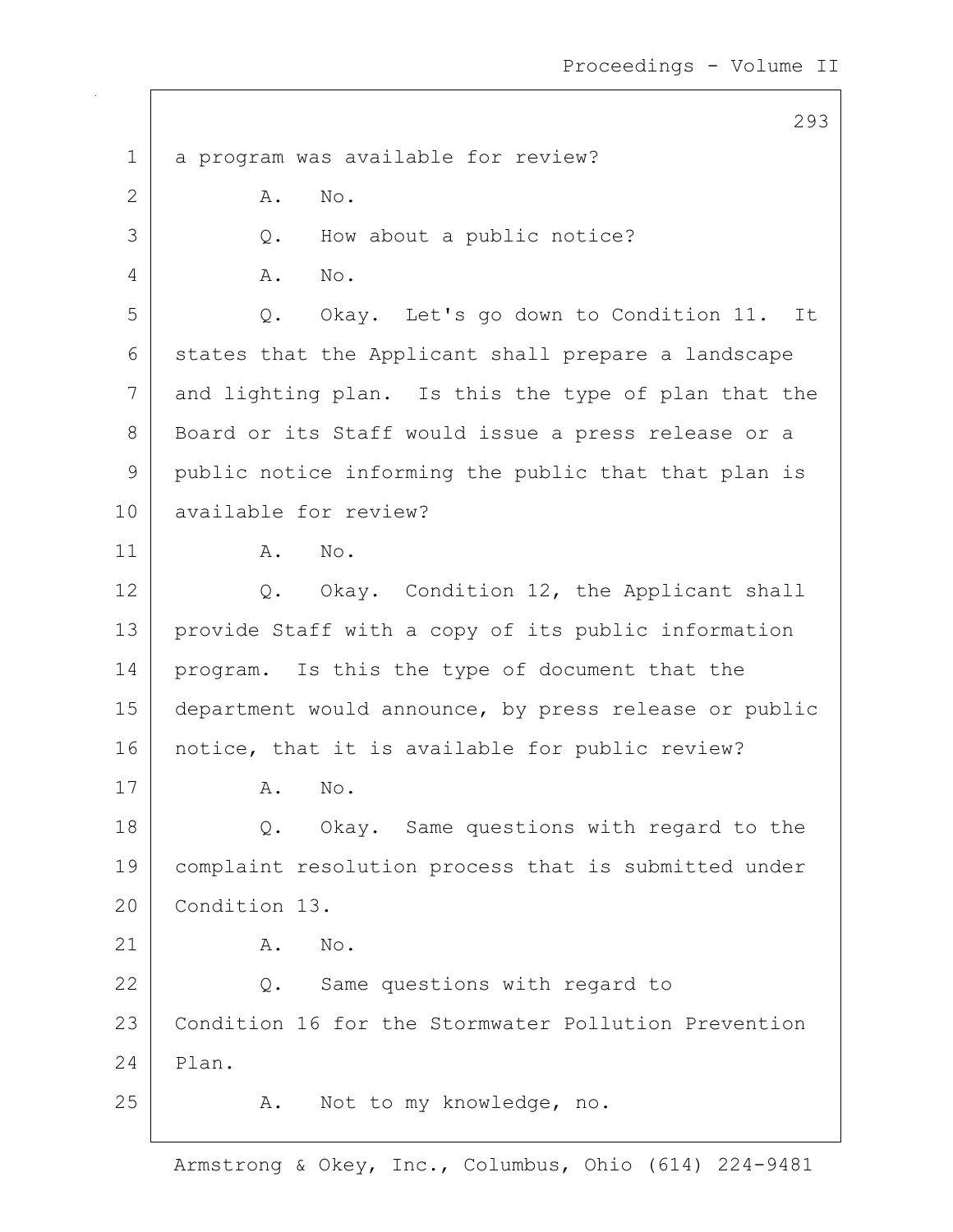|               | 294                                                   |
|---------------|-------------------------------------------------------|
| $\mathbf 1$   | Same question with regard to Condition 18<br>Q.       |
| $\mathbf{2}$  | and its requirement of the submission of a vegetation |
| 3             | management plan.                                      |
| 4             | No.<br>Α.                                             |
| 5             | Same question with regard to the<br>Q.                |
| 6             | requirement in Condition 22 for submitting a          |
| 7             | construction access plan.                             |
| 8             | No.<br>Α.                                             |
| $\mathcal{G}$ | Same question with regard to the final<br>Q.          |
| 10            | traffic plan required by Condition 25.                |
| 11            | No.<br>Α.                                             |
| 12            | Going to Condition 29. Same question<br>$Q$ .         |
| 13            | about the comprehensive decommissioning plan that     |
| 14            | that condition requires to be submitted.              |
| 15            | No.<br>Α.                                             |
| 16            | Are you responsible for responding to<br>Q.           |
| 17            | requests for public records submitted to the Board or |
| 18            | its Staff?                                            |
| 19            | Α.<br>No.                                             |
| 20            | You are not?<br>$Q$ .                                 |
| 21            | Α.<br>No.                                             |
| 22            | $Q$ .<br>Who, if anyone at the Board or its Staff,    |
| 23            | has that responsibility?                              |
| 24            | There's Staff members within our Legal<br>Α.          |
| 25            | Department. I might take a request in, but then I     |
|               |                                                       |

 $\overline{\phantom{a}}$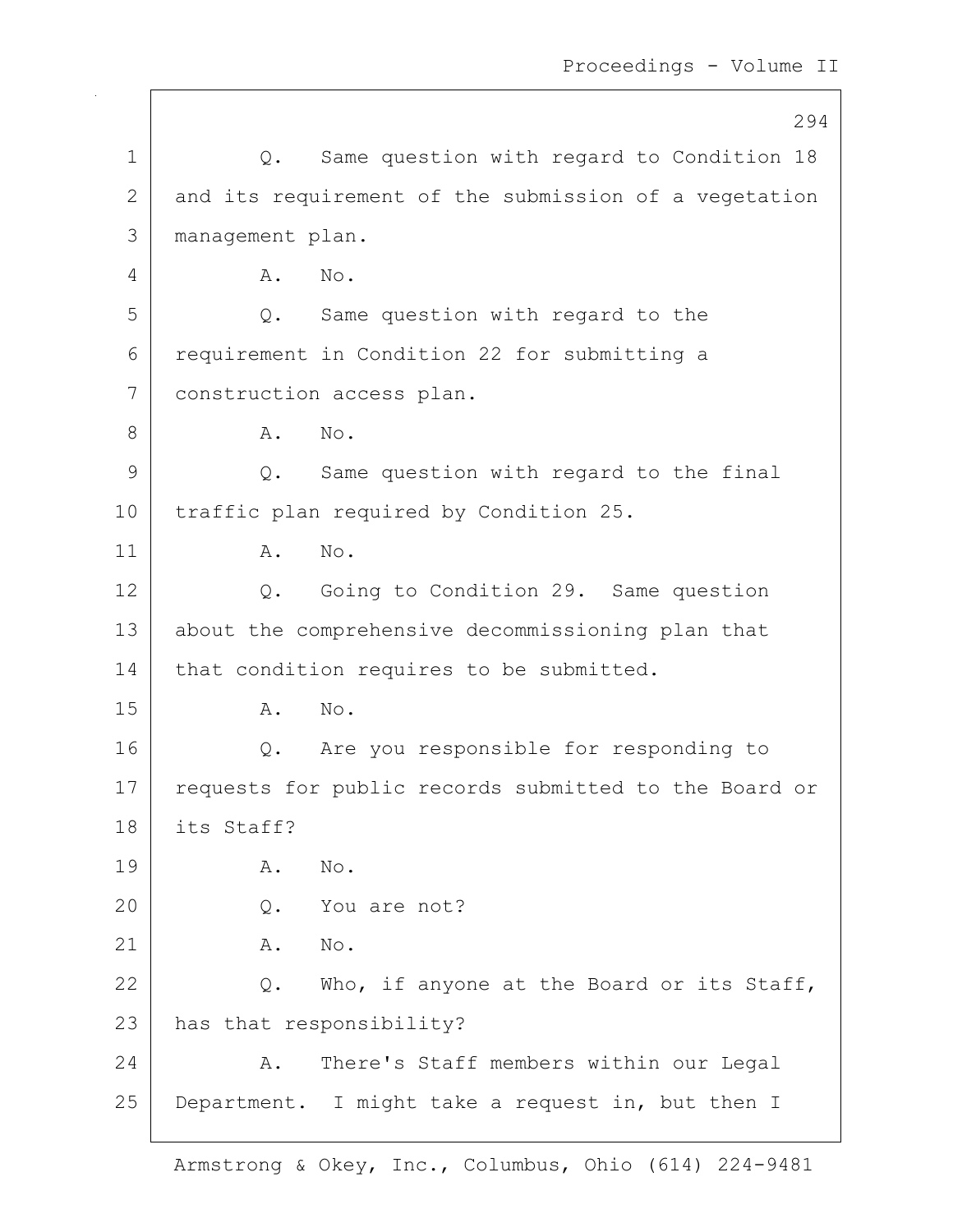1 | would provide it to them to respond.  $2$  Q. Okay. Do you have any  $-$  when a public 3 records request comes in, do you have any 4 responsibility for compiling records responsive to 5 that request? 6 | A. Only as directed by the Legal Department. 7 Q. Based on your experience with the Power 8 Siting Board Staff, can you tell me whether plans, 9 the types of plans that we've just gone through that 10 are required to be submitted after the Certificate is 11 | issued, whether those plans are available to the 12 public in draft form to review before the Board or 13 its Staff acts on them? 14 A. Not to my knowledge, no. 15 MR. VAN KLEY: I have no further 16 questions. 17 | ALJ SCHABO: Anybody else have cross? 18 Redirect? 19 | MS. BAIR: Can I just have a minute? 20 | The SCHABO: We'll go off the record for 21 | a couple minutes. 22 (Off the record.) 23 | ALJ SCHABO: Let's go back on the record. 24 Ms. Bair, any redirect? 25 MS. BAIR: I have no redirect, and I

295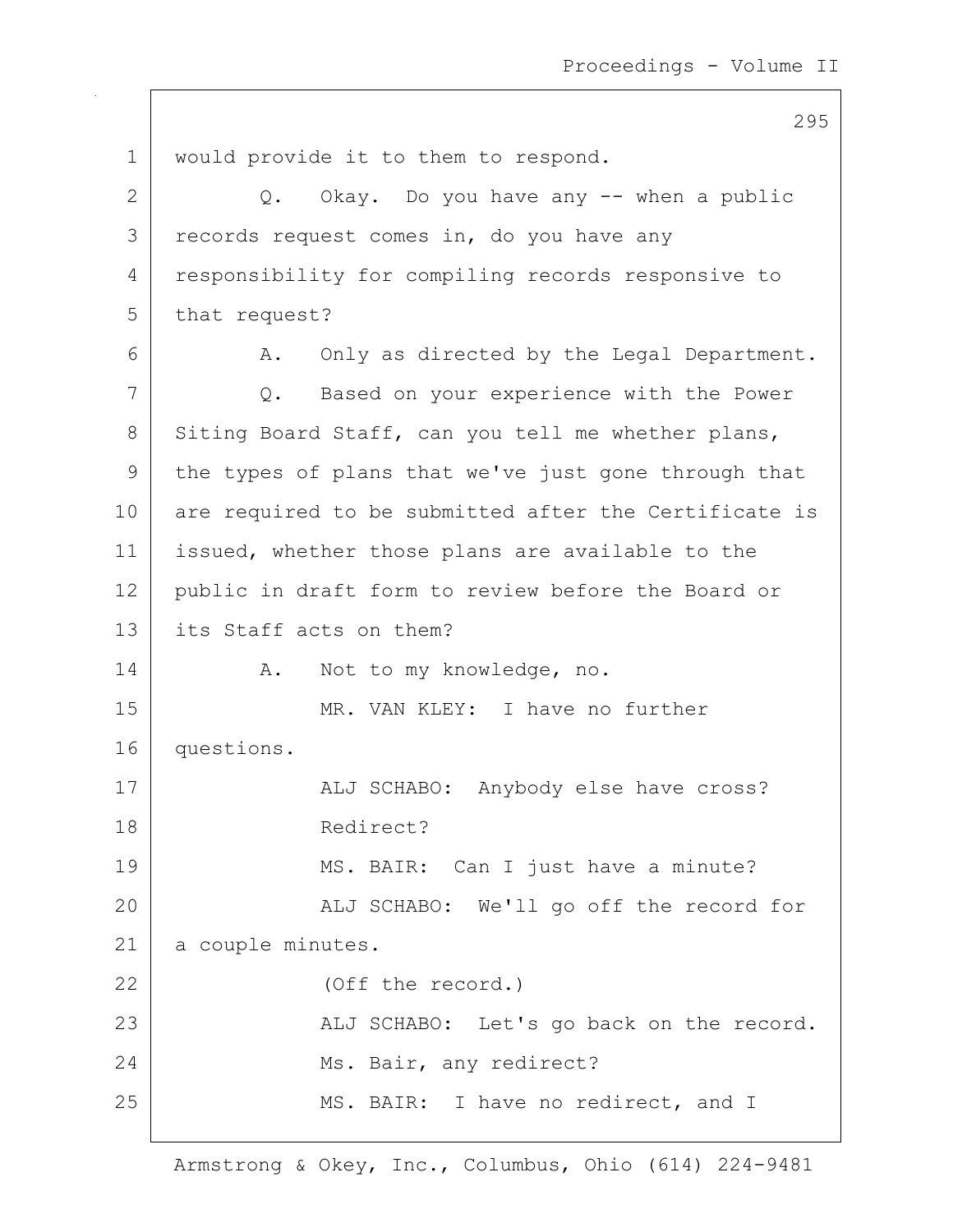296 1 | would like to move Staff Exhibit 5 into evidence. 2 | ALJ SCHABO: Any objection to Staff 3 Exhibit 5? 4 Hearing none, it will be admitted. 5 (EXHIBIT ADMITTED INTO EVIDENCE.) 6 ALJ SCHABO: We'll go off the record and 7 take a 15-minute break and see what we can come up 8 | with acoustically. 9 (Recess taken.) 10 | ALJ SCHABO: Let's go back on the record, 11 please. 12 Ms. Bair. 13 MS. BAIR: Thank you, Your Honor. Staff 14 would like to call Robert Holderbaum as its next 15 witness. 16 | REGISTER ALJ SCHABO: Good afternoon. 17 | THE WITNESS: Good afternoon. Raise your 18 | right hand for me. 19 (Witness sworn.) 20 | The SCHABO: State your name and business 21 | address for the record, please. 22 | THE WITNESS: Robert -- Robert 23 Holderbaum. 180 East Broad Street, Columbus, Ohio 24 43215.  $25$  - - -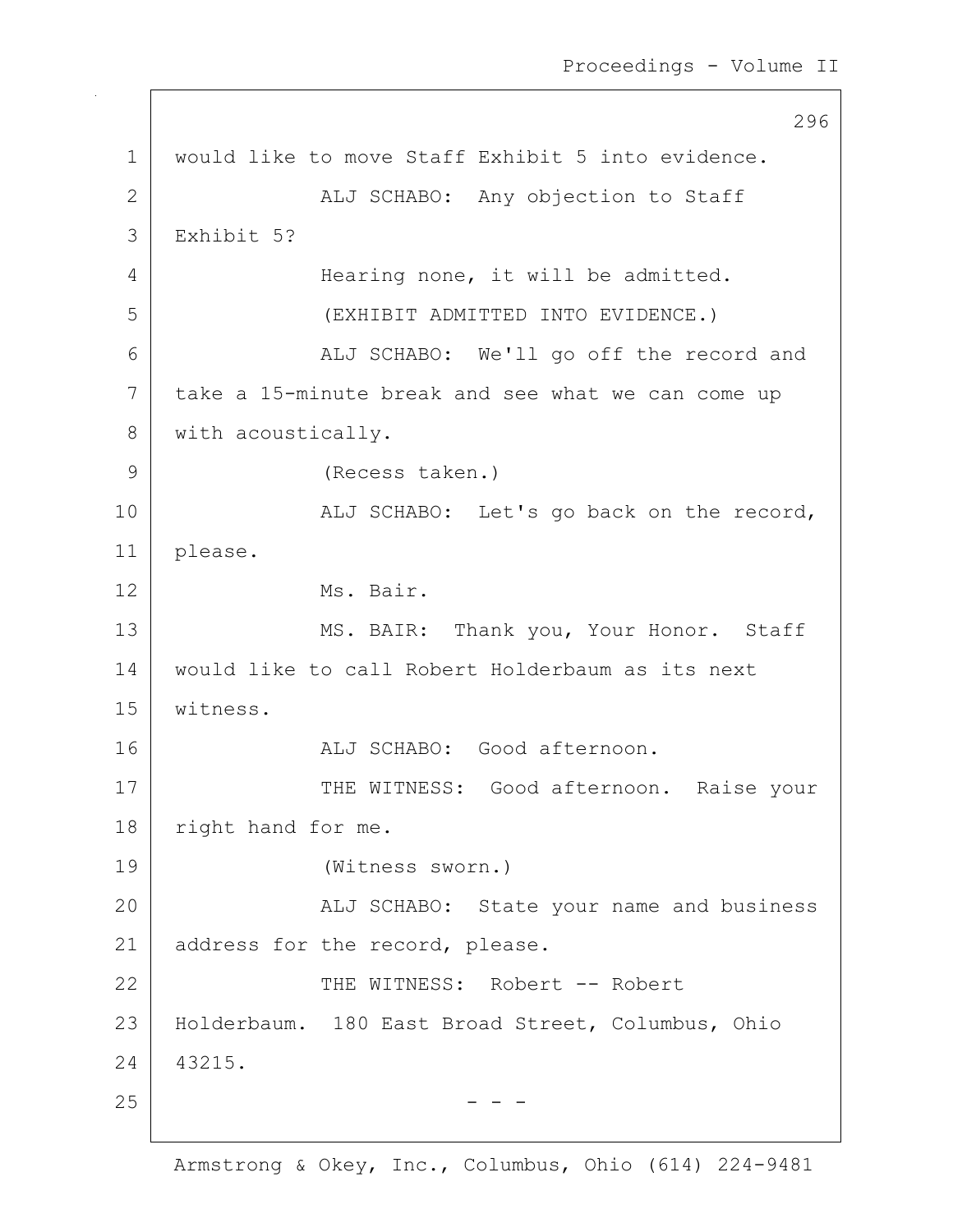297 1 ROBERT HOLDERBAUM 2 being first duly sworn, as prescribed by law, was 3 examined and testified as follows: 4 DIRECT EXAMINATION 5 By Ms. Bair: 6 Q. Could you please tell us by whom you're 7 employed and in what capacity. 8 A. I'm employed by the Public Utilities 9 Commission of Ohio as a Utility Specialist 2. 10 | MS. BAIR: Your Honor, I would like to 11 mark Mr. Holderbaum's testimony as Staff Exhibit 6. 12 ALJ SCHABO: So marked. 13 (EXHIBIT MARKED FOR IDENTIFICATION.) 14 MS. BAIR: I have provided a copy to you, 15 the witness, and  $-$ 16 | REALI SCHABO: I have a copy. 17 MS. BAIR: Okay. 18 | REALI SCHABO: Thank you. 19 | Q. (By Ms. Bair) Do you have Staff Exhibit 4 20 before you?  $21$   $\overline{A}$   $\overline{A}$   $\overline{C}$   $\overline{A}$   $\overline{B}$   $\overline{C}$   $\overline{C}$   $\overline{C}$   $\overline{C}$   $\overline{C}$   $\overline{C}$   $\overline{C}$   $\overline{C}$   $\overline{C}$   $\overline{C}$   $\overline{C}$   $\overline{C}$   $\overline{C}$   $\overline{C}$   $\overline{C}$   $\overline{C}$   $\overline{C}$   $\overline{C}$   $\overline{C}$  22 Q. 6. Sorry. 23 A. Yes. 24 Q. And what is that document? 25 | R. My Prefiled Testimony.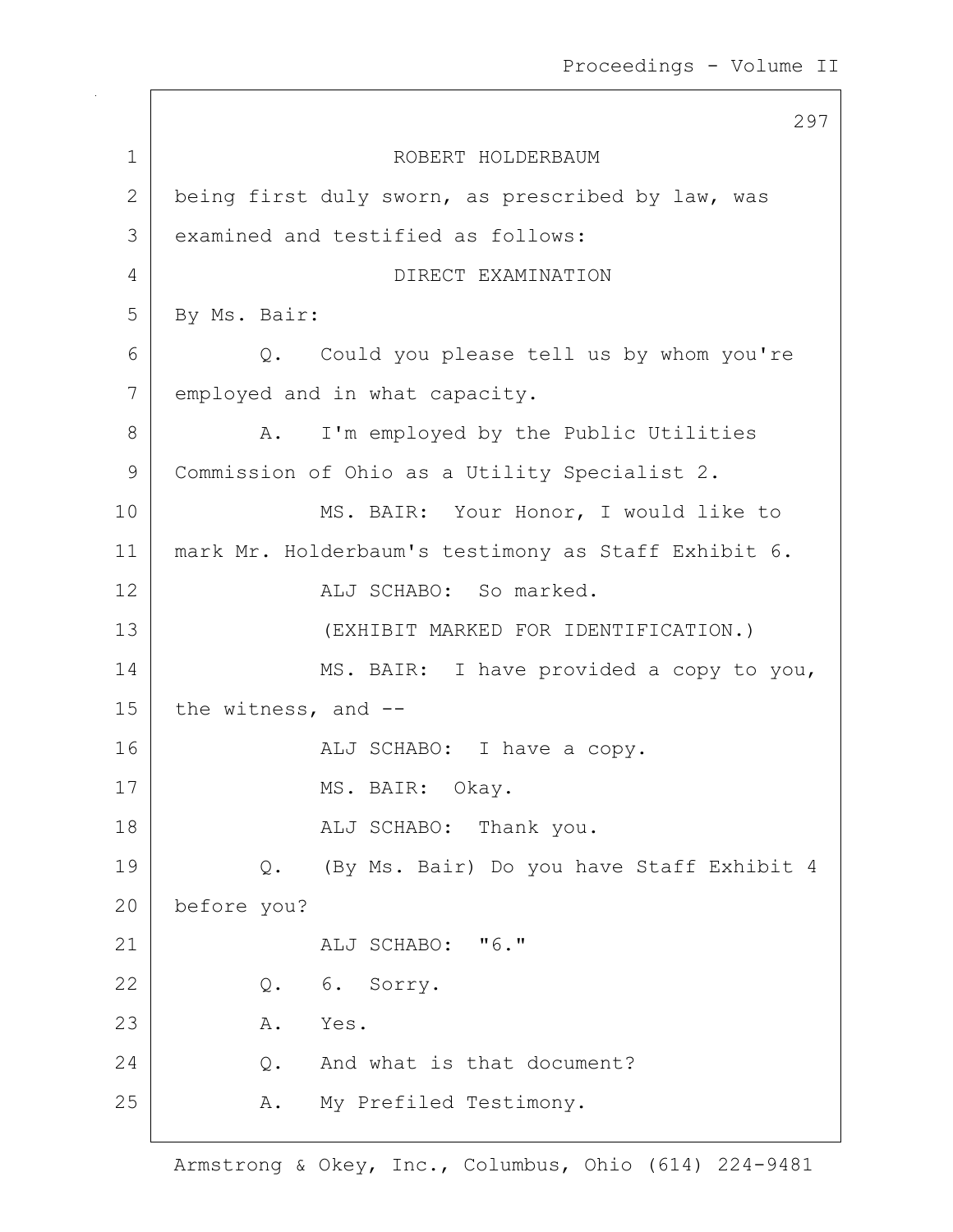|              | 298                                                  |
|--------------|------------------------------------------------------|
| $\mathbf{1}$ | Q. Was this prepared by you or under your            |
| $\mathbf{2}$ | direction?                                           |
| 3            | It was.<br>A.                                        |
| 4            | Q. Do you have any additions, corrections,           |
| 5            | or changes that you would like to make to that       |
| 6            | document?                                            |
| 7            | A. I do not.                                         |
| 8            | Q. If I were to ask you the questions set            |
| 9            | forth, would your answers be the same as they are in |
| 10           | Staff Exhibit 6?                                     |
| 11           | Α.<br>Yes.                                           |
| 12           | MS. BAIR: Your Honor, Mr. Holderbaum is              |
| 13           | available for cross-examination.                     |
| 14           | ALJ SCHABO: Mr. Van Kley.                            |
| 15           | MR. VAN KLEY: Yes, Your Honor.                       |
| 16           |                                                      |
| 17           | CROSS-EXAMINATION                                    |
| 18           | By Mr. Van Kley:                                     |
| 19           | Mr. Holderbaum, please turn to page 3 of<br>Q.       |
| 20           | your Direct Testimony. It says, in Answer 4, that    |
| 21           | you were the Staff subject analyst for the surface   |
| 22           | waters portion of the Staff Report; is that right?   |
| 23           | Yes.<br>Α.                                           |
| 24           | Q. Did that include responsibility for               |
| 25           | dealing with tile issues?                            |
|              |                                                      |

 $\overline{\phantom{a}}$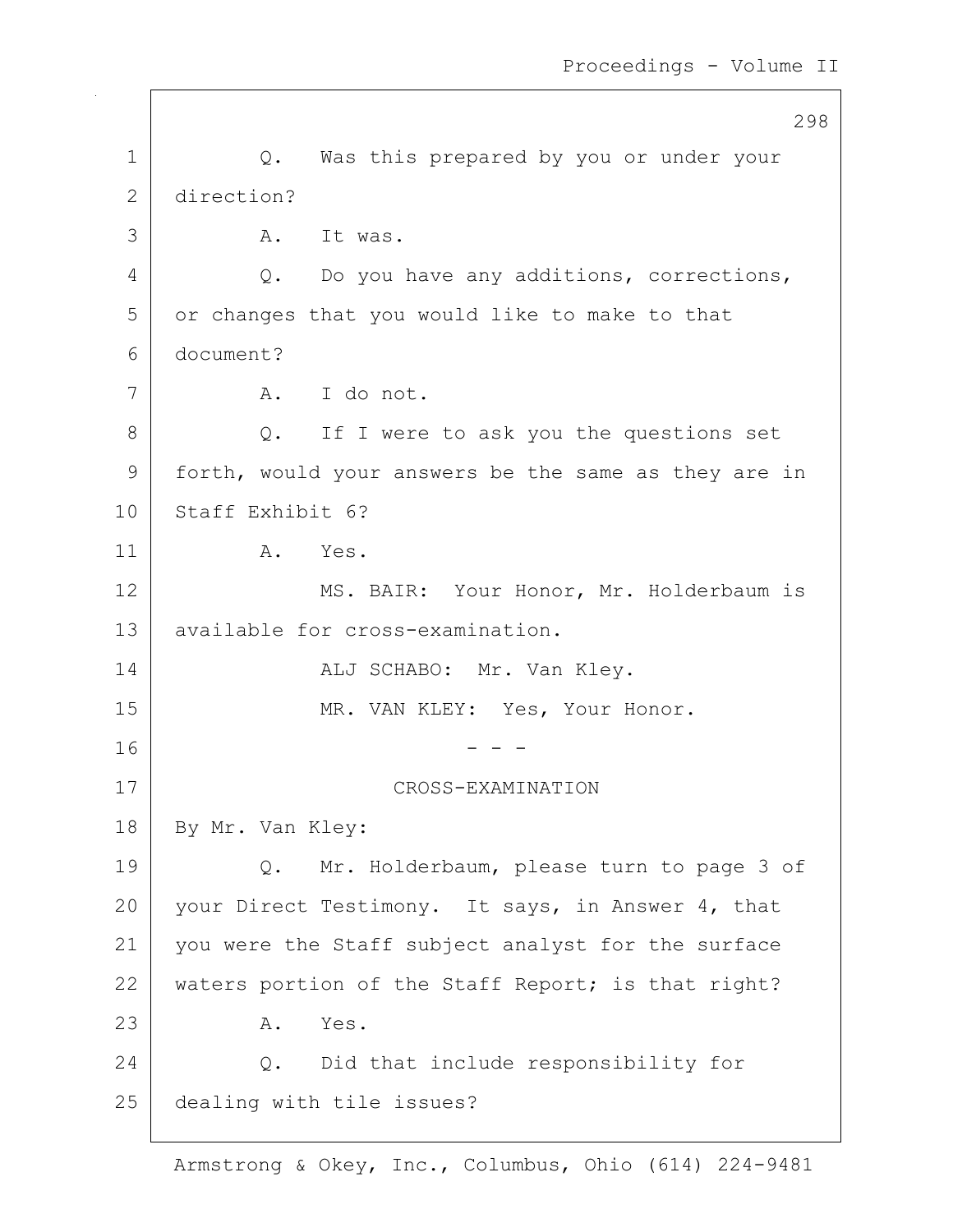299 1 A. Not necessarily. 2 Q. Okay. Was there another member of the 3 Staff that was responsible for tiles? 4 A. Yes, though I'm not sure who it was. 5 Q. All right. Would you -- do you have the 6 Staff Report of Investigation available to look at? 7 A. Yes. 8 Q. Okay. Would you turn to page 19 of that 9 Staff Report. I'd like to direct your attention to 10 the first paragraph on that page under the table for 11 vegetation. That paragraph starts with the words 12 | "the estimated vegetative impact." 13 | A. Okay. 14 Q. Specifically I'd like you to look at the 15 | second-to-the-last sentence of that paragraph which 16 reads as follows: "The estimated impact to forestland 17 of 0.07 acre is the result of geographic information 18 system (GIS) calculations and actual forest clearing 19 | may be more or less." 20 My question to you is, first of all, were 21 you responsible for drafting this language? 22 A. Yes. 23 Q. Next, I need to ask you if you could 24 explain what you meant when you refer to the actual 25 | forest clearing may be more or less.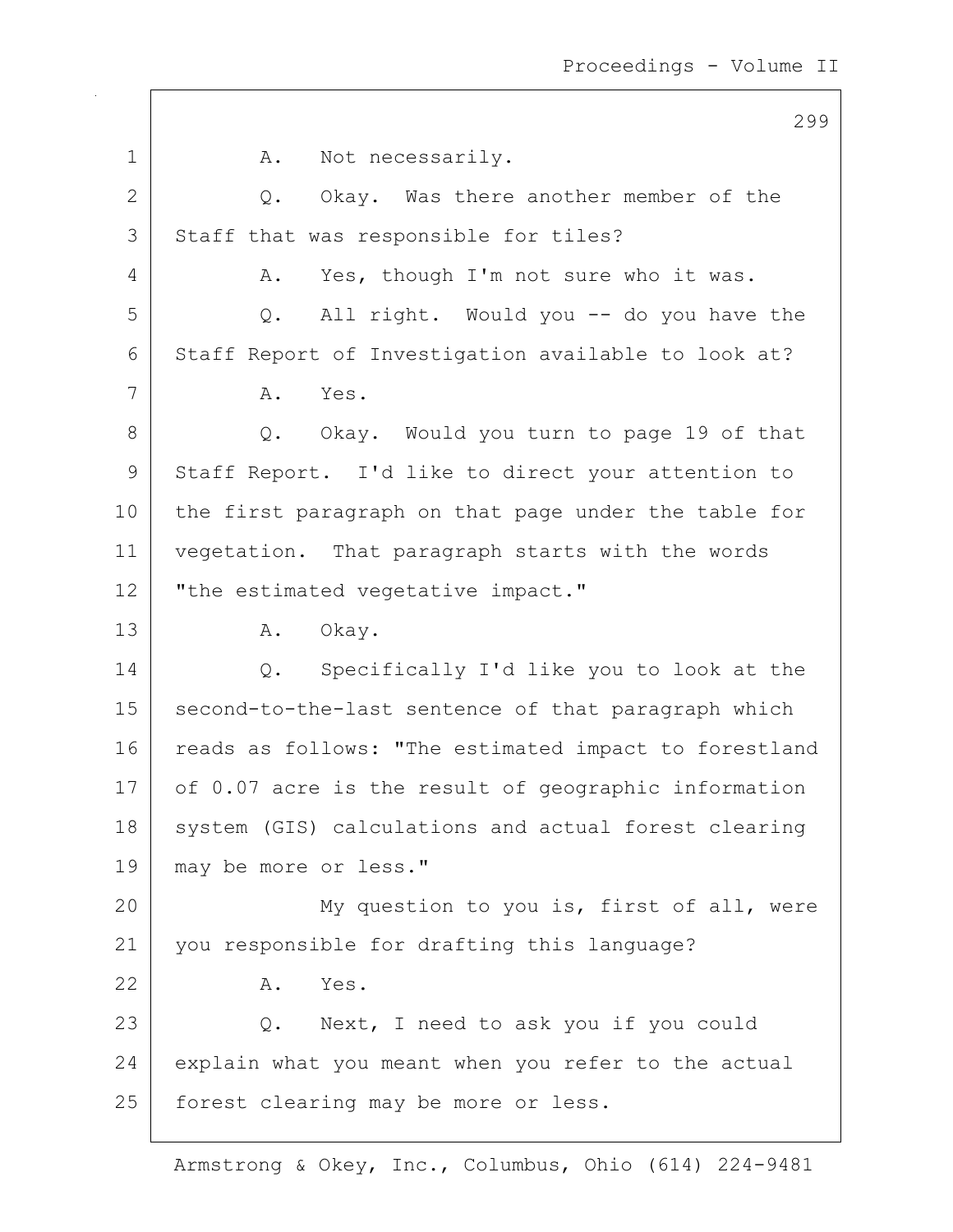|             | 300                                                   |
|-------------|-------------------------------------------------------|
| $\mathbf 1$ | Sure. So that number, what we see is<br>A.            |
| 2           | that number is usually pretty accurate. We don't      |
| 3           | want to say that's an exact number in case they end   |
| 4           | up clearing, you know, .08 or .05 acres of trees,     |
| 5           | something like that.                                  |
| 6           | So is it your understanding that, given<br>Q.         |
| 7           | the terms of the Application and the Joint            |
| 8           | Stipulation, that the Applicant would be allowed to   |
| 9           | clear more than .07-acre?                             |
| 10          | It depends. I mean, we would review<br>Α.             |
| 11          | those numbers before they would do it so, I mean, if  |
| 12          | it was something that we thought was, you know, a     |
| 13          | significantly greater impact, we would work with them |
| 14          | to figure why, see if it was necessary, that type of  |
| 15          | thing. It wouldn't just be, you know, they throw out  |
| 16          | a number and get to clear whatever they want.         |
| 17          | Are you aware that the Joint Stipulation<br>Q.        |
| 18          | requires the Applicant to submit a vegetation         |
| 19          | management plan after the Certificate is issued?      |
| 20          | Α.<br>Yes.                                            |
| 21          | Would the -- would the amount of<br>Q.                |
| 22          | vegetation that is ultimately earmarked for clearing  |
| 23          | be a subject of that plan?                            |
| 24          | I believe so.<br>Α.                                   |
| 25          | So it would be in that plan where the<br>$Q$ .        |

 $\mathsf{I}$ 

Armstrong & Okey, Inc., Columbus, Ohio (614) 224-9481

## $200$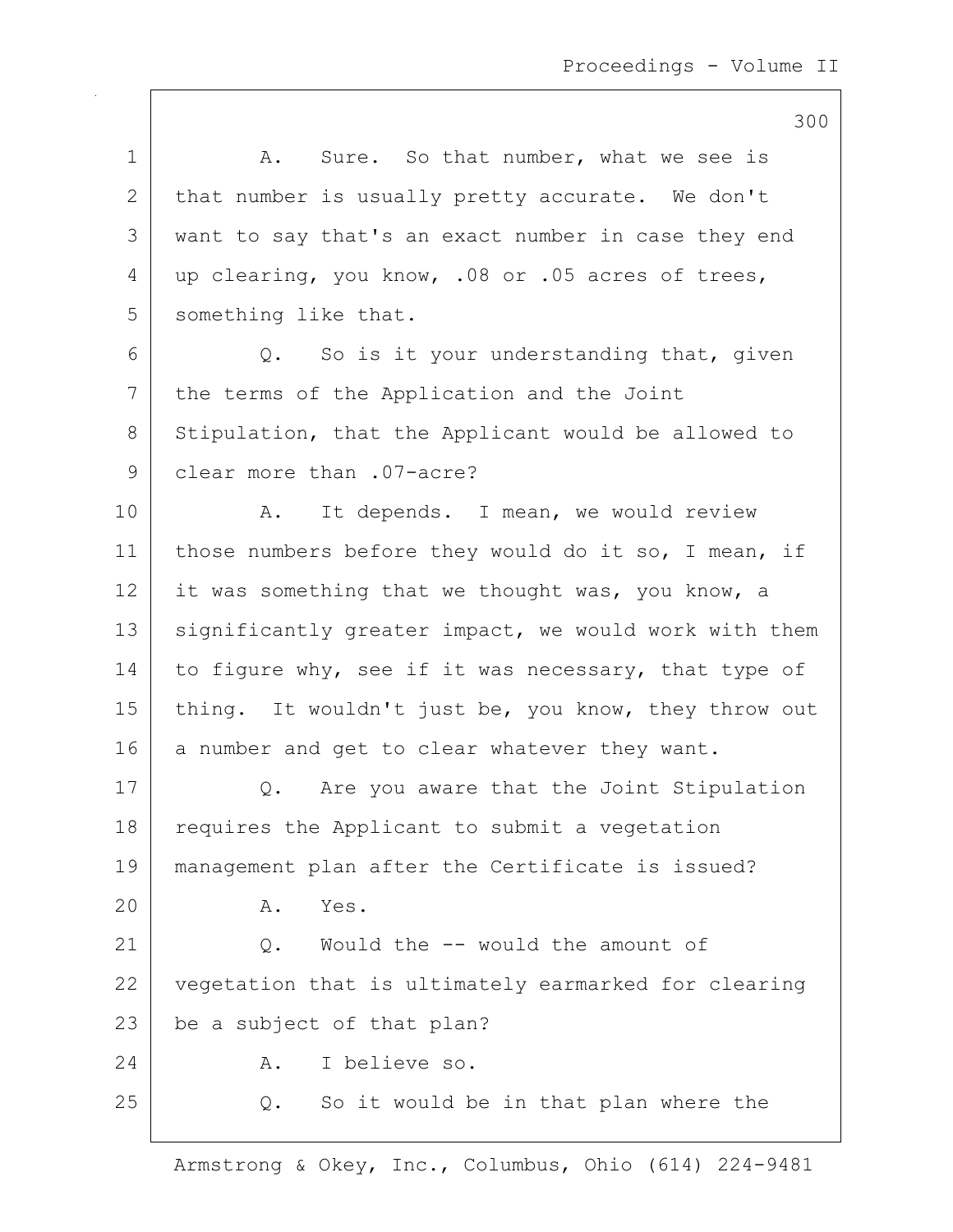301 1 details for vegetation clearing would be established? 2 A. Yes. 3 MR. VAN KLEY: Okay. I have no further 4 questions. 5 | ALJ SCHABO: Any other cross? 6 Any redirect? 7 | MS. BAIR: No, Your Honor. 8 | ALJ SCHABO: All right. Thank you very 9 much. 10 THE WITNESS: Thank you. 11 MS. BAIR: Staff would like to move Staff 12 Exhibit 6 into the record. 13 | ALJ SCHABO: Any objection? 14 Hearing none, it will be admitted. 15 (EXHIBIT ADMITTED INTO EVIDENCE.) 16 ALJ SCHABO: Your next witness. 17 | MS. BAIR: Thank you. Staff would like 18 | to call Jon Pawley as its next witness, please. 19 ALJ SCHABO: Good afternoon. 20 THE WITNESS: Good afternoon. 21 (Witness sworn.) 22 ALJ SCHABO: Thank you. Please have a 23 seat, and state your name and business address for 24 the record. 25 | THE WITNESS: My name is John Pawley.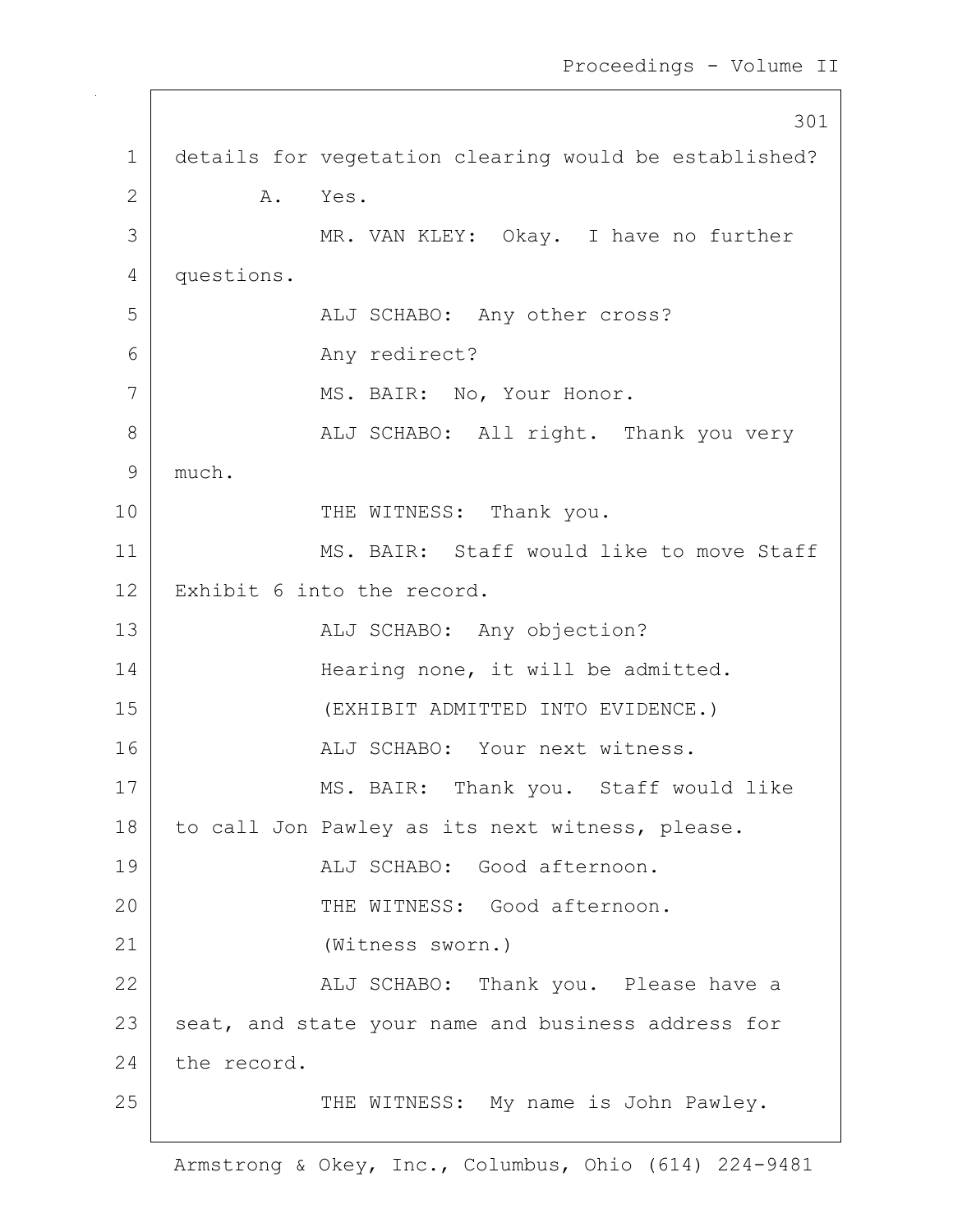302 1 P-a-w-l-e-y. My business address is 180 East Broad 2 Street, Columbus, Ohio 43215. 3 ALJ SCHABO: Ms. Bair.  $4$  - - -5 JON C. PAWLEY 6 being first duly sworn, as prescribed by law, was 7 examined and testified as follows: 8 DIRECT EXAMINATION 9 By Ms. Bair: 10 Q. Could you please tell us by whom you're 11 employed and in what capacity. 12 A. I'm a Staff member with the Ohio Power 13 Siting Board, employed by the Public Utilities 14 | Commission. My position is a Utility Specialist 3. 15 Q. Thank you. 16 MS. BAIR: Your Honor, may I approach? 17 | ALJ SCHABO: You may. 18 | MS. BAIR: I'd like to have Mr. Pawley's 19 Prefiled Testimony marked as Staff Exhibit 7. 20 ALJ SCHABO: So marked. 21 (EXHIBIT MARKED FOR IDENTIFICATION.) 22 MS. BAIR: Thank you. 23 Q. (By Ms. Bair) Mr. Pawley, do you 24 recognize Staff Exhibit 7? 25 A. I do.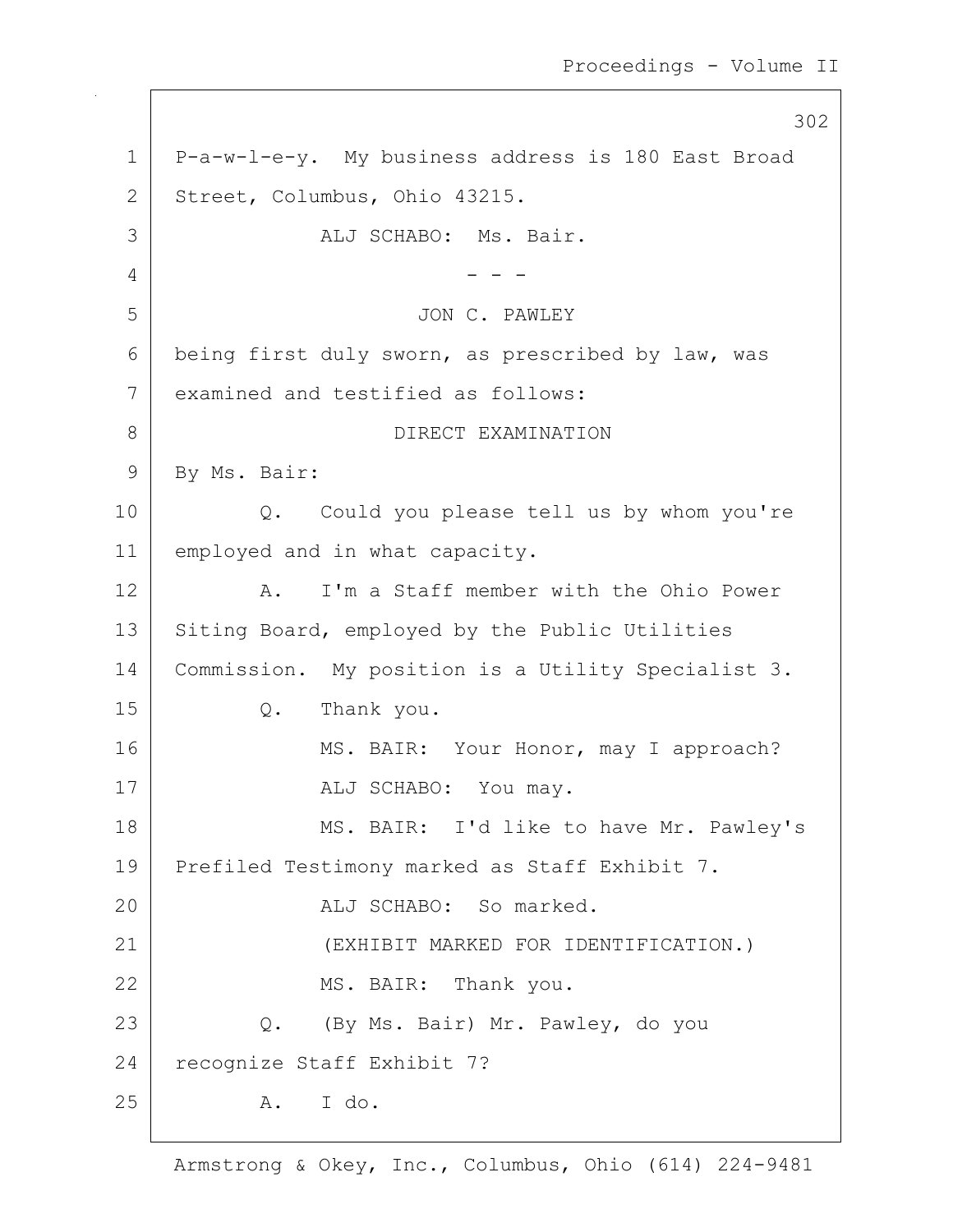303 1 |  $Q$ . And what is that document? 2 A. That is my Prefiled Testimony. 3 Q. Was this prepared by you or under your 4 direction? 5 A. Yes. 6 Q. Do you have any changes, corrections, or 7 additions to make to this testimony? 8 A. No. 9 Q. If I were to ask you the questions 10 contained in Staff Exhibit 7, would your answers be 11 | the same today? 12 A. Yes, they would. 13 MS. BAIR: Thank you. 14 Your Honor, Mr. Pawley is available for 15 cross-examination. 16 ALJ SCHABO: Thank you. 17 Mr. Settineri, do you have any cross? 18 Mr. Taylor? 19 Mr. Van Kley, do you have any cross? 20 MR. VAN KLEY: Just a little bit. 21  $- - -$ 22 CROSS-EXAMINATION 23 | By Mr. Van Kley: 24 Q. Looking at Answer 7 in your Direct 25 | Testimony, that answer states that you're responsible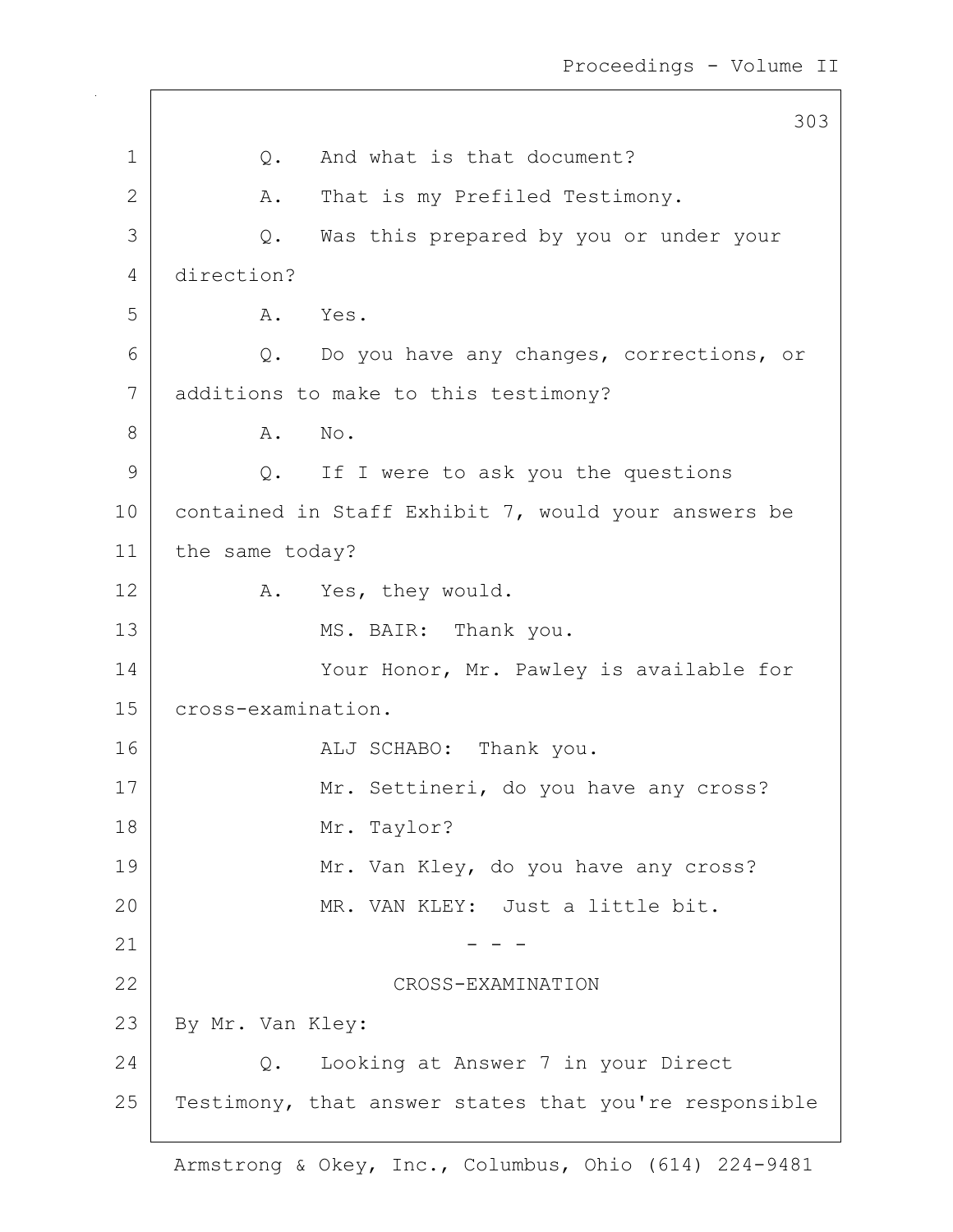|              | 304                                                   |
|--------------|-------------------------------------------------------|
| 1            | for Conditions 9 and 11 in the Staff Report, right?   |
| $\mathbf{2}$ | Correct.<br>Α.                                        |
| 3            | Q. Condition 11 of the Staff Report deals             |
| 4            | with lighting, correct?                               |
| 5            | A. Correct.                                           |
| 6            | And there's also a recommended condition<br>Q.        |
| 7            | in the Joint Stipulation for lighting; is that        |
| 8            | correct?                                              |
| 9            | A. Correct.                                           |
| 10           | Q. Okay. And that's Condition 11, right?              |
| 11           | A. Yes, sir.                                          |
| 12           | Q. Okay. Now, Condition 11 in the Staff               |
| 13           | Report and Condition 11 in the Joint Stipulation,     |
| 14           | both require the Applicant to submit a lighting plan  |
| 15           | after the Certificate is issued, right?               |
| 16           | Not necessarily. It's prior to<br>Α.                  |
| 17           | commencement of construction.                         |
| 18           | Okay. So the Applicant could submit a<br>Q.           |
| 19           | lighting plan at any time?                            |
| 20           | Correct.<br>Α.                                        |
| 21           | Q. Okay. Based on your information about              |
| 22           | the Project, is there anything that would prevent the |
| 23           | Applicant from submitting the lighting plan at the    |
| 24           | time it submits its Application?                      |
| 25           | Not necessarily. They could.<br>Α.                    |
|              |                                                       |

 $\overline{\phantom{a}}$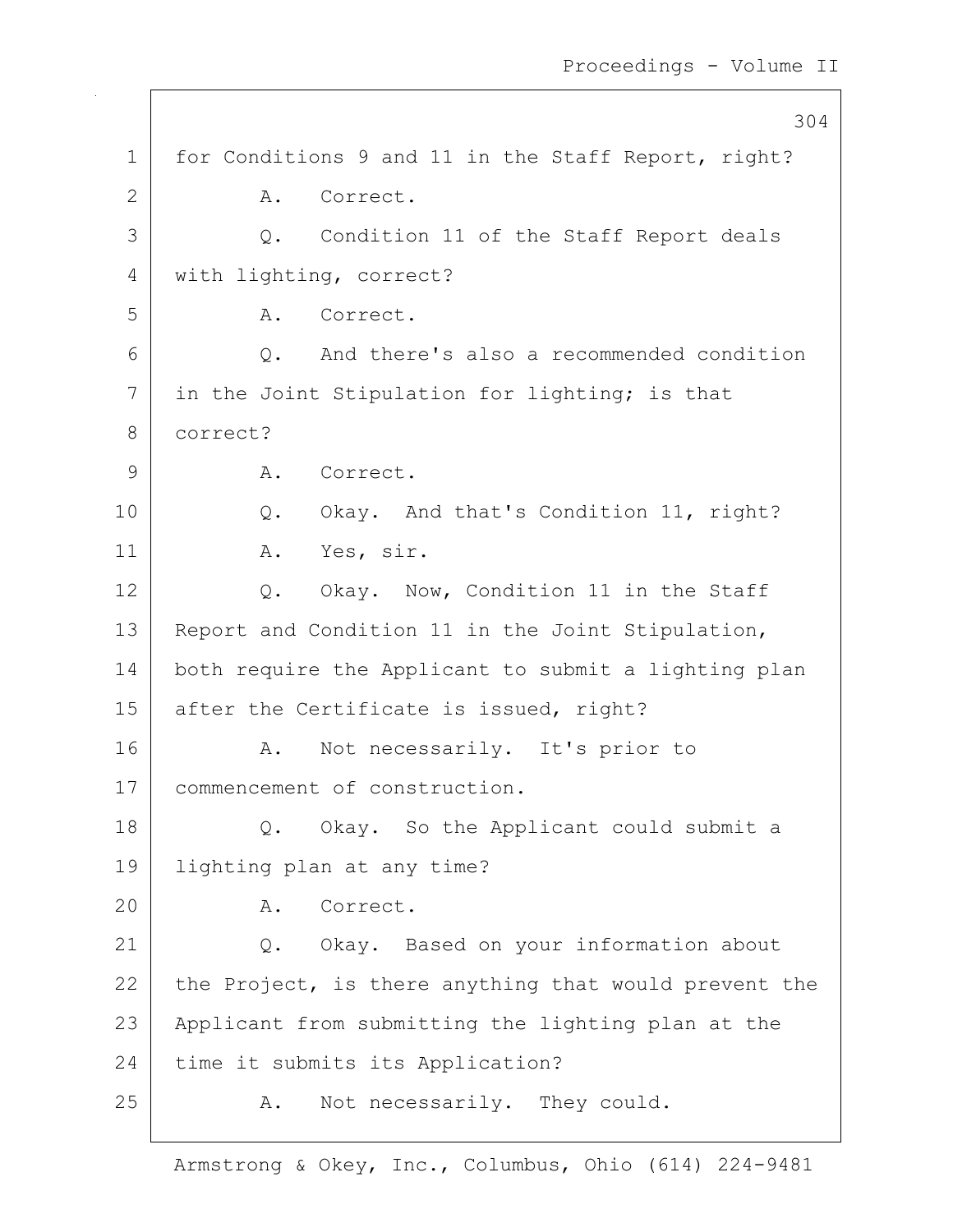305 1 MR. VAN KLEY: Okay. I have no further 2 questions. 3 ALJ SCHABO: Ms. Bair? 4 MS. BAIR: No redirect. 5 | ALJ SCHABO: Anybody else have -- I don't 6 mean to leave you out. 7 Thank you very much. 8 | THE WITNESS: Thank you. 9 ALJ SCHABO: You're done. 10 MS. BAIR: Staff would like to move Staff 11 Exhibit 7 into the record. 12 | ALJ SCHABO: Any objection to Staff 13 Exhibit 7? 14 Hearing none, it will be admitted. 15 (EXHIBIT ADMITTED INTO EVIDENCE.) 16 MS. BAIR: Thank you. 17 Staff calls Mr. Bellamy as its next 18 | witness, please. 19 ALJ SCHABO: Good afternoon. 20 THE WITNESS: Good afternoon. 21 (Witness sworn.) 22 | Kalj SCHABO: Thank you. Have a seat. If 23 | you'd state your name and business address for the 24 record, please. 25 | THE WITNESS: My name is Mark Bellamy.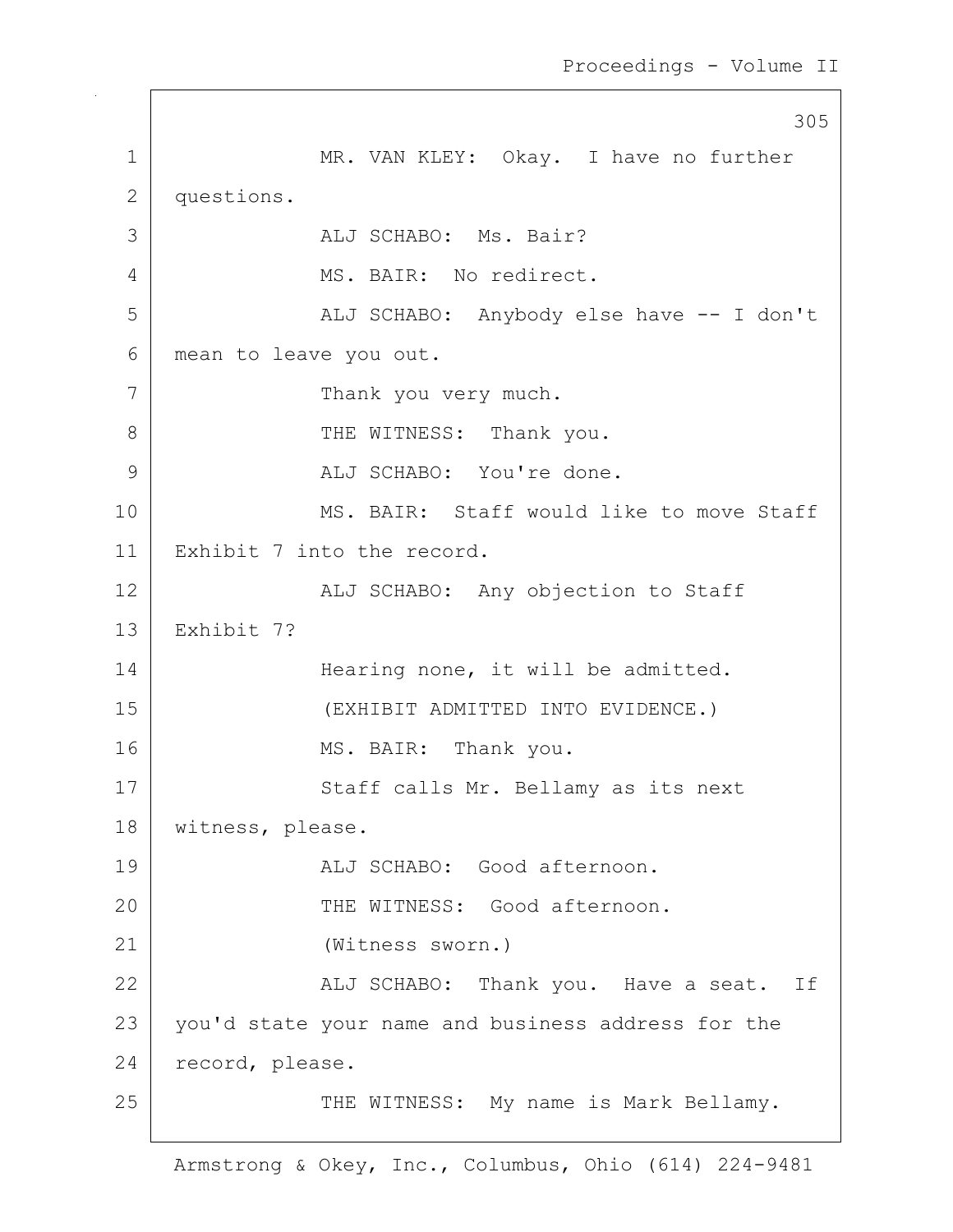306 1 | My business address is 180 East Broad Street, 2 Columbus, Ohio 43215. 3 ALJ SCHABO: Thank you. 4 Ms. Bair.  $5$   $-$  -  $-$ 6 MARK BELLAMY 7 being first duly sworn, as prescribed by law, was 8 examined and testified as follows: 9 DIRECT EXAMINATION 10 | By Ms. Bair: 11 Q. Could you please tell us your employer 12 and in what position you work in. 13 | A. My employer is the Public Utilities 14 | Commission of Ohio and the Ohio Power Siting Board. 15 Q. And what is your position there? 16 | A. My position is a Utility Specialist 2. 17 MS. BAIR: Your Honor, I would like to 18 mark two exhibits: Mark Bellamy's Prefiled Direct 19 Testimony as Staff Exhibit 9 and Mr. Bellamy's 20 Supplemental Testimony as Staff Exhibit 10. 21 | ALJ SCHABO: Okay. They will be so 22 marked. 23 (EXHIBITS MARKED FOR IDENTIFICATION.) 24 MS. BAIR: Thank you. 25 | REALJ SCHABO: Thank you.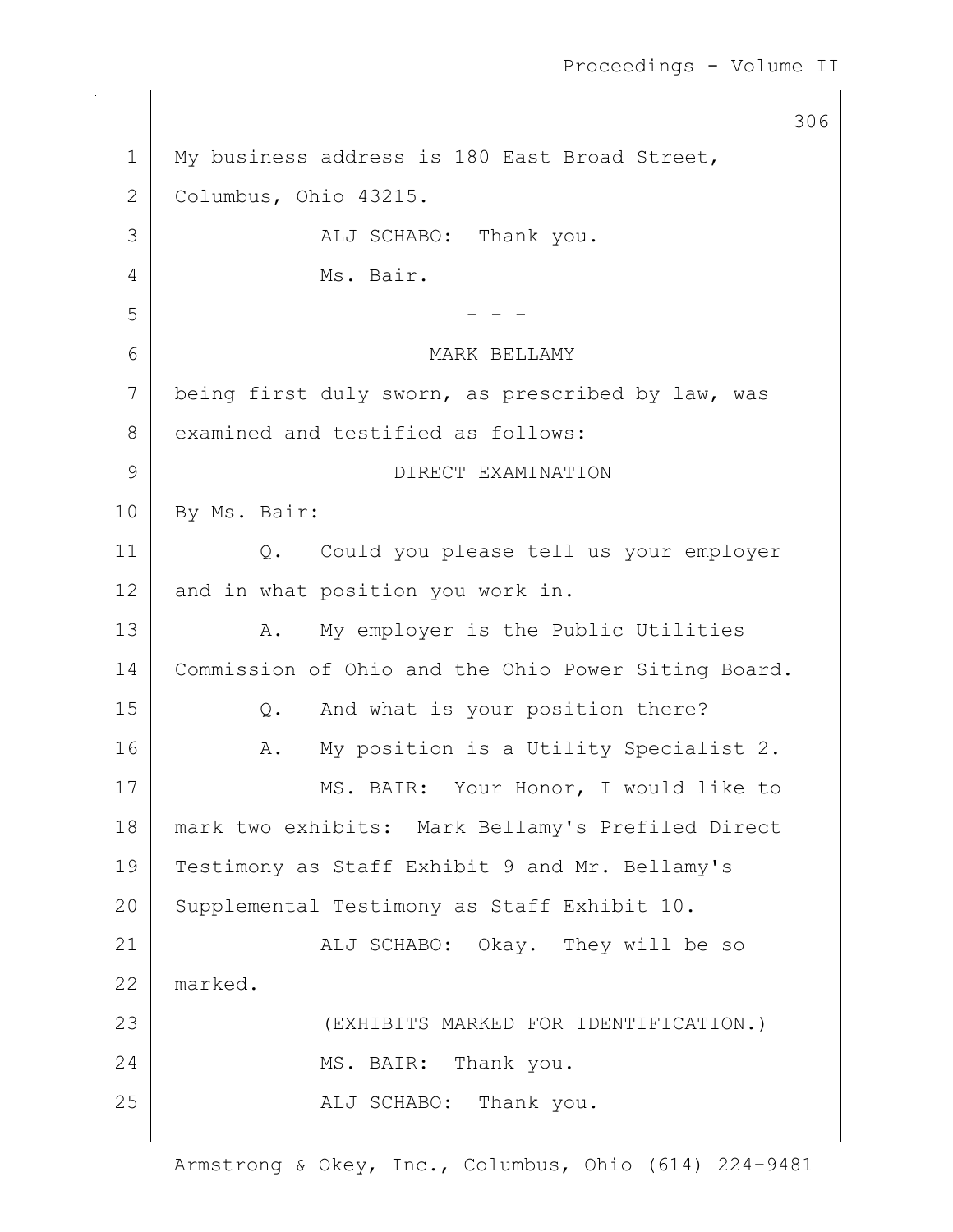|             | 307                                                  |
|-------------|------------------------------------------------------|
| $\mathbf 1$ | Q. (By Ms. Bair) Mr. Bellamy, do you have            |
| 2           | before you what's been marked as Staff Exhibit 9?    |
| 3           | I do.<br>Α.                                          |
| 4           | Let's do them together. Do you have<br>Q.            |
| 5           | before you what's been marked as Staff Exhibit 10?   |
| 6           | Yes.<br>Α.                                           |
| 7           | Q. Can you please tell us what each of those         |
| 8           | are?                                                 |
| 9           | Staff Exhibit 9 is my original Prefiled<br>A.        |
| 10          | Testimony, and Staff Exhibit 10 is my Supplemental   |
| 11          | Prefiled Testimony.                                  |
| 12          | And were these exhibits prepared by you<br>Q.        |
| 13          | or under your direction?                             |
| 14          | A. Yes.                                              |
| 15          | Q.<br>Do you have any changes, corrections, or       |
| 16          | additions that you would like to make to Staff       |
| 17          | Exhibit 9 or 10?                                     |
| 18          | No.<br>Α.                                            |
| 19          | And if I were to ask you the questions<br>Q.         |
| 20          | contained in Staff Exhibit 9 and 10, would your      |
| 21          | questions -- would your answers be the same as those |
| 22          | in your Prefiled Testimony?                          |
| 23          | Yes.<br>Α.                                           |
| 24          | MS. BAIR: Thank you.                                 |
| 25          | Mr. Bellamy is available for                         |
|             |                                                      |

 $\mathbf{I}$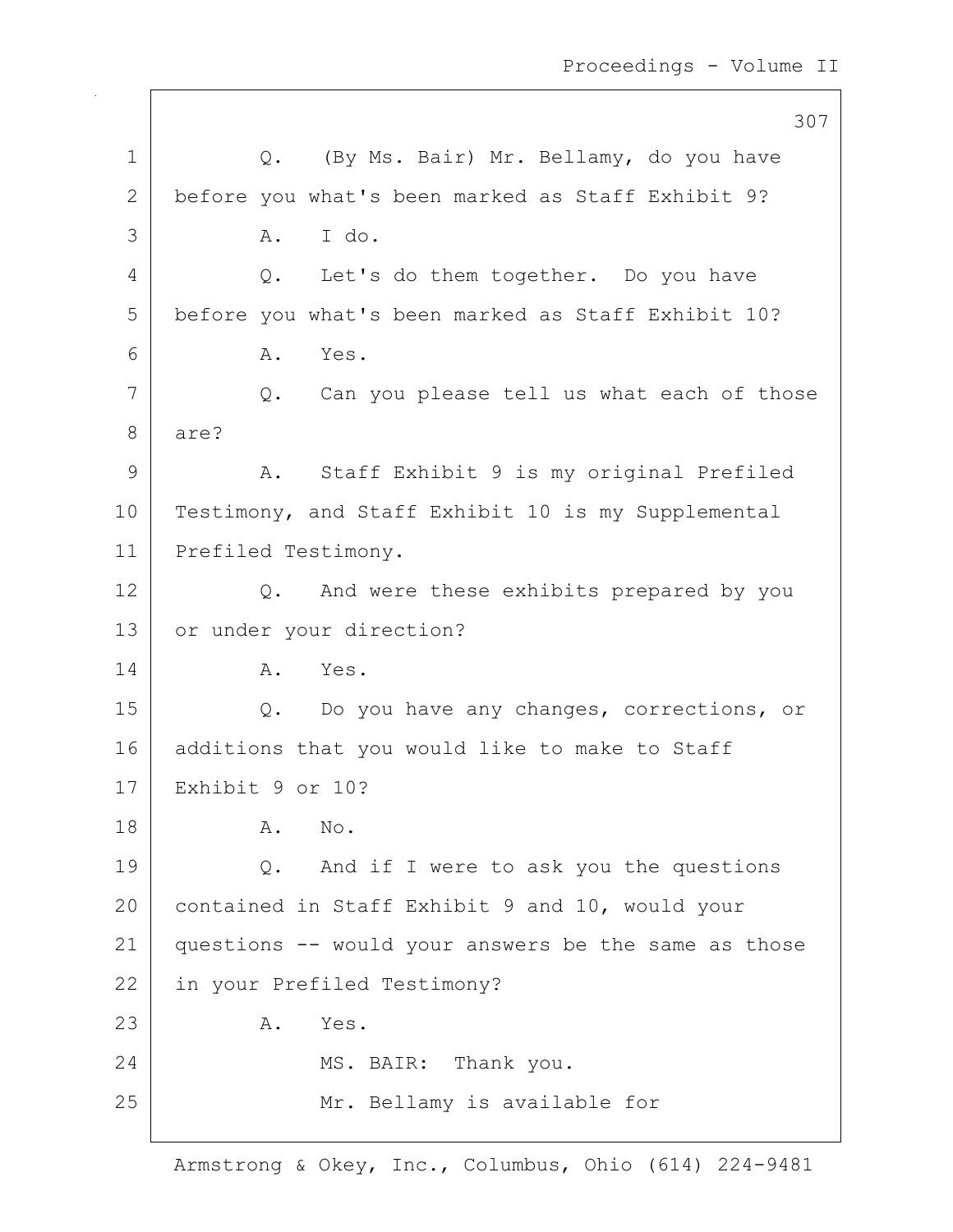|             | 308                                                |
|-------------|----------------------------------------------------|
| $\mathbf 1$ | cross-examination.                                 |
| 2           | ALJ SCHABO: Mr. Van Kley.                          |
| 3           | MR. VAN KLEY: Thank you, Your Honor.               |
| 4           |                                                    |
| 5           | CROSS-EXAMINATION                                  |
| 6           | By Mr. Van Kley:                                   |
| 7           | Q. Mr. Bellamy, please turn to page 2 of           |
| 8           | your Prefiled Testimony which is Staff Exhibit 9.  |
| 9           | Okay. I'm there.<br>Α.                             |
| 10          | All right. Now, in Answer 6, you stated<br>Q.      |
| 11          | that you are testifying in support of the Staff    |
| 12          | Report of Investigation in this case, specifically |
| 13          | the noise and agricultural district sections,      |
| 14          | correct?                                           |
| 15          | A. Yes.                                            |
| 16          | Q. Let's start with noise. Would you please        |
| 17          | turn to the Application in front of you, the       |
| 18          | narrative portion, page 58.                        |
| 19          | I don't have the Application in front of<br>Α.     |
| 20          | me.                                                |
| 21          | THE WITNESS: Thank you.                            |
| 22          | A. I'm at page 58.                                 |
| 23          | Q. Okay. I'd like to direct your attention         |
| 24          | to the first paragraph under the heading           |
| 25          | 4906-4-08(A)(3)(b). Do you see that paragraph?     |

 $\sqrt{ }$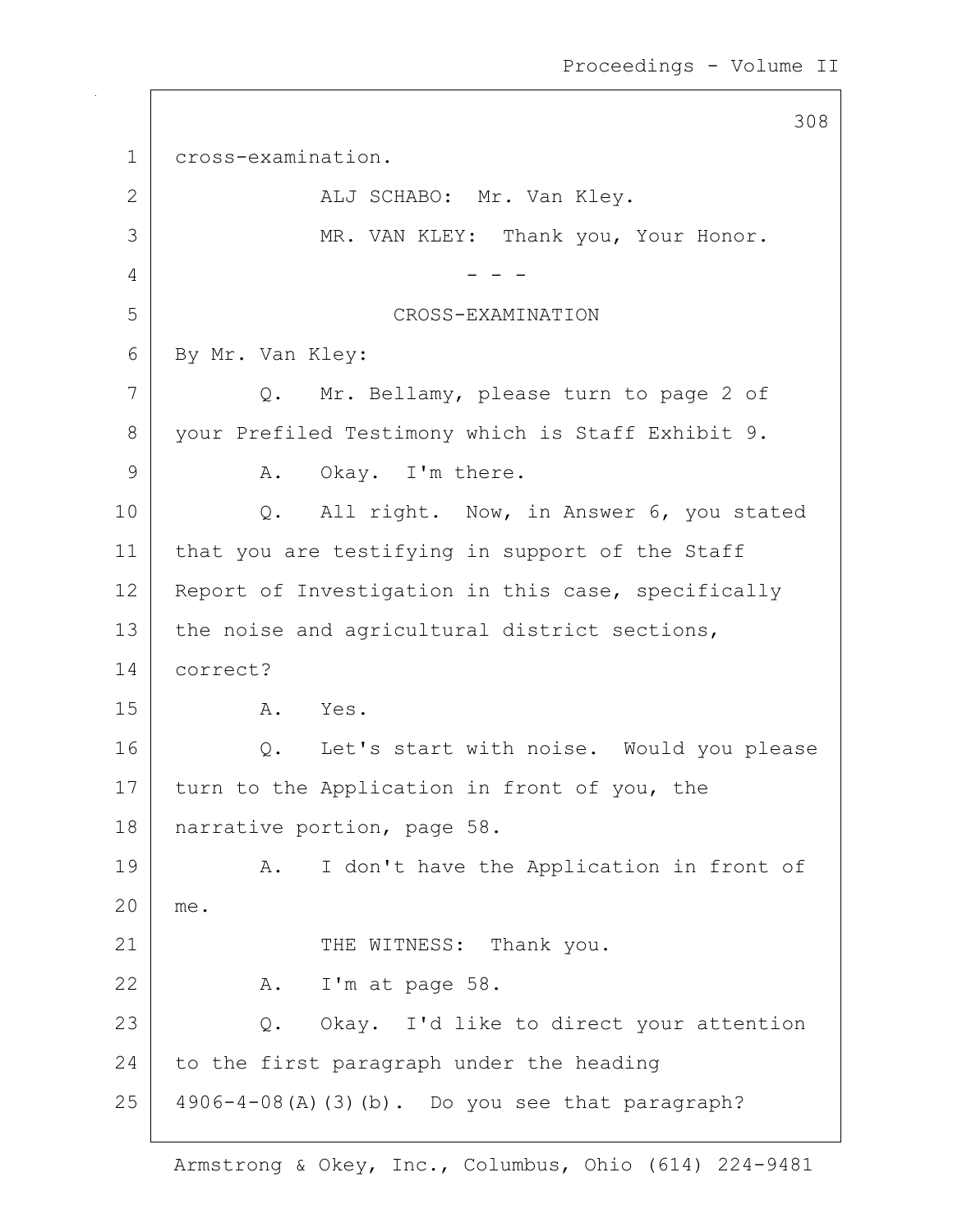Proceedings - Volume II

1 A. Yes. 2 Q. And you'll see, starting four lines down 3 in that paragraph, there's a sentence that says "As 4 | Hessler notes, the noise that inverters and their 5 associated step-up transformers generate is inaudible  $6$  at a distance of 50 to 150 feet from the source." Do 7 | you see that sentence? 8 A. Yes. 9 Q. The next sentence says "The Project will 10 be designed to site the inverters within the solar 11 | fields to ensure they do not cause material, adverse 12 impacts to any sensitive, off-site receptors." Do 13 you see that sentence? 14 A. Yes. 15 Q. Now, was it part of your responsibility, 16 related to this Application, to review the sentences 17 | that I just read to you? 18 A. Yes. 19 Q. Is there anything in the Application or 20 in the Stipulation that provides a setback between 21 the inverters that would be installed in this Project 22 and the nearest nonparticipating residence? 23 A. I'm not sure, but I believe there's a  $24$  setback that says that the equipment needs to be 25 | 100 feet from a nonparticipating residence.

Armstrong & Okey, Inc., Columbus, Ohio (614) 224-9481

## 309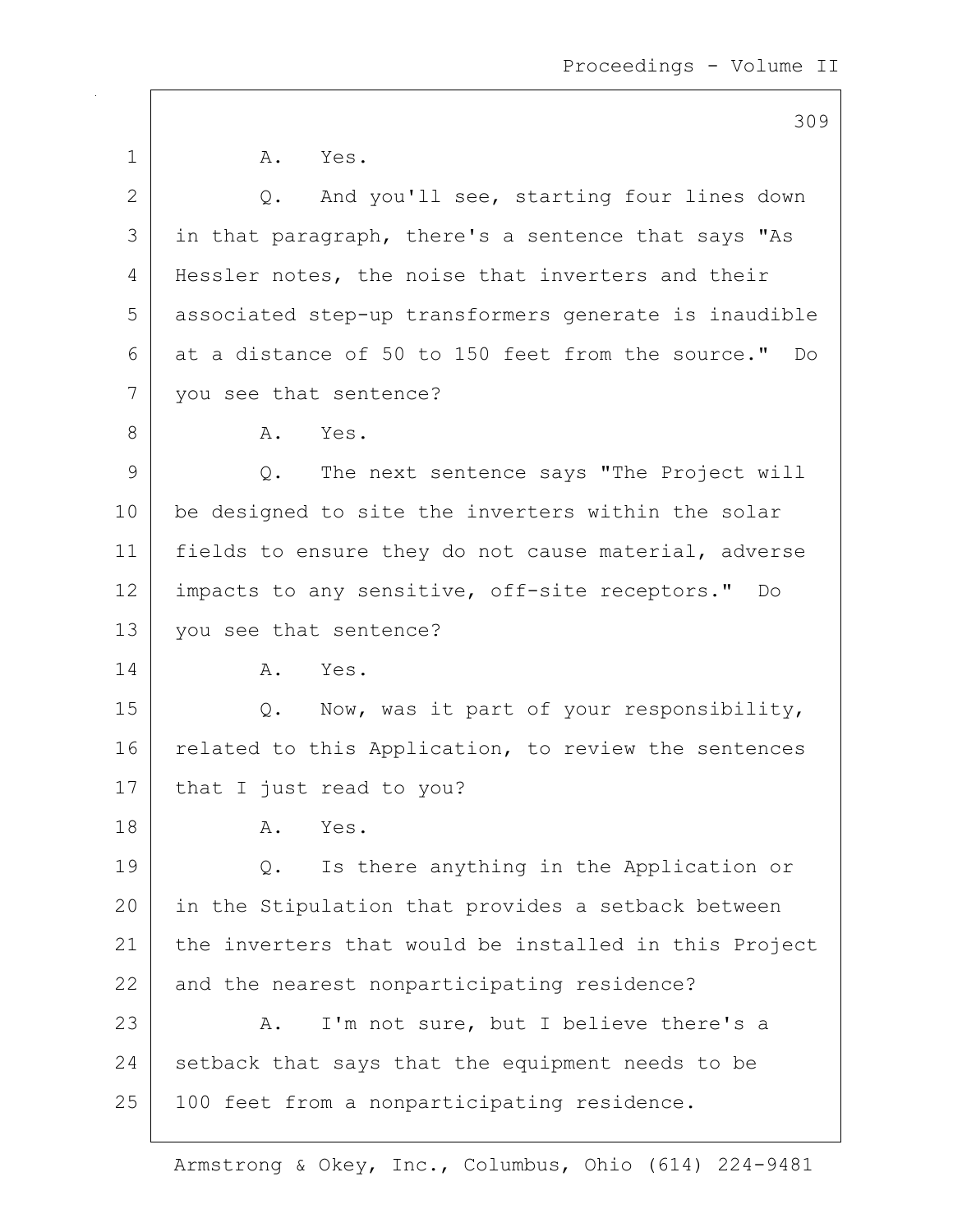Proceedings - Volume II

310 1 |  $Q$ . All right. I'll refer you to page 54 of 2 the Application. Please look at the last paragraph 3 on that page and do you see a reference to that 4 | 100-foot setback in that paragraph? 5 A. Yes.  $6$  Q. Okay. So is that the only setback, to 7 your knowledge that's included and required by the 8 Application or the Joint Stipulation that would apply 9 to the inverters? 10 | A. That's the only setback with a number. 11 | As you just read on page 58, it says "The 12 Project will be designed to site the inverters within 13 the solar fields to ensure they do not cause any 14 | material, adverse impacts to any sensitive, off-site 15 | receptors." So that is, in effect, a setback because 16 the inverters have to be sited inside the Project so 17 | that they do not cause those impacts. 18 | Q. So when the sentence states that the 19 inverters have to be installed within the solar 20 fields, would it be your interpretation that the 21 inverters can be installed anywhere inside the solar 22 fields as long as they do not cause material adverse 23 | impacts to any sensitive off-site receptors? 24 A. As far as noise goes, that's my 25 understanding.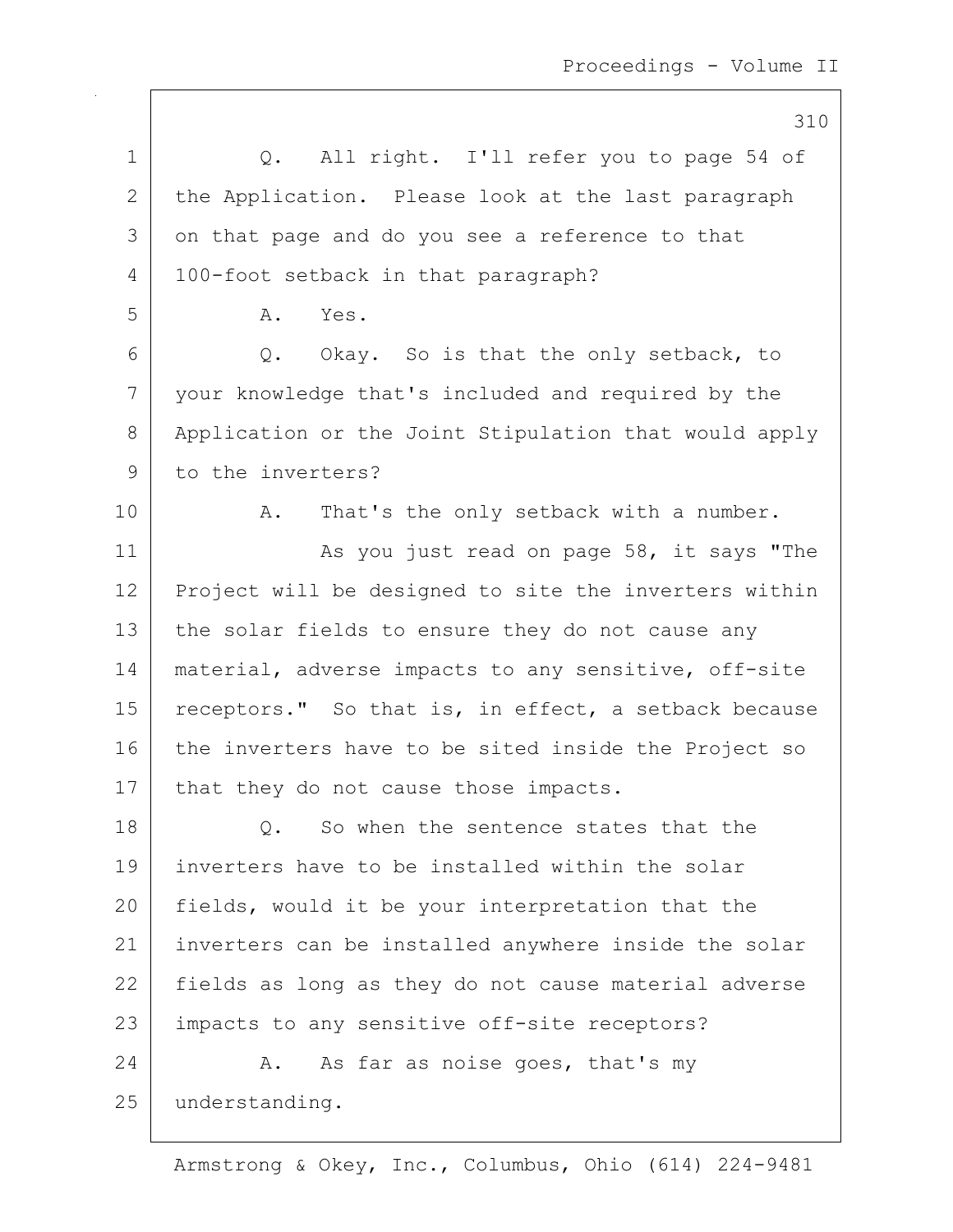311 1 |  $Q.$  All right. Does the Application or the 2 | Stipulation contain any information that would define 3 what would be regarded as a material adverse impact 4 from noise from an inverter? 5 A. I'm sorry, you said which documents? 6 Q. The Application or the Stipulation. 7 A. Okay. I'm not aware that that is 8 defined.  $9$  Q. Okay. So if someone were to  $-$  if an 10 adjoining landowner, that is not participating in the 11 | Project, would complain about noise from an inverter, 12 how would you, as a member of the Staff, determine 13 whether that noise or that amount of noise being 14 experienced by the landowner causes a material 15 adverse impact? 16 A. I can't quarantee how the noise 17 | resolution process would be completed because I'm not 18 | in charge of its completion but it would be my 19 understanding, when a noise complaint is made, the 20 Applicant is made aware of it, as is Staff, and the 21 Applicant works with the complainer to try to resolve 22 the issue. 23 | The Institute Applicant agrees that their 24 equipment is making an adverse impact, then they can 25 take steps to mitigate that impact. If the Applicant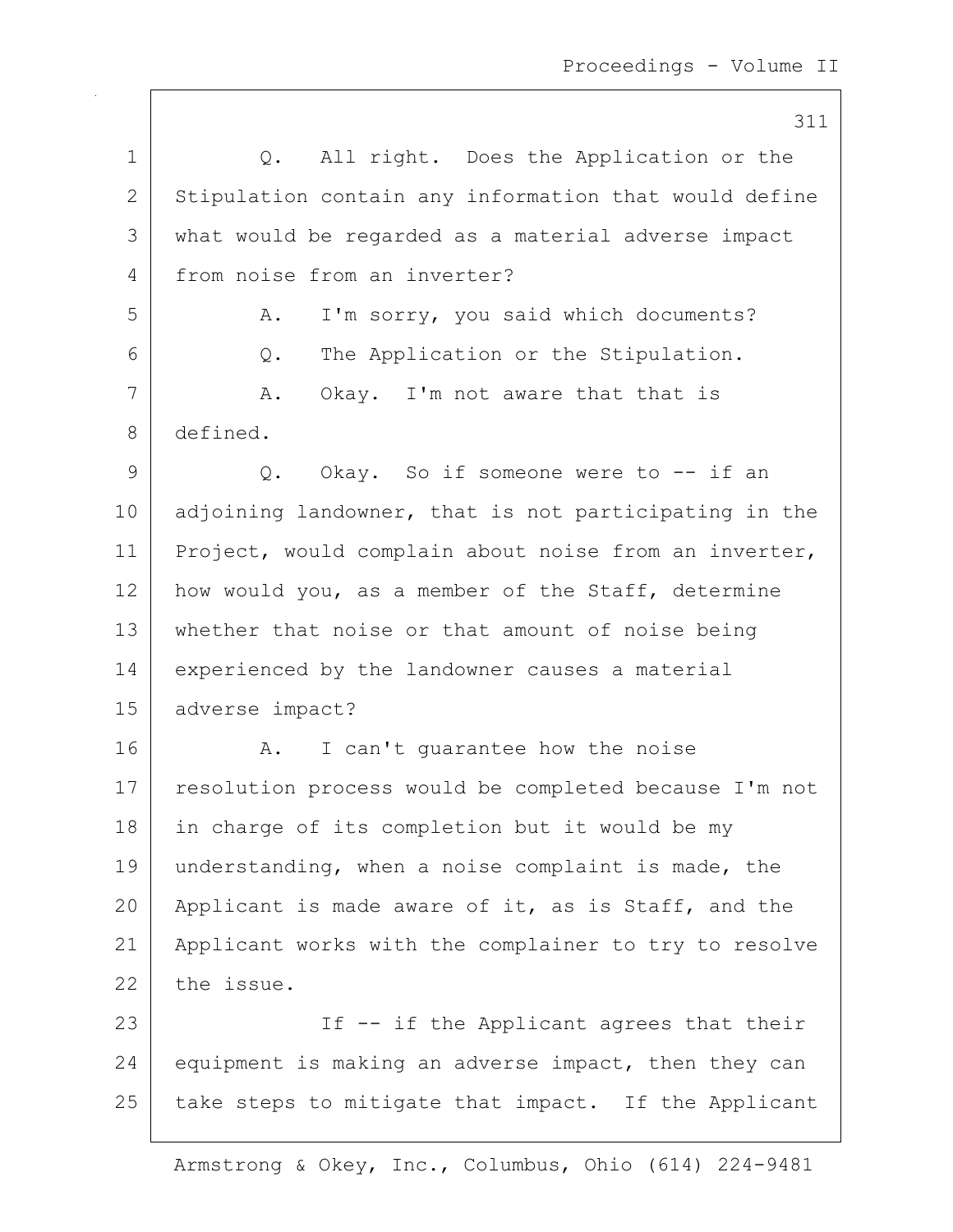312 1 disagrees that the equipment is not contributing to 2 any adverse impact, then the homeowner can contract  $3$  with a noise expert to evaluate the noise and, if 4 | necessary, Staff can get involved and help evaluate  $5$  the noise, also, to make sure that the problem is 6 resolved. 7 Q. Go to page 20 of the Staff Report, 8 please. Please look at the second-to-the-last 9 | paragraph on that page. 10 | A. Yes, I'm there. 11 | Q. All right. It states, at the beginning 12 of that paragraph, as follows: "The Applicant 13 conducted an ambient noise level study in order to 14 understand the existing noise levels near the 15 proposed facility. Noise impacts to 16 | non-participating receptors was modeled." Now, that 17 is true only with regard to the substation in the 18 Project, correct? 19 A. Correct. 20 Q. No modeling was performed for sound from 21 the inverters, correct? 22 A. Correct. 23 Q. Directing your attention back to your 24 Direct Testimony, Exhibit 9, Staff Exhibit 9. I see 25 that Answer No. 9 refers to Condition 16 of the Staff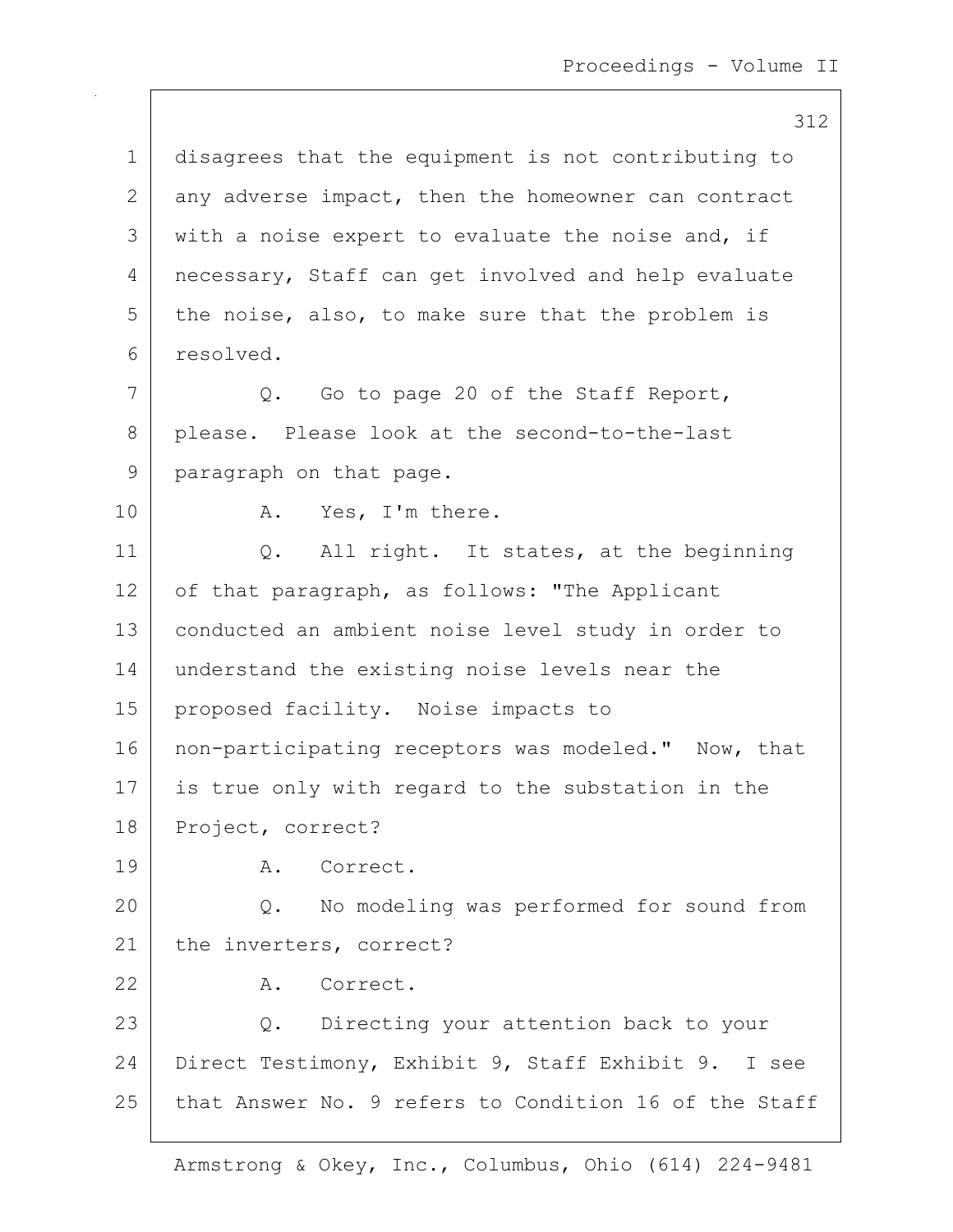313 1 Report; is that right? 2 A. Yes. 3 Q. And that condition deals with drainage 4 tiles, correct? 5 A. Correct. 6 Q. Were you responsible for evaluating the 7 information in the Application concerning drainage  $8$  tiles? 9 A. Yes. 10 Q. And are you also responsible, on behalf 11 of the Staff, for Condition 16 of the Stipulation? 12 A. You're asking if I'm responsible for 13 Condition 16? 14 Q. With regard to Condition 16 of the Joint 15 | Stipulation, were you a Staff member who was 16 responsible for reviewing that condition --17 A. Yes. 18 Q. -- dealing with drainage tiles? 19 A. I reviewed that condition on behalf of 20 Staff. 21 Q. Okay. Is there anything in this 22 Condition 16 in the Joint Stipulation that requires 23 the Applicant to consult with adjoining landowners 24 about locations or other information about drainage 25 tiles?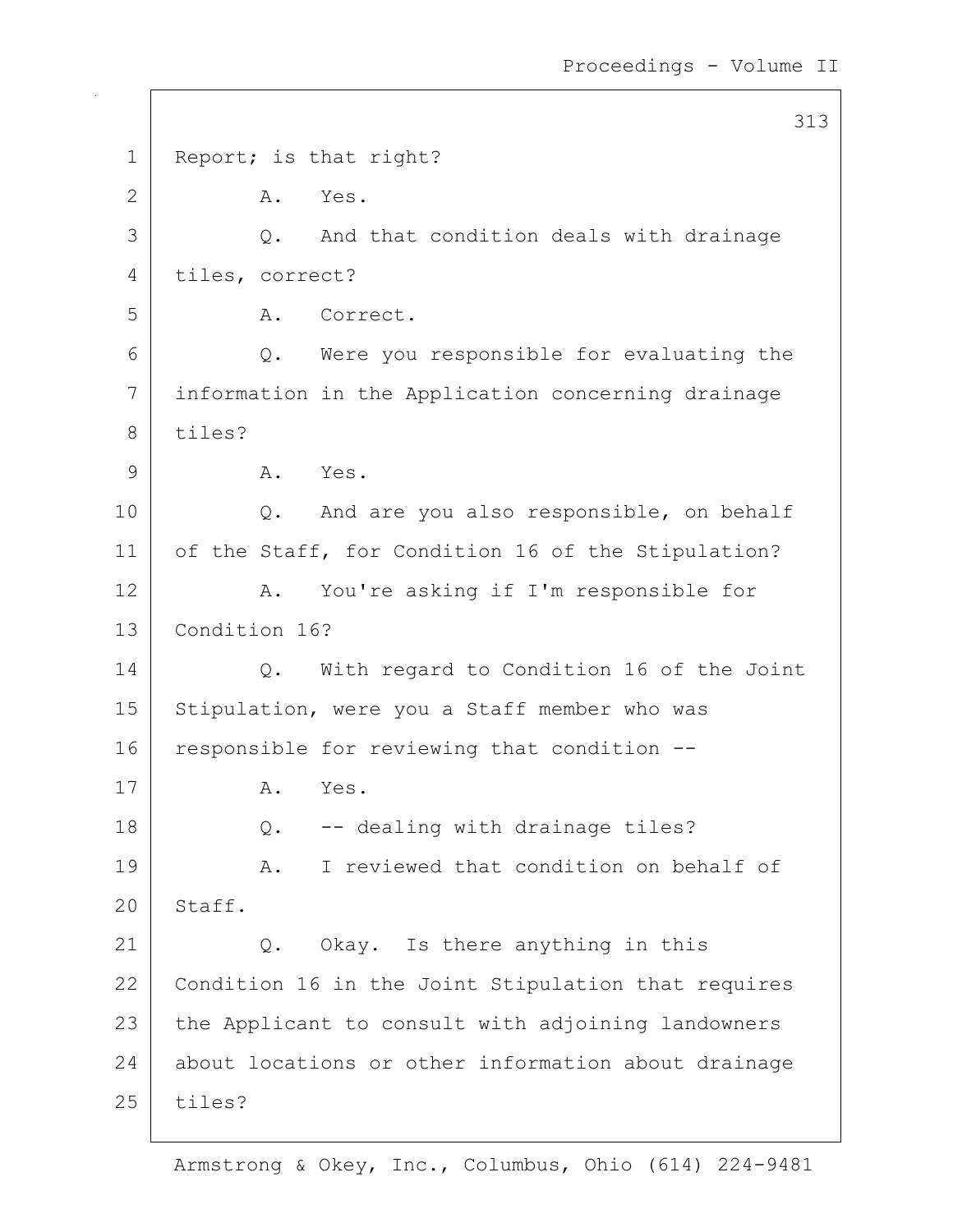314 1 | A. Not specifically; however, the condition 2 | states that "Damaged field tile systems shall be 3 promptly repaired no later than 30 days after such 4 damage is discovered...." So, as part of the repair,  $5$  the drain tile contractor will contact whoever they 6 need to in order to make sure the repair is done 7 correctly. 8 Q. So you're making the assumption that the 9 adjoining landowner would be consulted. 10 | A. I'm making the assumption that the drain 11 tile repair company will contact everyone they need 12 to contact in order to make sure the repair is done 13 correctly. 14 | Q. This condition also requires that the 15 benchmark conditions of surface drainage systems must 16 be documented prior to construction of the Project, 17 correct? 18 A. Yes. 19 Q. Is there anything in Condition 16 of the 20 Joint Stipulation or anything in the Staff Report 21 that requires the Applicant to consult with adjoining 22 landowners to learn information about the drainage 23 | systems in the area? 24 MR. SETTINERI: I object. Compound 25 | question; Staff Report or Application.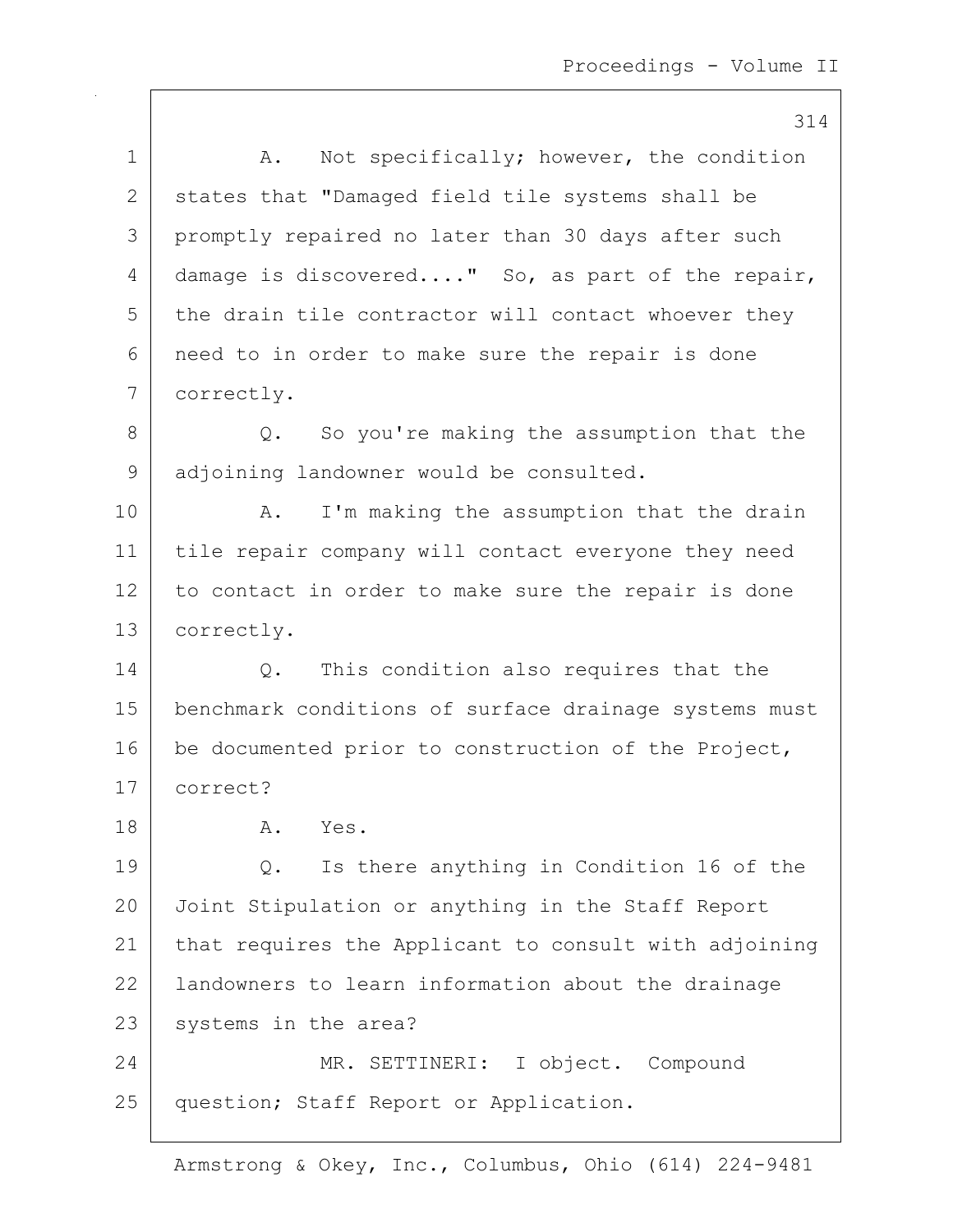315 1 MR. VAN KLEY: I can break them down if 2 Counsel prefers. 3 MR. SETTINERI: I do. 4 Q. (By Mr. Van Kley) With regard to the  $5$  Staff Report, is there anything that would require 6 the Applicant to consult with adjoining landowners 7 during the course of preparing this benchmark 8 | conditions report? 9 A. The Staff Report does not address that. 10 | Q. Okay. Is there anything in the Joint 11 Stipulation that requires the Applicant to consult 12 with adjoining landowners in the process of putting 13 | together this benchmark report? 14 A. Well, the condition says "Benchmark 15 conditions of surface drainage systems shall be 16 documented," so it's my understanding that the 17 Applicant will note all those benchmark conditions 18 that are necessary, around and inside the Project, in 19 order to understand the surface drainage systems, but 20 I am not aware of -- I don't have detailed knowledge 21 of the drainage systems to know, you know, which 22 | landowners would be affected. 23 Q. Are you just making an assumption that  $24$  the Applicant will consult with adjoining landowners 25 in order to prepare the benchmark conditions report?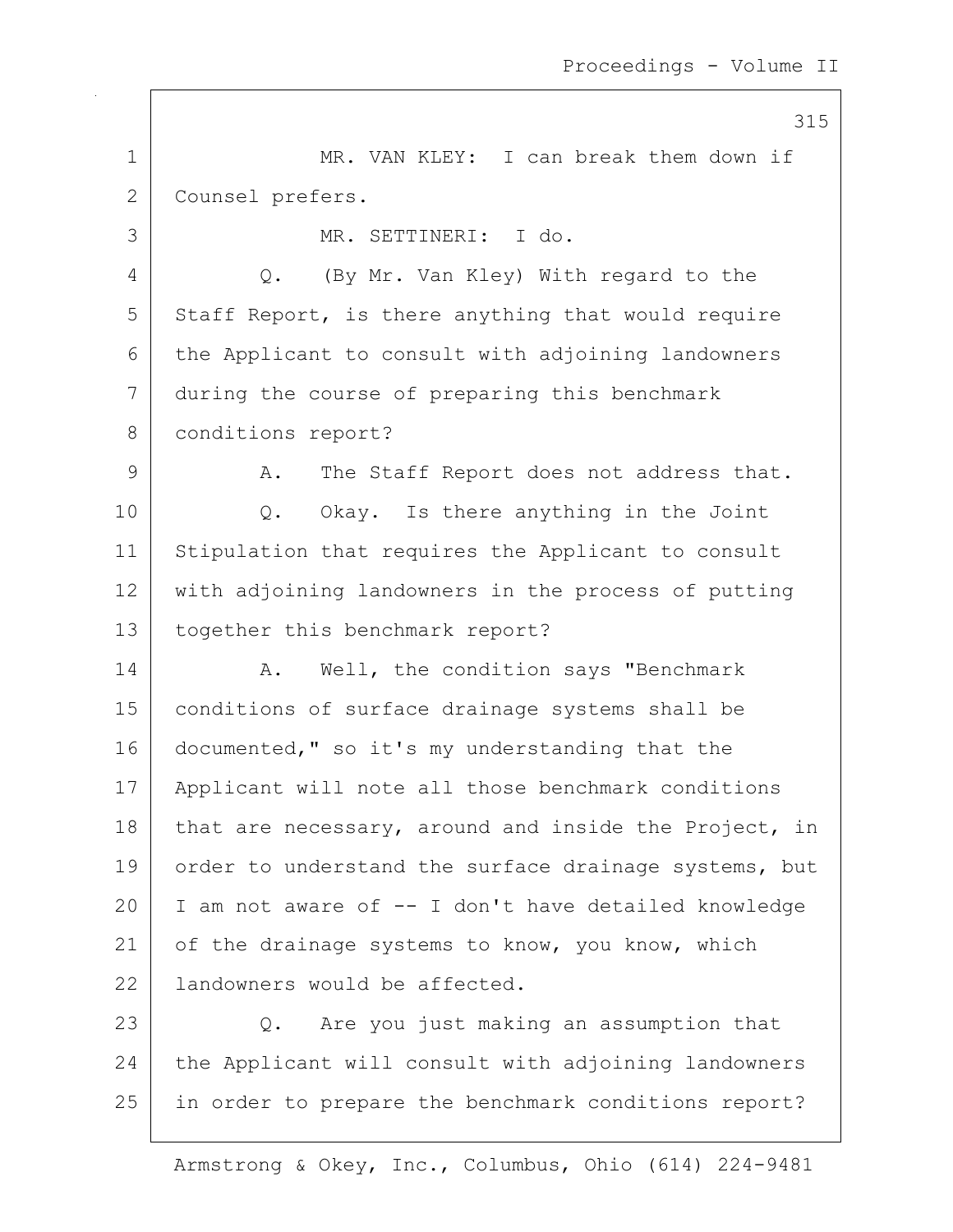316 1 MR. SETTINERI: I object to the 2 characterization of it being a report. That's not 3 what the Stipulation says. 4 MR. VAN KLEY: Well, it does say 5 benchmark conditions will be documented. That sounds 6 like a report to me. 7 MR. SETTINERI: I'm just clarifying for 8 the record. I'm fine with it. 9 THE WITNESS: Can you repeat the 10 question? 11 MR. VAN KLEY: Yeah. 12 Q. Are you just making an assumption that 13 | the Applicant's documentation of benchmark conditions 14 of surface drainage systems will include 15 consultations with adjacent landowners? 16 A. No. I -- I assume only what the 17 | condition states, so I assume that benchmark 18 | conditions shall be documented prior to construction 19 and that  $--$  that's what it says. 20 Q. Okay. So what -- under your reading of 21 | Condition 16, what, if any, consultation with 22 adjoining landowners is required by that condition? 23 A. Whatever is necessary to benchmark the 24 conditions. 25 MR. VAN KLEY: I have no further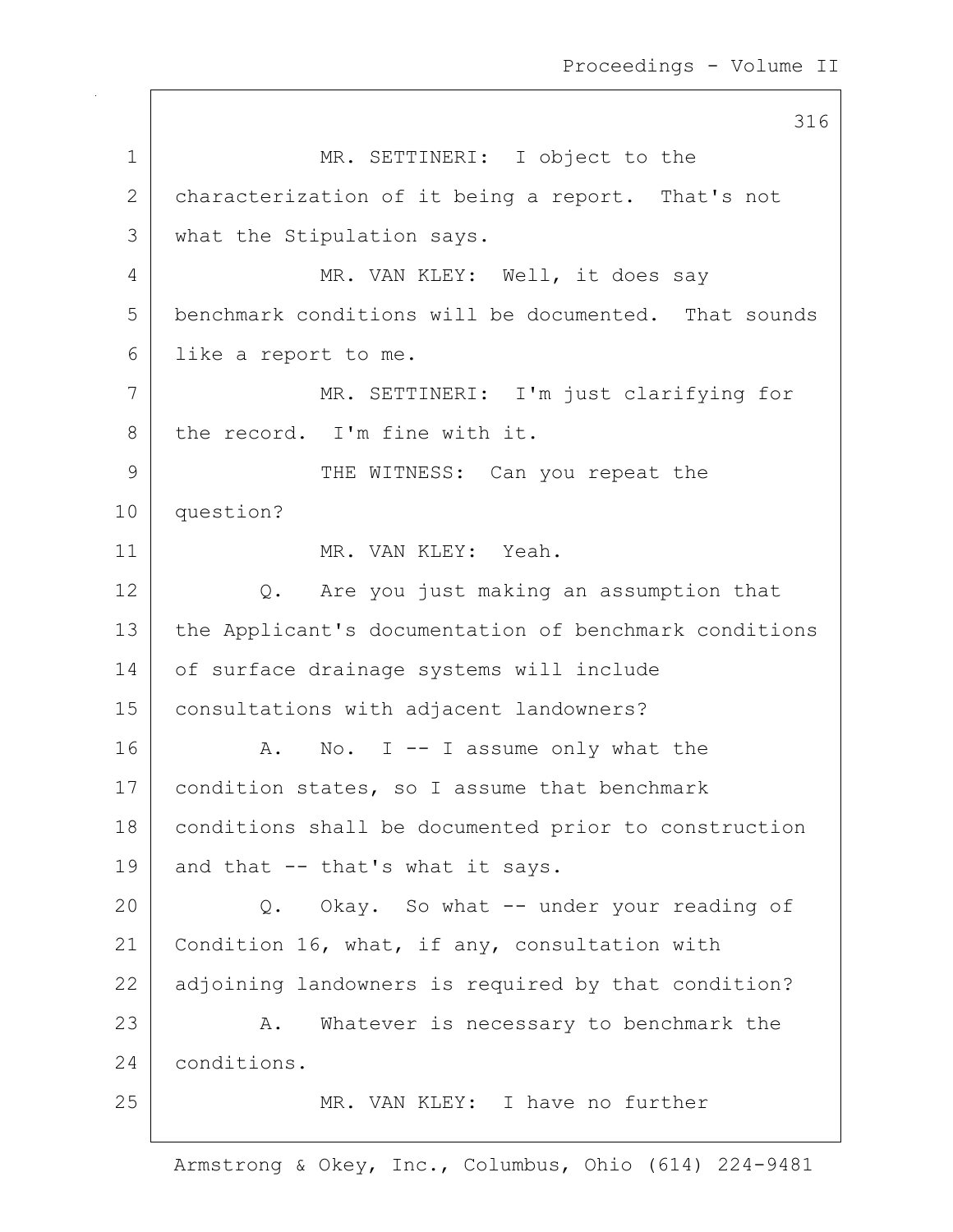317 1 questions. 2 | ALJ SCHABO: Any cross from any other 3 party? 4 MR. SETTINERI: No. 5 | ALJ SCHABO: Any redirect? 6 MS. BAIR: No redirect. 7 ALJ SCHABO: Thank you, Mr. Bellamy. 8 MS. BAIR: Can I go off the record? 9 (Discussion off the record.) 10 ALJ SCHABO: Let's go back on the record. 11 MS. BAIR: Staff moves Staff Exhibit 9 12 and 10 into the record. 13 | ALJ SCHABO: Any objection? 14 Hearing none, Staff Exhibits 9 and 10 15 will be admitted. 16 (EXHIBITS ADMITTED INTO EVIDENCE.) 17 | ALJ SCHABO: Your next witness, Ms. Bair. 18 | MS. BAIR: Thank you. Staff calls Andrew 19 Conway as its next witness. 20 ALJ SCHABO: Good afternoon. 21 (Witness sworn.) 22 ALJ SCHABO: Please have a seat. State 23 | your name and business address. 24 THE WITNESS: My name is Andrew Conway, 25 and I work for the Public Utilities Commission of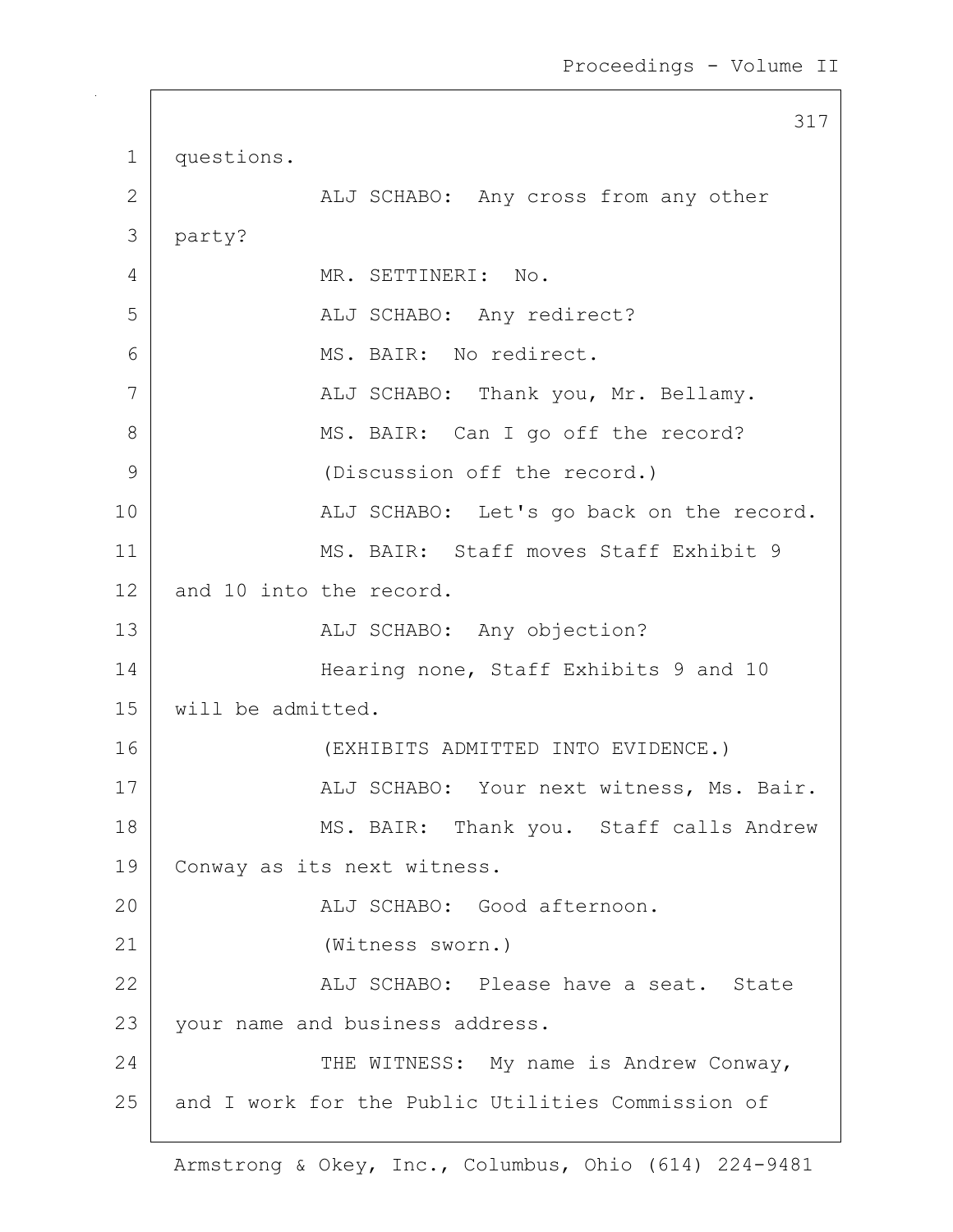318 1 Ohio at 180 East Broad Street, Columbus, Ohio, 43215. 2 | REJ SCHABO: Thank you.  $3 \mid - - -$ 4 ANDREW CONWAY 5 being first duly sworn, as prescribed by law, was 6 examined and testified as follows: 7 DIRECT EXAMINATION 8 By Ms. Bair: 9 Q. What is your position with the 10 Commission? 11 | A. I'm an Engineering Specialist. 12 MS. BAIR: Your Honor, I'd like to have 13 marked as Staff Exhibit 10 and 11 -- 14 ALJ SCHABO: 11 and 12. 15 MS. BAIR: 11 and 12, I'm sorry. 11 is 16 the Prefiled Testimony of Andrew Conway, and 12 is 17 | the Supplemental Prefiled Testimony. 11 and 12. 18 | ALJ SCHABO: They will be so marked. 19 MS. BAIR: Thank you. 20 (EXHIBITS MARKED FOR IDENTIFICATION.) 21 Q. (By Ms. Bair) Mr. Conway, could you 22 please tell me what Staff Exhibit 11 is. 23 | A. That's my Prefiled Testimony, Direct 24 Testimony. 25 Q. And was this prepared by you or under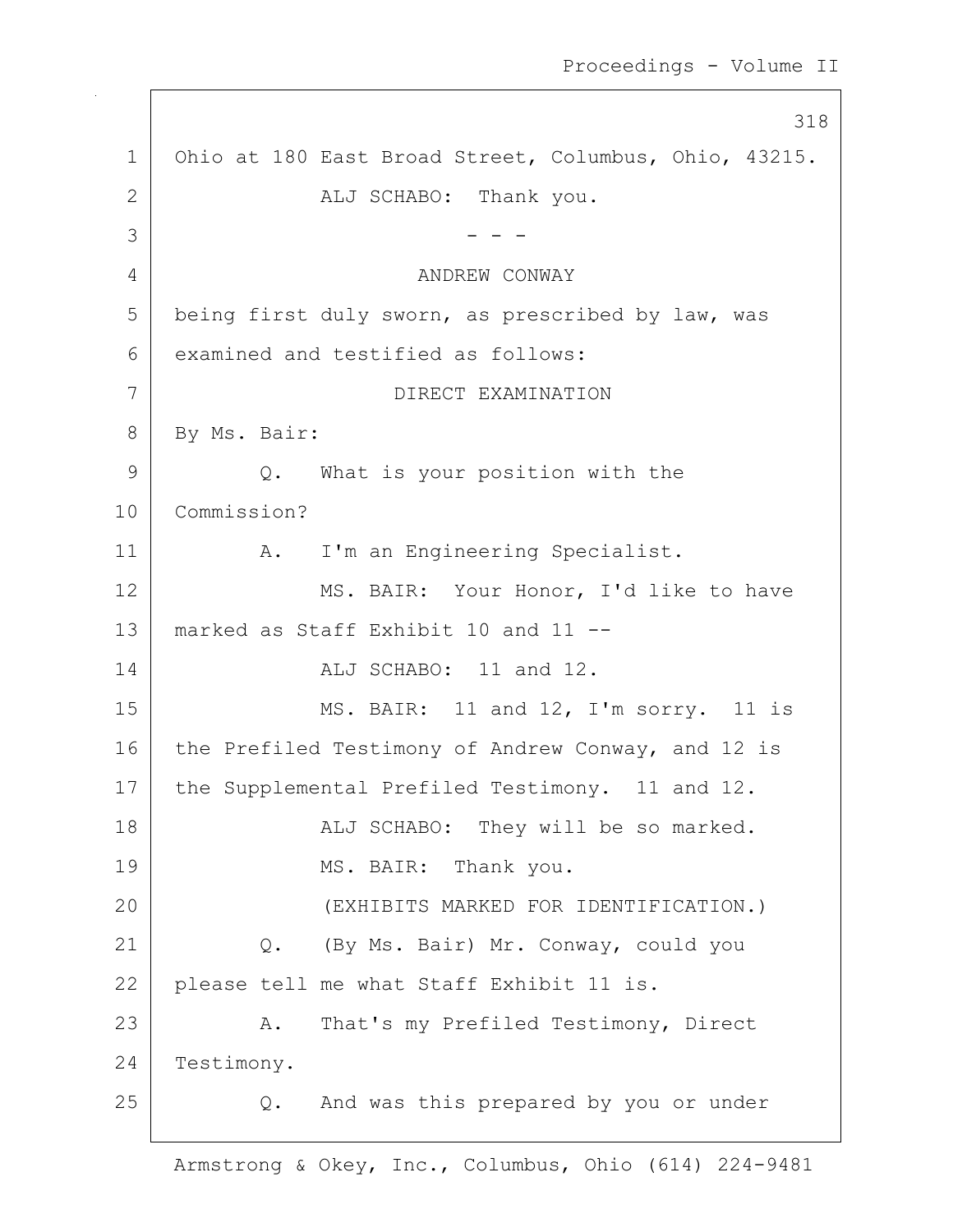319 1 | your direction? 2 A. Yes, it was. 3 Q. And could you please tell me what Staff 4 Exhibit 12 is? 5 A. That's my Prefiled Supplemental 6 Testimony. 7 Q. And was this prepared by you or under 8 your direction? 9 A. Yes, it was. 10 | Q. Do you have any changes or corrections to 11 make to either exhibits? 12 A. No, not to those exhibits. 13 Q. Do you have any clarifications to make to 14 either of those -- well, if I ask you the questions 15 | contained in those, would your answers be the same or 16 do you have any clarifications to make? 17 A. I have a clarification to make that in 18 | page 7 of the Staff Report there's a  $-$  it lists 19 827 acres. I would like to note that that excludes  $20$  the laydown area and the substation acreage. 21 | Q. Okay. Could you repeat that page number, 22 | please? 23 | A. Page 7. 24  $\vert$  0. And what are you specifically discussing, 25 what paragraph? The top paragraph?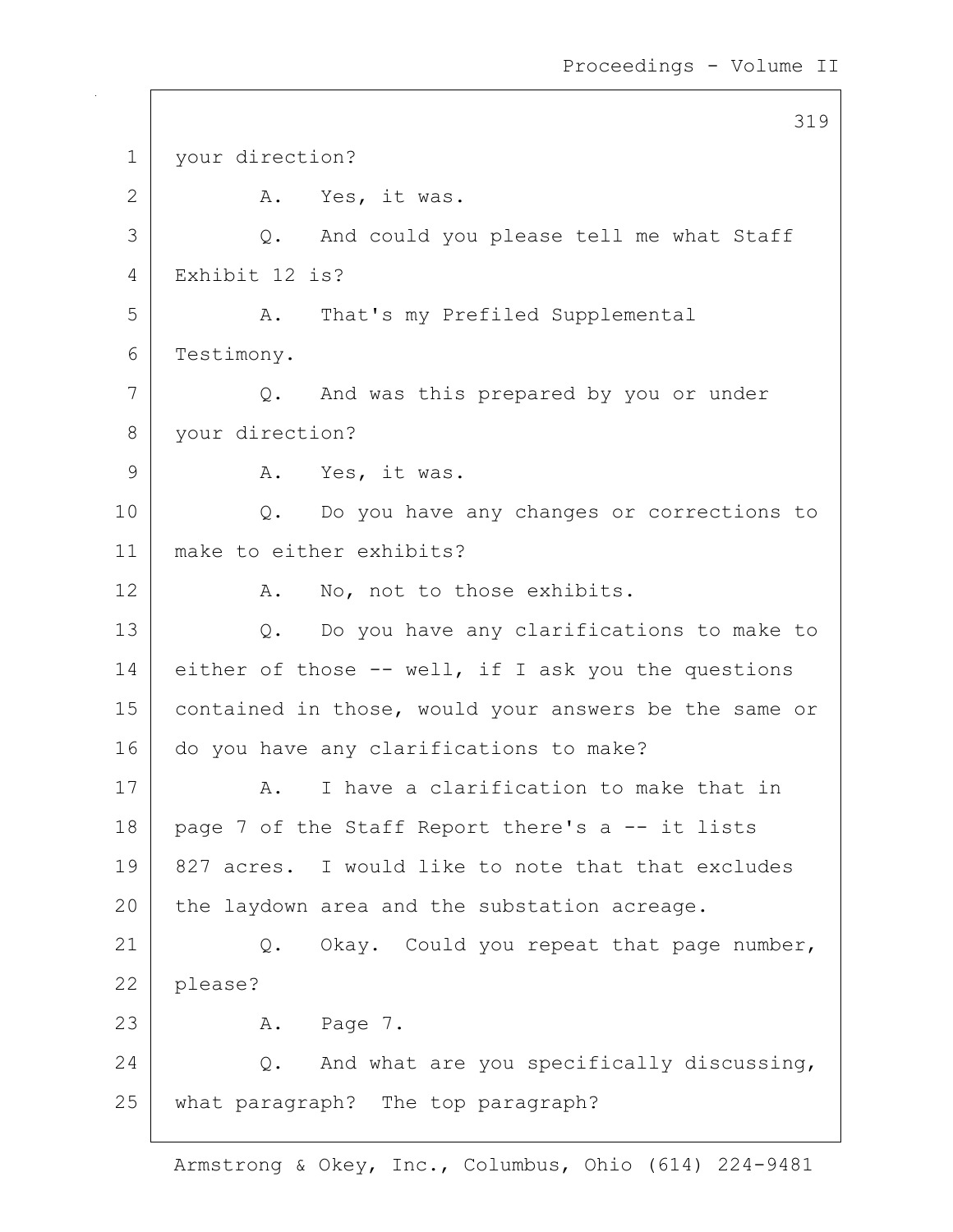320 1 | A. Yeah, in the first paragraph where it 2 | says "827 acres." 3 Q. That excludes what? 4 A. The substation and the laydown area. 5 Q. Thank you. 6 And with those clarifications noted, if I 7 were to ask you the questions in Staff Exhibit 11 and 8 12, would your answers be the same today? 9 A. Yes, they would. 10 MS. BAIR: Thank you. 11 Mr. Conway is available for 12 | cross-examination, Your Honor. 13 | RESORT ALJ SCHABO: Mr. Van Kley. 14 MR. VAN KLEY: Yes, Your Honor.  $15$  - - -16 CROSS-EXAMINATION 17 By Mr. Van Kley: 18 Q. Mr. Conway, do you have the Joint 19 Stipulation in front of you, Joint Exhibit 1? 20 A. Yes, I do. 21 Q. Okay. Would you go to page 6 of that 22 Joint Stipulation. Before I ask questions about the 23 Joint Stipulation, let me ask you this question which 24 is: You're the Staff lead with regard to the Staff's 25 | evaluation of the Application in this case, correct?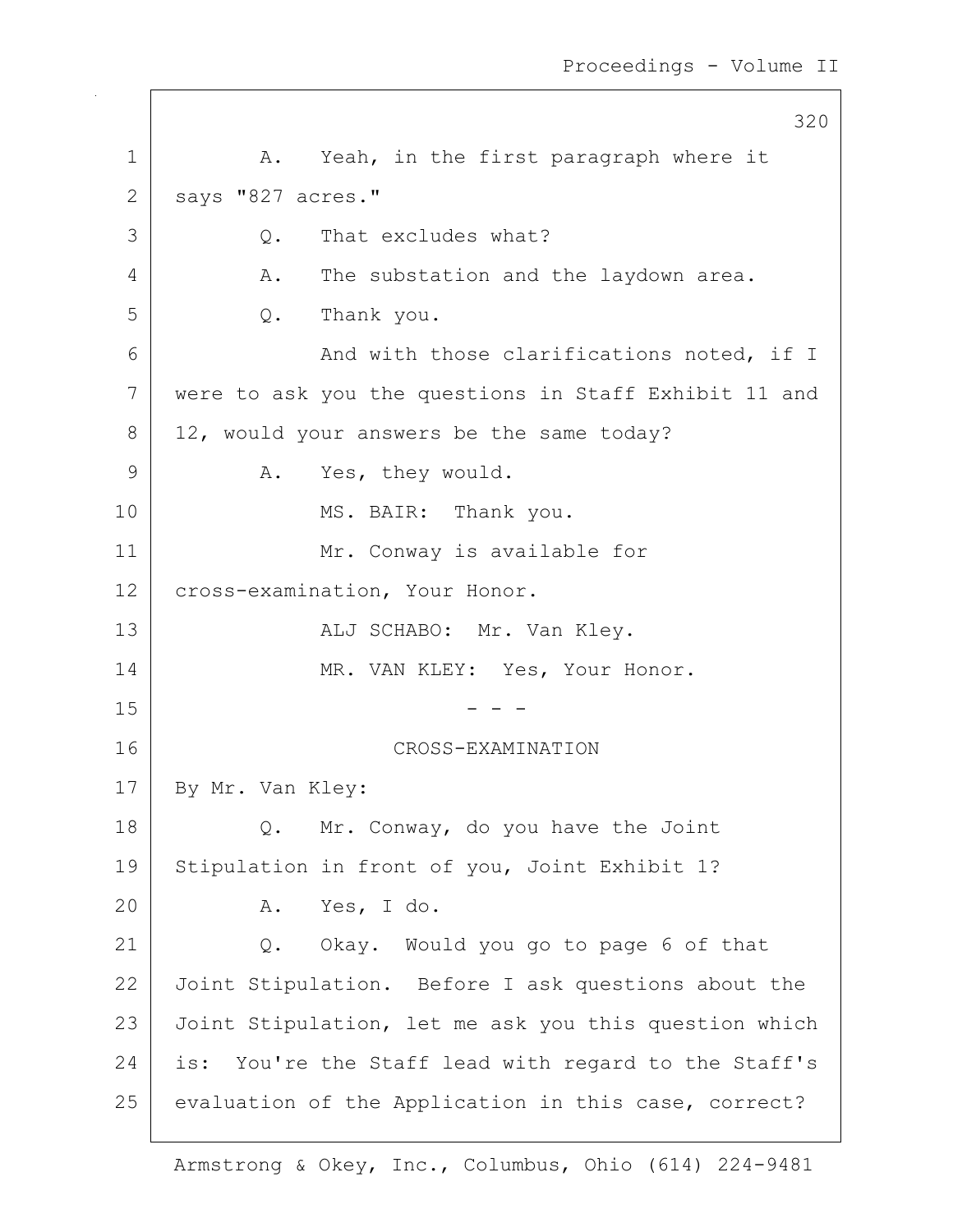321 1 A. That's correct.  $2$  Q. Will you continue to be the Staff lead 3 with regard to the Staff's oversight of construction 4 and design of the facility after the Certificate is 5 issued? 6 A. Yes, that's my expectation. 7 Q. Directing your attention to Condition 2 8 in the Joint Stipulation. Do you see the reference 9 there to the preconstruction conference? 10 A. Yes, I do. 11 | Q. Do you expect that you will be the person 12 in charge of that preconstruction conference? 13 A. For the Staff, yes, I would be in that 14 preconstruction conference. 15 Q. Okay. So you would participate in the 16 conference. 17 | A. Correct, I would. 18 Q. Would you be the lead Staff person with 19 | regard to that conference? 20 A. Yes, I would. 21 Q. Okay. Do you know whether that 22 preconstruction conference is going to be open to the 23 public for its attendance? 24 A. Generally the preconstruction conferences 25 are not open to the public. It's for the Applicant.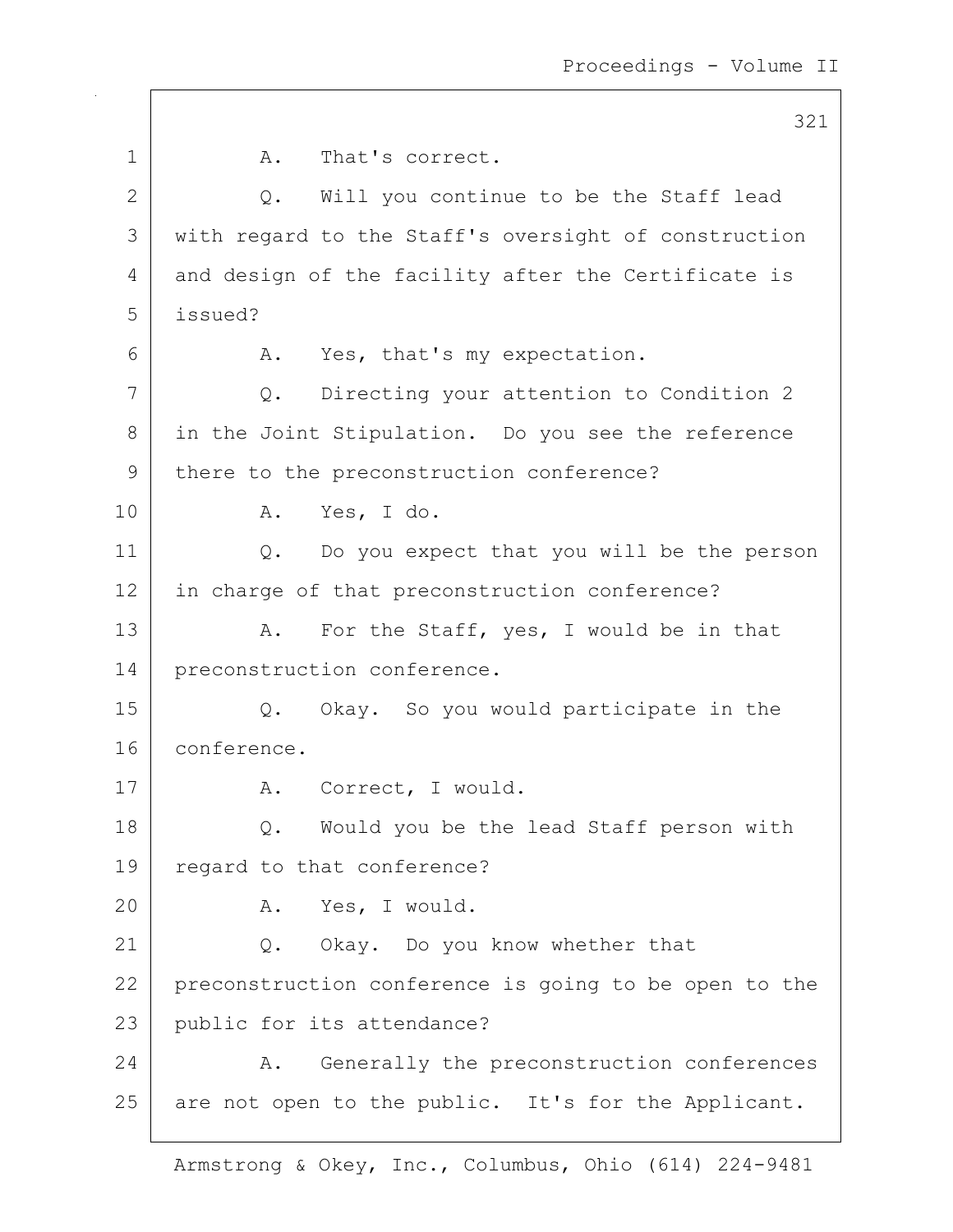322 1 | The Applicant holds the conference and it's to -- for 2 the Applicant to direct its contractors and 3 subcontractors to make sure that they follow the --4 are aware of the terms of the Certificate and abide 5 by that Certificate. 6 | But in my past experience, members of the 7 public have not been invited, except for law 8 enforcement and first emergency responders. 9 MR. VAN KLEY: I have no further 10 questions. 11 | ALJ SCHABO: Any redirect? 12 MS. BAIR: I have nothing. 13 | ALJ SCHABO: All right. Thank you, 14 Mr. Conway. 15 Ms. Bair. 16 MS. BAIR: Yes. I would like to move 17 Staff Exhibit 11 and 12 into evidence. 18 | ALJ SCHABO: Are there any objections? 19 MR. SETTINERI: No. 20 | REALJ SCHABO: Hearing none, Staff 21 Exhibit 11 and 12 will be admitted into the record. 22 (EXHIBITS ADMITTED INTO EVIDENCE.) 23 | ALJ SCHABO: Let's go off the record for 24 a moment. 25 (Discussion off the record.)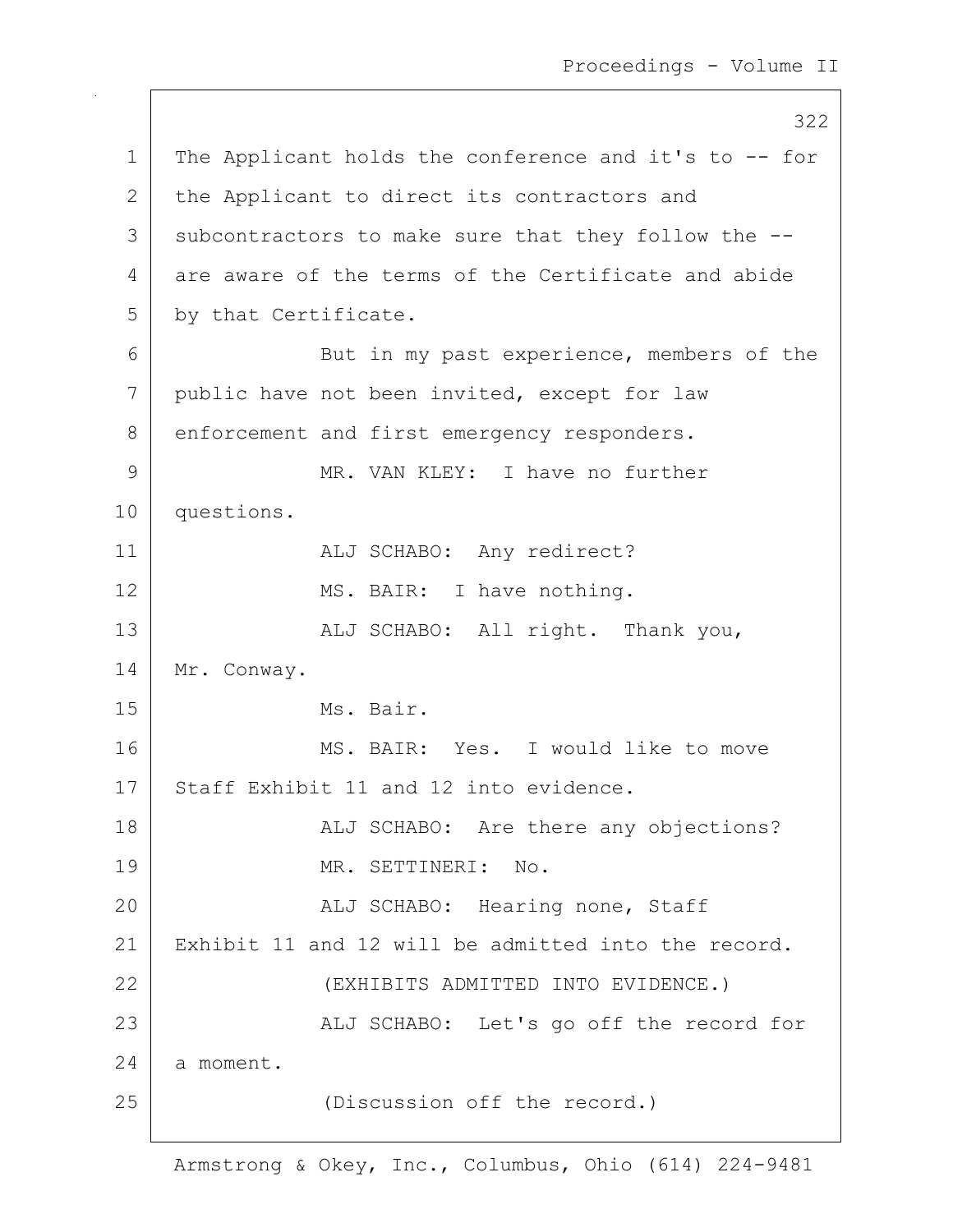323 1 | ALJ SCHABO: Let's go back on the record. 2 Ms. Bair, that concludes your 3 case-in-chief? 4 MS. BAIR: Thank you, Your Honor. Yes, 5 we have no more witnesses to call on direct. 6 ALJ SCHABO: Okay. I believe we'll be 7 adjourned for the day to reconvene on Monday, August 8 the 12th at 10:00 a.m. 9 Mr. Settineri and Ms. Bair wanted to  $10$  reserve their right to present rebuttal  $-$ 11 MR. SETTINERI: That is correct --12 | ALJ SCHABO: -- following the conclusion 13 of Mr. Van Kley's case. 14 MR. SETTINERI: That is correct, Your 15 Honor. Thank you. 16 ALJ SCHABO: Okay. 17 MR. VAN KLEY: Yes, Your Honor, and we 18 would also like to reserve the right of rebuttal to 19 any rebuttal cases put on by the Staff or by the 20 Applicant. 21 ALJ SCHABO: I've never heard of rebuttal 22 on the challenging side, but I'll think about it. 23 | MR. VAN KLEY: Okay. 24 ALJ SCHABO: And we can discuss it again 25 on the 12th.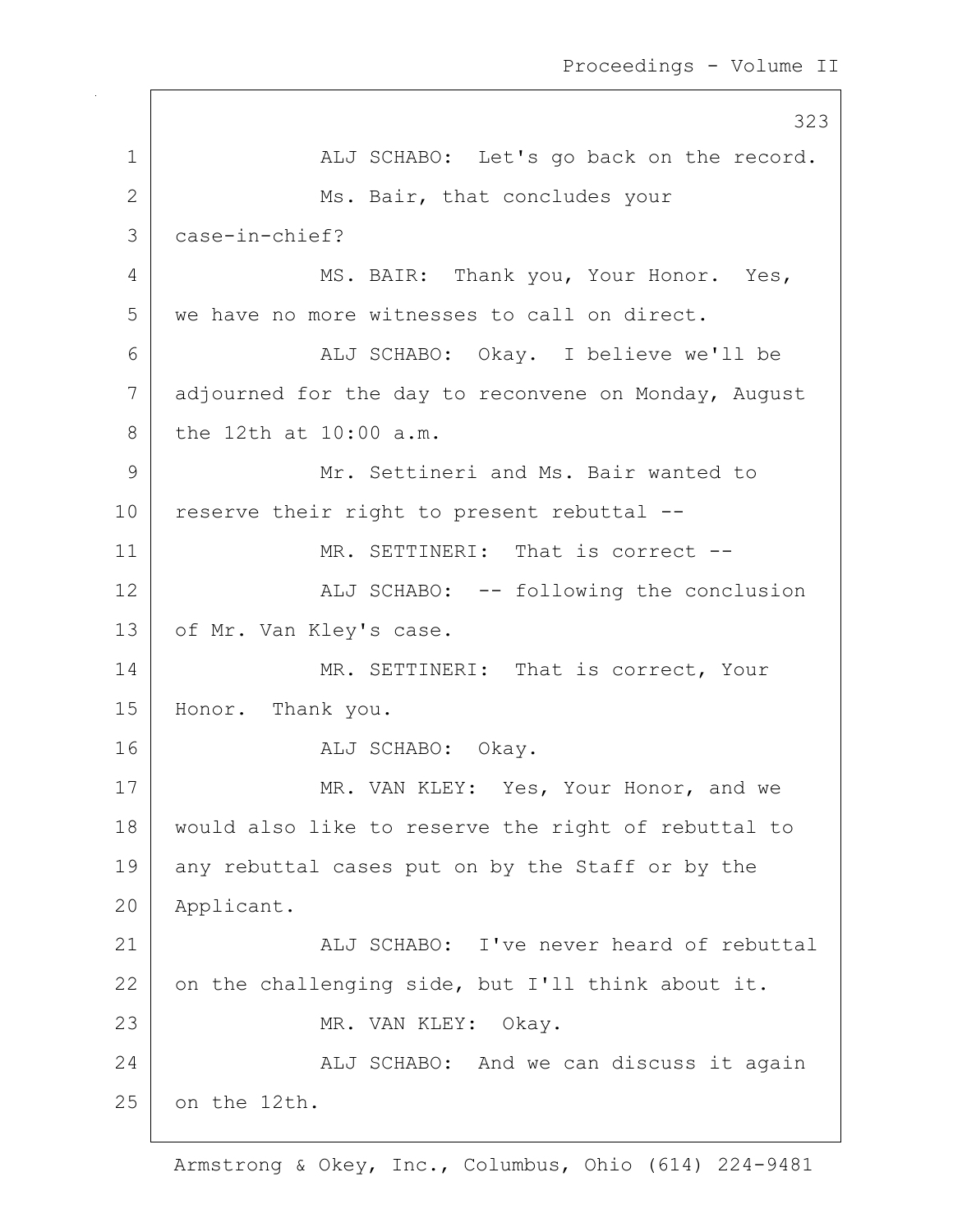|                  |            | 324                                      |
|------------------|------------|------------------------------------------|
| $\mathbf 1$      |            | MR. VAN KLEY: Okay.                      |
| $\mathbf{2}$     |            | ALJ SCHABO: All right?                   |
| $\mathcal{S}$    |            | MR. VAN KLEY: All right.                 |
| $\overline{4}$   |            | ALJ SCHABO: Anything further?            |
| 5                |            | MS. WEST: No, Your Honor.                |
| $\epsilon$       |            | ALJ SCHABO: Thank you very much. We're   |
| $\boldsymbol{7}$ | adjourned. |                                          |
| $\,8\,$          |            | (Thereupon, the proceedings concluded at |
| $\mathsf 9$      | 2:47 p.m.  |                                          |
| $10$             |            |                                          |
| $11\,$           |            |                                          |
| $12$             |            |                                          |
| 13               |            |                                          |
| 14               |            |                                          |
| 15               |            |                                          |
| 16               |            |                                          |
| 17               |            |                                          |
| $1\,8$           |            |                                          |
| 19               |            |                                          |
| 20               |            |                                          |
| 21               |            |                                          |
| 22               |            |                                          |
| 23               |            |                                          |
| 24               |            |                                          |
| 25               |            |                                          |
|                  |            |                                          |

 $\sqrt{2}$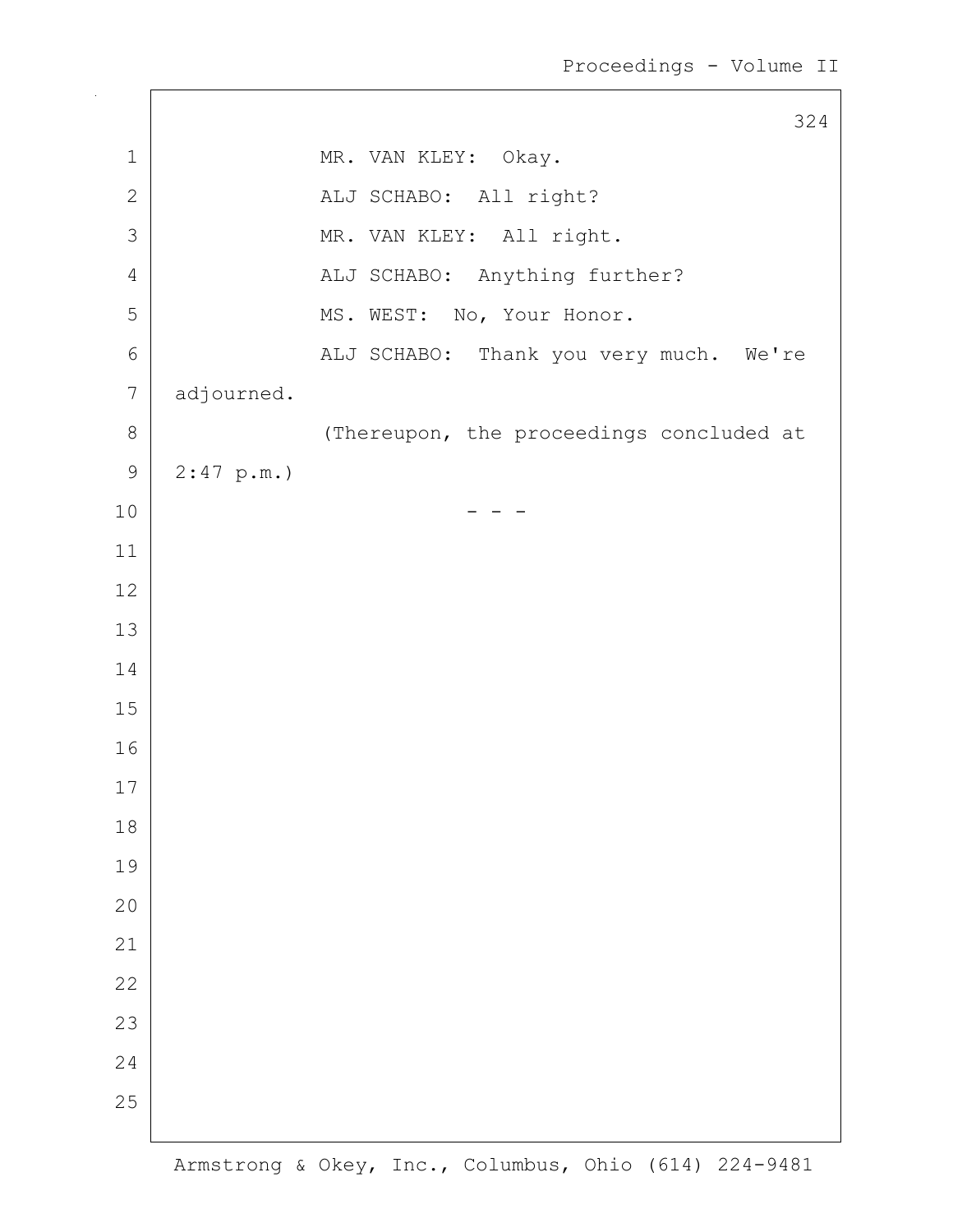|                | 325                                                                   |  |
|----------------|-----------------------------------------------------------------------|--|
| 1              | CERTIFICATE                                                           |  |
| $\overline{2}$ | I do hereby certify that the foregoing is a                           |  |
| 3              | true and correct transcript of the proceedings taken                  |  |
| 4              | by me in this matter on Thursday, August 1, 2019, and                 |  |
| 5              | carefully compared with my original stenographic                      |  |
| 6              | notes.                                                                |  |
| 7              |                                                                       |  |
| 8              | Carolyn M. Burke, Registered                                          |  |
| 9              | Professional Reporter, and                                            |  |
| 10             | Notary Public in and for the<br>State of Ohio.                        |  |
| 11             |                                                                       |  |
| 12             | My commission expires July 17, 2023.                                  |  |
| 13             |                                                                       |  |
| 14             | $\mathcal{N}_{\mathcal{M}_{\mathcal{A}_{\mathcal{A}_{\mathcal{A}}}}}$ |  |
| 15             |                                                                       |  |
| 16             | <b>Manu</b>                                                           |  |
| 17             | <b>THILITION SHOW</b>                                                 |  |
| 18             |                                                                       |  |
| 19             |                                                                       |  |
| 20             |                                                                       |  |
| 21             |                                                                       |  |
| 22             |                                                                       |  |
| 23             |                                                                       |  |
| 24             |                                                                       |  |
| 25             |                                                                       |  |
|                |                                                                       |  |